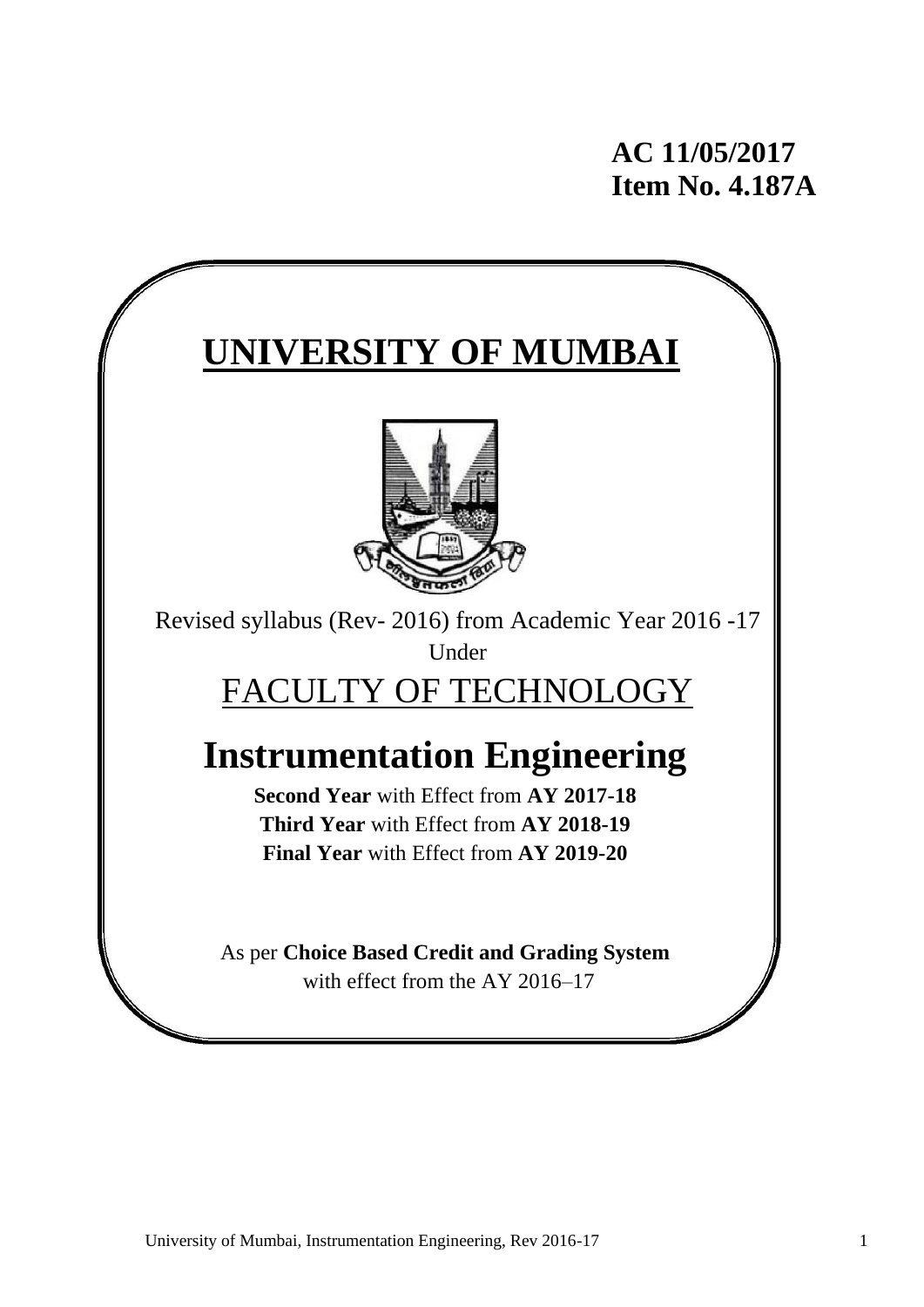## **From Co-coordinator's Desk:**

To meet the challenge of ensuring excellence in engineering education, the issue of quality needs to be addressed, debated, and taken forward in a systematic manner. Accreditation is the principal means of quality assurance in higher education. The major emphasis of accreditation process is to measure the outcomes of the program that is being accredited. In line with this Faculty of Technology of University of Mumbai, has taken a lead in incorporating philosophy of outcome based education in the process of curriculum development.

Faculty of Technology, University of Mumbai, in one of its meeting unanimously resolved that, each Board of Studies shall prepare some Program Educational Objectives (PEO's) and give freedom to affiliated Institutes to add few (PEO's), course objectives and course outcomes to be clearly defined for each course, so that all faculty members in affiliated institutes understand the depth and approach of course to be taught, which will enhance learner's learning process. It was also resolved that, maximum senior faculty from colleges and experts from industry to be involved while revising the curriculum. I am happy to state that, each Board of Studies has adhered to the resolutions passed by Faculty of Technology, and developed curriculum accordingly. In addition to outcome based education, **Choice Based Credit and Grading System** is also introduced to ensure quality of engineering education.

Choice Based Credit and Grading System enable a much-required shift in focus from teacher-centric to learner-centric education. Since the workload estimated is based on the investment of time in learning, not in teaching. It also focuses on continuous evaluation which will enhance the quality of education. University of Mumbai has taken a lead in implementing the system through its affiliated Institutes. Faculty of Technology has devised a transparent credit assignment policy adopted ten points scale to grade learner's performance. **Choice Based Credit and Grading System** were implemented for First Year of Engineering (Undergraduate) from the academic year 2016-2017. Subsequently this system will be carried forward for Second Year of Engineering (Undergraduate) in the academic year 2017-2018 and so on.

**Dr. Suresh K. Ukarande Coordinator, Faculty of Technology, Member - Academic Council University of Mumbai, Mumbai**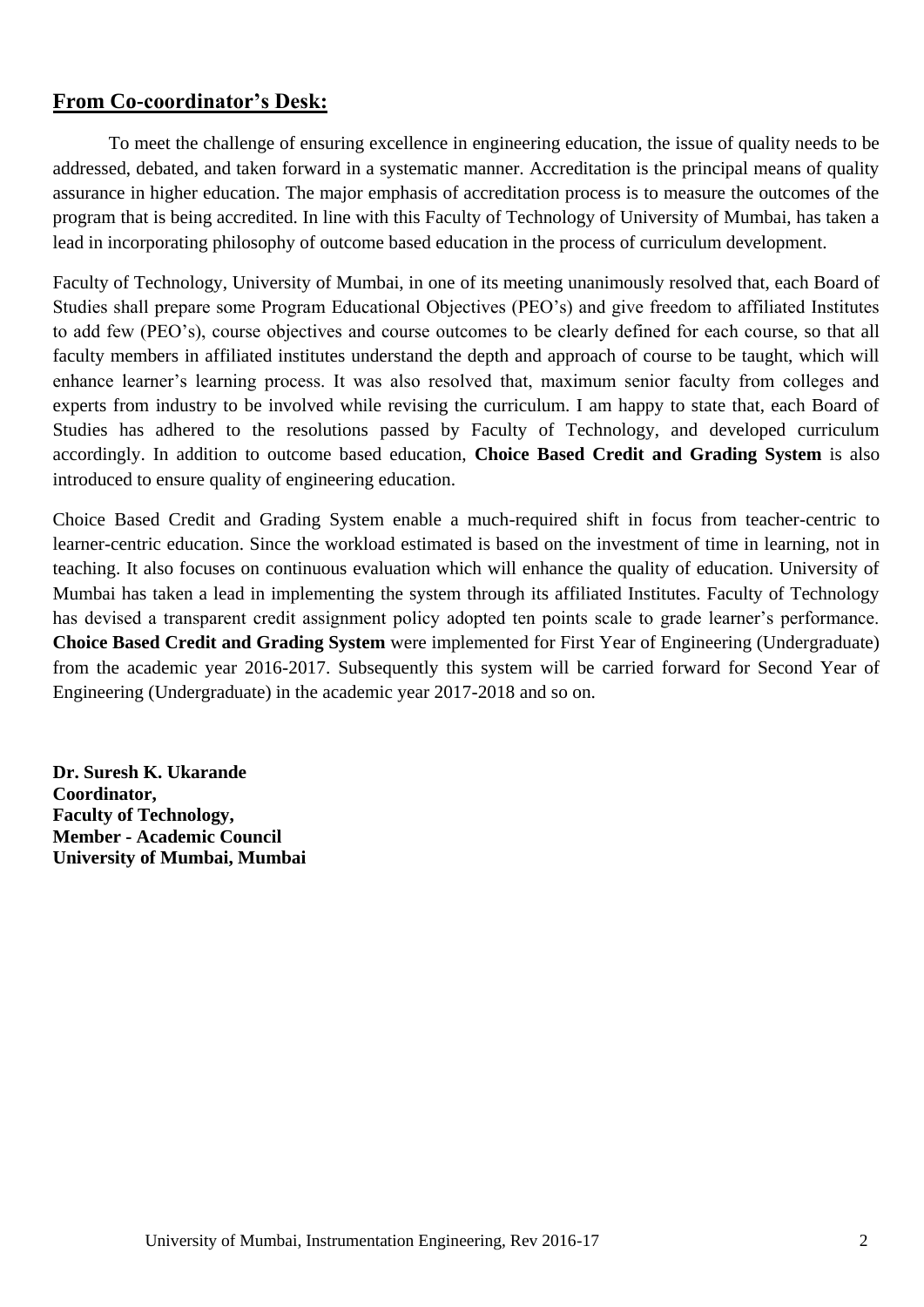## **Preamble:**

The overall technical education in our country is changing rapidly in manifolds. Now it is very much challenging to maintain the quality of education with its rate of expansion. To meet present requirement a systematic approach is necessary to build the strong technical base with the quality. Accreditation will provide the quality assurance in higher education and to achieve recognition of the institution or program meeting certain specified standards. The main-focus of an accreditation process is to measure the program outcomes, essentially a range of skills and knowledge that a student will have at the time of graduation from the program that is being accredited. Faculty of Technology of University of Mumbai has taken a lead in incorporating philosophy of outcome based education in the process of curriculum development.

I, as a Chairman, Board of Studies in Instrumentation Engineering of University of Mumbai, happy to state here that, Program Educational Objectives (PEOs) were finalized for undergraduate program in Instrumentation Engineering, more than ten senior faculty members from the different institutes affiliated to University of Mumbai were actively participated in this process. Few PEOs and POs of undergraduate program in Instrumentation Engineering are listed below;

### **Program Educational Objectives (PEOs)**

- *Graduates will have successful career in industry or pursue higher studies to meet future challenges of technological development.*
- *Graduates will develop analytical and logical skills that enable them to analyze and design Instrumentation and Control Systems.*
- *Graduates will achieve professional skills to expose themselves by giving an opportunity as an individual as well as team.*
- *Graduates will undertake research activities in emerging multidisciplinary fields.*

#### **Program Outcomes (POs)**

- **Engineering knowledge**: Apply the knowledge of mathematics, science, engineering fundamentals, and an engineering specialization to the solution of complex engineering problems.
- **Problem analysis**: Identify, formulate, review research literature, and analyze complex engineering problems reaching substantiated conclusions using first principles of mathematics, natural sciences, and engineering sciences.
- **Design/development of solutions**: Design solutions for complex engineering problems and design system components or processes that meet the specified needs with appropriate consideration for the public health and safety, and the cultural, societal, and environmental considerations.
- **Conduct investigations of complex problems**: Use research-based knowledge and research methods including design of experiments, analysis and interpretation of data, and synthesis of the information to provide valid conclusions.
- **Modern tool usage**: Create, select, and apply appropriate techniques, resources, and modern engineering and IT tools including prediction and modeling to complex engineering activities with an understanding of the limitations.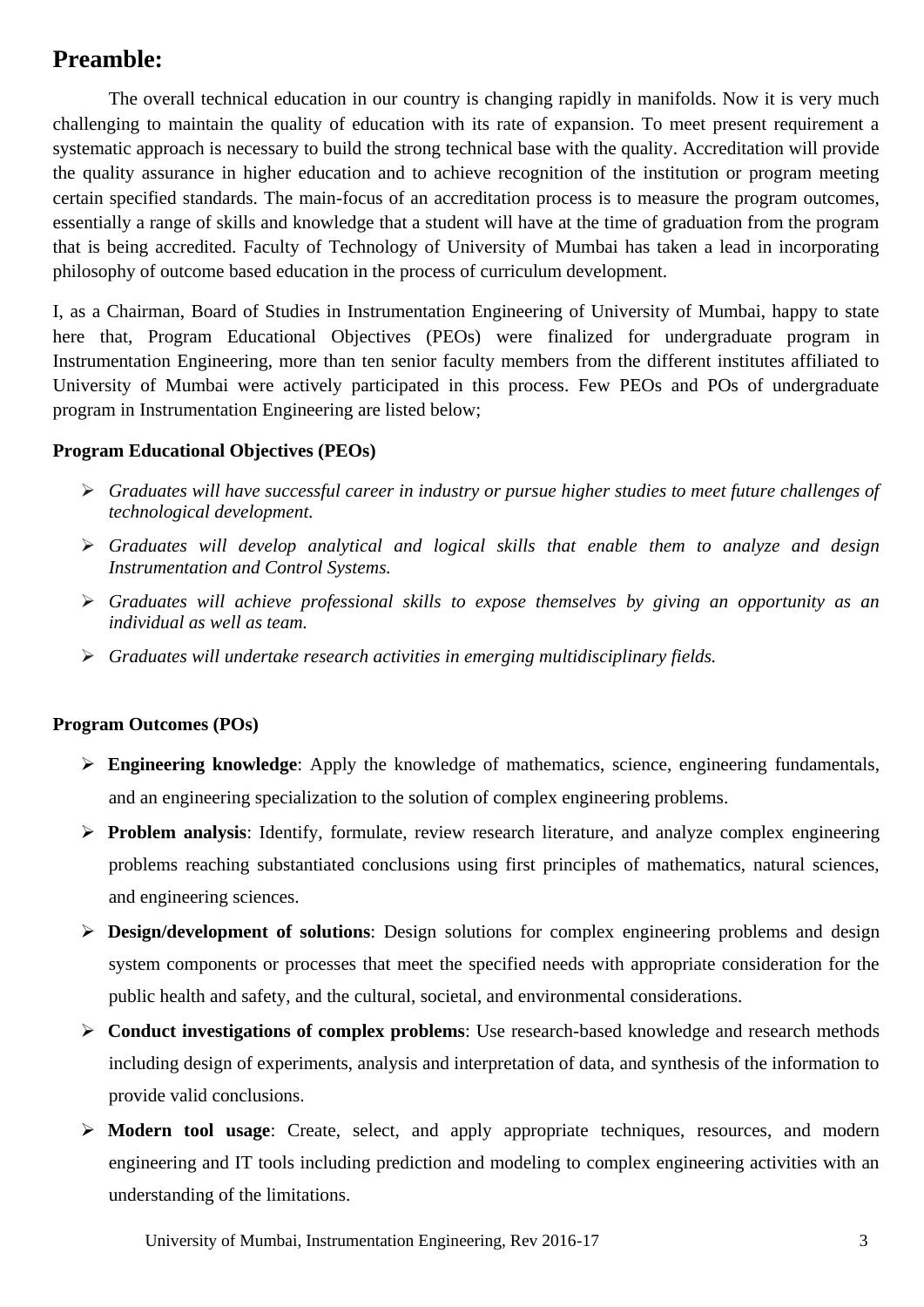- **The engineer and society**: Apply reasoning informed by the contextual knowledge to assess societal, health, safety, legal and cultural issues and the consequent responsibilities relevant to the professional engineering practice.
- **Environment and sustainability**: Understand the impact of the professional engineering solutions in societal and environmental contexts, and demonstrate the knowledge of, and need for sustainable development.
- **Ethics**: Apply ethical principles and commit to professional ethics and responsibilities and norms of the engineering practice.
- **Individual and team work**: Function effectively as an individual, and as a member or leader in diverse teams, and in multidisciplinary settings.
- **Example 2** Communication: Communicate effectively on complex engineering activities with the engineering community and with society at large, such as, being able to comprehend and write effective reports and design documentation, make effective presentations, and give and receive clear instructions.
- **Project management and finance**: Demonstrate knowledge and understanding of the engineering and management principles and apply these to one's own work, as a member and leader in a team, to manage projects and in multidisciplinary environments.
- **Life-long learning**: Recognize the need for, and have the preparation and ability to engage in independent and life-long learning in the broadest context of technological change.

**Dr. S. R. Deore, Chairman, Board of Studies in Electrical Engineering, Member - Academic Council University of Mumbai**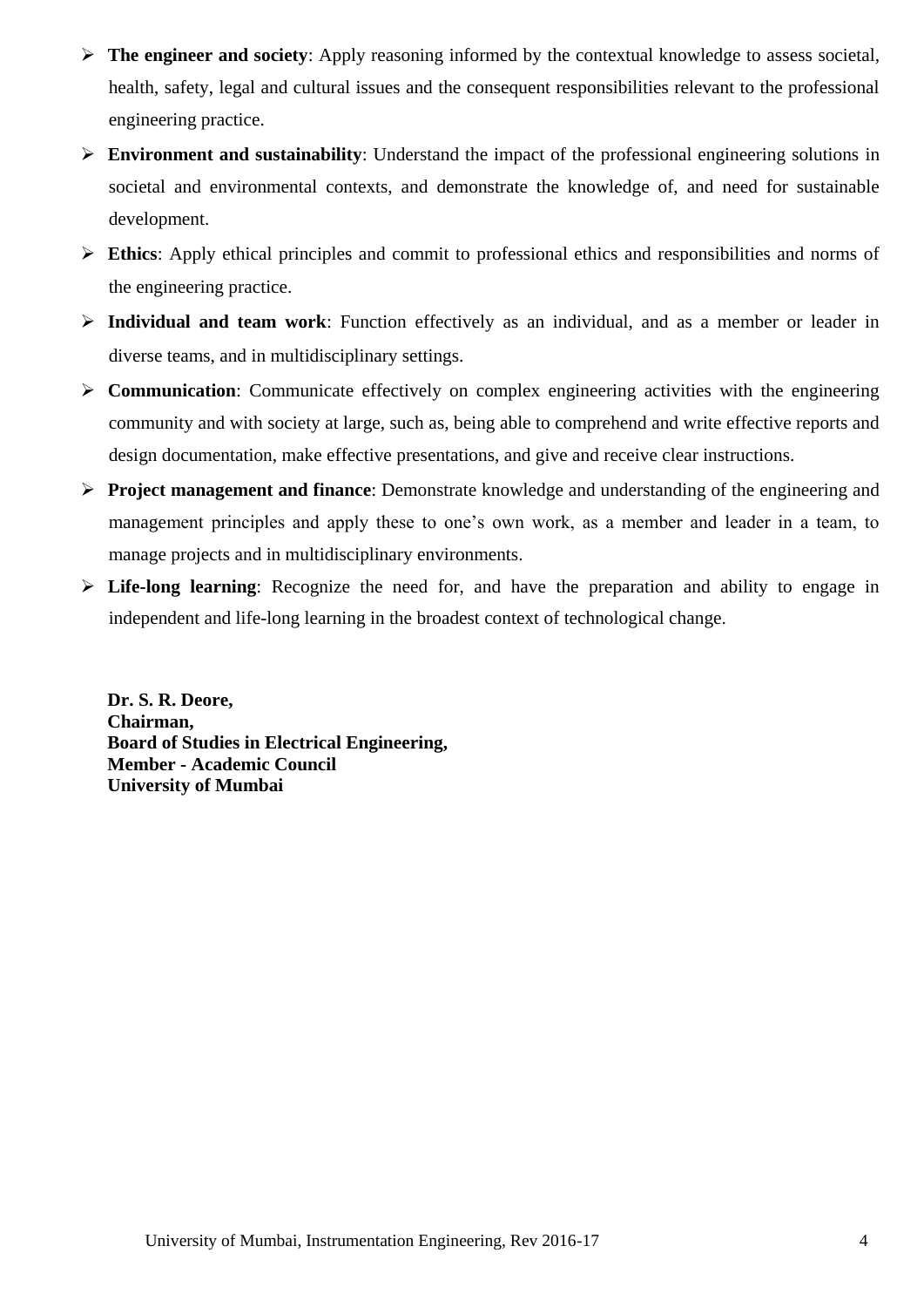## **Program Structure for SE Instrumentation Engineering University of Mumbai (With Effect from 2017-18)**

## **Scheme for Semester III**

| Course        | <b>Course Name</b>                                       | <b>Teaching Scheme</b><br>(Contact Hours) |                          |                          | <b>Credits Assigned</b> |                          |                          |                |
|---------------|----------------------------------------------------------|-------------------------------------------|--------------------------|--------------------------|-------------------------|--------------------------|--------------------------|----------------|
| Code          |                                                          | Theory                                    | Practical                | Tutorial                 | Theory                  | Practic<br>al            | Tutori<br>al             | Total          |
| <b>ISC301</b> | Applied Mathematics -<br>III                             | $\overline{4}$                            | $\overline{\phantom{0}}$ | $\mathbf{1}$             | $\overline{4}$          | $-$                      | 1                        | 5              |
| <b>ISC302</b> | <b>Analog Electronics</b>                                | $\overline{4}$                            | $\overline{\phantom{0}}$ | $\overline{\phantom{0}}$ | $\overline{4}$          | $\overline{\phantom{a}}$ | $\overline{\phantom{a}}$ | $\overline{4}$ |
| <b>ISC303</b> | $Transducers - I$                                        | $\overline{4}$                            |                          | $\overline{\phantom{a}}$ | $\overline{4}$          | $\overline{\phantom{a}}$ | $\overline{\phantom{a}}$ | $\overline{4}$ |
| <b>ISC304</b> | <b>Digital Electronics</b>                               | $\overline{4}$                            | $\overline{\phantom{a}}$ | $\overline{\phantom{0}}$ | $\overline{4}$          | $\overline{\phantom{a}}$ | $\overline{\phantom{a}}$ | $\overline{4}$ |
| <b>ISC305</b> | <b>Electrical Networks</b><br>and Measurement            | $\overline{4}$                            |                          | $\mathbf{1}$             | $\overline{4}$          |                          | $\mathbf{1}$             | 5              |
| <b>ISL301</b> | <b>Object Oriented</b><br>Programming and<br>Methodology |                                           | 4#                       |                          |                         | $\overline{2}$           |                          | $\overline{2}$ |
| <b>ISL302</b> | Analog Electronics Lab<br>practice                       | $\overline{\phantom{0}}$                  | $\overline{2}$           |                          |                         | $\mathbf{1}$             | $\overline{\phantom{a}}$ | $\mathbf{1}$   |
| <b>ISL303</b> | Transducer-I Lab<br>Practice                             |                                           | $\overline{2}$           |                          |                         | $\mathbf{1}$             |                          | $\mathbf{1}$   |
| <b>ISL304</b> | Digital Electronics Lab<br>practice                      |                                           | $\overline{2}$           |                          |                         | $\mathbf{1}$             | $\overline{\phantom{a}}$ | $\mathbf{1}$   |
| <b>Total</b>  |                                                          | 20                                        | 10                       | 02                       | 20                      | 0 <sub>5</sub>           | 02                       | 27             |

# Out of four hours, 2 hours theory shall be taught to entire class and 2 hours practical in batches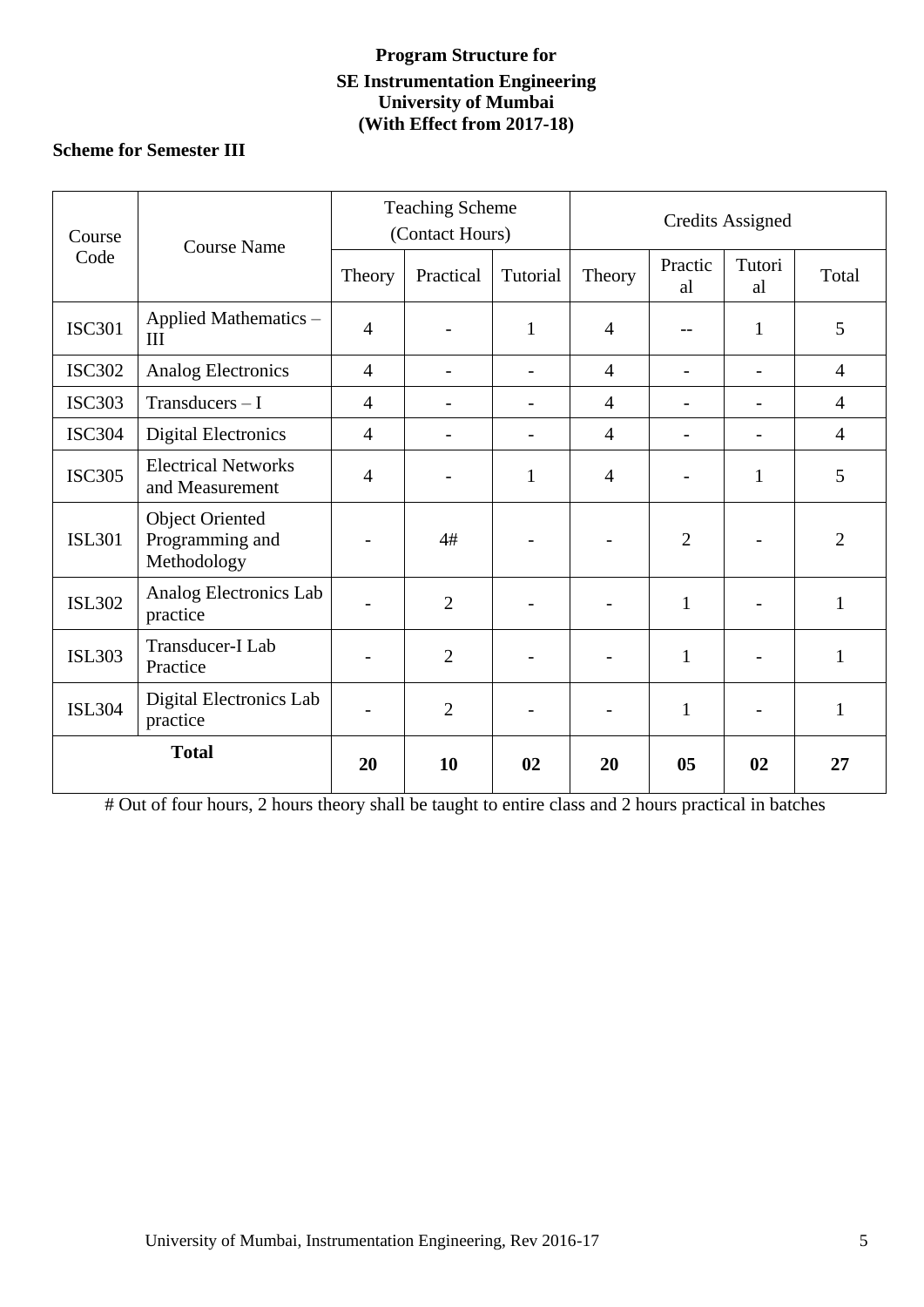|                |                                                          |                          |                                | <b>Examination Scheme</b> |                          |                          | Total        |
|----------------|----------------------------------------------------------|--------------------------|--------------------------------|---------------------------|--------------------------|--------------------------|--------------|
|                |                                                          |                          |                                |                           |                          |                          | <b>Marks</b> |
|                |                                                          |                          | Theory                         |                           |                          |                          |              |
| Course<br>Code | <b>Course Name</b>                                       | End Sem<br>Exam<br>(ESE) | Internal<br>Assessment<br>(IA) | Term<br>Work              | Oral                     | Pract. &<br>Oral         |              |
|                |                                                          | Max                      | Max                            | Max                       | Max                      | Max                      |              |
|                |                                                          | <b>Marks</b>             | <b>Marks</b>                   | <b>Marks</b>              | <b>Marks</b>             | <b>Marks</b>             |              |
| <b>ISC301</b>  | Applied<br>Mathematics-III                               | 80                       | 20                             | 25                        | $\overline{\phantom{a}}$ | $\overline{\phantom{a}}$ | 125          |
| <b>ISC302</b>  | Analog<br>Electronics                                    | 80                       | 20                             | $\blacksquare$            | $\overline{a}$           | $\overline{a}$           | 100          |
| <b>ISC303</b>  | Transducer-I                                             | 80                       | 20                             | $\overline{a}$            | $\overline{\phantom{0}}$ | $\overline{\phantom{0}}$ | 100          |
| <b>ISC304</b>  | <b>Digital Electronics</b>                               | 80                       | 20                             | $\overline{a}$            | $\overline{a}$           | $\equiv$                 | 100          |
| <b>ISC305</b>  | Electrical<br>Networks and<br>Measurement                | 80                       | 20                             | 25                        |                          |                          | 125          |
| <b>ISL301</b>  | <b>Object Oriented</b><br>Programming and<br>Methodology |                          |                                | 50                        |                          | 25                       | 75           |
| <b>ISL302</b>  | Analog<br>Electronics Lab<br>Practice                    |                          |                                | 25                        |                          | 25                       | 50           |
| <b>ISL303</b>  | Transducer-I Lab<br>Practice                             |                          | $\overline{a}$                 | 25                        | $\equiv$                 | 25                       | 50           |
| <b>ISL304</b>  | <b>Digital Electronics</b><br>Lab Practice               | $\overline{\phantom{a}}$ | $\overline{\phantom{a}}$       | 25                        | $\overline{\phantom{a}}$ | $\overline{\phantom{a}}$ | 25           |
|                | Total                                                    | 400                      | 100                            | 175                       | $\blacksquare$           | 75                       | 750          |

Note: As per above Examination Scheme, the Minimum marks are as follows –

| Max. Marks | Min. marks |
|------------|------------|
| 80         | 32         |
| 50         | 20         |
| 25         | 10         |
| 20         | O<br>δ     |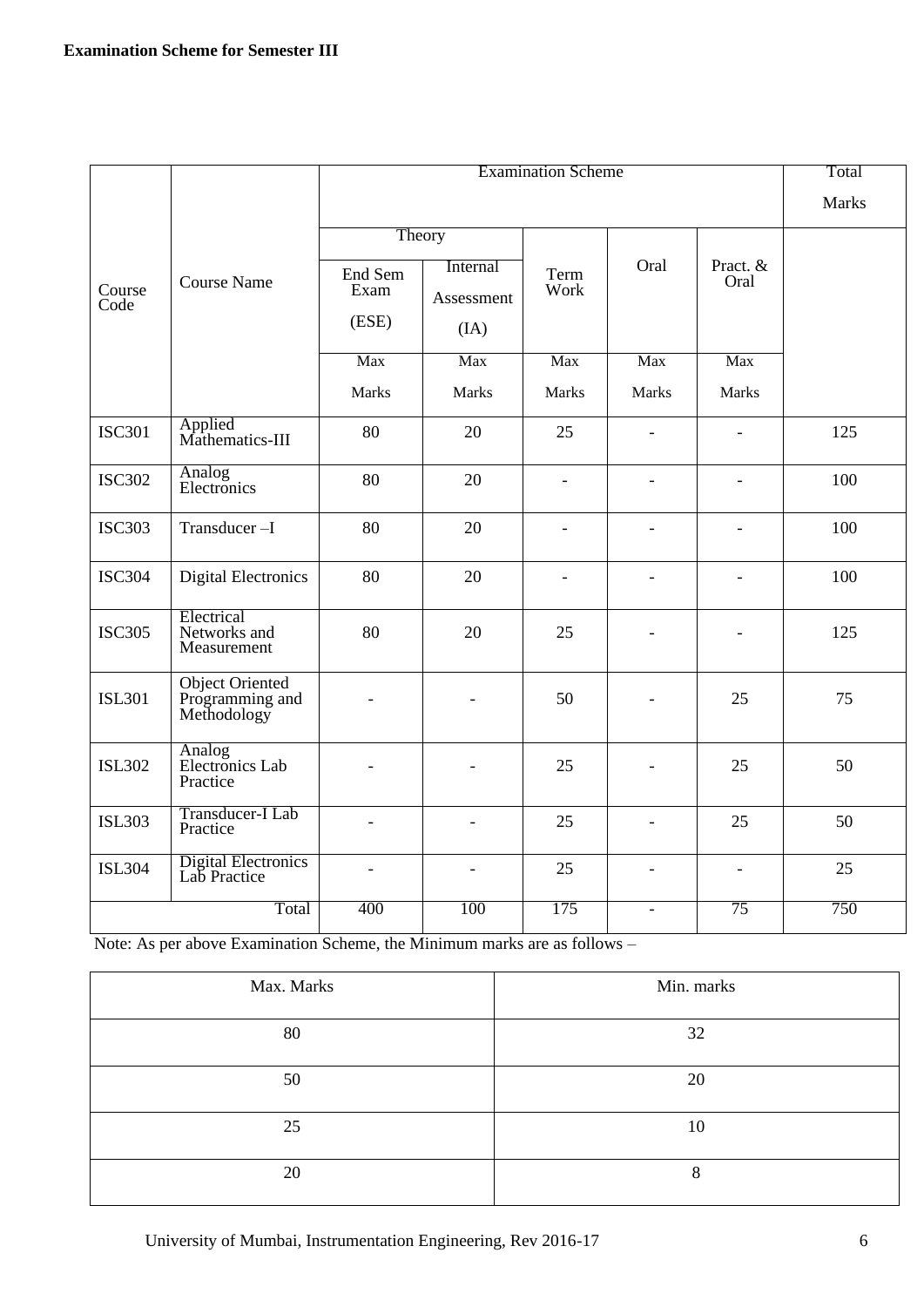## **Program Structure for SE Instrumentation Engineering University of Mumbai (With Effect from 2017-18)**

## **Scheme for Semester IV**

| Course<br>Code | <b>Course Name</b>                                        | <b>Teaching Scheme</b><br>(Contact Hours) |                          | <b>Credits Assigned</b>  |                          |                |                          |                |
|----------------|-----------------------------------------------------------|-------------------------------------------|--------------------------|--------------------------|--------------------------|----------------|--------------------------|----------------|
|                |                                                           | Theory                                    | Practic<br>al            | Tutorial                 | Theory                   | Practical      | Tutorial                 | Total          |
| <b>ISC401</b>  | Applied Mathematics - IV                                  | $\overline{4}$                            |                          | $\mathbf{1}$             | $\overline{4}$           |                | 1                        | 5              |
| <b>ISC402</b>  | Transducers-II                                            | $\overline{4}$                            |                          |                          | $\overline{4}$           |                |                          | $\overline{4}$ |
| <b>ISC403</b>  | Feedback Control system                                   | $\overline{4}$                            |                          |                          | $\overline{4}$           |                |                          | $\overline{4}$ |
| <b>ISC404</b>  | Analytical Instrumentation                                | 3                                         | $\overline{\phantom{0}}$ | $\overline{\phantom{0}}$ | 3                        |                | $\overline{a}$           | 3              |
| <b>ISC405</b>  | <b>Signal Conditioning Circuit</b><br>Design              | $\overline{4}$                            |                          |                          | $\overline{4}$           |                |                          | $\overline{4}$ |
| <b>ISL401</b>  | <b>Application Software</b><br>Practice                   |                                           | 4#                       |                          |                          | $\overline{2}$ |                          | $\overline{2}$ |
| <b>ISL402</b>  | <b>Transducer-II Lab Practice</b>                         |                                           | $\overline{2}$           |                          | $\overline{a}$           | $\mathbf{1}$   | $\overline{\phantom{0}}$ | $\mathbf{1}$   |
| <b>ISL403</b>  | Feedback Control systems<br><b>Lab Practice</b>           | $\qquad \qquad -$                         | $\overline{2}$           |                          |                          | 1              |                          | $\mathbf{1}$   |
| <b>ISL404</b>  | Analytical Instrumentation<br>Lab Practice                |                                           | $\overline{2}$           |                          |                          | $\mathbf{1}$   |                          | $\mathbf{1}$   |
| <b>ISL405</b>  | <b>Signal Conditioning Circuit</b><br>Design Lab Practice | $\overline{\phantom{0}}$                  | $\overline{2}$           |                          | $\overline{\phantom{0}}$ | $\mathbf{1}$   | $\overline{\phantom{0}}$ | $\mathbf{1}$   |
| <b>Total</b>   |                                                           | 19                                        | 12                       | 01                       | 19                       | 06             | 01                       | 26             |

# Out of four hours, 2 hours theory shall be taught to entire class and 2 hours practical in batches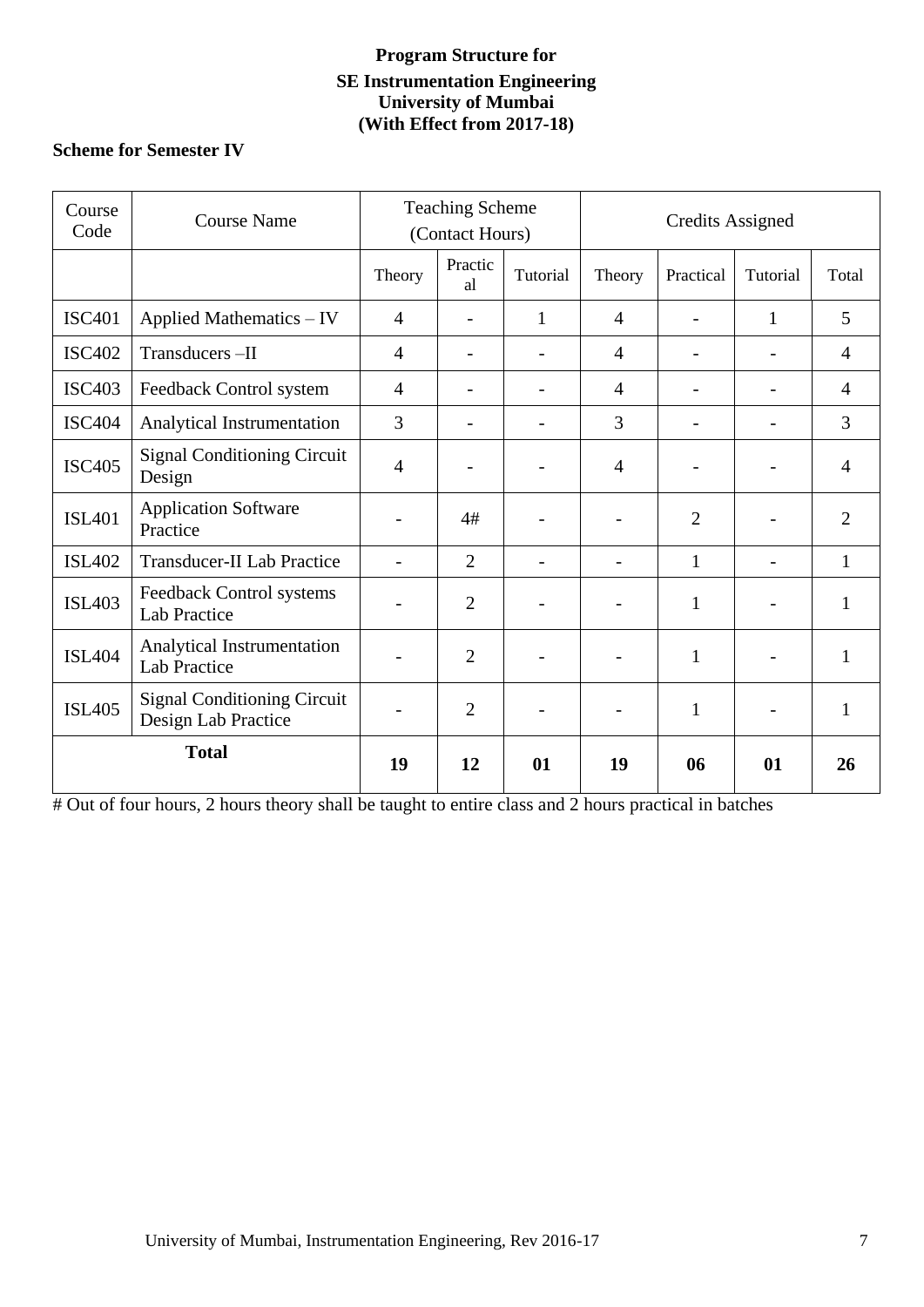|                |                                                              |                          | Theory                         |                |                     |                          |                       |
|----------------|--------------------------------------------------------------|--------------------------|--------------------------------|----------------|---------------------|--------------------------|-----------------------|
| Course<br>Code | <b>Course Name</b>                                           | End sem<br>Exam<br>(ESE) | Internal<br>Assessment<br>(IA) | Term<br>Work   | Oral                | Pract./<br>Oral          | Total<br><b>Marks</b> |
|                |                                                              | Max<br><b>Marks</b>      | Max<br>Marks                   | Max<br>Marks   | Max<br><b>Marks</b> | Max<br><b>Marks</b>      |                       |
| <b>ISC401</b>  | <b>Applied Mathematics</b><br>$-IV$                          | 80                       | 20                             | 25             |                     |                          | 125                   |
| <b>ISC402</b>  | Transducers-II                                               | 80                       | 20                             | $\overline{a}$ |                     | $\overline{a}$           | 100                   |
| <b>ISC403</b>  | <b>Feedback Control</b><br>System                            | 80                       | 20                             |                |                     |                          | 100                   |
| <b>ISC404</b>  | Analytical<br>Instrumentation                                | 80                       | 20                             |                |                     |                          | 100                   |
| <b>ISC405</b>  | <b>Signal Conditioning</b><br><b>Circuit Design</b>          | 80                       | 20                             |                |                     |                          | 100                   |
| <b>ISL401</b>  | <b>Application Software</b><br>Practice                      | $\blacksquare$           | $\overline{a}$                 | 50             |                     | 25                       | 75                    |
| <b>ISL402</b>  | Transducer-II Lab<br>Practice                                |                          |                                | 25             |                     | 25                       | 50                    |
| <b>ISL403</b>  | <b>Feedback Control</b><br><b>Systems Lab Practice</b>       |                          |                                | 25             | 25                  | $\overline{\phantom{0}}$ | 50                    |
| <b>ISL404</b>  | Analytical<br><b>Instrumentation Lab</b><br>Practice         |                          |                                | 25             | 25                  |                          | 50                    |
| <b>ISL405</b>  | <b>Signal Conditioning</b><br>Circuit Design Lab<br>Practice |                          |                                | 25             |                     | 25                       | 50                    |
| <b>Total</b>   |                                                              | 400                      | 100                            | 175            | 50                  | 75                       | 800                   |

Note: As per above Examination Scheme, the Minimum marks are as follows –

| Max. Marks | Min. marks |
|------------|------------|
| 80         | 32         |
| 50         | 20         |
| 25         | 10         |
| 20         | 8          |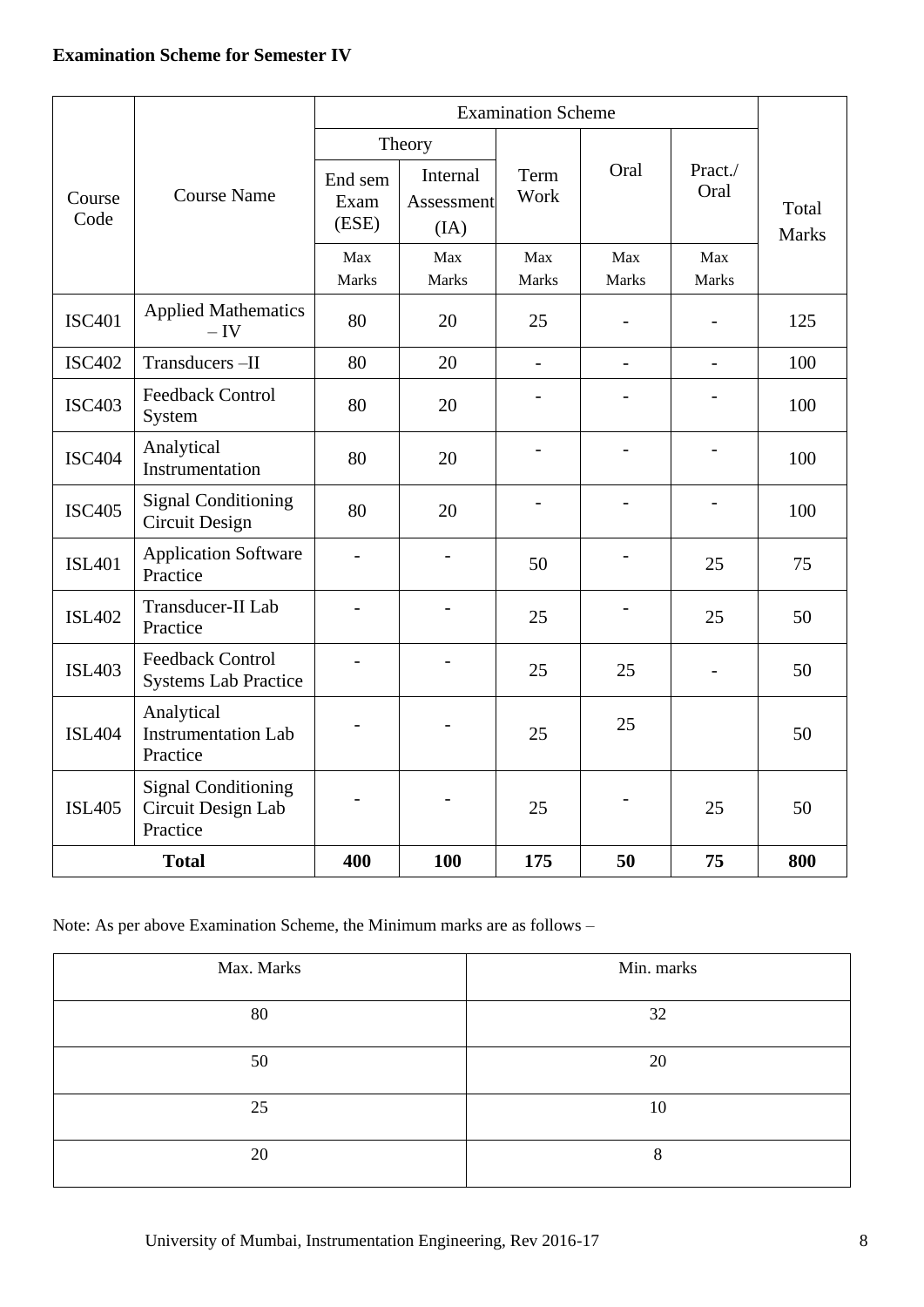| Course<br>Code | <b>Course Name</b>                          | <b>Teaching Scheme</b><br>(Contact HOURS) |                          |      | <b>Credit Assigned</b> |                |     |              |  |  |
|----------------|---------------------------------------------|-------------------------------------------|--------------------------|------|------------------------|----------------|-----|--------------|--|--|
| <b>ISC301</b>  | <b>Applied</b><br><b>Mathematics -</b><br>Ш | <b>Theory</b>                             | Pract.<br>$\blacksquare$ | Tut. | <b>Theory</b><br>4     | TW/Pract.<br>۰ | Tut | <b>Total</b> |  |  |

| <b>Sub</b>    | <b>Subject Name</b> |                            | <b>Examination scheme</b> |      |             |             |        |                |              |
|---------------|---------------------|----------------------------|---------------------------|------|-------------|-------------|--------|----------------|--------------|
| Code          |                     | Theory (out of 100)        |                           |      |             | <b>Term</b> | Pract. | Oral           | <b>Total</b> |
|               |                     | <b>Internal Assessment</b> |                           |      | End         | work        | and    |                |              |
|               |                     | <b>Test1</b>               | Test <sub>2</sub>         | Avg. | sem         |             | Oral   |                |              |
|               |                     |                            |                           |      | <b>Exam</b> |             |        |                |              |
| <b>ISC301</b> | <b>Applied</b>      | 20                         | 20                        | 20   | 80          | 25          |        | $\blacksquare$ | 125          |
|               | Mathematics -       |                            |                           |      |             |             |        |                |              |
|               | Ш                   |                            |                           |      |             |             |        |                |              |

| <b>Subject Code</b>      | <b>Subject Name</b>                                                                                                                                                                                                                                                                                                                                                                                                                                                                                                                   | credits |
|--------------------------|---------------------------------------------------------------------------------------------------------------------------------------------------------------------------------------------------------------------------------------------------------------------------------------------------------------------------------------------------------------------------------------------------------------------------------------------------------------------------------------------------------------------------------------|---------|
| <b>ISC301</b>            | <b>Applied Mathematics - III</b>                                                                                                                                                                                                                                                                                                                                                                                                                                                                                                      | 5       |
| <b>Course objectives</b> | 1. To build the strong foundation in Mathematics of students needed<br>for the field of Instrumentation Engineering.<br>2. To provide students with mathematics fundamentals necessary to<br>formulate, solve and analyses complex engineering problems.<br>3. To prepare student to apply reasoning informed by the contextual<br>knowledge to engineering practice.<br>4. To provide opportunity for students to work as part of teams on<br>multi-disciplinary projects                                                            |         |
| <b>Course Outcomes</b>   | The students will be able to $-$<br>1. Demonstrate basic knowledge of Laplace Transform.<br>2. Obtain the time response of systems using inverse Laplace<br>transform.<br>3. Find the Fourier series, Complex form of Fourier series, Fourier<br>Integral and Fourier transform of the functions.<br>4. Study the differential vector algebra and its properties.<br>5. Study vector line integral and theorems in plane and surface.<br>6. Check for analytical functions and find the analytical function<br>and study the mapping. |         |

**Details of Syllabus:**

**Prerequisite:** Knowledge of Matrix algebra, Differentiation, Integration, Probability, and Series expansion.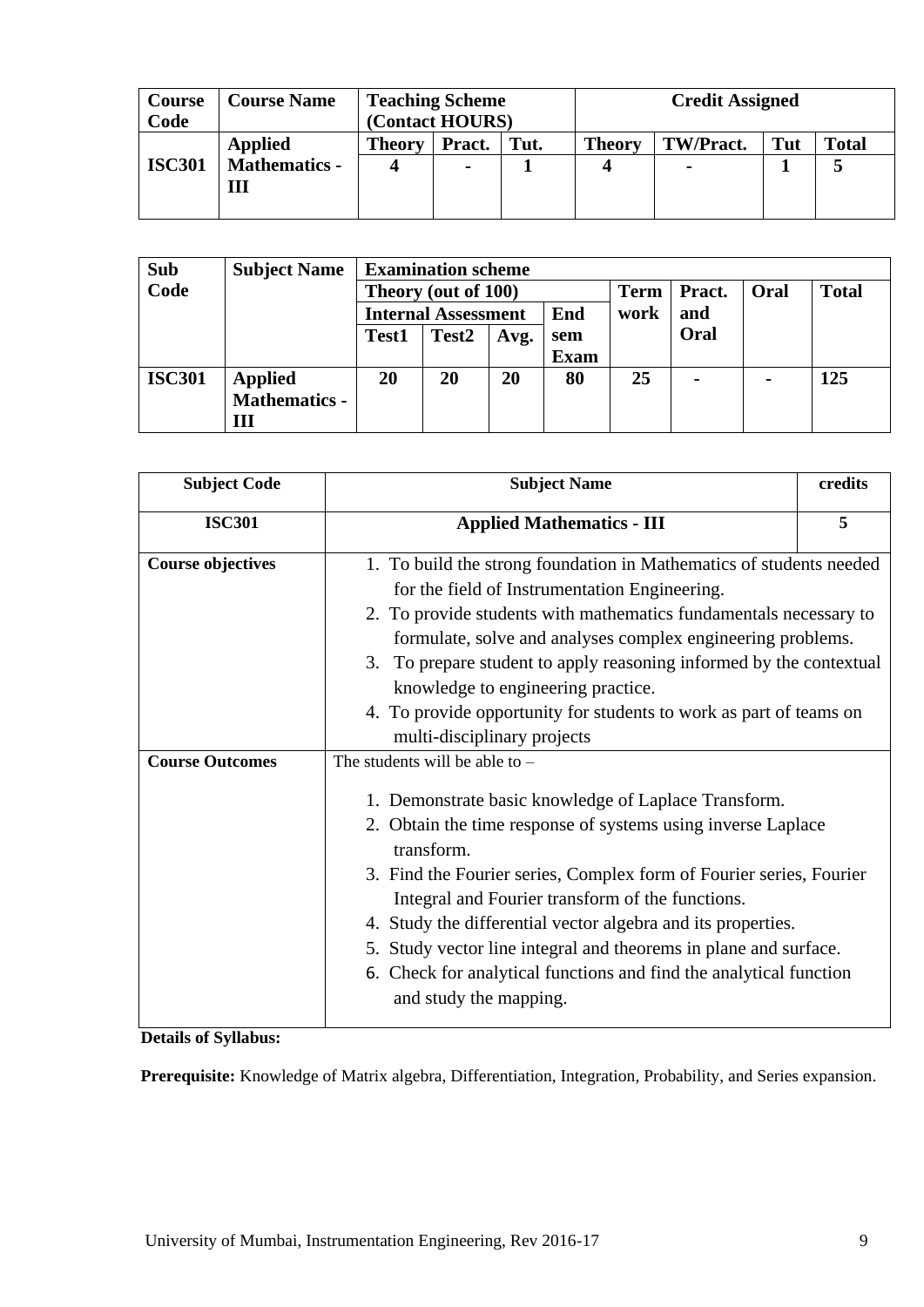|                | <b>Contents</b>                                                                                                                                                                                                                            | Hrs.           | CO<br>mapping   |
|----------------|--------------------------------------------------------------------------------------------------------------------------------------------------------------------------------------------------------------------------------------------|----------------|-----------------|
| $\mathbf{1}$   | <b>Laplace Transform</b><br>Laplace Transform (LT) of Standard Functions: Definition<br>of Laplace transform, Condition of Existence of Laplace                                                                                            | 8              | CO <sub>1</sub> |
|                | transform, Laplace transform of<br>formulas), Heaviside unit step function, Dirac-delta function<br>(No Proof of formula), Laplace transform of Periodic function                                                                          |                |                 |
| <b>Module</b>  | (Proof of formula)<br>Properties of Laplace Transform: Linearity, first shifting<br>theorem, second shifting theorem multiplication by $t^n$ ,<br>Division by t, Laplace Transform of derivatives and integrals,                           |                |                 |
| $\overline{2}$ | change of scale, convolution theorem, Evaluation of integrals<br>using Laplace transform. (No proof of any property)<br><b>Inverse Laplace Transform: Partial fraction method, Method</b><br>of convolution, Laplace inverse by derivative | $\mathfrak{S}$ | CO <sub>2</sub> |
|                | <b>Applications of Laplace Transform: Solution of ordinary</b><br>differential equations, Solving RLC circuit differential<br>equation using Laplace transform of first order and second                                                   |                |                 |
|                | order only (not framing of differential equation)<br><b>Fourier Series</b><br><b>Introduction:</b> orthogonal and orthonormal set of functions,<br>Definition, Dirichlet's conditions, Euler's formulae                                    | 12             | CO <sub>3</sub> |
| 3              | Fourier Series of Functions: Exponential, trigonometric<br>functions of any period $=2L$ , even and odd functions, half<br>range sine and cosine series<br>Complex form of Fourier series, Fourier integral                                |                |                 |
|                | representation, Fourier Transform and Inverse Fourier<br>transform of constant and Exponential function, Fourier sine<br>and cosine transform of Exponential, sine and cosine function<br><b>Vector Algebra</b>                            | $\overline{7}$ | CO <sub>4</sub> |
| $\overline{4}$ | Scalar and Vector Product: Scalar and vector product of<br>three<br>and four vectors and their properties (Only introduction, No                                                                                                           |                |                 |
|                | question to be asked)<br>Vector Differentiation: Gradient of scalar point function,<br>divergence and curl of vector point function<br>Properties: Solenoidal and irrotational vector fields,<br>conservative vector field                 |                |                 |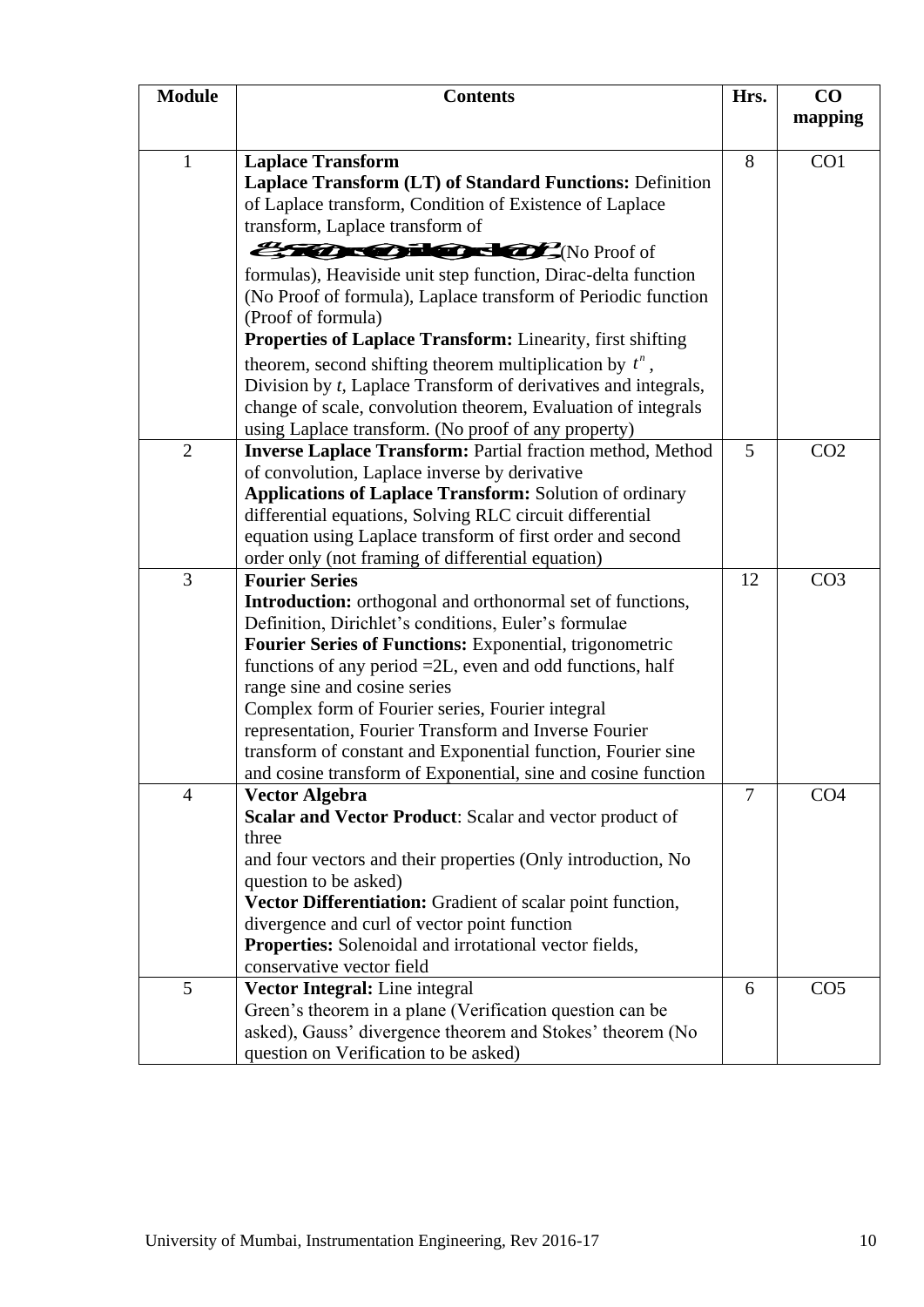| 6 | <b>Complex Variable</b>                                            | 10 | CO <sub>6</sub> |
|---|--------------------------------------------------------------------|----|-----------------|
|   | <b>Analytic Function:</b> Necessary and sufficient conditions (No  |    |                 |
|   | Proof), Cauchy Reiman equation Cartesian form (No Proof)           |    |                 |
|   | Cauchy Reiman Equation in polar form (with Proof), Milne           |    |                 |
|   | Thomson Method and its application, Harmonic function,             |    |                 |
|   | orthogonal trajectories                                            |    |                 |
|   | <b>Mapping:</b> Conformal mapping, bilinear transformations, cross |    |                 |
|   | ratio, fixed points, bilinear transformation of straight lines and |    |                 |
|   | circles                                                            |    |                 |

#### **Internal Assessment:**

Internal Assessment consists of two tests out of which, one should be compulsory class test (on minimum 02 Modules) and the other is either a class test or assignment on live problems or course project.

## **Theory Examination:**

1. Question paper will comprise of 6 questions, each carrying 20 Marks.

2. Total 4 questions need to be solved.

3. Question No. 1 will be compulsory and based on entire syllabus wherein sub questions of 4 to 5 marks will be asked.

4. Remaining questions will be mixed in nature.

5. In question paper weightage of each module will be proportional to number of respective lecture hours as mentioned in the syllabus.

### **Term Work:**

Term work shall consist of minimum three simulations and four tutorials from the above list. The distribution of marks for term work shall be as follows:

| Laboratory work (Tutorials)          | $: 10$ Marks |  |
|--------------------------------------|--------------|--|
| Laboratory work (programs / journal) | $: 10$ Marks |  |
| Attendance                           | $: 5$ Marks  |  |
|                                      |              |  |

The final certification and acceptance of term work ensures the satisfactory performance of laboratory work and minimum passing in the term work.

## **Text books:**

1. H.K. Das, "Advanced engineering mathematics", S. chand, 2008

2. A. Datta, *"Mathematical Methods in Science and Engineering",* 2012

3. B.S. Grewal, *"Higher Engineering Mathematics",* Khanna Publication

## **Reference Books:**

- 1. B. S. Tyagi, *"Functions of a Complex Variable,"* Kedarnath Ram Nath Publication
- 2. B. V. Ramana, *"Higher Engineering Mathematics",* Tata Mc-Graw Hill Publication
- 3. Wylie and Barret, *"Advanced Engineering Mathematics",* Tata Mc-Graw Hill 6th Edition
- 4. Erwin Kreysizg, *"Advanced Engineering Mathematics",* John Wiley & Sons, Inc
- 5. Murry R. Spieget, *"Vector Analysis",* Schaum's outline series, Mc-Graw Hill Publication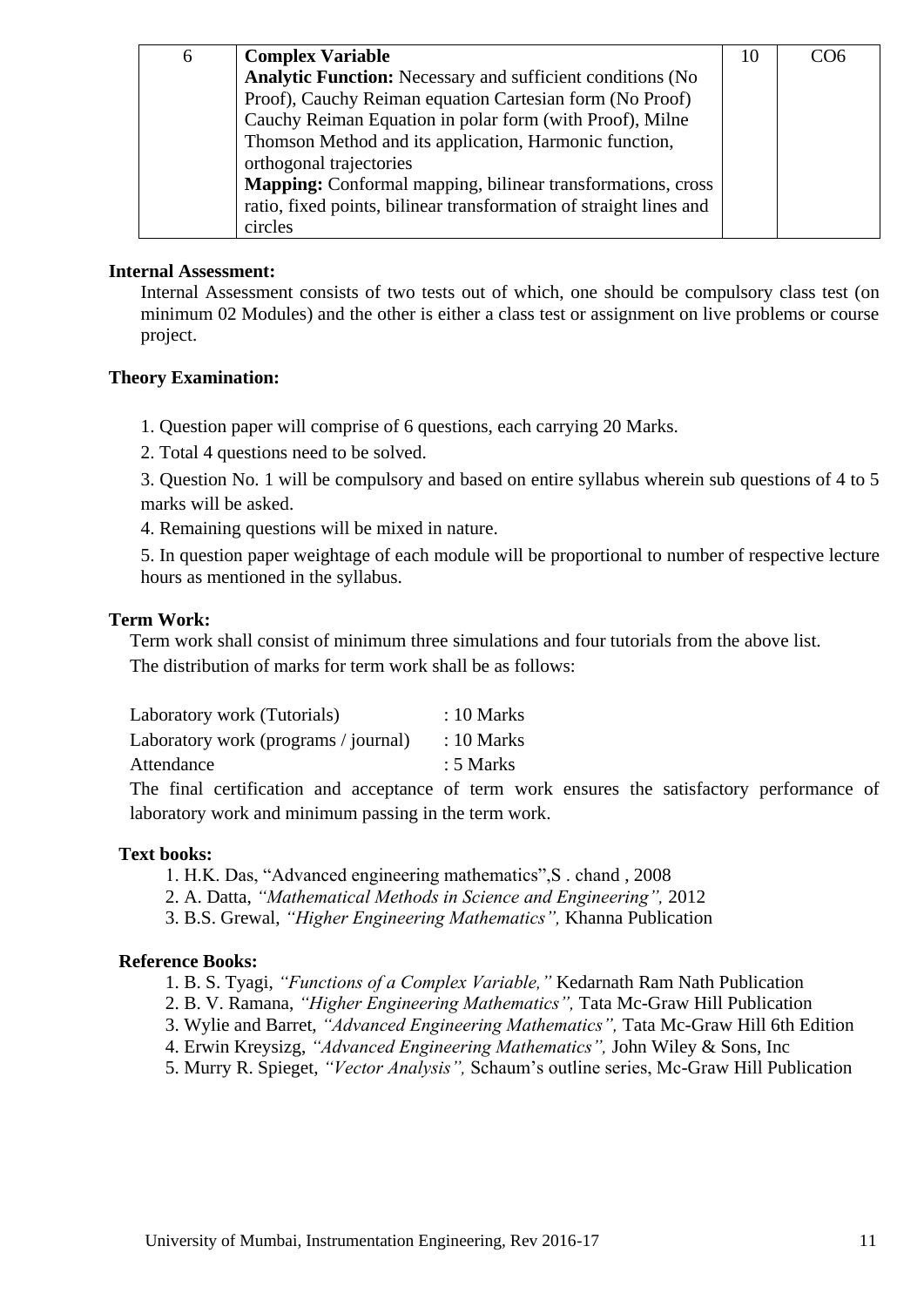| Subject<br>code | Subject<br>Name    | Teaching scheme |                          |      | Credit assigned |        |      |       |
|-----------------|--------------------|-----------------|--------------------------|------|-----------------|--------|------|-------|
| <b>ISC302</b>   | Analog             | Theory          | Pract.                   | Tut. | Theory          | Pract. | Tut. | Total |
|                 | <b>Electronics</b> |                 | $\overline{\phantom{0}}$ |      |                 |        |      |       |

| Sub           | Subject            | <b>Examination</b> scheme  |                     |      |      |      |        |      |       |
|---------------|--------------------|----------------------------|---------------------|------|------|------|--------|------|-------|
| Code          | Name               |                            | Theory (out of 100) |      |      |      | Pract. | Oral | Total |
|               |                    | <b>Internal Assessment</b> |                     |      | End  | work | and    |      |       |
|               |                    | Test1                      | Test <sub>2</sub>   | Avg. | sem  |      | Oral   |      |       |
|               |                    |                            |                     |      | Exam |      |        |      |       |
| <b>ISC302</b> | <b>Analog</b>      | 20                         | 20                  | 20   | 80   |      | -      |      | 100   |
|               | <b>Electronics</b> |                            |                     |      |      |      |        |      |       |

| <b>Subject Code</b>      | <b>Subject Name</b>                                                                                                                                                                                                                                                                                                                                                             | <b>Credits</b> |
|--------------------------|---------------------------------------------------------------------------------------------------------------------------------------------------------------------------------------------------------------------------------------------------------------------------------------------------------------------------------------------------------------------------------|----------------|
| <b>ISC302</b>            | <b>Analog Electronics</b>                                                                                                                                                                                                                                                                                                                                                       |                |
| <b>Course Objectives</b> | To familiarize the student with basic electronic devices and circuits.<br>To provide understanding of operation of diodes, bipolar and MOS<br>2.<br>transistors, DC biasing circuits, Transistors as switching device,<br>Power circuits and systems.<br>3. To introduce the students the basic properties of OpAmp, analysis<br>and design of electronic circuits using OpAmp  |                |
| <b>Course Outcomes</b>   | Students will be able to<br>Explain working of Diode and Zener diode and its applications<br>2. Analyze, simulate, and design amplifiers using BJT biasing<br>techniques, frequency response.<br>3. Analyze circuits using MOSFET.<br>4. Explain power amplifiers and power supply.<br>5. Explain op-amp parameters<br>6. Design various circuits using operational amplifiers. |                |

**Details of Syllabus:**

Prerequisite: Knowledge of semiconductor theory.

| <b>Module</b>  | <b>Contents</b>                                                                                                                                                                                                                                                                                                                        | Hrs.             | CO              |
|----------------|----------------------------------------------------------------------------------------------------------------------------------------------------------------------------------------------------------------------------------------------------------------------------------------------------------------------------------------|------------------|-----------------|
|                |                                                                                                                                                                                                                                                                                                                                        |                  | mapping         |
|                | <b>P-N Junctions diode</b>                                                                                                                                                                                                                                                                                                             | $\boldsymbol{4}$ | CO <sub>1</sub> |
| $\mathbf{1}$   | PN Junction diode small signal model, p-n junction under                                                                                                                                                                                                                                                                               |                  |                 |
|                | forward bias and reverse bias conditions, Rectifier Circuits,                                                                                                                                                                                                                                                                          |                  |                 |
|                | Clipping and Clamping circuits, Zener diode and its applications.                                                                                                                                                                                                                                                                      |                  |                 |
| $\overline{2}$ | <b>Bipolar Junction Transistors (BJTs)</b>                                                                                                                                                                                                                                                                                             | 11               | CO <sub>2</sub> |
|                | Physical structure and operation modes, Active region operation                                                                                                                                                                                                                                                                        |                  |                 |
|                | of transistor, D.C. analysis of transistor circuits                                                                                                                                                                                                                                                                                    |                  |                 |
|                | <b>Biasing the BJT:</b> Different type of biasing circuit and their                                                                                                                                                                                                                                                                    |                  |                 |
|                | analysis. Bias stability, Thermistor compensation, thermal                                                                                                                                                                                                                                                                             |                  |                 |
|                | runaway.                                                                                                                                                                                                                                                                                                                               |                  |                 |
|                | Basic BJT amplifier configuration, Transistor as a switch.                                                                                                                                                                                                                                                                             |                  |                 |
|                | High frequency model of BJT amplifier.                                                                                                                                                                                                                                                                                                 |                  |                 |
|                | Effect of positive and negative feedback, advantages of negative                                                                                                                                                                                                                                                                       |                  |                 |
|                | feedback, Feedback Connection Type.                                                                                                                                                                                                                                                                                                    |                  |                 |
| 3              | <b>Field Effect Transistor (FET)</b>                                                                                                                                                                                                                                                                                                   | 11               | CO <sub>3</sub> |
|                | Junction FET, its working and VI characteristic.                                                                                                                                                                                                                                                                                       |                  |                 |
|                | Enhancement-type MOSFET: structure and physical operation,                                                                                                                                                                                                                                                                             |                  |                 |
| <b>TT .</b>    | $\mathbf{C} \mathbf{M}$ $\mathbf{1} \cdot \mathbf{I}$ $\mathbf{M}$ $\mathbf{N}$ $\mathbf{N}$ $\mathbf{N}$ $\mathbf{N}$ $\mathbf{N}$ $\mathbf{N}$ $\mathbf{N}$ $\mathbf{N}$ $\mathbf{N}$ $\mathbf{N}$ $\mathbf{N}$ $\mathbf{N}$ $\mathbf{N}$ $\mathbf{N}$ $\mathbf{N}$ $\mathbf{N}$ $\mathbf{N}$ $\mathbf{N}$ $\mathbf{N}$ $\mathbf{N}$ |                  | 1 <sub>0</sub>  |

University of Mumbai, Instrumentation Engineering, Rev 2016-17 12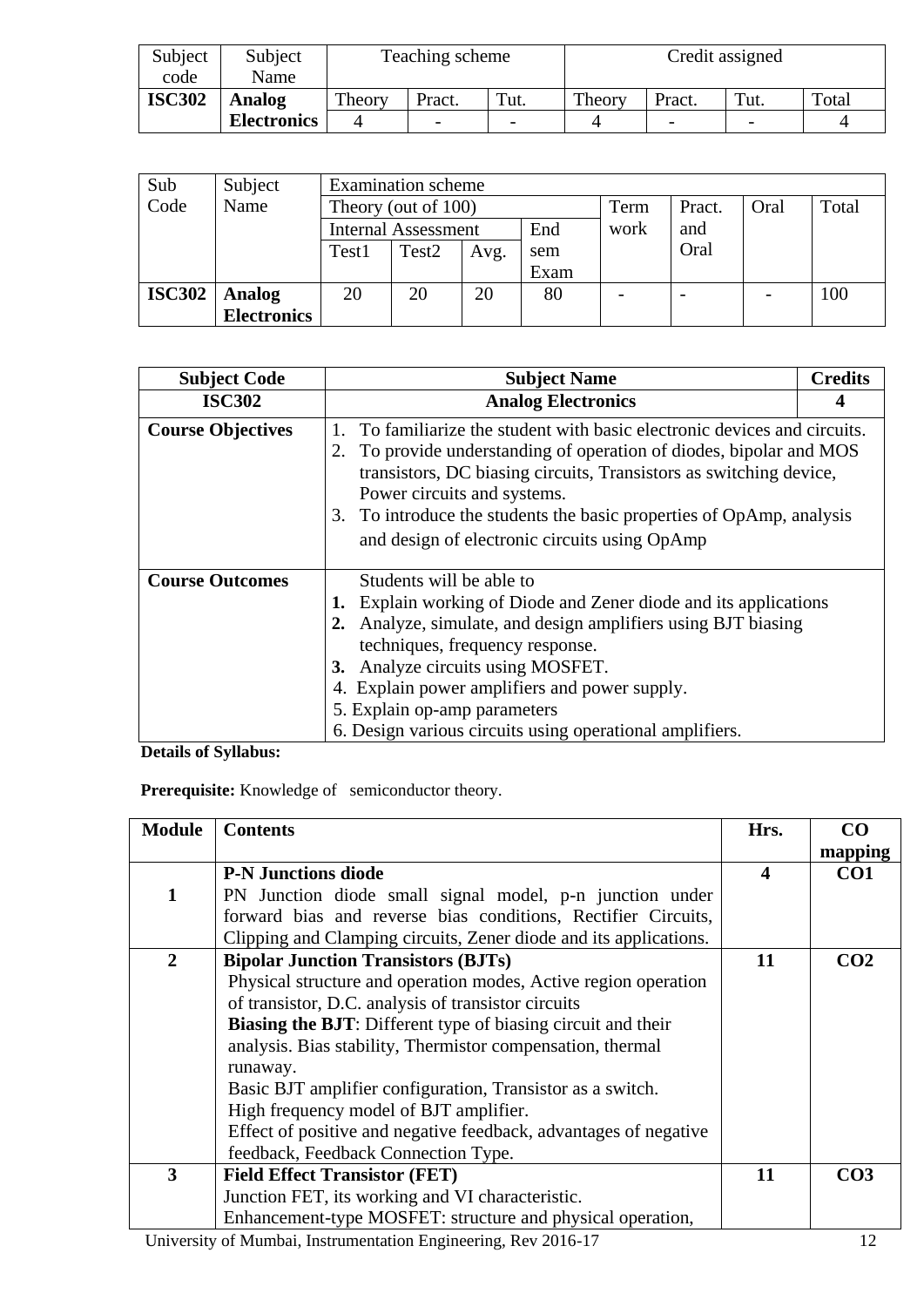|   | current voltage characteristics.                                  |                         |                 |
|---|-------------------------------------------------------------------|-------------------------|-----------------|
|   | Depletion-type MOSFET.JFET and MOSFET as an amplifier.            |                         |                 |
|   | Biasing in JFET and MOSFET amplifiers.                            |                         |                 |
|   | Basic JFET and MOSFET amplifier configuration: common             |                         |                 |
|   | source, common gate and common drain types.                       |                         |                 |
|   | High frequency model of FET, Low and High frequency               |                         |                 |
|   | response of common source amplifier.                              |                         |                 |
| 4 | <b>Power Amplifiers</b>                                           | 6                       | CO <sub>4</sub> |
|   | Class A large signal amplifiers, Harmonic distortion,             |                         |                 |
|   | Transformer coupled audio power amplifier, Class B amplifier,     |                         |                 |
|   | Class AB operation, Power BJTs, Regulated power supplies,         |                         |                 |
|   | Series voltage regulator.                                         |                         |                 |
| 5 | <b>Operation Amplifier (Op-amps)</b>                              | $\overline{\mathbf{4}}$ | CO <sub>5</sub> |
|   | Ideal Op-amp. Op-amp characteristics, Op-amp feedback             |                         |                 |
|   | analysis.                                                         |                         |                 |
| 6 | <b>Applications of Op-amp.</b>                                    | 12                      | CO6             |
|   | Practical op-amp circuits: inverting amplifier, non -inverting    |                         |                 |
|   | amplifier, weighted Summation circuit, summation, subtractor,     |                         |                 |
|   | integrator, differentiator.                                       |                         |                 |
|   | Large signal operation of op-amps.                                |                         |                 |
|   | Instrumentation amplifier. Active filters, Op-amp as V to I and I |                         |                 |
|   | to V converter, logarithmic amplifiers, waveform generators,      |                         |                 |
|   | Schmitt triggers, comparators.                                    |                         |                 |
|   | Oscillators: Introduction, Condition for Oscillation, RC phase    |                         |                 |
|   | shift, Weinbridge, Hartley, Colpitts and Crystal controlled       |                         |                 |
|   | oscillator.                                                       |                         |                 |

## **Internal Assessment:**

Internal Assessment consists of two tests out of which, one should be compulsory class test (on Minimum 02 Modules) and the other is either a class test or assignment on live problems or Course project.

## **Theory Examination:**

- 1. Question paper will comprise of 6 questions, each carrying 20 Marks.
- 2. Total 4 questions need to be solved.
- 3. Question No. 1 will be compulsory and based on entire syllabus wherein sub questions of 4 to 5 marks will be asked.
- 4. Remaining questions will be mixed in nature.
- 5. In question paper weightage of each module will be proportional to number of respective lecture hours as mentioned in the syllabus.

## **Text Books:**

- 1. J. Millman and C. C. Halkias, Integrated Electronics: Analog and Digital Circuits and Systems, Tata McGraw-Hill Publishing Company, 1988.
- 2. Donald A. Neamen, Electronic Circuit Analysis and Design, Tata McGraw-Hill.

## **Reference Books:**

- 1. Robert L. Boylestad, Louis Nashelsky, Electronic Devices and Circuit Theory, Eighth edition, PHI publishers, 2004.
- 2. J. Millman and Taub, Pulse and Digital Circuits, Tata McGraw Hill.
- 3. Ramakant A. Gaikwad, Op-amp and Integrated circuits, Fourth edition, PHI Publication, 2002.
- 4. Sergio Franco, Design with Op-amp and Analog Integrated circuits, Tata McGraw Hill Edition, New Delhi.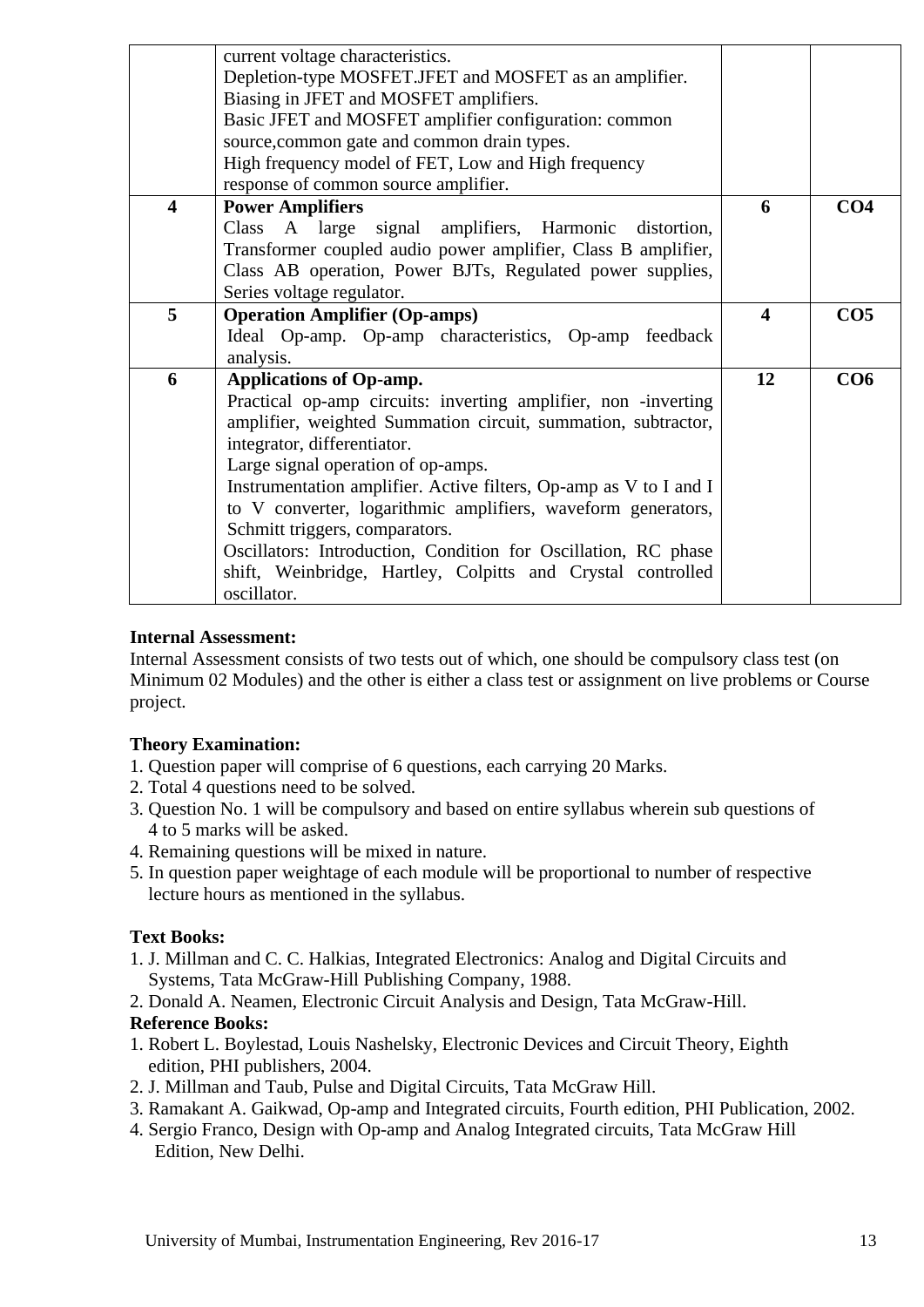| <b>Subject</b><br>code | <b>Subject Name</b>   | Teaching scheme |                          |                          | Credit assigned |        |      |       |
|------------------------|-----------------------|-----------------|--------------------------|--------------------------|-----------------|--------|------|-------|
| <b>ISC303</b>          | <b>Transducers -I</b> | Theory          | Theory<br>Tut.<br>Pract. |                          |                 | Pract. | Tut. | Total |
|                        |                       |                 |                          | $\overline{\phantom{0}}$ |                 |        |      |       |

| <b>Sub</b>    | <b>Subject Name</b>  |                            | <b>Examination</b> scheme |      |      |                          |        |                          |       |  |
|---------------|----------------------|----------------------------|---------------------------|------|------|--------------------------|--------|--------------------------|-------|--|
| Code          |                      | Theory (out of 100)        |                           |      |      | Term                     | Pract. | Oral                     | Total |  |
|               |                      | <b>Internal Assessment</b> |                           |      | End  | work                     | and    |                          |       |  |
|               |                      | Test1                      | Test <sub>2</sub>         | Avg. | sem  |                          | Oral   |                          |       |  |
|               |                      |                            |                           |      | Exam |                          |        |                          |       |  |
| <b>ISC303</b> | <b>Transducers-I</b> | 20                         | 20                        | 20   | 80   | $\overline{\phantom{0}}$ |        | $\overline{\phantom{0}}$ | 100   |  |

| <b>Subject Code</b>      | <b>Subject Name</b>                                                    | <b>Credits</b> |  |  |  |  |  |
|--------------------------|------------------------------------------------------------------------|----------------|--|--|--|--|--|
| <b>ISC303</b>            | <b>Transducers-I</b>                                                   | 4              |  |  |  |  |  |
| <b>Course objectives</b> | 1. To explain the measurement systems, errors of measurement.          |                |  |  |  |  |  |
|                          | 2. To provide an understanding of the operation of sensors and         |                |  |  |  |  |  |
|                          | transducers.                                                           |                |  |  |  |  |  |
|                          | 3. To familiarize the student with the Identification, classification, |                |  |  |  |  |  |
|                          | construction, working principle and application of various             |                |  |  |  |  |  |
|                          | transducers used for Displacement, level, temperature                  |                |  |  |  |  |  |
|                          | measurement.                                                           |                |  |  |  |  |  |
| <b>Course Outcomes</b>   | The students will be able to                                           |                |  |  |  |  |  |
|                          | 1. Explain the measurement systems, errors of measurement              |                |  |  |  |  |  |
|                          | 2. Explain the working principles of sensors and transducers.          |                |  |  |  |  |  |
|                          | 3. Discuss the working principle of displacement transducers and       |                |  |  |  |  |  |
|                          | their applications.                                                    |                |  |  |  |  |  |
|                          | <b>4.</b> Discuss the working principle of transducers used for        |                |  |  |  |  |  |
|                          | Temperature measurement, comparative study of various                  |                |  |  |  |  |  |
|                          | transducers.                                                           |                |  |  |  |  |  |
|                          | 5. Explain the working principle of transducers used for level         |                |  |  |  |  |  |
|                          | measurement, comparative study of various transducers and their        |                |  |  |  |  |  |
|                          | applications.                                                          |                |  |  |  |  |  |
|                          | <b>6.</b> Identify various transducers in the industry and understand  |                |  |  |  |  |  |
|                          | working of miscellaneous sensors.                                      |                |  |  |  |  |  |

**Details of Syllabus:**

**Prerequisite:** Knowledge of basic measurement.

| <b>Module</b> | Contents                                                                                                                                                                                                                                                                                                                                                    | Hrs.           | CO <sub>1</sub> |
|---------------|-------------------------------------------------------------------------------------------------------------------------------------------------------------------------------------------------------------------------------------------------------------------------------------------------------------------------------------------------------------|----------------|-----------------|
|               |                                                                                                                                                                                                                                                                                                                                                             |                | <b>Mapping</b>  |
|               | <b>Instrumentation System</b><br>Units and standards of measurement, Introduction, block<br>diagram, functional elements of measurement system, static and<br>dynamic characteristics of transducer, Measurement and<br>calibration systems-Requirement.<br>Error: definition, classification, statistical analysis of errors,<br>Error correction methods. | $\overline{4}$ | CO <sub>1</sub> |
| റ             | <b>Sensor and Transducer:</b> Definition, working principle, 4<br>classification (active, passive, primary, secondary, mechanical,<br>electrical, analog, digital), selection criteria, sources of error for                                                                                                                                                |                | CO <sub>2</sub> |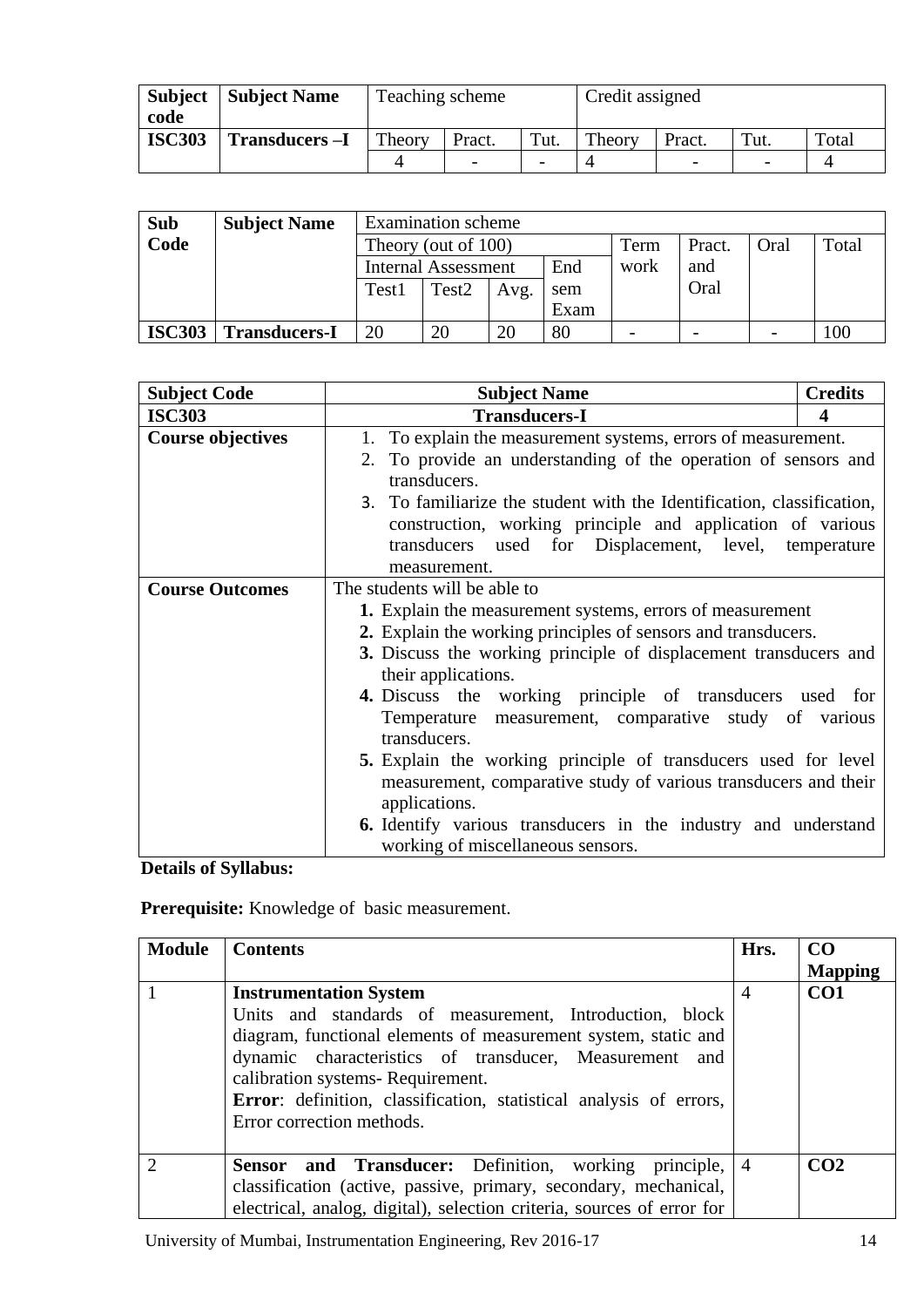|                | parameter under measurement, transducer specifications, test           |    |                 |
|----------------|------------------------------------------------------------------------|----|-----------------|
|                | condition and operating conditions.                                    |    |                 |
|                |                                                                        |    |                 |
| 3              | <b>Displacement</b>                                                    | 10 | CO <sub>3</sub> |
|                | Resistance potentiometer: (linear and logarithmic), piezo-             |    |                 |
|                | resistive effect, ultrasonic transducer. LVDT, RVDT (transfer          |    |                 |
|                | function, linearity, sensitivity, source, frequency dependence,        |    |                 |
|                | phase null, and signal conditioning). Selection and properties of      |    |                 |
|                | materials for LVDT, and general electromagnetic sensors.               |    |                 |
|                | Capacitance type transducers: with applications, materials for         |    |                 |
|                | capacitive, ultrasonic and elastic transducers.                        |    |                 |
|                | Digital transducer: translational and rotary encoders (absolute        |    |                 |
|                | position and incremental position encoders), Optical and               |    |                 |
|                | magnetic pickups.                                                      |    |                 |
|                | Pneumatic transducer: flapper- nozzle transducer.                      |    |                 |
|                | Comparative study for Displacement Transducers.                        |    |                 |
| $\overline{4}$ | <b>Temperature transducers:</b>                                        | 12 | CO <sub>4</sub> |
|                | Modes of heat transfer, laws of conduction, convection and             |    |                 |
|                | radiation, Temperature scales, classification of Temperature           |    |                 |
|                |                                                                        |    |                 |
|                | Sensors, Overview of Temperature Sensor Material.                      |    |                 |
|                | Thermometers: Classification of Thermometers, Construction             |    |                 |
|                | and working of glass thermometers, liquid expansion                    |    |                 |
|                | thermometer, gas thermometer (filled system thermometer),              |    |                 |
|                | bimetallic<br>thermometer,<br>solid<br>state<br>temperature<br>sensor, |    |                 |
|                | Specifications of Thermometers.                                        |    |                 |
|                | Resistance temperature detector (RTD): Principle, types,               |    |                 |
|                | Configurations, construction and working of RTD, Material for          |    |                 |
|                | RTD, Signal Measurement techniques for RTD, Comparative                |    |                 |
|                | Response curves for RTD, 2 wire, 3wire and 4 wire RTD                  |    |                 |
|                | Element, Lead wire Compensation in RTD, self-heating effect,           |    |                 |
|                | Specifications, advantages, disadvantages and applications of          |    |                 |
|                | RTD.                                                                   |    |                 |
|                | Thermistors: Principle, types (NTC and PTC), characteristics,          |    |                 |
|                | Construction<br>working<br>Thermistor,<br>and<br>of<br>Materials,      |    |                 |
|                | specifications of Thermistor, applications.                            |    |                 |
|                | Thermocouples: Principle, thermoelectric effect, Seebeck effect,       |    |                 |
|                | Peltier effect, laws of thermocouple, types of thermocouple with       |    |                 |
|                | characteristic<br>curve,<br>thermocouple<br>table,<br>Sensitivity,     |    |                 |
|                | constructional Features of Thermocouples., Thermo couple               |    |                 |
|                | specifications, electrical noise and noise reduction techniques,       |    |                 |
|                | cold junction Compensation method, thermopile, thermocouple            |    |                 |
|                | emf measurement method, Thermo well Material of construction           |    |                 |
|                | and its specifications.                                                |    |                 |
|                | Pyrometers: Principle, Construction and working of Radiation           |    |                 |
|                | and optical pyrometers and its Applications.                           |    |                 |
|                | Comparative study for Temperature Transducers                          |    |                 |
| 5              | <b>Level Transducers</b>                                               | 9  | CO <sub>5</sub> |
|                | for Level<br>Classification<br>Need<br>Measurement,<br>Level<br>of     |    |                 |
|                | Measurement Techniques. Construction and working of Dipstick,          |    |                 |
|                | displacer, float system, bubbler, capacitive devices for level         |    |                 |
|                | measurement, ultrasonic level gauge, DP cell, load cell, vibrating     |    |                 |
|                | type, microwave, radar, radioactive type level gauges, LASER           |    |                 |
|                | type transducers, fiber optic level sensors, solid level detectors,    |    |                 |
|                | Intelligent level measuring instruments.                               |    |                 |
|                | Comparative study for Level Transducers                                |    |                 |

University of Mumbai, Instrumentation Engineering, Rev 2016-17 15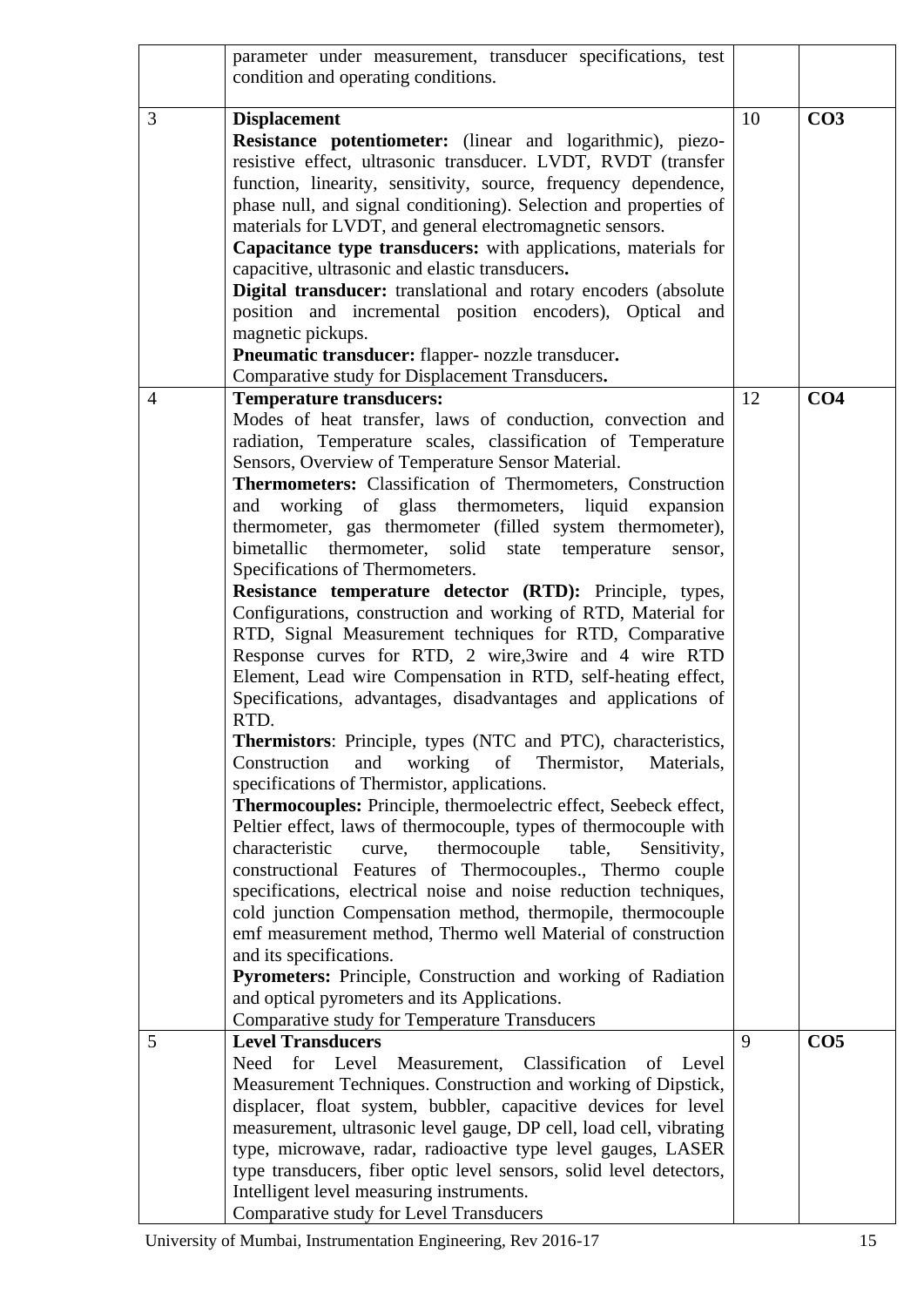| <b>Miscellaneous Transducers</b>                                 | CO6 |
|------------------------------------------------------------------|-----|
| Transducers for Position, speed, acceleration, vibration, sound, |     |
| humidity, and moisture measurement, Hall effect Transducer,      |     |
| Optical sensors (LDR, Photo-diode, photo-transistor) leak        |     |
| detector, flame detector, smoke detector and Proximity sensors.  |     |

## **Internal Assessment:**

Internal Assessment consists of two tests out of which, one should be a compulsory class test (on minimum 02 Modules) and the other is either a class test or assignment on live problems or course project.

## **Theory Examination:**

- 1. Question paper will comprise of 6 questions, each carrying 20 Marks.
- 2. Total 4 questions need to be solved.

3. Question No. 1 will be compulsory and based on entire syllabus wherein sub questions of 4 to 5 marks will be asked.

4. Remaining questions will be mixed in nature.

5. In question paper weightage of each module will be proportional to number of respective lecture hours as mentioned in the syllabus.

## **Text Books:**

- 1. B.C Nakra, K.K. Chaudhary, Instrumentation, Measurement and Analysis, Tata McGraw-Hill Education, 01-Oct-2003 - [Electronic instruments](https://www.google.co.in/search?tbo=p&tbm=bks&q=subject:) - 632 page
- 2. [A. K. Sawhney,](https://www.google.co.in/search?tbo=p&tbm=bks&q=inauthor:) [Puneet Sawhney,](https://www.google.co.in/search?tbo=p&tbm=bks&q=inauthor:)A course in Electrical and Electronic Measurement and Instrumentation, Dhanpat Rai and Co. Rai, 1996 -
- 3. Rangan, Mani, Sharma.Instrumentation systems and Devices, 2<sup>nd</sup> Ed., Tata McGraw Hill.

## **Reference Books:**

1. Doeblin E.D., Measurement system, Tata McGraw Hill., 4th ed, 2003.

2. Bela G. Liptak, Instrument Engineers' Handbook, Fourth Edition, Volume One: Process Measurement and Analysis, June 27, 2003.

3. Neubert Hermann K. P., Instrument Transducer, 2nd ed., Oxford University Press, New Delhi, 2003.

- 4. Johnson Curtis D., Process Control Instrumentation Technology, 8th Ed., 2005
- 5. S.P. Sukhatme, Heat Transfer, 3rd edition, University Press.
- 6. B.E. Jones, Instrument Technology.

7. Chortle Keith R., Fundamentals of Test, Measurement Instrument Instrumentation, ISA Publication.

- 8. Alan S Morris, Measurement and Instrumentation Principles; 3rd Edition
- 9. D. V. S. Murty, ‗Transducers and Instrumentation', PHI, New Delhi, 2003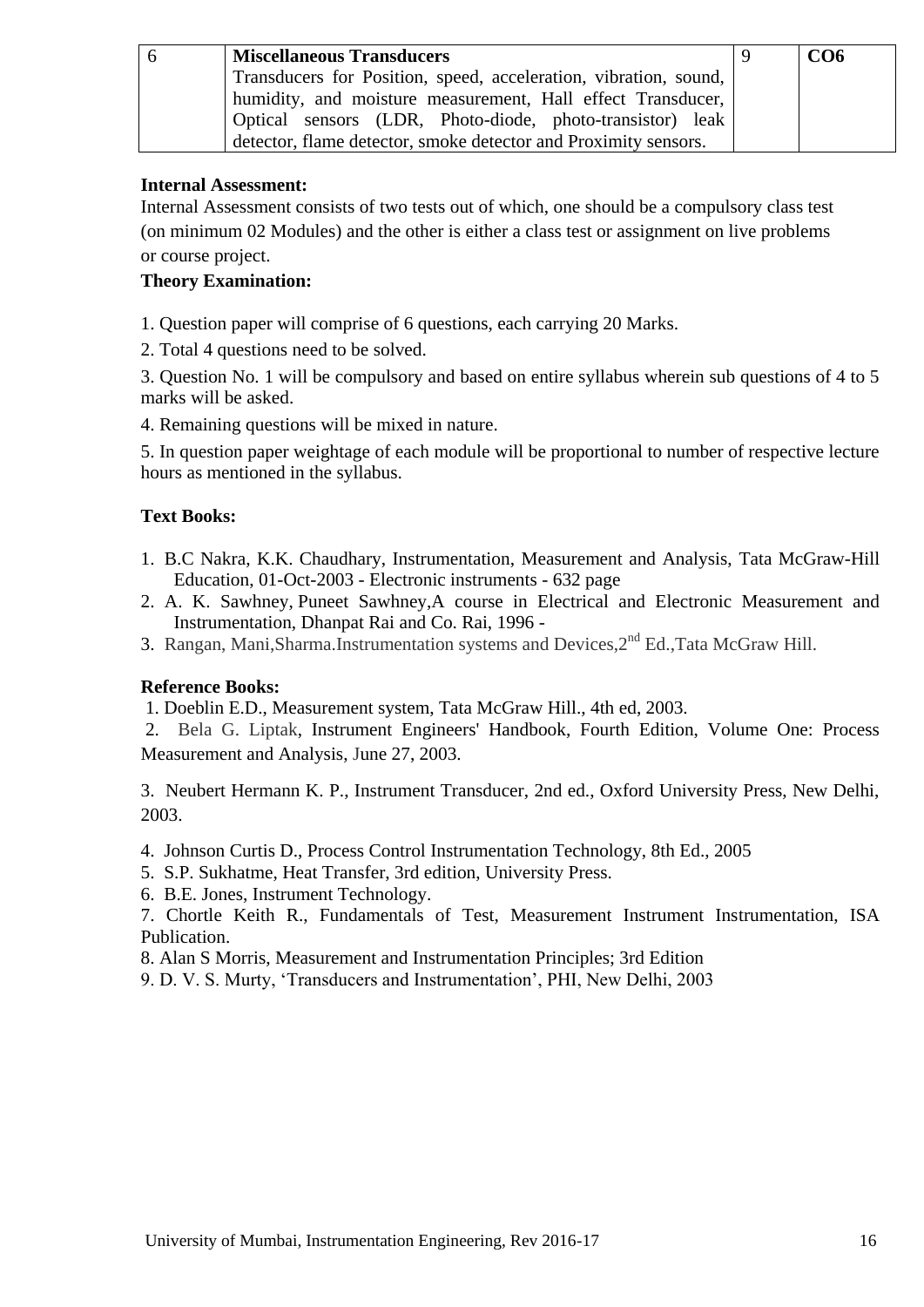| Subject       | Subject            | Teaching scheme |                          |                          | Credit assigned |                          |      |       |
|---------------|--------------------|-----------------|--------------------------|--------------------------|-----------------|--------------------------|------|-------|
| code          | Name               |                 |                          |                          |                 |                          |      |       |
| <b>ISC304</b> | <b>Digital</b>     | Theory          | Pract                    | Tut.                     | Theory          | Pract.                   | Tut. | Total |
|               | <b>Electronics</b> |                 | $\overline{\phantom{a}}$ | $\overline{\phantom{0}}$ |                 | $\overline{\phantom{0}}$ |      |       |

| Sub           | Subject            | <b>Examination</b> scheme |                            |      |      |      |        |      |       |
|---------------|--------------------|---------------------------|----------------------------|------|------|------|--------|------|-------|
| Code          | Name               | Theory (out of 100)       |                            |      |      | Term | Pract. | Oral | Total |
|               |                    |                           | <b>Internal Assessment</b> |      | End  | work | and    |      |       |
|               |                    | Test1                     | Test <sub>2</sub>          | Avg. | Sem  |      | Oral   |      |       |
|               |                    |                           |                            |      | Exam |      |        |      |       |
| <b>ISC304</b> | <b>Digital</b>     | 20                        | 20                         | 20   | 80   |      |        |      | 100   |
|               | <b>Electronics</b> |                           |                            |      |      |      |        |      |       |

| <b>Subject Code</b>      | <b>Subject Name</b><br><b>Credits</b>                                 |
|--------------------------|-----------------------------------------------------------------------|
| <b>ISC304</b>            | <b>Digital Electronics</b><br>$\boldsymbol{4}$                        |
| <b>Course objectives</b> | 1. To provide an understanding of the principles of digital           |
|                          | electronics and use of number systems                                 |
|                          | 2. To give knowledge about combinational circuits,                    |
|                          | 3. To describe working and design methods of sequential circuits.     |
|                          | 4. To familiarize with the basics of asynchronous sequential circuits |
|                          | and design techniques.                                                |
|                          | 5. To provide understanding of memory devices and state machines.     |
|                          | 6. To make the students understand basic logic families and their     |
|                          | applications.                                                         |
| <b>Course Outcomes</b>   | Students will be able to-                                             |
|                          | 1. Represent numerical values in various number systems and           |
|                          | perform number conversions between different number systems.          |
|                          | 2. Explain operation of logic gates using IEEE/ANSI standard          |
|                          | symbols. Analyze and design, digital combinational circuits.          |
|                          | 3. Analyze and design, sequential logic circuits.                     |
|                          | Analyze and design, asynchronous sequential logic circuits.<br>4.     |
|                          | 5. Explain nomenclature and technology in memory devices.             |
|                          | 6. Analyze logic families and their application to design the digital |
|                          | system.                                                               |

**Details of Syllabus:**

**Prerequisite:** Knowledge of number systems and boolean logic

| <b>Module</b> | <b>Topic</b>                                              | Hrs. | CO              |
|---------------|-----------------------------------------------------------|------|-----------------|
|               |                                                           |      | <b>Mapping</b>  |
| 1.            | <b>NUMBER SYSTEMS:</b>                                    | 08   | CO <sub>1</sub> |
|               | Binary, Octal, Decimal, Hexadecimal-Number<br>base        |      |                 |
|               | conversions, complements, signed Binary numbers.          |      |                 |
|               | Binary Arithmetic-Binary codes: Weighted, BCD, 8421, Gray |      |                 |
|               | code, Excess 3 code, ASCII, Error detecting code, code    |      |                 |
|               | conversion from one code to another                       |      |                 |
|               | Boolean laws, De-Morgan's Theorem, Principle of Duality,  |      |                 |
|               | Boolean expression, Boolean function, Minimization of     |      |                 |
|               | Boolean expressions, Sum of Products (SOP), Product of    |      |                 |
|               | Sums (POS), Minterm, Maxterm, Karnaugh<br>map             |      |                 |
|               | Minimization, Don't care conditions.                      |      |                 |
| 2.            | <b>COMBINATIONAL CIRCUITS:</b>                            | 12   | CO <sub>2</sub> |
|               | LOGIC GATES: AND, OR, NOT, NAND, NOR, Exclusive,          |      |                 |

University of Mumbai, Instrumentation Engineering, Rev 2016-17 17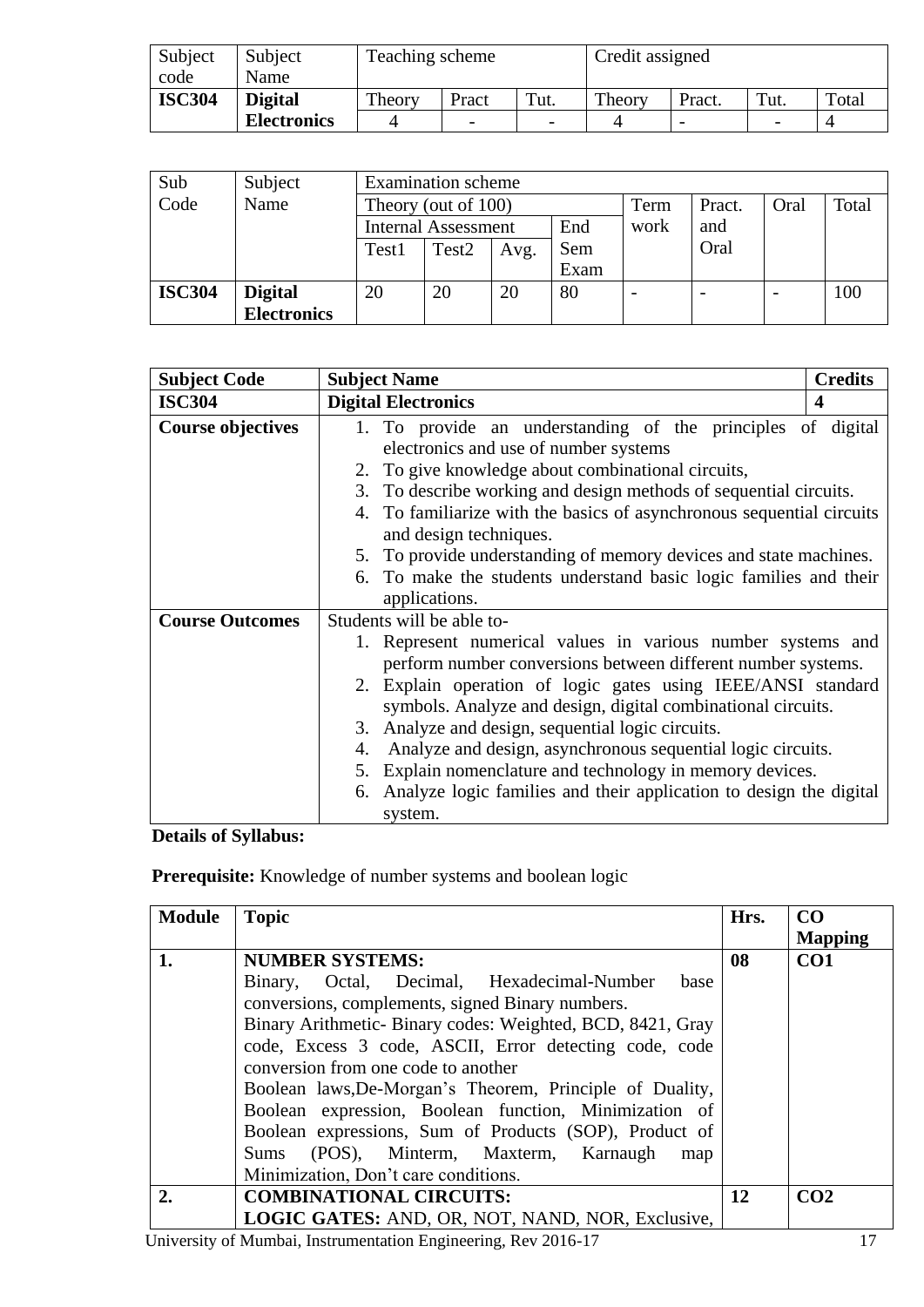|                  | OR and Exclusive NOR, Implementations of Logic Functions<br>using gates, NAND, NOR implementations, Multi level gate<br>implementations, Multi output gate implementations.<br>Design of combinational circuits, Adders-Subtractors - Serial<br>adder/ Subtractor - Parallel adder/ Subtractor, look ahead carry<br>generator, BCD adder, Magnitude Comparator, Multiplexer/<br>Demultiplexer, encoder / decoder, parity checker, code<br>converters. Implementation of combinational logic using<br>MUX, DEMUX.                                              |    |                 |
|------------------|---------------------------------------------------------------------------------------------------------------------------------------------------------------------------------------------------------------------------------------------------------------------------------------------------------------------------------------------------------------------------------------------------------------------------------------------------------------------------------------------------------------------------------------------------------------|----|-----------------|
| 3.               | SEQUENTIAL LOGIC CIRCUITS<br>Flip flops- SR, D and Master slave JK, T, Characteristic table<br>and equation, Edge triggering, Level Triggering, Realization<br>of one flip flop using other flip flops, Asynchronous / Ripple<br>counters, Synchronous counters, Modulo n counter, shift<br>registers, Universal shift register and its applications, Serial to<br>parallel and parallel to serial converter.                                                                                                                                                 | 12 | CO <sub>3</sub> |
| $\overline{4}$ . | <b>ASYNCHRONOUS SEQUENTIAL CIRCUITS</b><br>Design of fundamental mode and pulse mode circuits -<br>primitive state / flow table, Minimization of primitive state<br>table, state assignment, Excitation table, Excitation map,<br>cycles, Races, Hazards: Static -Dynamic, Hazards elimination.                                                                                                                                                                                                                                                               | 04 | CO <sub>4</sub> |
| 5.               | MEMORY AND PROGRAMMABLE LOGIC DEVICES<br>Classification of memories, RAM organization, Read/Write<br>operation, Memory cycle, Timing waveforms, Memory<br>decoding, memory expansion, Static RAM Cell, Bipolar RAM<br>cell, MOSFET RAM cell, Dynamic RAM cell, ROM<br>organization, PROM / EPROM / EEPROM / EAPROM<br>Programmable Logic Devices -Programmable Logic Array<br>(PLA), Programmable Array Logic (PAL), Introduction to<br>Complex Programmable Logic Device (CPLD), Field<br>Programmable Gate Arrays (FPGA). Introduction to state<br>machine. | 08 | CO <sub>5</sub> |
| 6.               | <b>LOGIC FAMILIES</b><br>Basics of digital integrated circuits, basic operational<br>characteristics and parameters. TTL, Schottky clamped TTL,<br>tri-state gate ECL, IIL, MOS devices CMOS comparison of<br>logic families. PMOS, NMOS and E2 CMOS                                                                                                                                                                                                                                                                                                          | 04 | CO6             |

## **Internal Assessment:**

Internal Assessment consists of two tests out of which, one should be compulsory class test (on minimum 02 Modules) and the other is either a class test or assignment on live problems or course project.

## **Theory Examination:**

1. Question paper will comprise of 6 questions, each carrying 20 Marks.

2. Total 4 questions need to be solved.

3. Question No. 1 will be compulsory and based on entire syllabus wherein sub questions of 4 to 5 marks will be asked.

4. Remaining questions will be mixed in nature.

5. In question paper weightage of each module will be proportional to number of respective lecture hours as mentioned in the syllabus.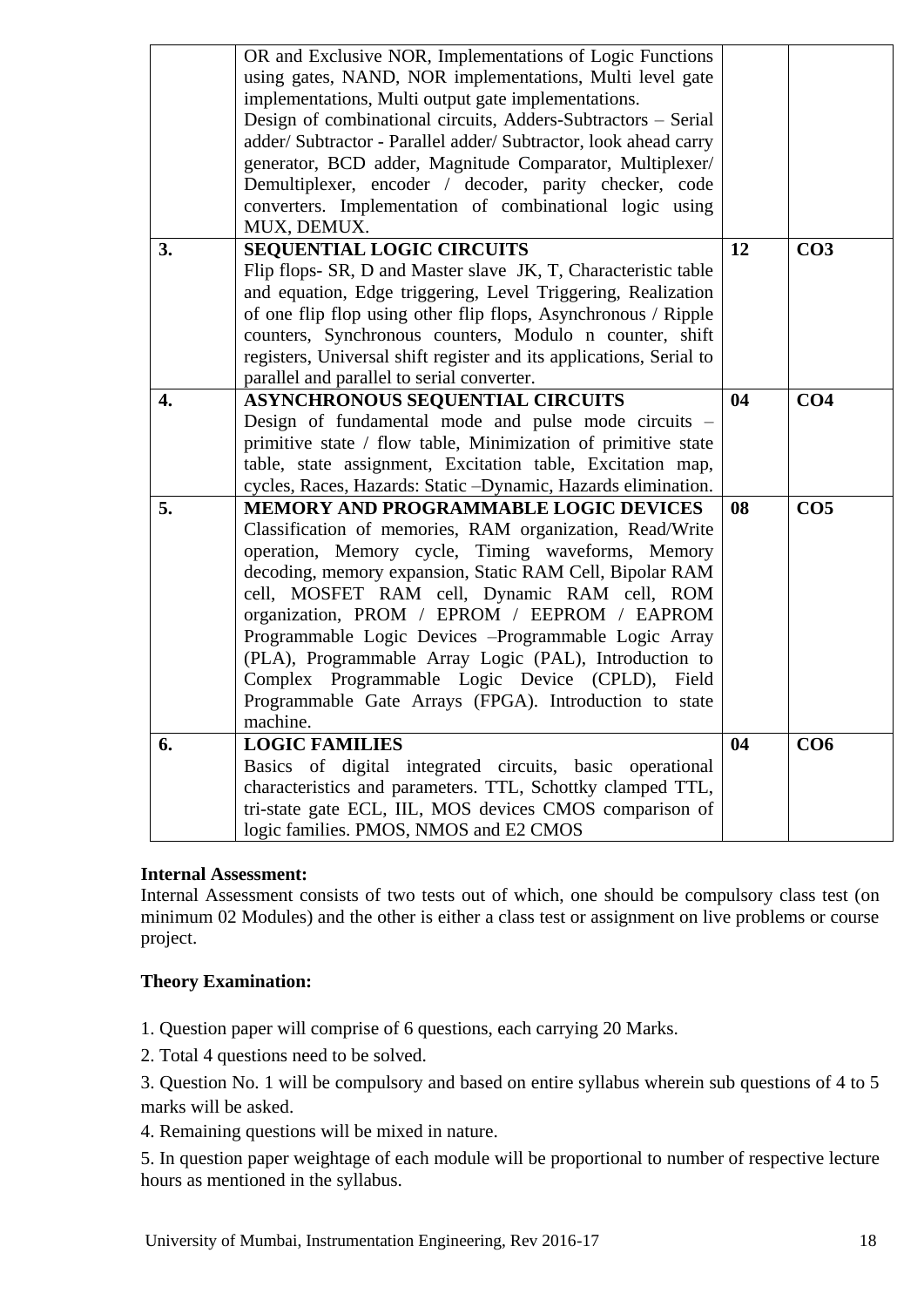## **TEXT BOOKS**

1. M. Morris Mano, Digital Design, 3.ed., Prentice Hall of India Pvt. Ltd., New Delhi, 2003/Pearson Education (Singapore) Pvt. Ltd., New Delhi, 2003

2. John .M Yarbrough, Digital Logic Applications and Design, Thomson- Vikas publishing house, New Delhi, 2002.

## **REFERENCES**

- **1.** S. Salivahanan and S. Arivazhagan, Digital Circuits and Design, 2nd ed., Vikas Publishing House Pvt. Ltd, New Delhi, 2004
- **2.** Charles H. Roth. "Fundamentals of Logic Design", Thomson Publication Company, 2003.
- **3.** Donald P. Leach and Albert Paul Malvino, Digital Principles and Applications, 5 ed., Tata McGraw Hill Publishing Company Limited, New Delhi, 2003.
- **4.** R.P.Jain, Modern Digital Electronics, 3 ed., Tata McGraw–Hill publishing company limited, New Delhi, 2003.
- **5.** Thomas L. Floyd, Digital Fundamentals, Pearson Education, Inc, New Delhi, 2003
- **6.** Donald D. Givone, Digital Principles and Design, Tata Mc-Graw-Hill Publishing company limited, New Delhi, 2003.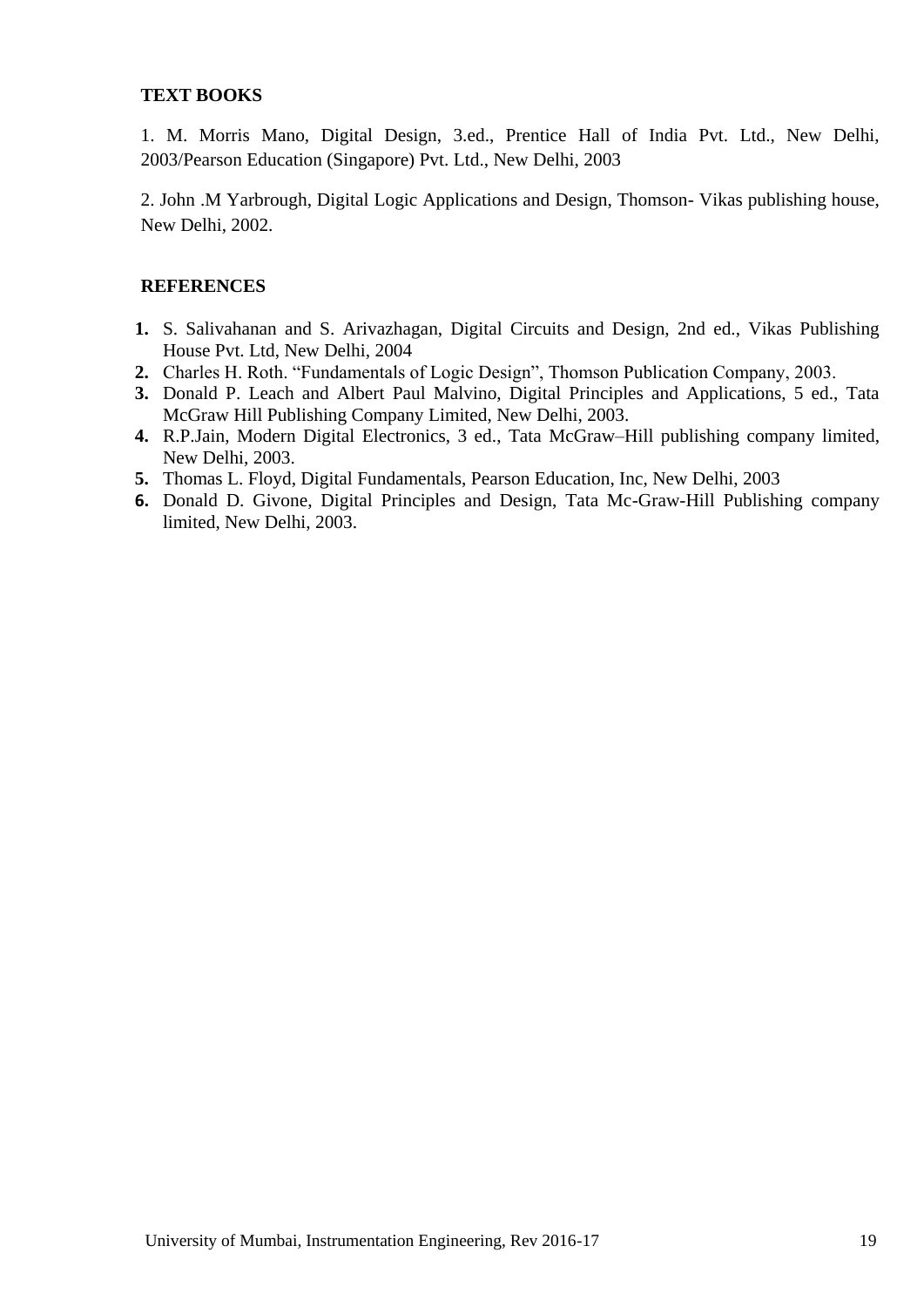| Subject<br>code | <b>Subject Name</b>               | Teaching scheme |                          | Credit assigned |        |                          |      |       |
|-----------------|-----------------------------------|-----------------|--------------------------|-----------------|--------|--------------------------|------|-------|
| <b>ISC305</b>   | <b>Electrical</b><br>Networks and | Theo            | Pract.                   | Tut.            | Theory | Pract.                   | Tut. | Total |
|                 | <b>Measurement</b>                |                 | $\overline{\phantom{0}}$ |                 |        | $\overline{\phantom{0}}$ |      |       |

| Sub           | <b>Subject Name</b> | <b>Examination</b> scheme  |                   |      |      |      |        |      |       |
|---------------|---------------------|----------------------------|-------------------|------|------|------|--------|------|-------|
| Code          |                     | Theory (out of 100)        |                   |      |      | Term | Pract. | Oral | Total |
|               |                     | <b>Internal Assessment</b> |                   |      | End  | work | and    |      |       |
|               |                     | Test1                      | Test <sub>2</sub> | Avg. | sem  |      | Oral   |      |       |
|               |                     |                            |                   |      | Exam |      |        |      |       |
| <b>ISC305</b> | <b>Electrical</b>   | 20                         | 20                | 20   | 80   | 25   |        |      | 125   |
|               | <b>Networks and</b> |                            |                   |      |      |      |        |      |       |
|               | <b>Measurement</b>  |                            |                   |      |      |      |        |      |       |

| <b>Subject Code</b>      | <b>Subject Name</b>                                                         | <b>Credits</b> |
|--------------------------|-----------------------------------------------------------------------------|----------------|
| <b>ISC305</b>            | <b>Electrical Networks and Measurement</b>                                  | 5              |
| <b>Course objectives</b> | 1. To introduce the concept of circuit elements lumped circuits, circuit    |                |
|                          | laws and reduction.                                                         |                |
|                          | To study the concept of coupled circuits.                                   |                |
|                          | To study the transient response of series and parallel A.C. circuits.<br>3. |                |
|                          | To study two port model of circuit and circuit elements.<br>4.              |                |
|                          | To introduce the concept of network synthesis.<br>5.                        |                |
|                          | To study basic analog instruments as well as digital instruments<br>6.      |                |
|                          | 7. To study the measurement of R-L-C                                        |                |
|                          | Students will be able to -                                                  |                |
| <b>Course Outcomes</b>   | Analyze AC and DC circuits using different theorems.<br>1.                  |                |
|                          | Analyze transient and steady-state response of passive electrical<br>2.     |                |
|                          | networks.                                                                   |                |
|                          | 3. Analyze network using poles and zeros and find their parameters like     |                |
|                          | Z, Y, and ABCD.                                                             |                |
|                          | Synthesize the networks using canonical forms.<br>4.                        |                |
|                          | 5. Discuss construction and working principle and applications of analog    |                |
|                          | and digital instruments                                                     |                |
|                          | Measure electrical parameter like R, L, C using electrical bridges.<br>6.   |                |

**Details of Syllabus:**

**Prerequisite:** Knowledge of DC and AC circuit analysis, Three-phase circuit and transformer.

| <b>Module</b>               | <b>Contents</b>                                                                                                                                                                                                                                                                                                                                                                         | <b>Hrs</b> | CO              |
|-----------------------------|-----------------------------------------------------------------------------------------------------------------------------------------------------------------------------------------------------------------------------------------------------------------------------------------------------------------------------------------------------------------------------------------|------------|-----------------|
|                             |                                                                                                                                                                                                                                                                                                                                                                                         |            | <b>Mapping</b>  |
|                             | <b>Networks Theorems</b>                                                                                                                                                                                                                                                                                                                                                                | 12         | CO <sub>1</sub> |
|                             | Analysis of networks with dependent sources: mesh analysis, nodal<br>analysis, super mesh and super node concept, source<br>transformation technique, superposition theorem, Thevenin's<br>theorem, Norton's theorem, Maximum power transfer theorem.<br>Solution of networks with AC sources, Analysis of coupled<br>circuits (self-inductance, mutual inductance, and dot convention) |            |                 |
| $\mathcal{D}_{\mathcal{L}}$ | Time and Frequency response of circuits                                                                                                                                                                                                                                                                                                                                                 | 06         | CO <sub>2</sub> |
|                             | Voltage/current relations for $R$ , $L$ , $C$ and their equations in time                                                                                                                                                                                                                                                                                                               |            |                 |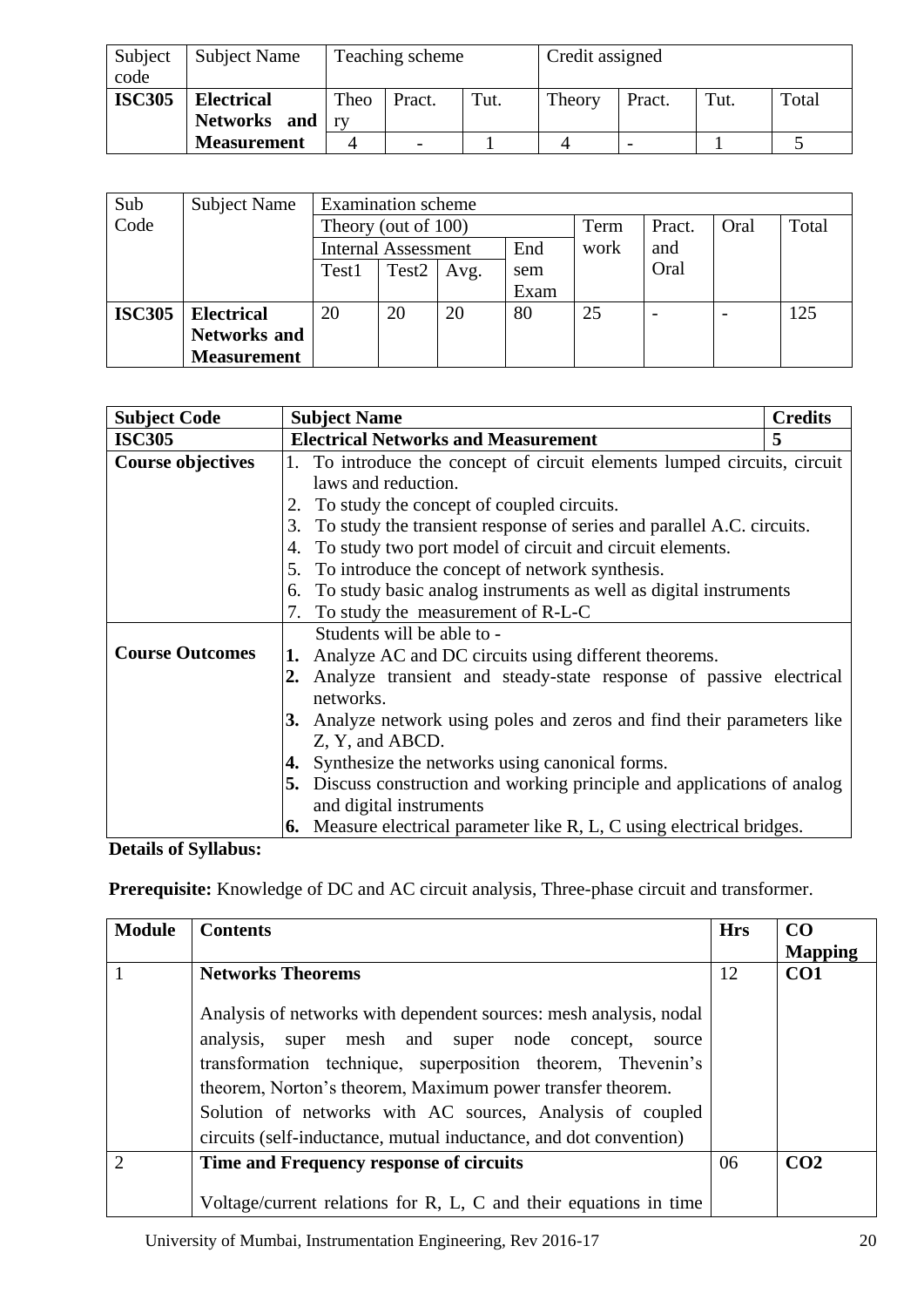|                | domain. Initial and final conditions, first and second order<br>differential equations, steady state and transient response. Analysis<br>of transient and steady state responses using Classical technique                                                                                                                                                                                                                                                                                                                           |    |                 |
|----------------|--------------------------------------------------------------------------------------------------------------------------------------------------------------------------------------------------------------------------------------------------------------------------------------------------------------------------------------------------------------------------------------------------------------------------------------------------------------------------------------------------------------------------------------|----|-----------------|
| 3              | <b>Network Functions: poles and zeros</b><br>Network functions for one port and two port networks, driving<br>point and transfer functions, ladder network, general network,<br>poles and zeros of network functions, restrictions on Pole and zero<br>locations for driving point functions and Transfer functions, time<br>domain behavior from pole-zero plot.<br><b>Two-Port parameters</b><br>Open circuit, Short circuit, transmission and hybrid parameters,<br>relationship between parameter sets, reciprocity and symmetry | 08 | CO <sub>3</sub> |
|                | conditions, parallel connections, parallel connection of two port<br>networks.                                                                                                                                                                                                                                                                                                                                                                                                                                                       |    |                 |
| $\overline{4}$ | <b>Fundamentals of Network Synthesis.</b><br>Causality and stability, Hurwitz polynomials, positive real<br>functions, synthesis of one port networks with two kinds of<br>elements. Properties and synthesis of L-C, R-C, R-L driving point<br>impedances, synthesis of R-L-C functions.                                                                                                                                                                                                                                            | 08 | CO <sub>4</sub> |
| 5              | <b>Analog &amp; Digital Meters</b><br>D'Arsonaval galvanometers, PMMC and PMMI instruments.<br>Shunts and multipliers, Construction and working principle of:<br>ammeters, voltmeters, ohmmeters, power factor meter, energy<br>meter, Q meters, analog multimeters. Electronic Voltmeters,<br>Digital Voltmeter and digital multimeter. CRO, Measurement of<br>phase and frequency, DSO                                                                                                                                             | 08 | CO <sub>5</sub> |
| 6              | Measurement of R, L, C<br>Measurement of medium, low and high resistance, Megger.AC<br>measurement of self<br>bridges,<br>and<br>mutual<br>inductances.<br>Measurement of capacitance. Derivations and numerical related to<br>all bridges.                                                                                                                                                                                                                                                                                          | 06 | CO6             |

| Sr.           | <b>Tutorials</b>                                                                                                                                                | C <sub>O</sub>  |
|---------------|-----------------------------------------------------------------------------------------------------------------------------------------------------------------|-----------------|
| No.           |                                                                                                                                                                 | <b>Mapping</b>  |
|               | Examples indicating concept of super mesh and super node.                                                                                                       | CO <sub>1</sub> |
| $\mathcal{D}$ | Examples of indicating the application of Thevenin's and Norton's theorem<br>for circuits with dependent sources.                                               | CO1             |
| 3             | Examples on evaluating the transient and steady-state conditions for a R-L- $\vert$ CO2<br>C series or parallel connections for different values of resistance. |                 |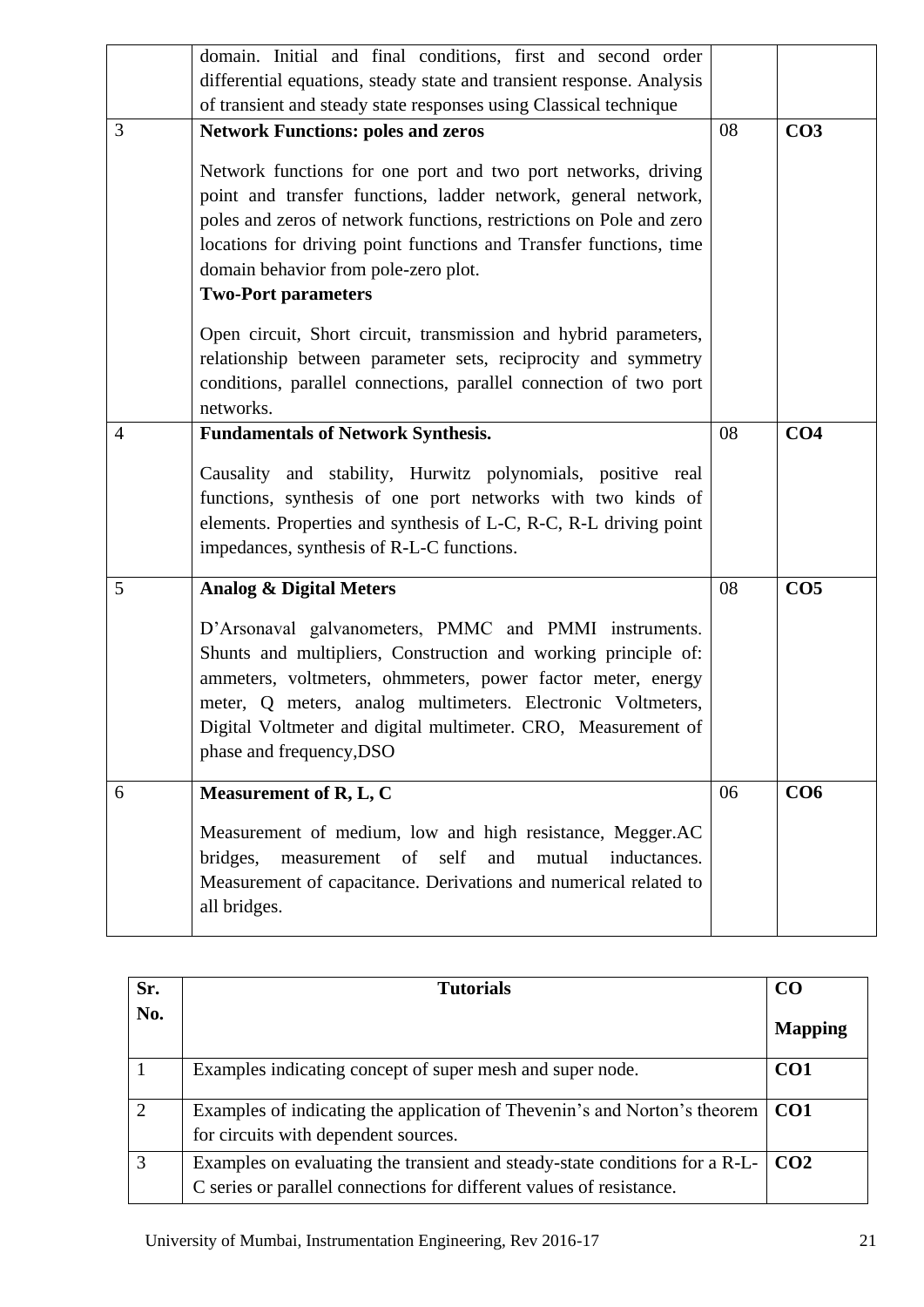| $\overline{4}$ | Examples on evaluating the transient and steady-state conditions for a R-L, | CO <sub>2</sub> |
|----------------|-----------------------------------------------------------------------------|-----------------|
|                | R-C circuits for DC conditions.                                             |                 |
| 5              | Examples for finding different parameters of two port networks              | CO <sub>3</sub> |
| 6              | Examples on Hurwitz Polynomial. Necessary and sufficient condition for      | CO <sub>4</sub> |
|                | Positive real function.                                                     |                 |
| $\overline{7}$ | Examples on realization of R-L, R-C, L-C functions.                         | CO <sub>4</sub> |
| 8              | Examples on synthesis of R-L-C function.                                    | CO <sub>4</sub> |
| 9              | Testing/measurement of R-L-C using analog/digital multimeter                | CO <sub>5</sub> |
| 10             | Applications of CRO (Measurements of phase and frequency).                  | CO <sub>5</sub> |
| 511            | Study of DVM.                                                               | CO <sub>5</sub> |
| 12             | Measurement of medium value resistance using bridge.                        | CO <sub>6</sub> |
| 13             | Measurement of Inductance using bridge.                                     | CO <sub>6</sub> |
| 14             | Measurement of Capacitance using A.C. Bridges.                              | CO6             |

## **Term Work:**

Term work shall consist of minimum three simulations and four tutorials from the above list. The distribution of marks for term work shall be as follows:

| Laboratory work (Tutorials)          | $: 10$ Marks |
|--------------------------------------|--------------|
| Laboratory work (programs / journal) | $: 10$ Marks |
| Attendance                           | $: 5$ Marks  |
|                                      |              |

The final certification and acceptance of term work ensures the satisfactory performance of laboratory work and minimum passing in the term work.

## **Internal Assessment:**

Internal Assessment consists of two tests out of which, one should be compulsory class test (on minimum 02 Modules) and the other is either a class test or assignment on live problems or course project.

## **Theory Examination:**

1. Question paper will comprise of 6 questions, each carrying 20 Marks.

2. Total 4 questions need to be solved.

3. Question No. 1 will be compulsory and based on entire syllabus wherein sub questions of 4 to 5 marks will be asked.

4. Remaining questions will be mixed in nature.

5. In question paper weightage of each module will be proportional to number of respective lecture hours as mentioned in the syllabus.

## **Text Books:**

1. Kuo Franklin F., Network analysis and synthesis, 1st ed., Wiley International, 1962.

University of Mumbai, Instrumentation Engineering, Rev 2016-17 22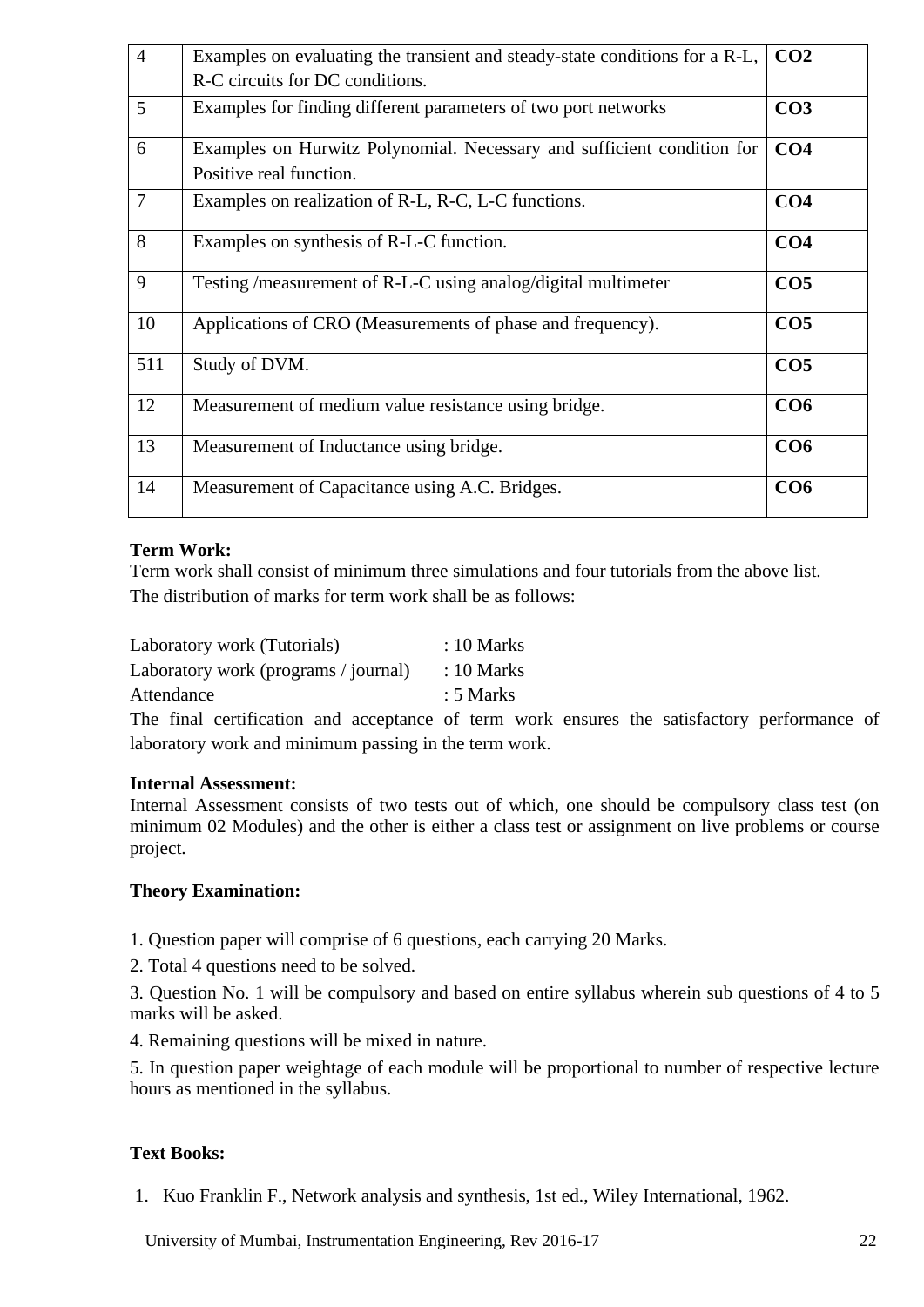- 2. Van Valkenburg M.E., Network analysis, 3rd ed., Eastern Economy Edition, 1983.
- 3. A. [K. Sawhney,](https://www.google.co.in/search?tbo=p&tbm=bks&q=inauthor:) [Puneet Sawhney,](https://www.google.co.in/search?tbo=p&tbm=bks&q=inauthor:)A course in Electrical and Electronic Measurement and Instrumentation, Dhanpat Rai and Co. Rai, 1996.

## **Reference Books:**

- Roy Chaudhary D., Network and systems, Wiley Eastern Limited, 1991.
- Hayt William, KemmerlyJr.Jack E., Engineering circuit Analysis, 6th ed., Tata McGraw Hill, New Delhi 2002.
- Edminister Joseph A., NahviMohmood, Electric Circuits, 3rd ed., Tata McGraw Hill New Delhi 1999.
- Shyammohan Sudhakar, Circuits and Networks Analysis and Synthesis, 13th reprint, Tata McGraw Hill, 2000
- 5. Bruce Carsion A., Circuits, Brooks/Cole Thomson Learning, 2000.
- DavArtice M., Linear Circuits Analysis, PWS Publishing Company, 1998.
- Alexander Charlesk, Mathew N.O., Sadlku, Fundamentals of Electric Circuits, McGraw Hill, 2000.

**8.** Cooper W.D., Helfrick A.D., Electronic Instrumentation and Measurement Techniques, Prentice Hall of India Limited, New Delhi.

- **9.** Rathore-Narosa T. S., Digital Measurement Techniques.
- **10**.Oliver and Cage, Modern Electronic Measurements and Instrumentation, MGH.

**11.**Bouwens A. J., Digital Instrumentation, MGH.

**12**.Technical Manuals of DSO: APLAB, Scientific, HP etc.

**13**.Technical Manuals for Virtual CRO.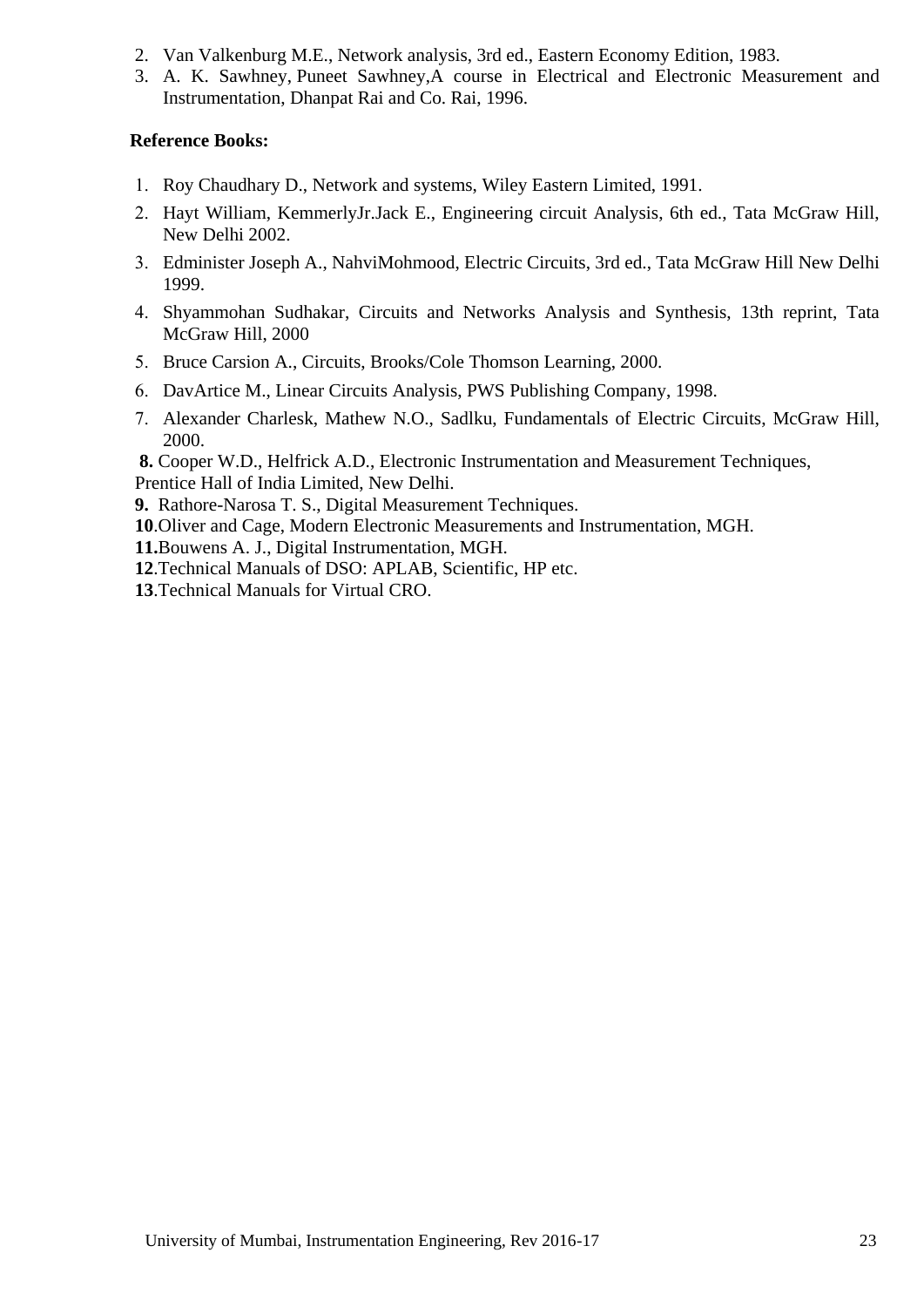| Sub           | <b>Subject Name</b>       |                          | <b>Examination</b> scheme |     |      |      |        |      |       |
|---------------|---------------------------|--------------------------|---------------------------|-----|------|------|--------|------|-------|
| Code          |                           | Internal                 |                           |     | End  | Term | Pract. | Oral | Total |
|               |                           | Assessment               |                           | Sem | work | and  |        |      |       |
|               |                           |                          |                           |     | Exam |      | Oral   |      |       |
|               |                           |                          |                           |     |      |      |        |      |       |
| <b>ISL301</b> | Object<br><b>Oriented</b> | $\overline{\phantom{a}}$ | $\overline{\phantom{a}}$  |     |      | 50   |        | 25   | 75    |
|               | Programming and           |                          |                           |     |      |      |        |      |       |
|               | <b>Methodology</b>        |                          |                           |     |      |      |        |      |       |
|               |                           |                          |                           |     |      |      |        |      |       |

| <b>Subject</b><br>Code | <b>Subject Name</b>             | <b>Teaching Scheme</b> |        |      | <b>Credits Assigned</b> |        |      |       |
|------------------------|---------------------------------|------------------------|--------|------|-------------------------|--------|------|-------|
| <b>ISL301</b>          | <b>Object Oriented</b>   Theory |                        | Pract. | Tut. | Theory                  | Pract. | Tut. | Total |
|                        | <b>Programming</b>              |                        |        |      |                         |        |      |       |
|                        | and Methodology                 |                        | 4#     |      |                         |        |      |       |

**#** out of four hours two hours theory shall be taught to entire class and two hours practical in batches

| <b>Subject Code</b>      | <b>Subject Name</b>                                                                                                                                                | <b>Credits</b> |
|--------------------------|--------------------------------------------------------------------------------------------------------------------------------------------------------------------|----------------|
| <b>ISL301</b>            | <b>Object Oriented Programming and Methodology</b>                                                                                                                 | $\overline{2}$ |
| <b>Course Objectives</b> | 1. To learn the object-oriented programming concepts<br>study various java programming<br>2. To<br>constructs<br>multithreading, exception handling, packages etc. | like           |
|                          | 3. To explain components of GUI based programming                                                                                                                  |                |
| <b>Course Outcomes</b>   | The students will be able to:                                                                                                                                      |                |
|                          | Apply fundamental programming constructs.                                                                                                                          |                |
|                          | Illustrate the concept of packages, classes and objects.                                                                                                           |                |
|                          | 3.<br>Elaborate the concept of strings arrays and vectors.                                                                                                         |                |
|                          | Implement the concept of inheritance and interfaces.<br>4.                                                                                                         |                |
|                          | Implement the notion of exception handling and multithreading.<br>5.                                                                                               |                |
|                          | Develop GUI based application<br>6.                                                                                                                                |                |

## **Details of Syllabus:**

**Prerequisite:** Structured Programming Approach

| <b>Module</b> | <b>Contents</b>                                                | <b>Hrs</b> | CO              |
|---------------|----------------------------------------------------------------|------------|-----------------|
|               |                                                                |            | <b>Mapping</b>  |
|               | <b>Introduction to Object Oriented Programming</b>             | 02         | CO <sub>1</sub> |
|               | <b>OO</b> Concepts: Object, Class, Encapsulation, Abstraction, |            |                 |
|               | Inheritance, Polymorphism.                                     |            |                 |
|               | <b>Features of Java, JVM</b>                                   |            |                 |
|               | Basic Constructs/Notions: Constants, variables and data        |            |                 |
|               | types, Operators and Expressions, Revision of Branching and    |            |                 |
|               | looping                                                        |            |                 |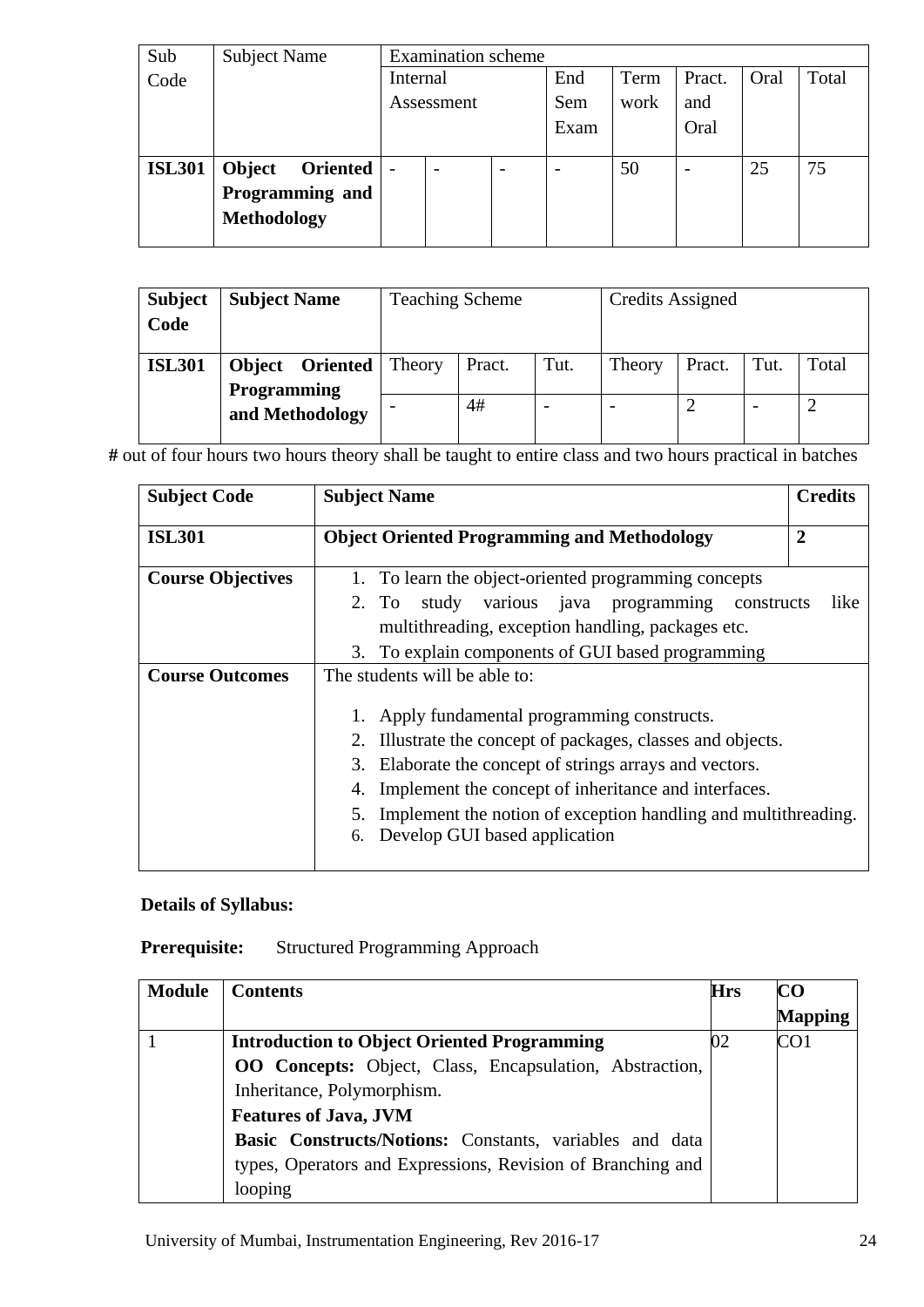| $\overline{2}$ | <b>Classes, Object and Packages</b>                              | 05 | CO <sub>2</sub> |
|----------------|------------------------------------------------------------------|----|-----------------|
|                | Class, Object, Method.                                           |    |                 |
|                | Constructor, Static members and methods                          |    |                 |
|                | Passing and returning Objects                                    |    |                 |
|                | Method Overloading, Packages in Java, creating user defined      |    |                 |
|                | packages, access specifiers.                                     |    |                 |
| 3              | <b>Array, String and Vector</b>                                  | 04 | CO <sub>3</sub> |
|                | Arrays, Strings, String Buffer, Wrapper classes, Vector          |    |                 |
| $\overline{4}$ | <b>Inheritance and Interface</b>                                 | 03 | CO <sub>4</sub> |
|                | Types of Inheritance, super keyword, Method Overriding,          |    |                 |
|                | abstract class and abstract method, final keyword,               |    |                 |
|                | Implementing interfaces, extending interfaces                    |    |                 |
| 5              | <b>Exception Handling and Multithreading</b>                     | 04 | CO <sub>5</sub> |
|                | Error vs Exception, try, catch, finally, throw, throws, creating |    |                 |
|                | own exception, Thread lifecycle, Thread class methods,           |    |                 |
|                | creatingthreads, Synchronization                                 |    |                 |
| 6              | <b>GUI programming in JAVA</b>                                   | 06 | CO6             |
|                | Applet: Applet life cycle, Creating applets, Graphics class      |    |                 |
|                | methods, Font and Color class, parameter passing.                |    |                 |
|                | Event Handling: Event classes and event listener                 |    |                 |
|                | <b>Introduction to AWT:</b> Working with windows, Using AWT      |    |                 |
|                | controls- push Buttons, Label, Text Fields, Text Area, Check     |    |                 |
|                | Box and Radio Buttons.                                           |    |                 |

## **Text books:**

1. Herbert Schildt, ‗JAVA: The Complete Reference', Ninth Edition, Oracle Press.

2. Sachin Malhotra and Saurabh Chaudhary, "Programming in Java", Oxford University Press, 2010

## **Reference Books:**

- 1. Ivor Horton, 'Beginning JAVA', Wiley India.
- 2. Dietal and Dietal, ‗Java: How to Program', 8/e, PHI
- 3. ‗JAVA Programming', Black Book, Dreamtech Press.

## **List of Laboratory Experiments/ Assignments:**

| Sr. | <b>Detailed Contents</b>                                                                           | CO <sub>0</sub> |
|-----|----------------------------------------------------------------------------------------------------|-----------------|
| No. |                                                                                                    | mapping         |
| 1.  | Program on various ways to accept data through keyboard and unsigned<br>right shift operator.      | CO1             |
| 2.  | Program on branching, looping, labelled break and labelled continue.                               | CO <sub>1</sub> |
| 3.  | Program to create class with members and methods, accept and display<br>details for single object. | CO <sub>2</sub> |
| 4.  | Program on constructor and constructor overloading                                                 | CO <sub>2</sub> |
| 5.  | Program on method overloading                                                                      | CO <sub>2</sub> |

University of Mumbai, Instrumentation Engineering, Rev 2016-17 25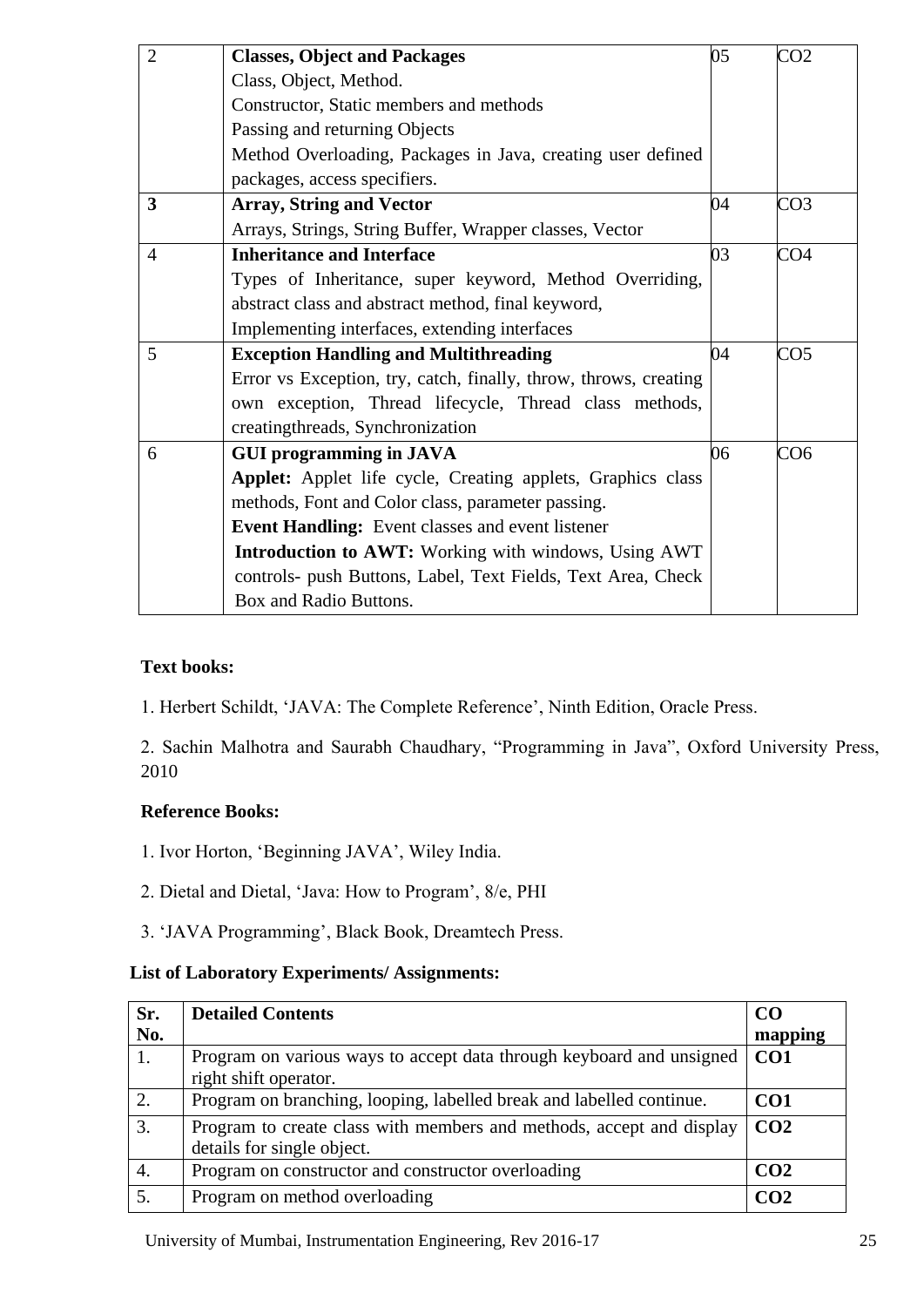| 6.  | Program on passing object as argument and returning object                      | CO <sub>2</sub> |
|-----|---------------------------------------------------------------------------------|-----------------|
| 7.  | Program on creating user defined package                                        | CO <sub>2</sub> |
| 8.  | Program on 1D array                                                             | CO <sub>3</sub> |
| 9.  | Program on 2D array                                                             | CO <sub>3</sub> |
| 10. | Program on String                                                               | CO <sub>3</sub> |
| 11. | Program on String Buffer                                                        | CO <sub>3</sub> |
| 12. | Program on Vector                                                               | CO <sub>3</sub> |
| 13. | Program on single and multilevel inheritance (Use super keyword)                | CO <sub>4</sub> |
| 14. | Program on abstract class                                                       | CO <sub>4</sub> |
| 15. | Program on interface demonstrating concept of multiple inheritance              | CO <sub>4</sub> |
| 16. | Program on dynamic method dispatch using base class and interface<br>reference. | CO <sub>4</sub> |
| 17. | Program to demonstrate try, catch, throw, throws and finally.                   | CO <sub>5</sub> |
| 18. | Program to demonstrate user defined exception                                   | CO <sub>5</sub> |
| 19. | Program on multithreading                                                       | CO <sub>5</sub> |
| 20. | Program on concept of synchronization                                           | CO <sub>5</sub> |
| 21. | Program on Applet to demonstrate Graphics, Font and Color class.                | CO6             |
| 22. | Program on passing parameters to applets                                        | CO6             |
| 23. | Program to create GUI application without event handling using AWT<br>controls  | CO6             |
| 24. | Program to create GUI application with event handling using AWT<br>controls     | CO6             |
| 25. | Mini Project based on content of the syllabus. (Group of 2-3 students)          | <b>CO1-CO6</b>  |

## **Term Work:**

Students will submit term work in the form of journal that will include:

- 1. At least 20 programs and mini project
- 2. Two assignments covering whole syllabus
- 3. Class test based on the above syllabus.

The final certification and acceptance of term work ensures the satisfactory performance of laboratory work and minimum passing in the term work.

The distribution of marks for term work shall be as follows:

**Total:** 50 Marks (Total Marks) : 20 marks (Experiments), 10 marks (Mini Project), 05 marks (Assignments), 10 marks (Class Test), 05 marks (Attendance)

Practical and oral examination will be based on the suggested experiment list and the entire syllabus.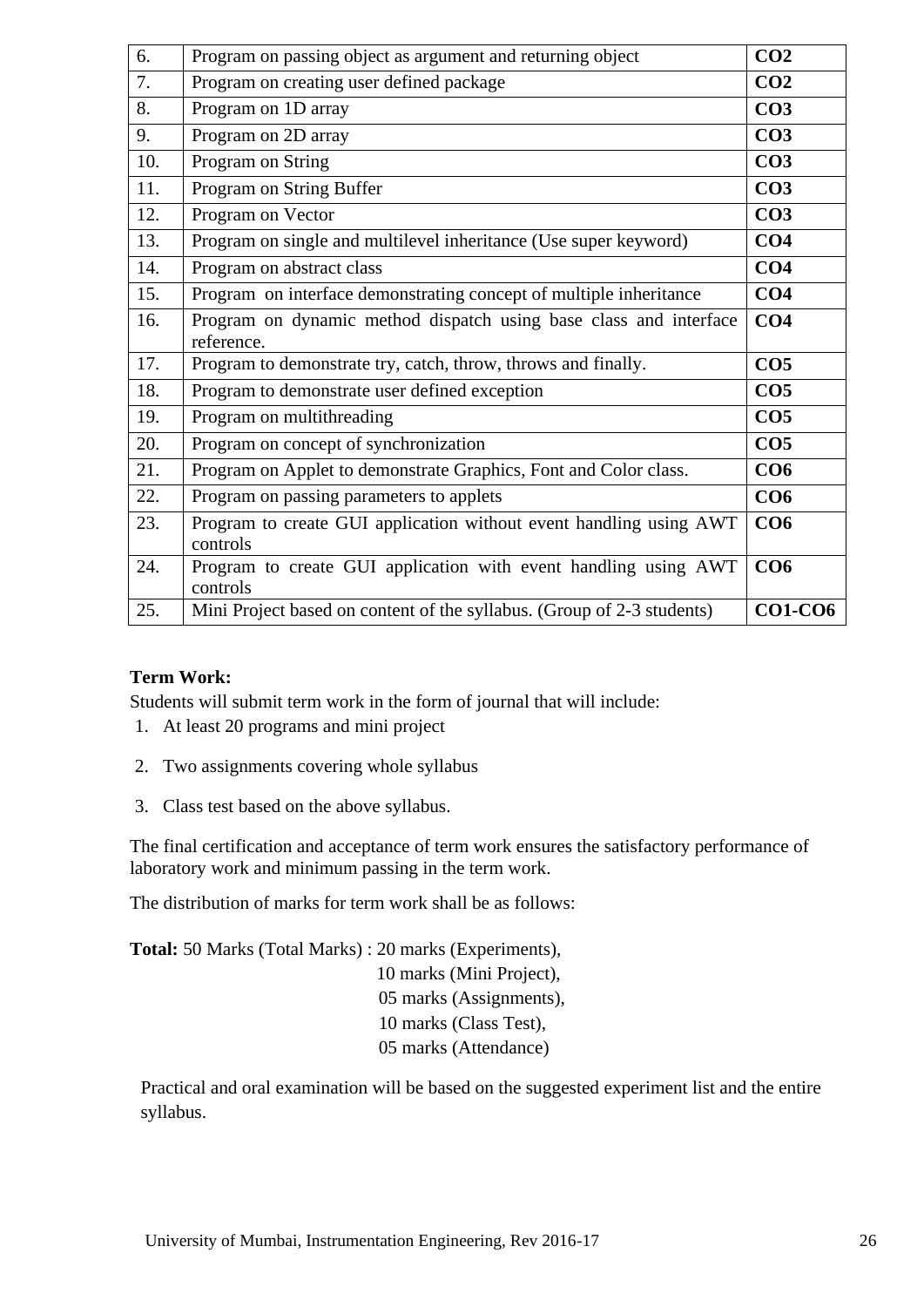| Subject       | Subject            | Teaching scheme |        |                          | Credit assigned |                          |      |       |
|---------------|--------------------|-----------------|--------|--------------------------|-----------------|--------------------------|------|-------|
| code          | Name               |                 |        |                          |                 |                          |      |       |
| <b>ISL302</b> | <b>Analog</b>      | Theory          | Pract. | Tut.                     | Theory          | Pract.                   | Tut. | Total |
|               | <b>Electronics</b> | 02              |        | $\overline{\phantom{a}}$ |                 | $\overline{\phantom{a}}$ |      |       |
|               | Lab                |                 |        |                          |                 |                          |      |       |
|               | <b>Practice</b>    |                 |        |                          |                 |                          |      |       |

| Sub           | Subject            | <b>Examination</b> scheme |                           |      |      |      |        |      |       |
|---------------|--------------------|---------------------------|---------------------------|------|------|------|--------|------|-------|
| Code          | Name               |                           |                           |      |      | Term | Pract. | Oral | Total |
|               |                    |                           | <b>Internal Assesment</b> |      | End  | work | And    |      |       |
|               |                    | Test1                     | Test <sub>2</sub>         | Avg. | sem  |      | oral   |      |       |
|               |                    |                           |                           |      | exam |      |        |      |       |
| <b>ISL302</b> | <b>Analog</b>      |                           |                           |      |      | 25   | 25     |      | 50    |
|               | <b>Electronics</b> |                           |                           |      |      |      |        |      |       |
|               | Lab                |                           |                           |      |      |      |        |      |       |
|               | <b>Practice</b>    |                           |                           |      |      |      |        |      |       |

| <b>Subject Code</b>   | <b>Subject Name</b>                                                                                                                                                                                                                                                                                                                                                                                                                               | <b>Credits</b> |
|-----------------------|---------------------------------------------------------------------------------------------------------------------------------------------------------------------------------------------------------------------------------------------------------------------------------------------------------------------------------------------------------------------------------------------------------------------------------------------------|----------------|
| <b>ISL302</b>         | <b>Analog Electronics Lab Practice</b>                                                                                                                                                                                                                                                                                                                                                                                                            |                |
| Course objective      | 1. To familiarize the student with assembling circuits using basic<br>electronic devices.<br>2. To demonstrate operation of diodes, bipolar and MOS<br>transistors,<br>Demonstrate DC biasing circuits, Transistors as switching device,<br>3.<br>Power circuits and systems.<br>4.<br>5. To design and demonstrate Op-amp based circuits for linear and<br>nonlinear applications                                                                |                |
| <b>Course Outcome</b> | Students will be able to<br>Demonstrate operation of basic electronic devices such as Diode<br>2. Demonstrate operation of basic electronic devices BJT, Assemble<br>circuits using BJT AND find frequency response<br>Demonstrate operation of MOSFET.<br>3.<br>Demonstrate linear applications of operational amplifier.<br>4.<br>5. Demonstrate non-linear applications of operational amplifier<br>6. Design various circuits like regulator. |                |

**Syllabus:** Same as that of Subject ISC302 Analog Electronics.

## **List of Laboratory Experiments:**

| Sr. No.      | <b>Detailed Content</b>                                             | <b>CO</b> Mapping |
|--------------|---------------------------------------------------------------------|-------------------|
|              |                                                                     |                   |
|              | Clipping and clamping circuits using diode.                         | CO <sub>1</sub>   |
| $\mathbf{2}$ | Plot input / output characteristics of BJT- CB, CE, and CC          | CO <sub>2</sub>   |
|              | Configuration.                                                      |                   |
| 3            | Design and analysis of biasing circuit and observing performance of | CO <sub>2</sub>   |
|              | BJT as a amplifier at various operating points.                     |                   |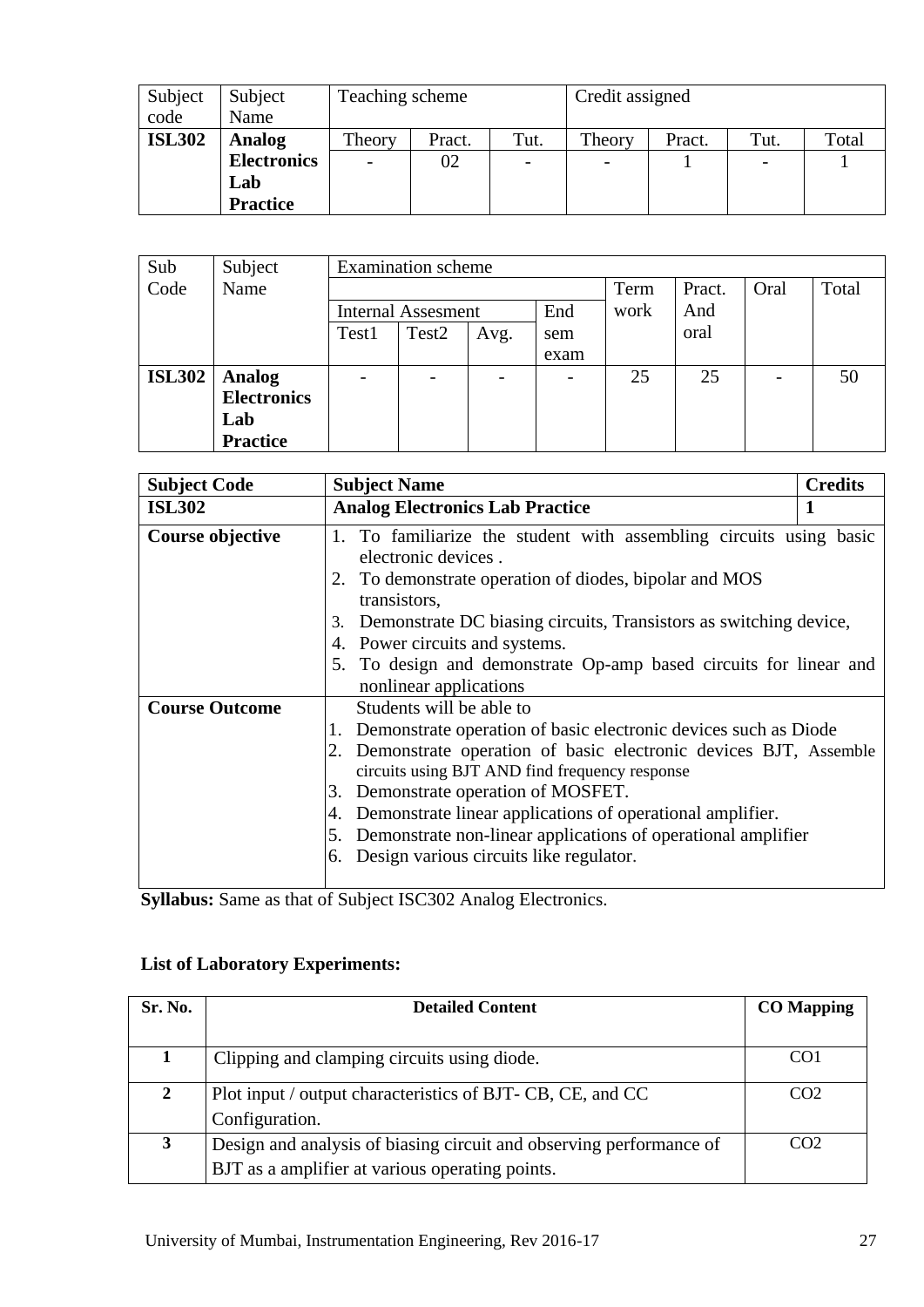| $\overline{\mathbf{4}}$ | BJT amplifier frequency response.                                  | CO <sub>2</sub> |
|-------------------------|--------------------------------------------------------------------|-----------------|
| $\overline{5}$          | Demonstrate BJT as a switch and analysis of circuit                | CO <sub>2</sub> |
| 6                       | Study of input and transfer characteristics of FET.                | CO <sub>3</sub> |
| $\overline{7}$          | FET amplifier frequency response.                                  | CO <sub>3</sub> |
| 8                       | Demonstrate use of Op-Amp as inverting and non-inverting amplifier | CO <sub>4</sub> |
| 9                       | Clipper and Clamper circuits using Op-amp.                         | CO <sub>5</sub> |
| 10                      | Precision rectifiers using Op-amp                                  | CO <sub>5</sub> |
| 11                      | Wein bridge oscillator using Op-amp                                | CO <sub>5</sub> |
| 12                      | Demonstrate integrator and differentiator using Op-amp.            | CO <sub>4</sub> |
| 13                      | Adder and Subtractor using Op-amp                                  | CO <sub>4</sub> |
| 14                      | RC phase shift oscillator using Op-amp                             | CO <sub>5</sub> |
| 15                      | Design and analysis of series regulator                            | CO <sub>6</sub> |
| 16                      | Design and analysis of shunt regulator                             | CO <sub>6</sub> |

Any other experiment based on syllabus which will help students to understand topic/concept

#### **Practical/Oral Examination:**

Practical/Oral examination will be based on entire syllabus.

#### **Term Work:**

Term work shall consist of minimum 10 experiments. The distribution of marks for term work shall be as follows:

| Laboratory work (Experiments)        | $: 10$ Marks |
|--------------------------------------|--------------|
| Laboratory work (programs / journal) | $: 10$ Marks |
| Attendance                           | : 5 Marks    |

The final certification and acceptance of term work ensures the satisfactory performance of laboratory work and minimum passing in the term work.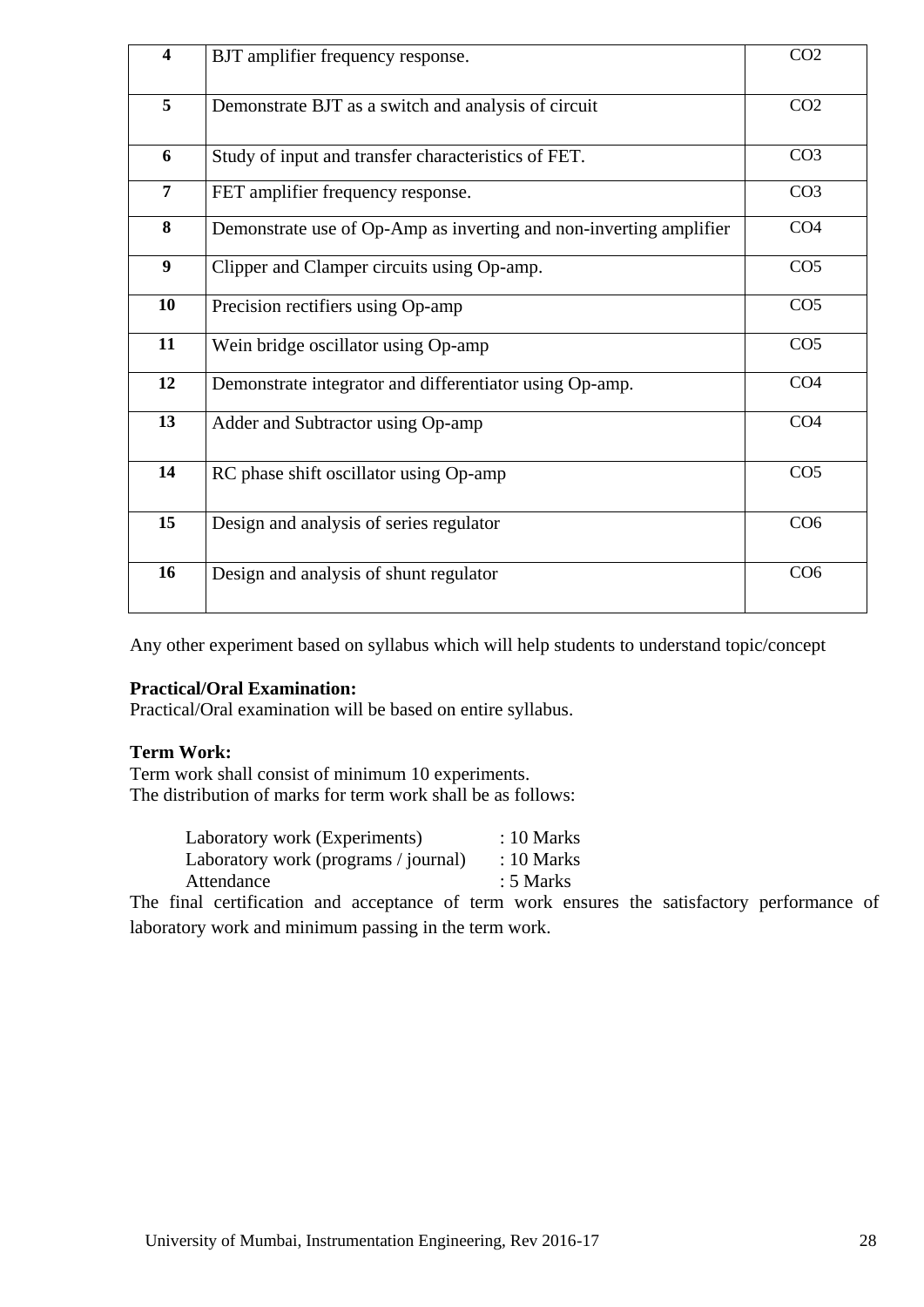| Subject       | Subject           | Teaching scheme   |        |                          | Credit assigned          |        |                          |       |
|---------------|-------------------|-------------------|--------|--------------------------|--------------------------|--------|--------------------------|-------|
| code          | Name              |                   |        |                          |                          |        |                          |       |
| <b>ISL303</b> | <b>Transducer</b> | Theory            | Pract. | Tut.                     | Theory                   | Pract. | Tut.                     | Total |
|               | - I Lab           | $\qquad \qquad -$ | 02     | $\overline{\phantom{a}}$ | $\overline{\phantom{a}}$ |        | $\overline{\phantom{a}}$ |       |
|               | <b>Practice</b>   |                   |        |                          |                          |        |                          |       |

| Sub           | Subject           | <b>Examination</b> scheme |                           |      |      |      |        |      |       |
|---------------|-------------------|---------------------------|---------------------------|------|------|------|--------|------|-------|
| Code          | Name              |                           |                           |      |      |      | Pract. | Oral | Total |
|               |                   |                           | <b>Internal Assesment</b> |      | End  | work | And    |      |       |
|               |                   | Test1                     | Test <sub>2</sub>         | Avg. | sem  |      | oral   |      |       |
|               |                   |                           |                           |      | exam |      |        |      |       |
| <b>ISL303</b> | <b>Transducer</b> | $\overline{\phantom{a}}$  | $\overline{\phantom{0}}$  |      |      | 25   | 25     |      | 50    |
|               | - I Lab           |                           |                           |      |      |      |        |      |       |
|               | <b>Practice</b>   |                           |                           |      |      |      |        |      |       |

| <b>Subject Code</b>     | <b>Subject Name</b>                                                         | <b>Credits</b> |  |  |  |  |
|-------------------------|-----------------------------------------------------------------------------|----------------|--|--|--|--|
| <b>ISL303</b>           | <b>Transducer –I Lab Practice</b>                                           |                |  |  |  |  |
| <b>Course objective</b> | 1. To make students understand the Identification, construction,            |                |  |  |  |  |
|                         | working principle of various transducers used for Displacement              |                |  |  |  |  |
|                         | measurement, Temperature measurement, Level measurement and                 |                |  |  |  |  |
|                         | miscellaneous measurement.                                                  |                |  |  |  |  |
|                         | <b>2.</b> To experimentally verify the principle and characteristics of     |                |  |  |  |  |
|                         | various transducers                                                         |                |  |  |  |  |
| <b>Course Outcome</b>   | The students will be able to                                                |                |  |  |  |  |
|                         | Explain measurement techniques and measuring instruments.                   |                |  |  |  |  |
|                         | Classify sensors, Transducers, and their brief Performance<br>$2_{\bullet}$ |                |  |  |  |  |
|                         | specifications.                                                             |                |  |  |  |  |
|                         | Examine characteristics of various temperature transducers.<br>3.           |                |  |  |  |  |
|                         | Examine characteristics of various level transducers<br>4.                  |                |  |  |  |  |
|                         | To demonstrate the performance characteristics of displacement<br>5.        |                |  |  |  |  |
|                         | transducers.                                                                |                |  |  |  |  |
|                         | <b>6.</b> To demonstrate the performance characteristics of miscellaneous   |                |  |  |  |  |
|                         | transducers.                                                                |                |  |  |  |  |
|                         |                                                                             |                |  |  |  |  |

**Syllabus:** Same as that of Subject ISC303 Transducers - I.

# **List of Laboratory Experiments:**

| Sr. | <b>Detailed Contents</b>                              | CO <sub>0</sub>                   |
|-----|-------------------------------------------------------|-----------------------------------|
| No. |                                                       | mapping                           |
| 1.  | Basic Measurements and Measuring Instruments.         | CO <sub>1</sub>                   |
| 2.  | Temperature Measurement using various Thermometers.   | CO <sub>2</sub> , CO <sub>3</sub> |
| 3.  | Plot characteristics of RTD                           | CO <sub>2</sub> , CO <sub>3</sub> |
| 4.  | Plot characteristics of various Thermocouples.        | CO <sub>2</sub> , CO <sub>3</sub> |
| 5.  | Plot characteristics of Thermistors.                  | CO <sub>2</sub> , CO <sub>3</sub> |
| 6.  | Temperature Measurement with and without Thermo-well. | CO <sub>2</sub> , CO <sub>3</sub> |
| 7.  | Liquid Level Measurement using DP Cell.               | CO <sub>2</sub> , CO <sub>4</sub> |
| 8.  | Liquid Level Measurement using Capacitance Type Level | CO <sub>2</sub> , CO <sub>4</sub> |

University of Mumbai, Instrumentation Engineering, Rev 2016-17 29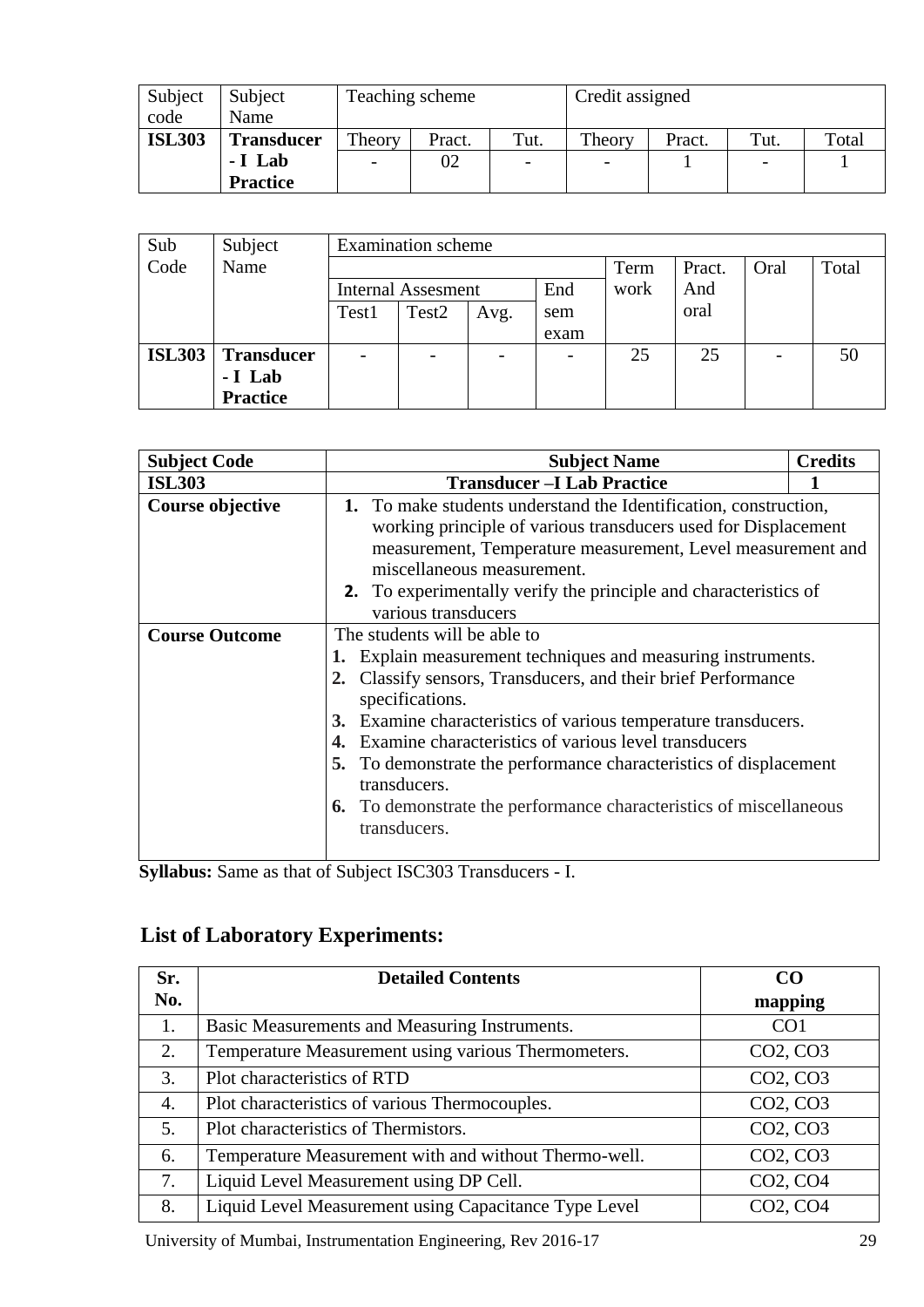|     | Sensor.                                                |                                               |
|-----|--------------------------------------------------------|-----------------------------------------------|
| 9.  | Liquid Level Measurement using Tubular Level Gauge and | CO <sub>2</sub> , C <sub>O</sub> <sub>4</sub> |
|     | <b>Ultrasonic Level Sensor.</b>                        |                                               |
| 10. | Displacement Transducer using LVDT.                    | CO <sub>2</sub> , C <sub>O</sub> <sub>5</sub> |
| 11. | Plot Response curve for Flapper Nozzle system.         | CO <sub>2</sub> , C <sub>O</sub> <sub>5</sub> |
| 12. | Humidity measurement.                                  | CO <sub>2</sub> , C <sub>06</sub>             |
| 13. | Application of Proximity sensor                        | CO <sub>2</sub> , C <sub>06</sub>             |
| 14  | Application of optical sensors.                        | CO <sub>2</sub> , C <sub>06</sub>             |

Any other experiments based on syllabus which will help students to understand topic/concept.

## **Term Work:**

Term work shall consist of minimum eight experiments.

The distribution of marks for term work shall be as follows:

| Laboratory work (Experiments) :        | 10 Marks |
|----------------------------------------|----------|
| Laboratory work (programs / journal) : | 10 Marks |
| Attendance (Practical) :               | 5 Marks  |

The final certification and acceptance of term work ensures the satisfactory performance of Laboratory work and minimum passing in the term work.

## **Practical/Oral Examination:**

Practical/Oral examination will be based on entire syllabus.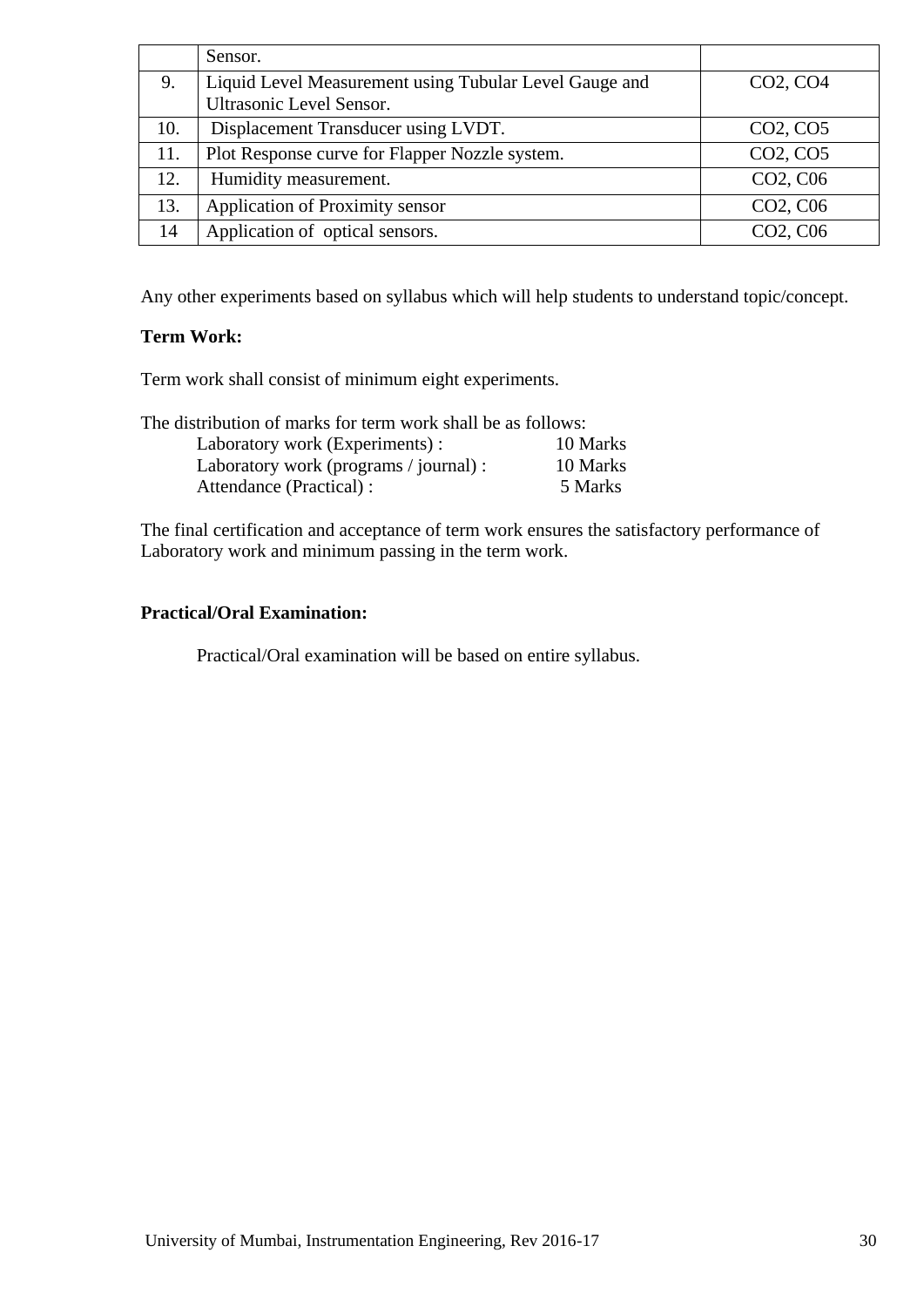| <b>Subject</b><br>code | <b>Subject Name</b> | <b>Teaching scheme</b> |              |                          | <b>Credit assigned</b> |        |      |              |
|------------------------|---------------------|------------------------|--------------|--------------------------|------------------------|--------|------|--------------|
| <b>ISL304</b>          | Digital Electronics | <b>Theory</b>          | <b>Pract</b> | Tut.                     | <b>Theory</b>          | Pract. | Tut. | <b>Total</b> |
|                        | <b>Lab Practice</b> | -                      |              | $\overline{\phantom{0}}$ |                        |        |      |              |

| Sub           | <b>Subject</b>   | <b>Examination scheme</b>         |                          |      |             |            |        |      |              |
|---------------|------------------|-----------------------------------|--------------------------|------|-------------|------------|--------|------|--------------|
| Code          | <b>Name</b>      |                                   |                          |      |             | <b>Ter</b> | Pract. | Oral | <b>Total</b> |
|               |                  | End<br><b>Internal Assessment</b> |                          |      |             | m          | and    |      |              |
|               |                  | <b>Test1</b>                      | Test <sub>2</sub>        | Avg. | <b>Sem</b>  | wor        | Oral   |      |              |
|               |                  |                                   |                          |      | <b>Exam</b> | $\bf k$    |        |      |              |
| <b>ISL304</b> | <b>Digital</b>   | $\overline{\phantom{0}}$          | $\overline{\phantom{0}}$ | -    |             | 25         |        |      | 25           |
|               | <b>Electroni</b> |                                   |                          |      |             |            |        |      |              |
|               | cs Lab           |                                   |                          |      |             |            |        |      |              |
|               | <b>Practice</b>  |                                   |                          |      |             |            |        |      |              |

| <b>Subject Code</b>      | <b>Subject Name</b>                                                                                                | <b>Credits</b> |
|--------------------------|--------------------------------------------------------------------------------------------------------------------|----------------|
| <b>ISL304</b>            | <b>Digital Electronics Lab Practice</b>                                                                            |                |
| <b>Course objectives</b> | 1. To provide students basic experimental experiences in the operation<br>of various gates, combinational circuit. |                |
|                          | 2. To develop skills in the design of multiplexer, demultiplexer, counter,<br>state machine design.                |                |
| <b>Course Outcomes</b>   | Students will be able to $-$                                                                                       |                |
|                          | 1. Implement code converters.                                                                                      |                |
|                          | 2. Verifying truth tables of all logic gates using NAND and NOR gates.                                             |                |
|                          | 3. Using gates for constructing half and full adder and subtractor and<br>also realize with multiplexer.           |                |
|                          | 4. Understand the basics of types of flip-flops and design them to<br>implement other flip-flops.                  |                |
|                          | 5. Design and implement counters and shift registers.                                                              |                |
|                          | 6. Learn how to convert BCD to seven segment and design finite state<br>machine.                                   |                |

Syllabus: same as that of subject ISC304 Digital Electronics

## **List of Laboratory Experiments:**

| Sr.              | <b>Detailed Contents</b>                           | CΩ              |
|------------------|----------------------------------------------------|-----------------|
| No.              |                                                    | mapping         |
| 1.               | Implementation and conversion of gray/binary code. | CO <sub>1</sub> |
| $\overline{2}$ . | Implementation of all gates using NAND/NOR.        | CO <sub>2</sub> |
| 3.               | Implementation of half/full adder.                 | CO <sub>3</sub> |
| 4.               | Implementation of half/full Subtractor             | CO <sub>3</sub> |
| 5.               | Realise full adder using 2:1 Multiplexer           | CO <sub>3</sub> |
| 6.               | Realise full Subtractor using 2:1 Multiplexer      | CO3             |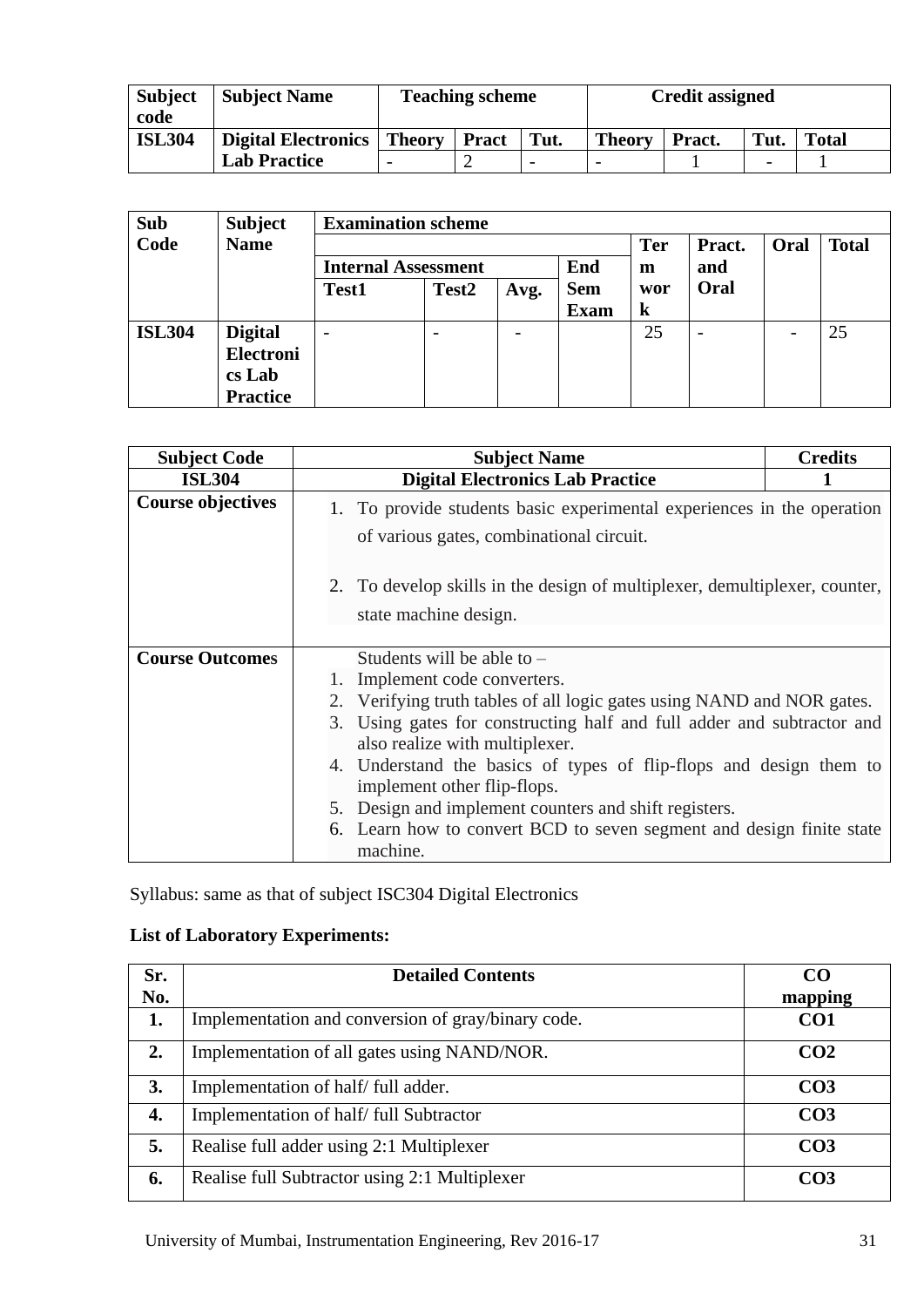| 7.  | Implementation of various flip-flops                    | CO <sub>4</sub> |
|-----|---------------------------------------------------------|-----------------|
| 8.  | Design and implement RS flip flop into other flip flops | CO <sub>4</sub> |
| 9.  | Design and implement JK flip flop into other flip flops | CO <sub>4</sub> |
| 10. | Design and implement modulo-n counter                   | CO <sub>5</sub> |
| 11. | Design and implement ring counter                       | CO <sub>5</sub> |
| 12  | Design and implement universal shift register           | CO <sub>5</sub> |
| 13  | Implement BCD to seven segments                         | CO6             |
| 14. | Design finite state machine for a digital lock          | CO6             |

## **Note:**

- 1. Any other experiments based on syllabus which will help students to understand topic/concept.
- **2.** It is advised to implement one or two practicals with VHDL.

## **Term Work:**

Term work shall consist of minimum eight experiments.

| The distribution of marks for term work shall be as follows: |                       |  |  |  |  |  |  |
|--------------------------------------------------------------|-----------------------|--|--|--|--|--|--|
| Laboratory work (Experiments)                                | $\therefore$ 10 Marks |  |  |  |  |  |  |
| Laboratory work (programs/journal)                           | $\cdot$ 10            |  |  |  |  |  |  |
| Marks Attendance                                             | $\therefore$ 5 Marks  |  |  |  |  |  |  |

The final certification and acceptance of term work ensures the satisfactory performance of laboratory work and minimum passing in the term work.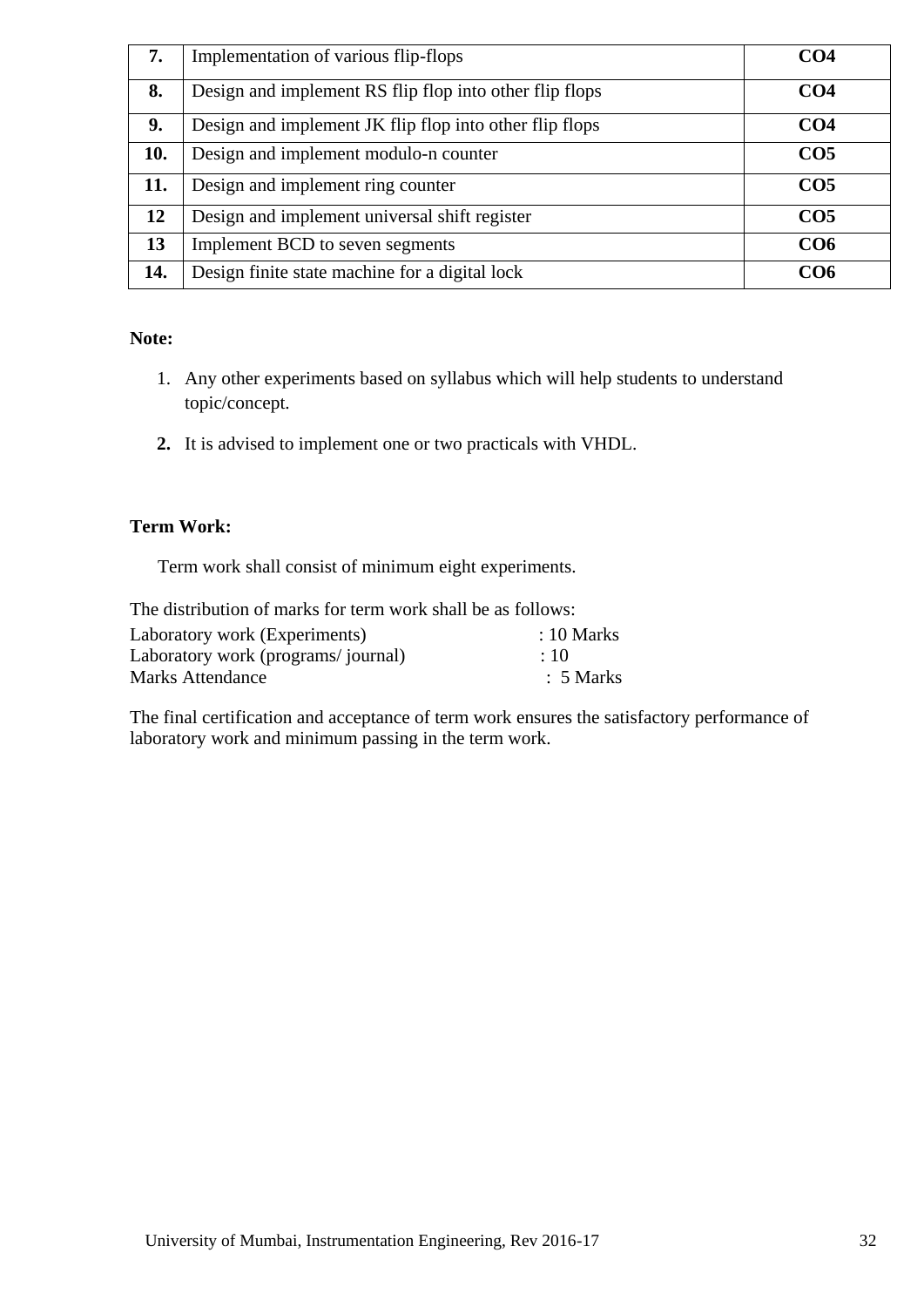| Subject<br>Code | Subject Name                         |                           | <b>Teaching Scheme</b> |    | Credits Assigned |       |    |    |
|-----------------|--------------------------------------|---------------------------|------------------------|----|------------------|-------|----|----|
| <b>ISC401</b>   | <b>Applied</b><br><b>Mathematics</b> | Theory<br>Practical<br>al |                        |    | Tutori Theory    | Total |    |    |
|                 | - IV                                 | 04                        | $- -$                  | 01 | 04               | $- -$ | 01 | 05 |

|                        | <b>Subject</b>           |        |                     |      | <b>Examination Scheme</b> |      |        |       |       |
|------------------------|--------------------------|--------|---------------------|------|---------------------------|------|--------|-------|-------|
| <b>Subject</b><br>Code | <b>Name</b>              |        | <b>Theory Marks</b> |      |                           |      | Pract. | Oral  | Total |
|                        |                          | Test 1 | Test 2              | Avg. | End Sem                   | Term |        |       |       |
|                        |                          |        |                     |      | Exam                      | Work |        |       |       |
| <b>ISC401</b>          | <b>Applied</b>           | 20     | 20                  | 20   | 80                        | 25   |        | $- -$ | 125   |
|                        | <b>Mathematics</b>       |        |                     |      |                           |      |        |       |       |
|                        | $\overline{\mathbf{IV}}$ |        |                     |      |                           |      |        |       |       |

| <b>Subject Code</b>      | <b>Subject Name</b>                                                                                                          | credits |
|--------------------------|------------------------------------------------------------------------------------------------------------------------------|---------|
| <b>ISC401</b>            | <b>Applied Mathematics - IV</b>                                                                                              | 5       |
| <b>Course Objectives</b> | 1. To develop analytical insight of the student to prepare them for<br>graduate's studies in Instrumentation Engineering     |         |
|                          | To enhance their ability to solve and analyse engineering problem.<br>2.                                                     |         |
|                          | 3. To provide students with a strong mathematical foundation to acquire<br>the professional competence knowledge and skills. |         |
| <b>Course Outcomes</b>   | The students will be able to:                                                                                                |         |
|                          | 1. Check the given set of vectors is the vector space.                                                                       |         |
|                          | 2. Find eigenvalues and eigenvectors of matrix and can diagonalize the<br>matrix.                                            |         |
|                          | Find the probability distribution, expectation, variance and moments<br>3.<br>for the given data.                            |         |
|                          | 4. Use binomial distribution and Poisson distribution and normal<br>distribution for the data for required probability.      |         |
|                          | Apply Cauchy's integral formula and theorem and residue theorem to<br>5.<br>solve the integral problem.                      |         |
|                          | Find the correlation coefficients and rank correlation coefficients and<br>6.<br>lines regression between the two data.      |         |

## **Details of syllabus:**

## **Pre-requisites**:

Basics of Complex numbers, Analytic Function, Matrices, Symmetric, Orthogonal and Unitary matrices, Rank, Normal form, Solution of system of linear equations, L. I. & L. D. vectors, Basics of Probability.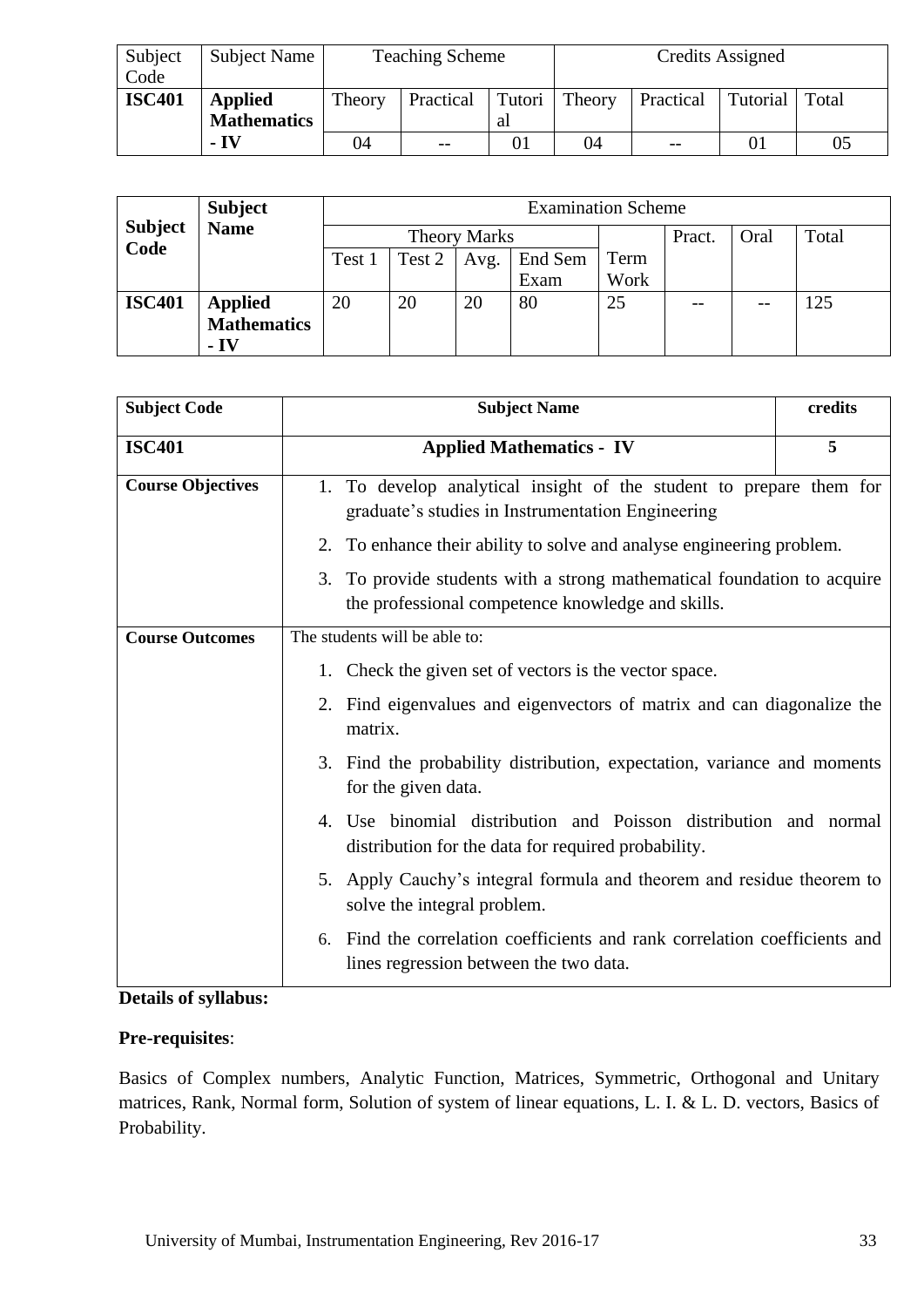| <b>Module</b>           | <b>Contents</b>                                                                                                                                                                                                                                                                                                                                                                     | Hrs.           | CO              |
|-------------------------|-------------------------------------------------------------------------------------------------------------------------------------------------------------------------------------------------------------------------------------------------------------------------------------------------------------------------------------------------------------------------------------|----------------|-----------------|
|                         |                                                                                                                                                                                                                                                                                                                                                                                     |                | mapping         |
| $\mathbf{1}$            | <b>Linear Algebra: Vector Spaces</b><br>Vectors in n-dimensional vector space: properties, dot product,<br>cross product, norm and distance properties in n-dimensional vector<br>space.                                                                                                                                                                                            | 06             | CO <sub>1</sub> |
|                         | Vector spaces over real field, properties of vector spaces over real<br>field, subspaces.<br>The Cauchy-Schwarz inequality, Orthogonal Subspaces, Gram-<br>Schmidt process.                                                                                                                                                                                                         |                |                 |
| $\overline{2}$          | <b>Linear Algebra: Vector Matrix Theory</b><br>Characteristic equation, Eigen values and Eigen vectors, properties<br>of Eigen values and Eigen vectors<br>Cayley-Hamilton theorem, examples based on verification of<br>Cayley-Hamilton theorem.<br>Similarity of matrices, Diagonalisation of matrices.<br>Functions of square matrix, derogatory and non-derogatory<br>matrices. | 10             | CO <sub>2</sub> |
| 3                       | <b>Random Variables</b><br>Discrete & continuous random variables, expectation, Variance,<br>Probability mass function and Density Function, Probability<br>distribution for random variables<br>Moments, Moment Generating Function.<br>Functions of one random variable and their distribution and density<br>functions                                                           | 10             | CO <sub>3</sub> |
| $\overline{\mathbf{4}}$ | <b>Probability distribution</b><br>Probability distribution: Binomial distribution, Poisson & normal<br>distribution (For detailed study)                                                                                                                                                                                                                                           | 6              | CO <sub>4</sub> |
| 5                       | <b>Complex integration</b><br>Complex Integration: Line Integral, Cauchy's Integral theorem for<br>simply connected regions, Cauchy's Integral formula.<br>Taylor's and Laurent's Series<br>Zeros, singularities, poles of f(z), residues, Cauchy's Residue<br>theorem.<br>Applications of Residue theorem to evaluate real Integrals of<br>different types.                        | 12             | CO <sub>5</sub> |
| 6                       | <b>Correlation &amp; Regression</b><br>Karl Pearson's coefficient of correlation, covariance, Spearman's<br>Rank correlation.<br>Lines of Regression.                                                                                                                                                                                                                               | $\overline{4}$ | CO6             |

## **Text Books:**

- **1.** Higher Engineering Mathematics by Dr. B. S. Grewal 42th edition, Khanna Publication.
- **2.** Advanced Engineering Mathematics by Kreyszig E. 9th edition, John Wiley.

## **Reference Books:**

University of Mumbai, Instrumentation Engineering, Rev 2016-17 34 1. A Text Book of Applied Mathematics Vol. II by P. N. Wartilar & J. N. Wartikar, Pune,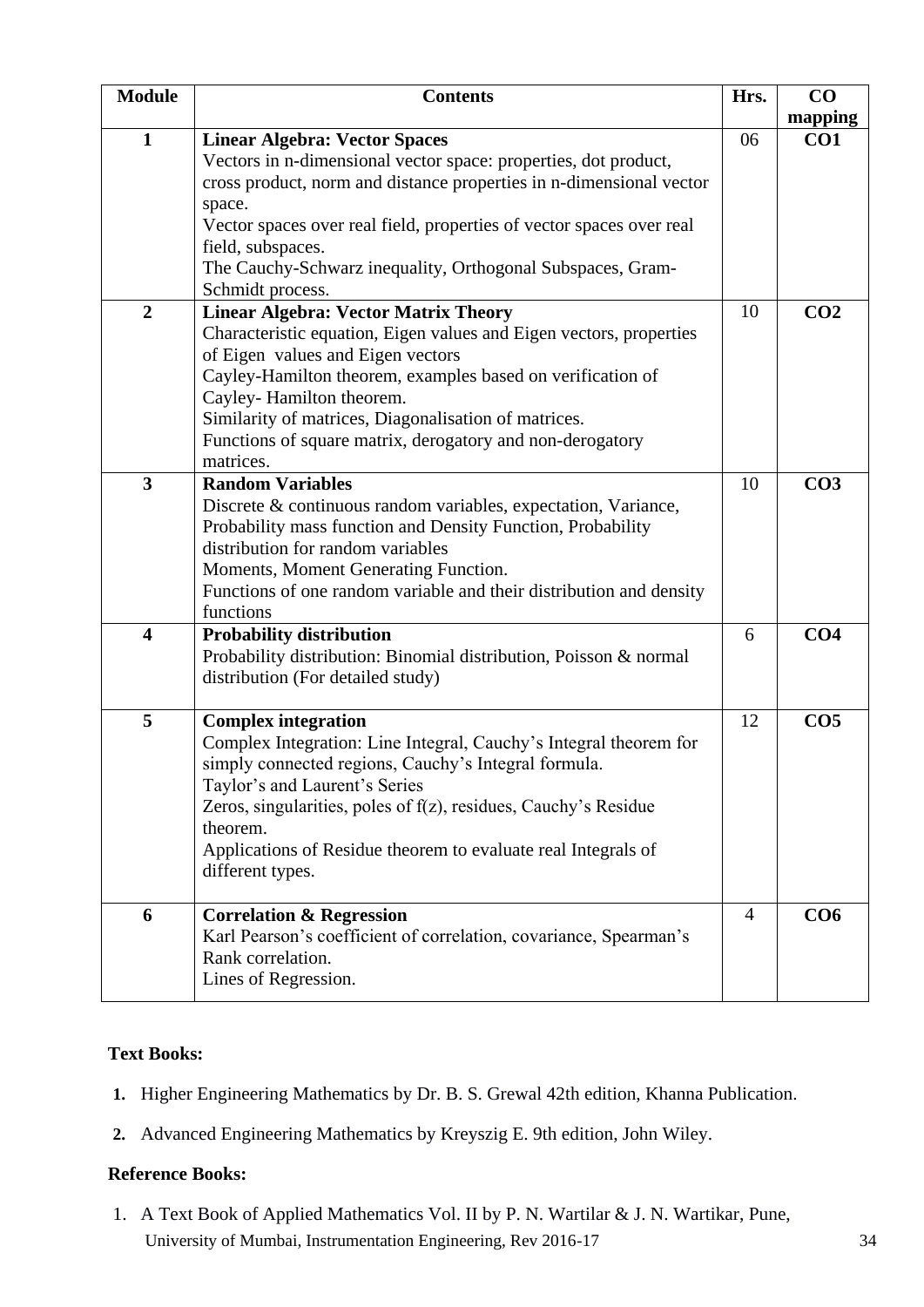Vidyarthi Griha Prakashan., Pune.

- 2. Advanced Engineering Mathematics by C. Ray Wylie & Louis Barrett. TMH International Edition.
- 3. Mathematical Methods of Science and Engineering by Kanti B. Datta, Cengage Learning.
- 4. Theory and Problems of Statistics by Murry R. Spieget, Schaum's outline series-McGraw Hill Publication.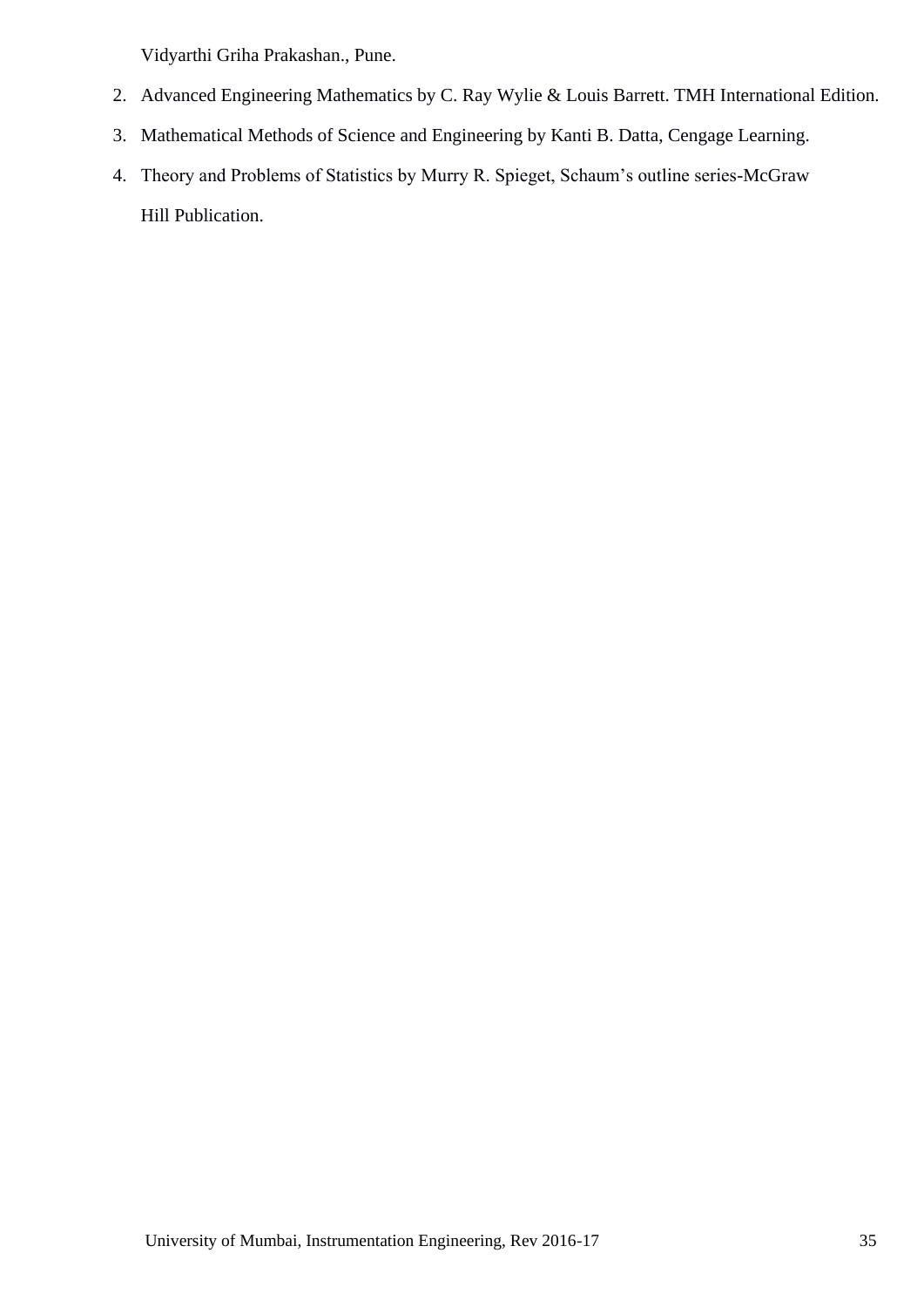| <b>Subject</b> | <b>Subject</b>    | <b>Teaching scheme</b> |                          |                          | <b>Credit assigned</b> |        |      |       |
|----------------|-------------------|------------------------|--------------------------|--------------------------|------------------------|--------|------|-------|
| code           | <b>Name</b>       |                        |                          |                          |                        |        |      |       |
| <b>ISC402</b>  | <b>Transducer</b> | Theory                 | Pract.                   | Tut.                     | Theory                 | Pract. | Tut. | Total |
|                | - Il              |                        | $\overline{\phantom{a}}$ | $\overline{\phantom{0}}$ |                        |        |      |       |

| Sub           | Subject      |                                       | <b>Examination</b> scheme |      |      |                          |        |      |       |
|---------------|--------------|---------------------------------------|---------------------------|------|------|--------------------------|--------|------|-------|
| Code          | Name         | Theory (out of 100)                   |                           |      |      | Term                     | Pract. | Oral | Total |
|               |              | End Sem<br><b>Internal Assessment</b> |                           |      | work | and                      |        |      |       |
|               |              | Test1                                 | Test <sub>2</sub>         | Avg. | Exam |                          | Oral   |      |       |
| <b>ISC402</b> | Transducer - | 20                                    | 20                        | 20   | 80   | $\overline{\phantom{0}}$ |        |      | 100   |
|               |              |                                       |                           |      |      |                          |        |      |       |

| <b>Subject Code</b>      | <b>Subject Name</b>                                                                            | credits |  |  |  |  |  |  |  |  |
|--------------------------|------------------------------------------------------------------------------------------------|---------|--|--|--|--|--|--|--|--|
| <b>ISC402</b>            | <b>Transducer II</b>                                                                           |         |  |  |  |  |  |  |  |  |
| <b>Course Objectives</b> | 1. To make students understand the construction, working principle                             |         |  |  |  |  |  |  |  |  |
|                          | and application of various transducers used for flow                                           |         |  |  |  |  |  |  |  |  |
|                          | measurement, strain measurement, pressure and vacuum                                           |         |  |  |  |  |  |  |  |  |
|                          | measurement, force, torque and power measurement                                               |         |  |  |  |  |  |  |  |  |
|                          | 2. To study electro-chemical sensors and transducers used for                                  |         |  |  |  |  |  |  |  |  |
|                          | density and viscosity measurement                                                              |         |  |  |  |  |  |  |  |  |
| <b>Course Outcomes</b>   | The course would enable the students to:                                                       |         |  |  |  |  |  |  |  |  |
|                          | <b>1.</b> Explain working principle of strain gauges.                                          |         |  |  |  |  |  |  |  |  |
|                          | 2. Explain working principle of pressure transducers                                           |         |  |  |  |  |  |  |  |  |
|                          | 3. Learn transducers for vacuum measurement.                                                   |         |  |  |  |  |  |  |  |  |
|                          | <b>4.</b> Identify types of flow and use different transducers for flow<br>measurement.        |         |  |  |  |  |  |  |  |  |
|                          | 5. Explain the terminologies of electrochemical sensors and their<br>applications in industry. |         |  |  |  |  |  |  |  |  |
|                          | 6. Identify sensors for power, density, humidity, pH measurement.                              |         |  |  |  |  |  |  |  |  |

## **Details of Syllabus:**

**Prerequisite:** Knowledge of basic measurement techniques

| <b>Module</b>  | <b>Contents</b>                                                | Hrs. | CO              |
|----------------|----------------------------------------------------------------|------|-----------------|
|                |                                                                |      | mapping         |
|                | <b>Strain Measurement</b>                                      | 04   | CO <sub>1</sub> |
|                | Introduction, types of strain gauge, gauge factor calculation, |      |                 |
|                | materials for strain gauge, resistance strain gauge bridges,   |      |                 |
|                | temperature compensation and applications of strain gauges     |      |                 |
| $\overline{2}$ | <b>Pressure Measurement</b>                                    | 12   | CO <sub>2</sub> |
|                | Pressure scales, units and relations, classification           |      |                 |
|                | Primary pressure sensors - elastic elements like bourdon tube, |      |                 |
|                | diaphragm, bellows, properties and selection of elastic        |      |                 |
|                | materials, Calibration using dead weight tester.               |      |                 |
|                | <b>Electrical/Secondary Pressure Transducers: Capacitive,</b>  |      |                 |
|                | piezo-electric and its material, variable reluctance, LVDT,    |      |                 |
|                | strain gauge.                                                  |      |                 |
|                | High Pressure Measurement: Bulk modulus cell, Bridgeman        |      |                 |
|                | type, capsule.                                                 |      |                 |
|                | Differential pressure measurement: Force balance, motion       |      |                 |
|                | balance, DP Cell, semiconductor strain gauges.                 |      |                 |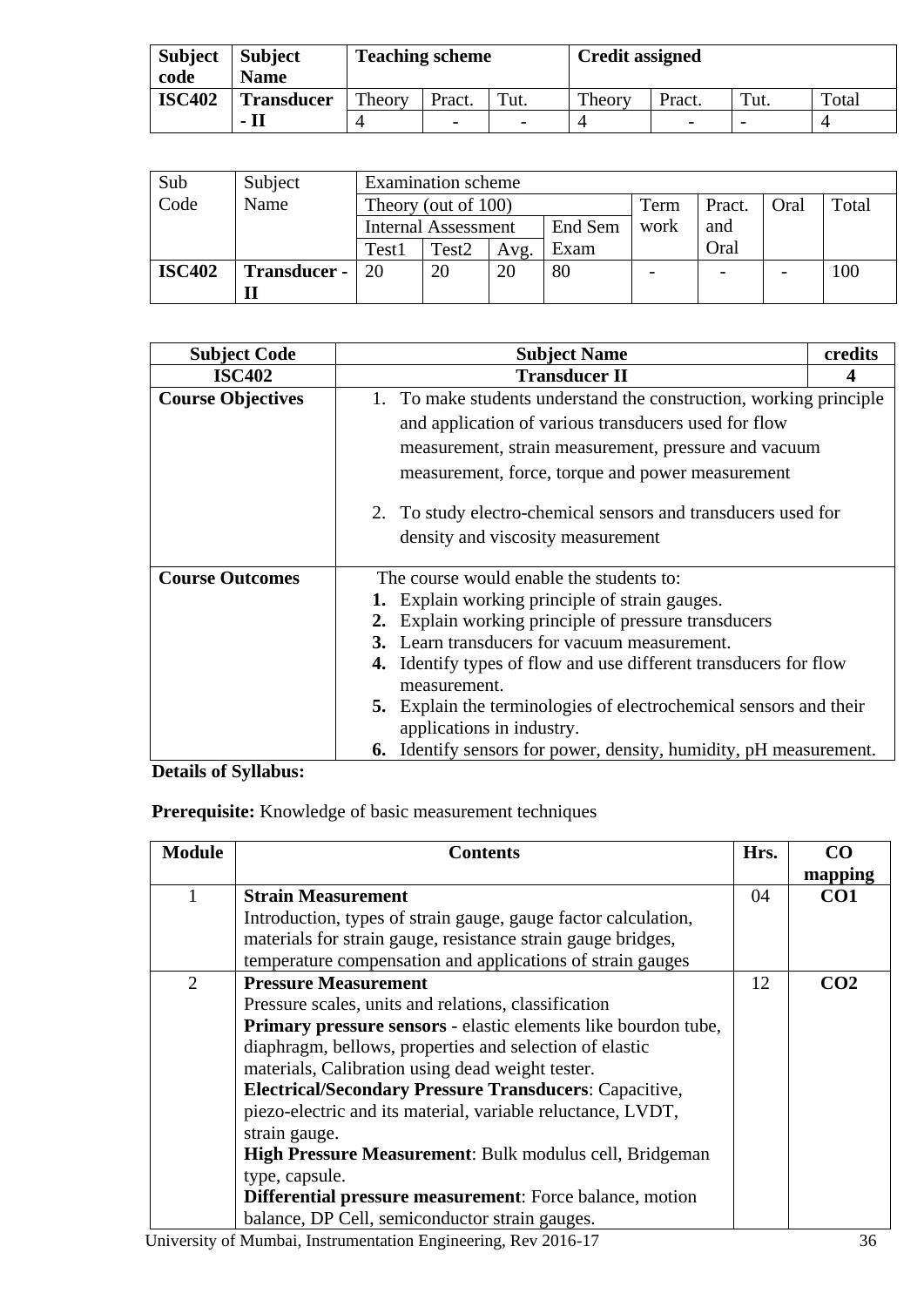|                | Pressure measurement using manometer: U-tube types, well                                        |    |                 |
|----------------|-------------------------------------------------------------------------------------------------|----|-----------------|
|                | type, inclined type, micro manometer                                                            |    |                 |
| 3              | <b>Vacuum Measurement</b>                                                                       | 04 | CO <sub>3</sub> |
|                | Units and relations, McLeod gauge, Pirani gauge, thermocouple                                   |    |                 |
|                | gauge, hot and cold cathode ionization gauge, Knudsen gauge                                     |    |                 |
| $\overline{4}$ | <b>Flow Measurement</b>                                                                         | 16 | CO <sub>4</sub> |
|                | Introduction to fluid flow: properties of fluid, types of fluid,                                |    |                 |
|                | dimensionless numbers, types of fluid flow, continuity equation,                                |    |                 |
|                | Bernoulli's equation, hydrostatic law, Pascal's law, flow                                       |    |                 |
|                | through pipes – major and minor losses, flow measurement                                        |    |                 |
|                | through open channel-weirs and notches. Materials used for                                      |    |                 |
|                | flow sensors, performance of materials, corrosion resistors,                                    |    |                 |
|                | erosion, effect of vapour pressure<br>Head Type: orifice, venturi, nozzle, pitot tube, annubar, |    |                 |
|                | characteristics of head type flow meters.                                                       |    |                 |
|                | Variable Area Type: Rotameter                                                                   |    |                 |
|                | Velocity and Inertia based flowmeters: Turbine,                                                 |    |                 |
|                | electromagnetic, ultrasonic, positive displacement,                                             |    |                 |
|                | anemometers, mass flow meters, solid flow measurements                                          |    |                 |
| 5              | <b>Electro-chemical Sensors</b>                                                                 | 04 | CO <sub>5</sub> |
|                | Terminology, equations, units. pH measurement-electrodes,                                       |    |                 |
|                | measuring circuits, maintenance, temperature compensation,                                      |    |                 |
|                | calibration. Conductivity measurement-probes and measuring                                      |    |                 |
|                | circuits                                                                                        |    |                 |
| 6              | <b>Miscellaneous Measurement</b>                                                                | 08 | CO6             |
|                | Force Measurement: strain gauge, LVDT, piezoelectric.                                           |    |                 |
|                | Torque: Torsion bar, strain gauge.                                                              |    |                 |
|                | Power: Dynamometer, instantaneous power measurement,                                            |    |                 |
|                | alternator power measurement.                                                                   |    |                 |
|                | Density Measurement - Displacement and float type                                               |    |                 |
|                | densitometers                                                                                   |    |                 |
|                | Hydrometers, Radiation and Ultrasonic densitometers                                             |    |                 |
|                | Viscosity Measurement – Capillary tube viscometer, Efflux                                       |    |                 |
|                | type viscometer, Variable area viscometer                                                       |    |                 |
|                | Introduction to Advances in sensors technology: Smart sensors,                                  |    |                 |
|                | MEMS, Nano sensors, Semiconductor sensors, Optical fiber                                        |    |                 |
|                | sensors.                                                                                        |    |                 |

## **Internal Assessment**:

Internal Assessment consists of two tests out of which, one should be compulsory class test (on minimum 02 Modules) and the other is either a class test or assignment on live problems or course project.

#### **Theory Examination:**

- 1. Question paper will comprise of 6 questions, each carrying 20 Marks.
- 2. Total 4 questions need to be solved.
- 3. Question No. 1 will be compulsory and based on entire syllabus wherein sub questions of 4 to 5 marks will be asked.
- 4. Remaining questions will be mixed in nature.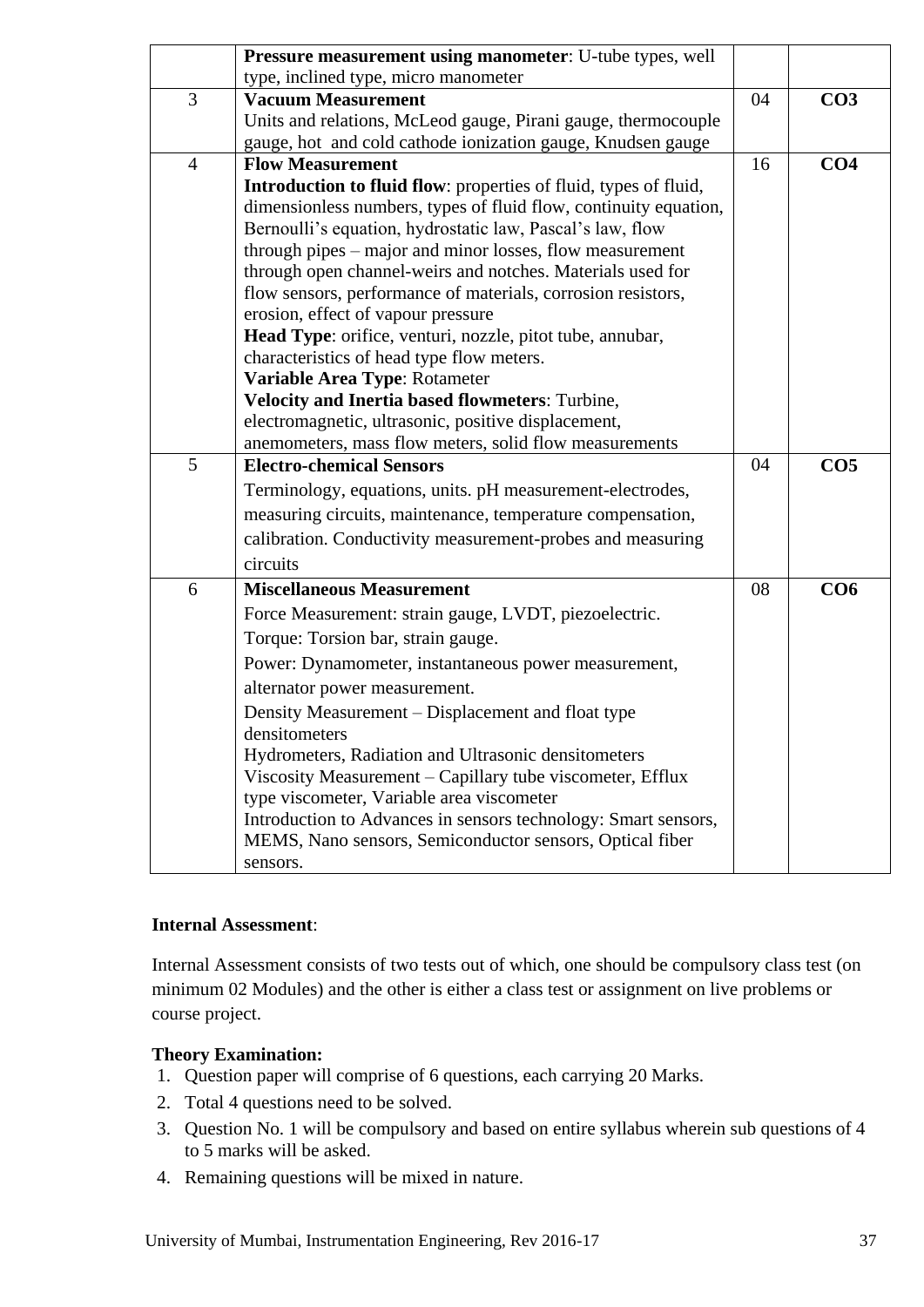5. In question paper weightage of each module will be proportional to number of respective lecture hours as mentioned in the syllabus.

## **Text Books**:

- 1. Nakra B.C., Chaudhary K.K., Instrumentation Measurement and Analysis, Tata Mc Graw Hill.
- 2. Sawhney A.K., Electrical and Electronic Measurement and Instrumentation, Dhanpatrai And  $Co.$
- 3. Rangan, Mani, Sarma, "Instrumentation Systems and Devices", 2nd ed., Tata Mc Graw Hill.

## **Reference Books**:

- 1. Doeblin E.D., "Measurement system", Tata Mc Graw Hill., 4th ed, 2003
- 2. Liptak B.G., "Instrument engineer's handbook Process measurement and analysis".
- 3. Douglas M. Considine, "Process Instruments and controls", Handbook, Mc Graw Hill.
- 4. Curtis Johnson, "Process Control Instrumentation Technology", 8th ed, 2005
- 5. Andrew Williams, "Applied Instrumentation in process industry", Vol-I, Gulf publishing company.
- 6. Bansal R.K., "Fluid Mechanics and Hydraulic Machines", Laxmi publications.
- 7. David W. Spitzer, "Industrial Flow Measurement", ISA Publication.
- **8.** Sawhney A.K., "Mechanical Measurement", Dhanpatrai And Co.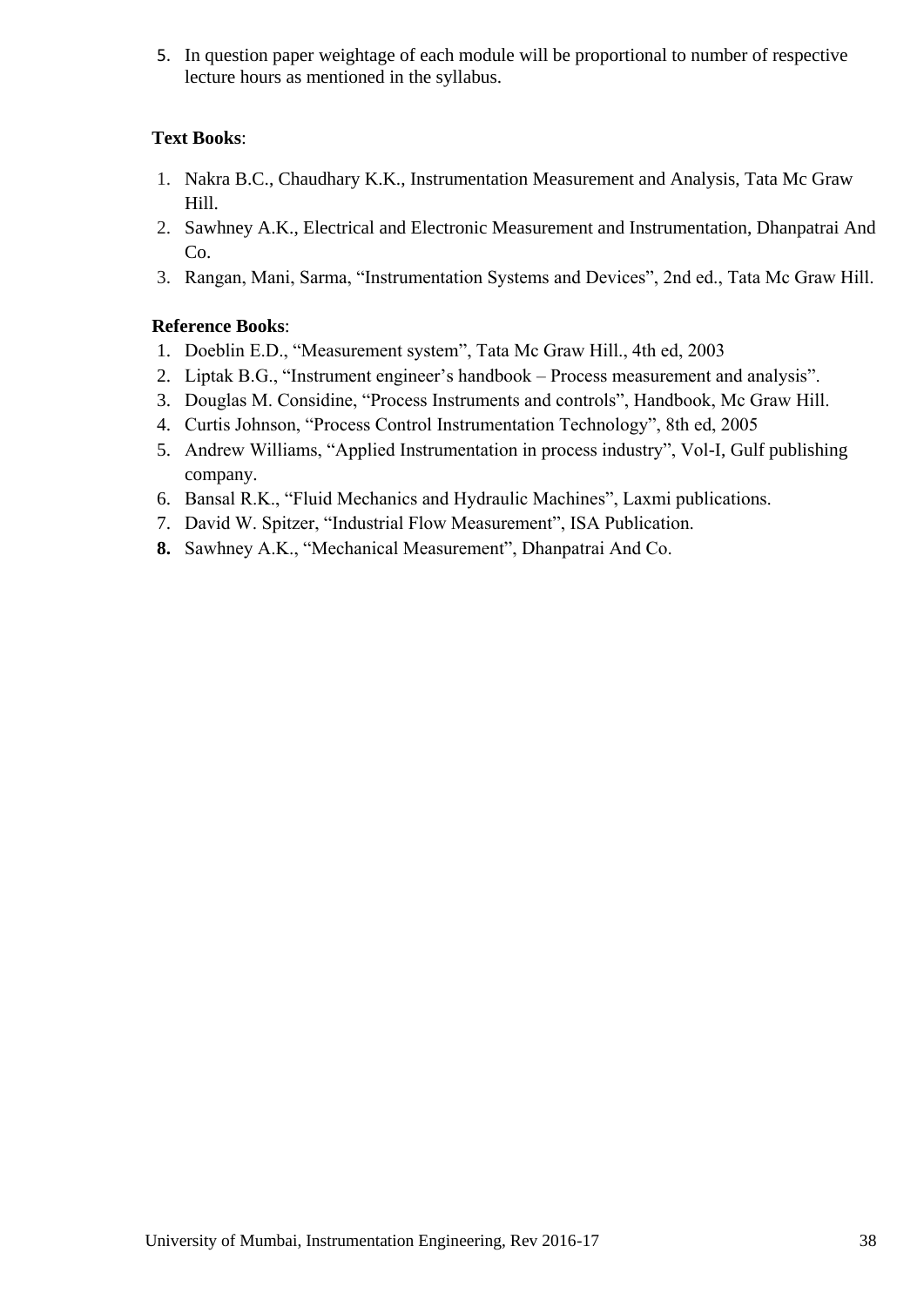| <b>Subject</b><br>code | <b>Subject Name</b>     | <b>Teaching scheme</b> |                          |                          | <b>Credit assigned</b> |        |      |       |
|------------------------|-------------------------|------------------------|--------------------------|--------------------------|------------------------|--------|------|-------|
| <b>ISC403</b>          | <b>Feedback Control</b> | Theory                 | Pract.                   | Tut.                     | Theory                 | Pract. | Tut. | Total |
|                        | <b>System</b>           | 4                      | $\overline{\phantom{a}}$ | $\overline{\phantom{0}}$ |                        | ۳      | ۰    |       |

| Sub           | <b>Subject Name</b>   |                | <b>Examination</b> scheme             |  |    |      |                          |                          |       |
|---------------|-----------------------|----------------|---------------------------------------|--|----|------|--------------------------|--------------------------|-------|
| Code          |                       |                | Theory (out of 100)                   |  |    | Term | Pract.                   | Oral                     | Total |
|               |                       |                | End Sem<br><b>Internal Assessment</b> |  |    |      | and                      |                          |       |
|               |                       | Test1          | Exam<br>Test <sub>2</sub><br>Avg.     |  |    |      | Oral                     |                          |       |
| <b>ISC403</b> | Feedback              | 20<br>20<br>20 |                                       |  | 80 |      | $\overline{\phantom{0}}$ | $\overline{\phantom{a}}$ | 100   |
|               | <b>Control System</b> |                |                                       |  |    |      |                          |                          |       |

| Subject Code      | <b>Subject Name</b>                                                                     | Credits |  |  |  |  |  |
|-------------------|-----------------------------------------------------------------------------------------|---------|--|--|--|--|--|
| <b>ISC403</b>     | <b>Feedback Control System</b>                                                          | 4       |  |  |  |  |  |
| <b>Course</b>     | The students should be able to learn the type of System, dynamics of physical<br>1.     |         |  |  |  |  |  |
| <b>Objectives</b> | systems, classification of control system, analysis and design objective.               |         |  |  |  |  |  |
|                   | The students should learn how to represent system by transfer function and block<br>2.  |         |  |  |  |  |  |
|                   | diagram reduction method and Mason's gain formula.                                      |         |  |  |  |  |  |
|                   | The students should able to learn time response analysis and demonstrate their<br>3.    |         |  |  |  |  |  |
|                   | knowledge to frequency response.                                                        |         |  |  |  |  |  |
|                   | Students can be able to learn stability analysis of system using Root locus, bode<br>4. |         |  |  |  |  |  |
|                   | plot, polar plot, and Nyquist plot.                                                     |         |  |  |  |  |  |
|                   |                                                                                         |         |  |  |  |  |  |
| <b>Course</b>     | Students will be able to -                                                              |         |  |  |  |  |  |
| <b>Outcomes</b>   | Identify open and closed loop control system<br>1.                                      |         |  |  |  |  |  |
|                   | 2.<br>Formulate mathematical model for physical systems.                                |         |  |  |  |  |  |
|                   | 3.<br>Simplify representation of complex systems using reduction techniques.            |         |  |  |  |  |  |
|                   | Use standard test signals to identify performance characteristics of first and<br>4.    |         |  |  |  |  |  |
|                   | second-order systems.                                                                   |         |  |  |  |  |  |
|                   | Apply root locus technique for stability analysis.<br>5.                                |         |  |  |  |  |  |
|                   | Analyze performance characteristics of system using Frequency response<br>6.            |         |  |  |  |  |  |
|                   | methods.                                                                                |         |  |  |  |  |  |

## **Details of Syllabus:**

**Prerequisite:** Knowledge of Laplace and Inverse Laplace Transform.

| <b>Module</b> | <b>Contents</b>                                                      | <b>Hrs</b> | CO <sub>0</sub> |
|---------------|----------------------------------------------------------------------|------------|-----------------|
|               |                                                                      |            | mapping         |
|               | <b>Introduction</b>                                                  | 4          | CO <sub>1</sub> |
|               | Definition of control system and related terms, open loop and closed |            |                 |
|               | loop system, examples. Development of automatic control systems,     |            |                 |
|               | classification of control system, examples                           |            |                 |
|               | <b>Mathematical</b><br><b>Models</b><br>of                           | 8          | CO <sub>2</sub> |
|               | <b>Physical Systems</b>                                              |            |                 |
|               | Definition of physical systems, principle of superposition and       |            |                 |
|               | homogeneity, linear/non-linear, time variant/time invariant          |            |                 |
|               | systems. Types of dynamic model, linear elements of electrical       |            |                 |
|               | and mechanical systems, differential equations of physical           |            |                 |
|               | systems-mechanical systems, electrical systems - RLC series,         |            |                 |
|               | parallel circuits, Analogous systems.                                |            |                 |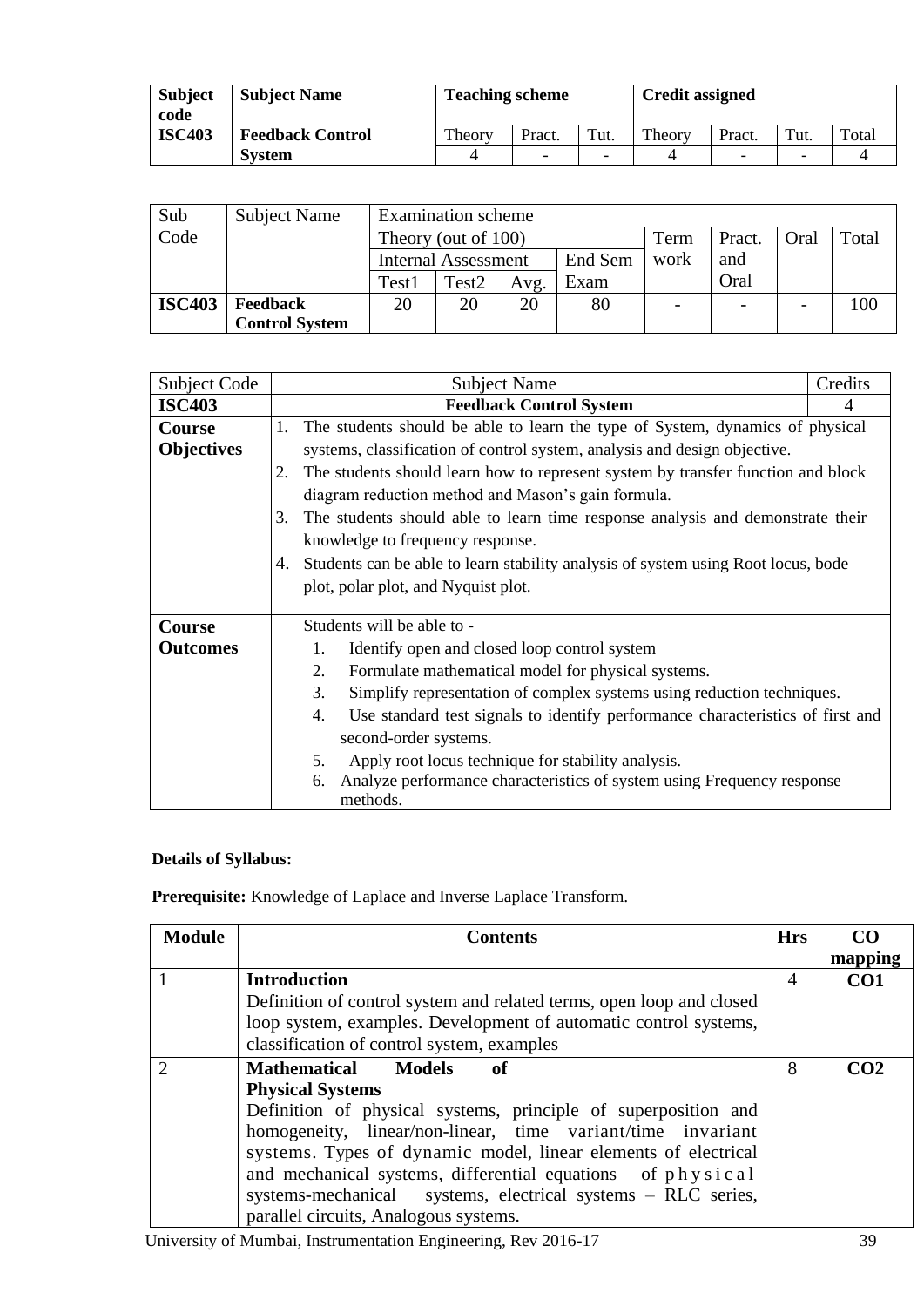| 3              | <b>Transfer Function and Feedback Characteristics</b>                     | 10 | CO <sub>3</sub> |
|----------------|---------------------------------------------------------------------------|----|-----------------|
|                | Definition of transfer function, sinusoidal transfer function, transfer   |    |                 |
|                | functions of physical systems, block diagram algebra, reduction           |    |                 |
|                | rules, signal flow graphs-definition, construction, properties, and       |    |                 |
|                | Mason's gain formula, sensitivity of closed loop and open loop            |    |                 |
|                | systems, effect of feedback, effect of disturbances signals,              |    |                 |
|                | regenerative feedback with examples                                       |    |                 |
| $\overline{4}$ | <b>Time Response Analysis</b>                                             | 10 | CO <sub>4</sub> |
|                | Standard test signals, pulse and impulse function, step function,         |    |                 |
|                | ramp function, parabolic function, sinusoidal function, dynamic           |    |                 |
|                | response, time response of first order system, time response of           |    |                 |
|                | second order system, specifications, steady -state error, system          |    |                 |
|                | types and error constants, design specifications of second order          |    |                 |
|                | system-desired closed loop pole location and the dominant closed          |    |                 |
|                | loop pole concept. Time response analysis of electrical RLC circuits      |    |                 |
|                | - first and second order differential equations, steady-state, and        |    |                 |
|                | transient response by using Laplace transform.                            |    |                 |
| 5              | <b>Stability Analysis and Root Locus Method</b>                           | 08 | CO <sub>5</sub> |
|                | Concept of stability, definitions, bounded input-bounded output           |    |                 |
|                | stability, relative stability, necessary and sufficient conditions for    |    |                 |
|                | stability, Routh's stability criterion, relative stability analysis, root |    |                 |
|                | locus technique, applications, concept, construction of root loci, root   |    |                 |
|                | loci of different systems, electrical RLC circuits, etc.                  |    |                 |
| 6              | <b>Frequency Response and Stability Analysis</b>                          | 08 | CO6             |
|                | Correlation between time and frequency response, polar plots, Bode        |    |                 |
|                | stability criterion, frequency<br>plots,<br>Nyquist<br>response           |    |                 |
|                | specifications, stability analysis using-bode plots, polar plots,         |    |                 |
|                | definition and significance of gain margin and phase margin,              |    |                 |
|                | sensitivity analysis in frequency domain, Frequency response and          |    |                 |
|                | analysis of electrical RLC circuits.                                      |    |                 |

#### **Internal Assessment**:

Internal Assessment consists of two tests out of which, one should be compulsory class test (on minimum 02 Modules) and the other is either a class test or assignment on live problems or course project.

## **Theory Examination:**

- 1) Question paper will comprise of 6 questions, each carrying 20 Marks.
- 2) Total 4 questions need to be solved.
- 3) Question No. 1 will be compulsory and based on entire syllabus wherein sub questions of 4 to 5 marks will be asked.
- 4) Remaining questions will be mixed in nature.
- 5) In question paper weightage of each module will be proportional to number of respective lecture hours as mentioned in the syllabus.

## **Text Books.**

1. Nagrath I. G., Gopal M., *Control System Engineering*, New Age International (P) Ltd.

Publishers, 2000

2. Kuo Benjamin C., "Automatic Control Systems",6th Edition, Prentice Hall of India, New Delhi, 1993.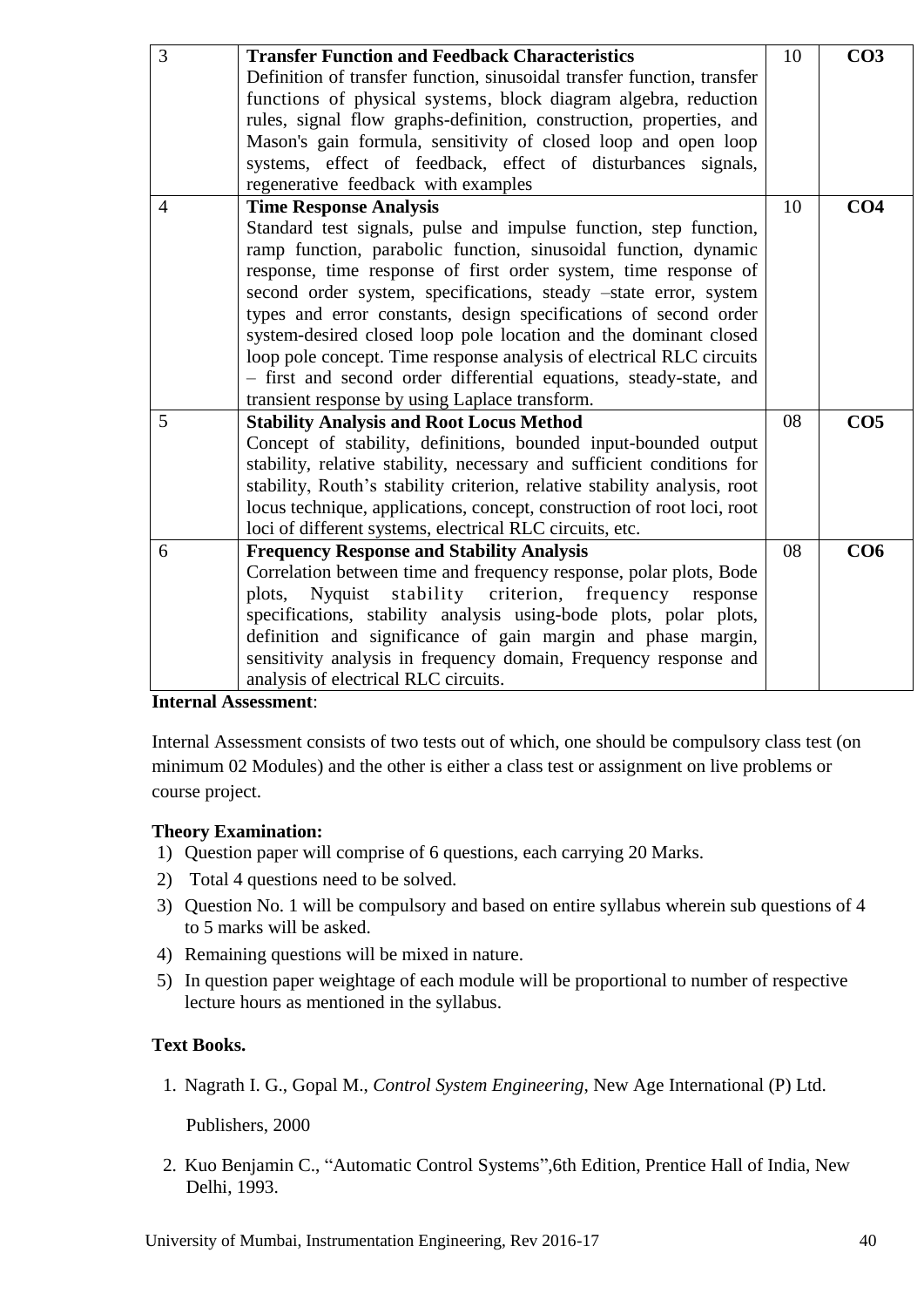#### **Reference Books**

- 1. Gopal M. "Control Systems Principles and Design", Tata McGraw Hill Publishing Co. Ltd., New Delhi, 1998.
- 2. Nise Norman S., "Control Systems Engineering", 3<sup>rd</sup>.Edition, John Wiley and Sons, Inc.-2000.
- 3. Lewis Paul H., Chang Yang, "Basic Control Systems Engineering", Prentice HallInternational, Inc. 1997.
- 4. Raymond T. Stefani, Bahram Shahian, late Clement J. Savant and, late Gene H. Hostetter, "Design of Feedback Control Systems", 4<sup>th</sup> Edition., Oxford, University Press, New Delhi, 2001.
- 5. Dhanesh N. Manik, "Control System", Cengage Learning India, 1<sup>st</sup>Edition, 2012.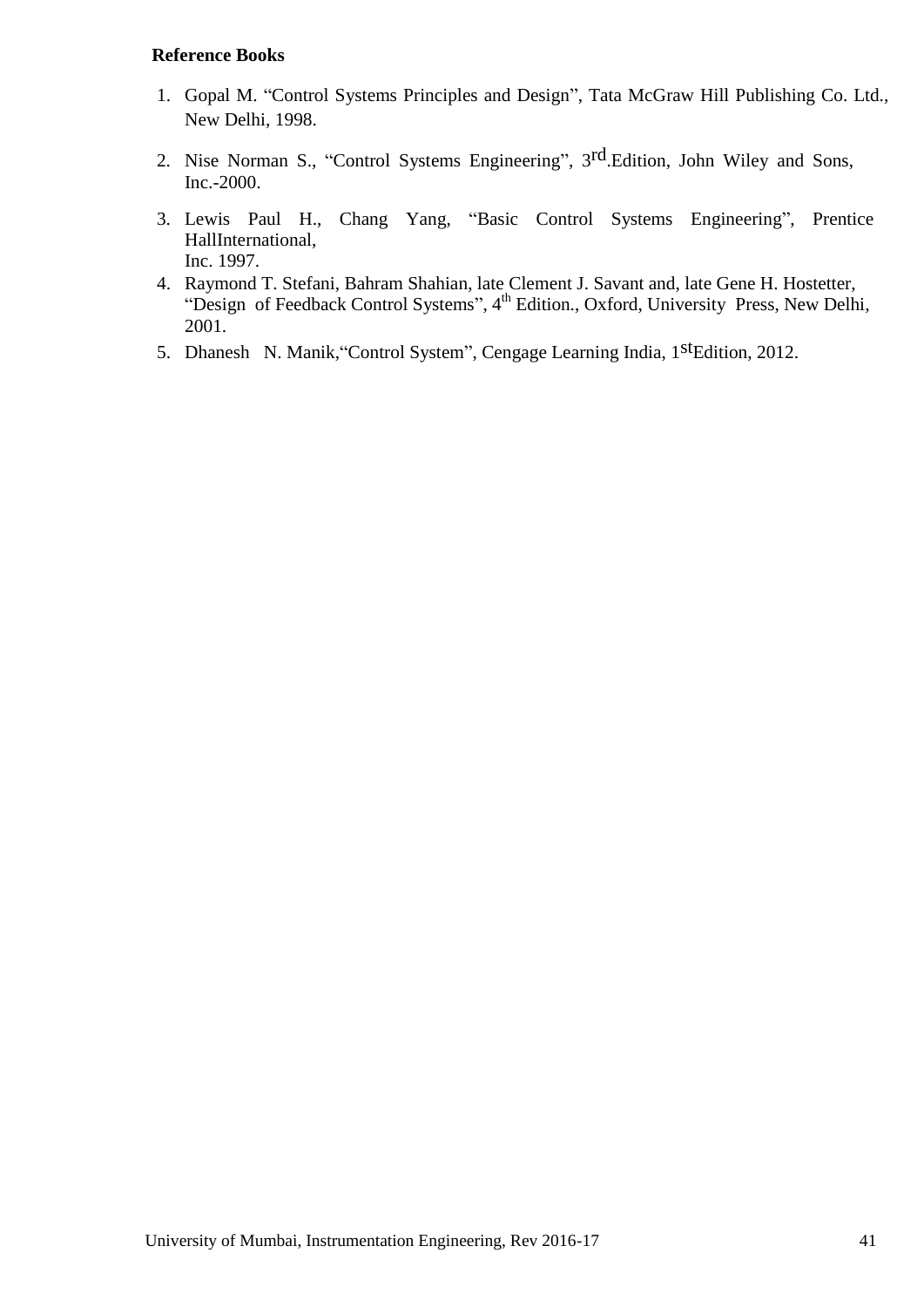| Subject<br>Subject Name |                                             | Teaching Scheme (Hrs.) | Credits Assigned |                          |        |                          |                          |              |
|-------------------------|---------------------------------------------|------------------------|------------------|--------------------------|--------|--------------------------|--------------------------|--------------|
| Code                    |                                             | Theory                 | Pract            | Tut.                     | Theory | Pract.                   | Tut.                     | <b>Total</b> |
| <b>ISC404</b>           | <b>Analytical</b><br><b>Instrumentation</b> |                        |                  | $\overline{\phantom{0}}$ |        | $\overline{\phantom{m}}$ | $\overline{\phantom{0}}$ | ◡            |

| Subject       | <b>Subject Name</b>                         | <b>Examination Scheme</b>            |        |     |         |                          |             |                          |              |
|---------------|---------------------------------------------|--------------------------------------|--------|-----|---------|--------------------------|-------------|--------------------------|--------------|
|               |                                             | Theory                               |        |     |         |                          | Pract.      |                          |              |
| Code          |                                             | Internal Assessment (out)<br>of $20$ |        |     | End sem | Term<br>Work             | and<br>Oral | Oral                     | <b>Total</b> |
|               |                                             | Test 1                               | Test 2 | Avg | Exam    |                          |             |                          |              |
| <b>ISC404</b> | <b>Analytical</b><br><b>Instrumentation</b> | 20                                   | 20     | 20  | 80      | $\overline{\phantom{0}}$ |             | $\overline{\phantom{0}}$ | 100          |

|                                                                                                                                          | 3<br>1. Introduce the basic concept of qualitative and quantitative analysis of a given                                                                                                                                                 |
|------------------------------------------------------------------------------------------------------------------------------------------|-----------------------------------------------------------------------------------------------------------------------------------------------------------------------------------------------------------------------------------------|
|                                                                                                                                          |                                                                                                                                                                                                                                         |
| 4. Study the concept of radiochemical analysis along with industrial analyzers.                                                          |                                                                                                                                                                                                                                         |
| Explain the various Separation techniques and its instrumentation.<br>Describe the principle and working of various Radiation detectors. | Define and explain various fundamentals of spectroscopy, qualitative and<br>2) Discuss the terms, principle, instrumentation, operation and applications of<br>Differentiate between principle, instrumentation and operation of Atomic |
|                                                                                                                                          |                                                                                                                                                                                                                                         |

**Details of Syllabus:**

**Prerequisite:** Knowledge of sensors and analog electronic circuits.

| <b>Module</b> | <b>Contents</b> | <b>Hrs</b> | $\overline{\text{CO}}$ |
|---------------|-----------------|------------|------------------------|
|               |                 |            | <b>Mapping</b>         |
|               |                 |            |                        |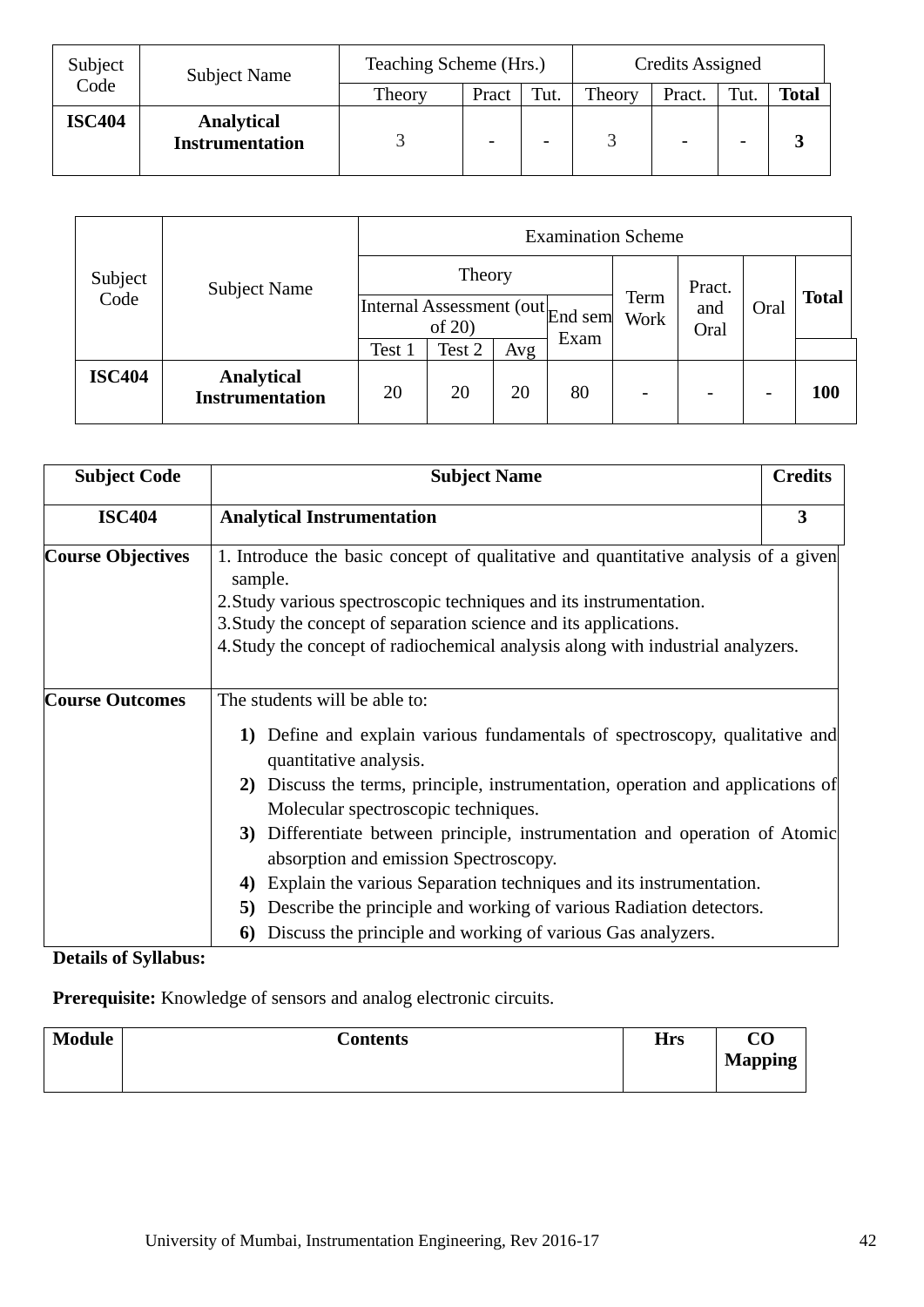| $\mathbf{1}$   | Introduction: Introduction to analytical Instrumentation.<br>Compare classical analytical techniques with instrumental<br>techniques.<br>Fundamentals of Spectroscopy: Nature of Electromagnetic<br>Radiation, Electromagnetic spectrum, Beer Lambert's Law<br>statement and derivation. Deviations from Beer's law.<br>Numerical on EMR and laws of photometry.<br>Interaction of radiation with matter. Instrumentation of<br>analytical<br>- Radiation<br>spectroscopic<br>system<br>sources,<br>Wavelength selectors, Detectors, signal processors and readout<br>modules.                                                                                                                                                                                                                                                                                                      | 06 | CO1             |
|----------------|-------------------------------------------------------------------------------------------------------------------------------------------------------------------------------------------------------------------------------------------------------------------------------------------------------------------------------------------------------------------------------------------------------------------------------------------------------------------------------------------------------------------------------------------------------------------------------------------------------------------------------------------------------------------------------------------------------------------------------------------------------------------------------------------------------------------------------------------------------------------------------------|----|-----------------|
| $\overline{2}$ | Molecular Spectroscopy: Molecular Energy levels, correlation<br>of energy levels with transitions.<br><b>Electronic</b><br>transitions<br><b>Vibrational</b><br>and<br>transitions<br>Introduction to UV-VIS molecular spectroscopy – basics of<br>single beam, double beam spectrophotometer and filter<br>photometer, its instrumentation and applications.<br>Basic principle of Fluorescence, Phosphorescence and Raman<br>Spectroscopy, components and instrumentation of Fluorimeters,<br>Phosphorimeters and Raman spectrometers.<br><b>Nuclear/Rotational transitions - Nuclear Magnetic Resonance</b><br>(NMR) spectroscopy, basic principle and numerical problems<br>based on NMR principle, instrumentation and constructional<br>details of NMR Spectrometer.<br>Electron Spin Resonance (ESR) Spectroscopy – Basic principle<br>and construction of ESR spectrometer. | 10 | CO <sub>2</sub> |
| 3              | <b>Atomic</b><br><b>Spectroscopy:</b> Atomic Energy<br>Atomic<br>levels,<br>absorption spectrometers- components, working and absorption<br>spectra.<br>Atomic Emission spectrometers - components, working and<br>emission spectra, comparison between AAS and AES.                                                                                                                                                                                                                                                                                                                                                                                                                                                                                                                                                                                                                | 03 | CO <sub>3</sub> |
| 4              | <b>Separation Science:</b><br>Chromatography:<br>Fundamentals<br>of<br>chromatographic<br>Separations, Classification, Gas chromatographic system with<br>components, factors affecting separation, applications. Analysis<br>of Gas Chromatogram.<br>$HPLC - Its principle$ and instrumentation.<br>Mass Spectrometers: Basic principle, components and types of<br>mass spectrometers, sample handling techniques for liquids and<br>solids, resolution and numerical problems based on resolution.<br>Interfacing Gas Chromatography and Mass spectrometry<br>(GCMS).                                                                                                                                                                                                                                                                                                            | 09 | CO <sub>4</sub> |
| 5              | <b>Radio Chemical Instrumentation:</b><br>Basics of Radioactivity, properties of radiations $(\alpha, \beta, \gamma)$ . Half-<br>life period and numerical problems based on half-life period.<br>Radiation detectors - Ionization chamber, Proportional counter,<br>Geiger Muller counter, Scintillation detector, Semiconductor<br>detectors, Pulse height analyzers.                                                                                                                                                                                                                                                                                                                                                                                                                                                                                                             | 05 | CO <sub>5</sub> |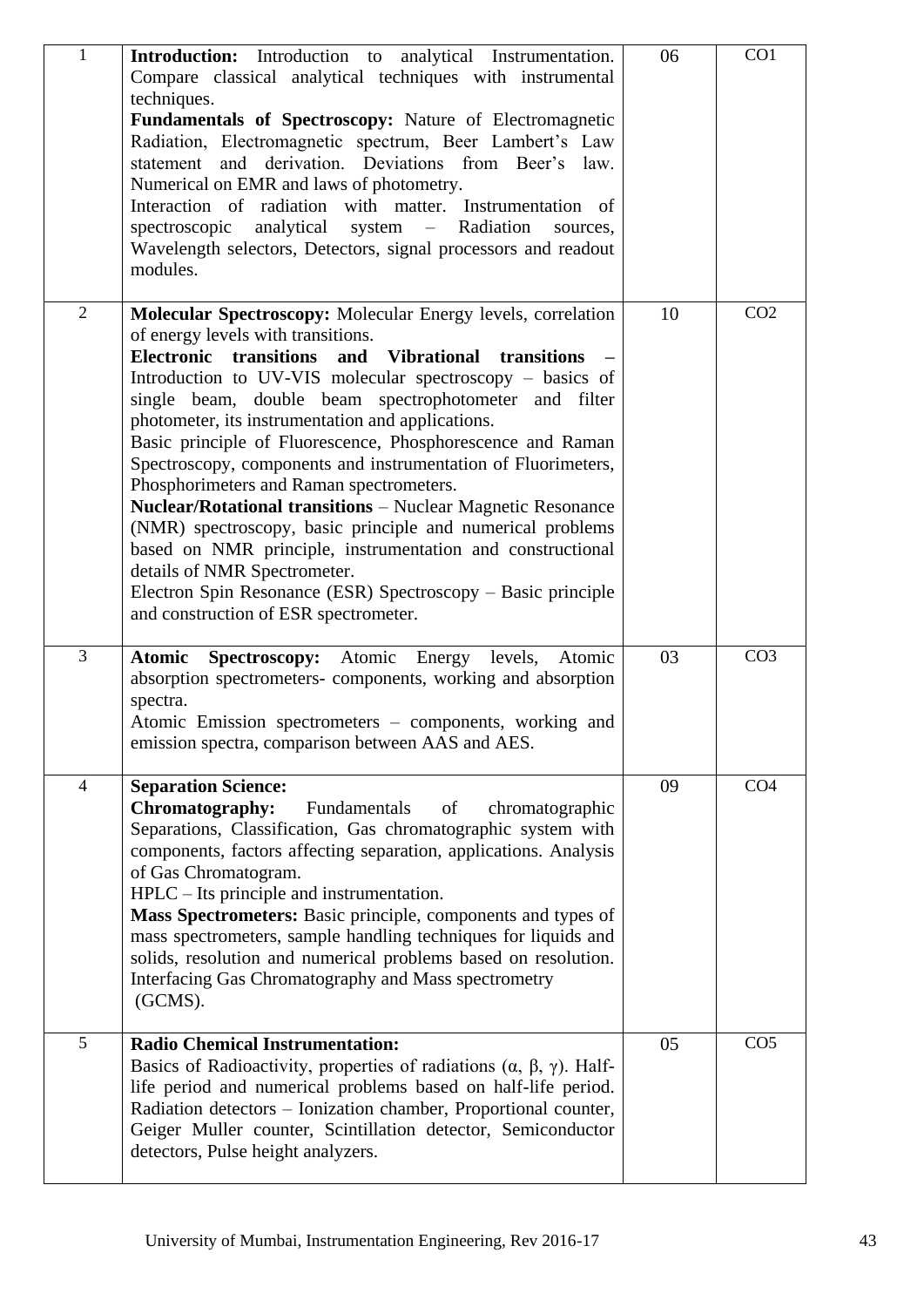## **Internal Assessment:**

Internal Assessment consists of two tests out of which, one should be compulsory class test (on minimum 02 Modules) and the other is either a class test or assignment on live problems or course project.

## **End Semester Theory Examination:**

- 1. Question paper will comprise of 6 questions, each carrying 20 Marks.
- 2. Total 4 questions need to be solved.
- 3. Question No. 1 will be compulsory and based on entire syllabus wherein sub questions will be of 4 to 5 marks.
- 4. Remaining questions will be mixed in nature.
- 5. In question paper weightage of each module will be proportional to the number of respective lecture hours as mentioned in the syllabus.

## **Text Books:**

1. Willard, Merritt, Dean, Settle, *Instrumental Methods of Analysis*, CBS Publishers & Distributors, New Delhi,  $7<sup>th</sup>$  Edition.

2. Khandpur R. S., *Handbook of Analytical Instruments*, Tata McGraw–Hill Publications, 3rd Edition.

## **Reference Books:**

- 1. Skoog, Holler, Niemen, *Thomson Principles of Instrumental Analysis*, Books-Cole Publications, 5th Edition.
- 2. Ewing Galen W., *Instrumental Methods of Chemical Analysis*, McGraw-Hill Book Company, 5th Edition.
- 3. Braun Robert D., *Introduction to Instrumental Analysis*, McGraw-Hill Book Company.
- 4. Sherman R.E., *Analytical Instrumentation*, ISA Publication.
- 5. B.R.Bairi, Balvindersingh, N.C.Rathod, P.V.Narurkar *Handbook nuclear medical Instruments,* McGraw-Hill Book Company.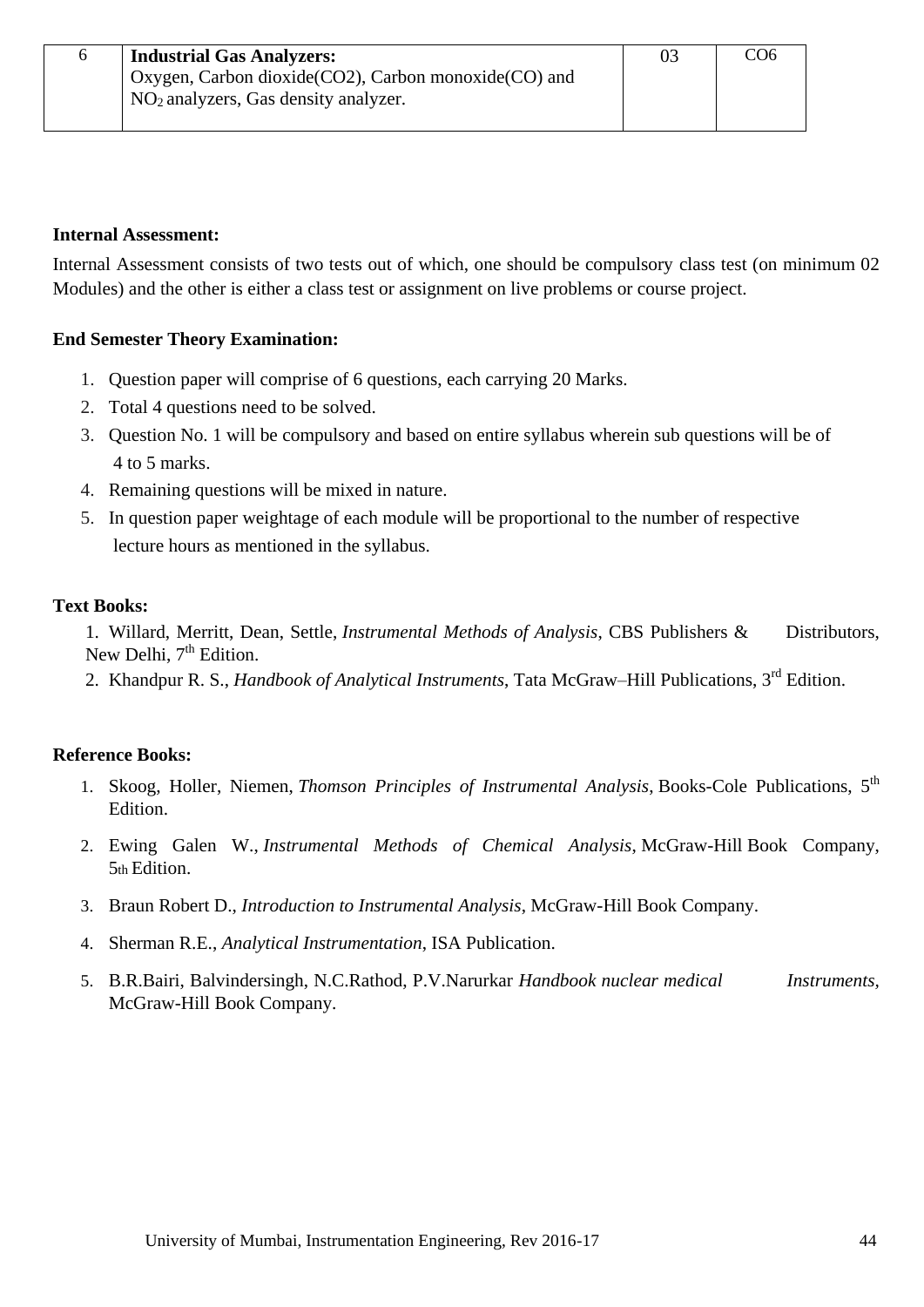| Subject<br>code | Subject Name                                                     | Teaching scheme |        |                                  | Credit assigned |        |      |       |
|-----------------|------------------------------------------------------------------|-----------------|--------|----------------------------------|-----------------|--------|------|-------|
| <b>ISC405</b>   | <b>Signal</b><br>Conditioning<br><b>Circuit</b><br><b>Design</b> | Theory<br>4     | Pract. | Tut.<br>$\overline{\phantom{0}}$ | Theory          | Pract. | Tut. | Total |

| Sub           | <b>Subject Name</b> |                            | <b>Examination</b> scheme |      |      |                          |        |      |       |
|---------------|---------------------|----------------------------|---------------------------|------|------|--------------------------|--------|------|-------|
| Code          |                     | Theory (out of 100)        |                           |      |      | Term                     | Pract. | Oral | Total |
|               |                     | <b>Internal Assessment</b> |                           |      | End  | work                     | and    |      |       |
|               |                     | Test1                      | Test <sub>2</sub>         | Avg. | sem  |                          | Oral   |      |       |
|               |                     |                            |                           |      | Exam |                          |        |      |       |
| <b>ISC405</b> | <b>Signal</b>       | 20                         | 20                        | 20   | 80   | $\overline{\phantom{0}}$ |        |      | 100   |
|               | Conditioning        |                            |                           |      |      |                          |        |      |       |
|               | <b>Circuit</b>      |                            |                           |      |      |                          |        |      |       |
|               | <b>Design</b>       |                            |                           |      |      |                          |        |      |       |

| <b>Subject Code</b>      | <b>Subject Name</b>                                                             | <b>Credits</b> |  |  |  |  |  |  |
|--------------------------|---------------------------------------------------------------------------------|----------------|--|--|--|--|--|--|
| <b>ISC405</b>            | <b>Signal Conditioning Circuit Design</b>                                       | 4              |  |  |  |  |  |  |
| <b>Course objectives</b> | 1. To give the knowledge about the various components analog signal             |                |  |  |  |  |  |  |
|                          | conditioning.                                                                   |                |  |  |  |  |  |  |
|                          | To impart knowledge of design considerations of analog signal<br>2.             |                |  |  |  |  |  |  |
|                          | conditioning of components.                                                     |                |  |  |  |  |  |  |
|                          | To give the students knowledge about various components digital signal<br>3.    |                |  |  |  |  |  |  |
|                          | conditioning.                                                                   |                |  |  |  |  |  |  |
|                          | To make the students capable to apply knowledge to design various<br>4.         |                |  |  |  |  |  |  |
|                          | transducer signal conditioning circuits                                         |                |  |  |  |  |  |  |
|                          | To give the students knowledge about the adjustable power supply design<br>5.   |                |  |  |  |  |  |  |
| <b>Course Outcomes</b>   | The students will be able to:                                                   |                |  |  |  |  |  |  |
|                          |                                                                                 |                |  |  |  |  |  |  |
|                          | Explain principle of analog signal conditioning circuits<br>1.                  |                |  |  |  |  |  |  |
|                          | Design analog signal conditioners<br>2.                                         |                |  |  |  |  |  |  |
|                          | Design digital signal conditioners<br>3.                                        |                |  |  |  |  |  |  |
|                          | Apply knowledge of signal conditioning circuits to design temperature and<br>4. |                |  |  |  |  |  |  |
|                          | pressure transducers signal conditioning                                        |                |  |  |  |  |  |  |
|                          | Apply knowledge of signal conditioning circuits to design optical and<br>5.     |                |  |  |  |  |  |  |
|                          | miscellaneous transducers signal conditioning                                   |                |  |  |  |  |  |  |
|                          | 6. Apply knowledge to design different power supplies.                          |                |  |  |  |  |  |  |

#### **Details of Syllabus:**

**Prerequisite:** Knowledge of various sensors and basic electronics.

| <b>Module</b>  | <b>Contents</b>                                                | <b>Hrs</b> | c <sub>0</sub>  |
|----------------|----------------------------------------------------------------|------------|-----------------|
|                |                                                                |            | mapping         |
|                | <b>Principles of Analog Signal Conditioning:</b>               | 06         | CO <sub>1</sub> |
|                | Standard analog signals, Signal Level and bias changes,        |            |                 |
|                | Linearization, signal conversion, filtering and impedance      |            |                 |
|                | matching, concept of loading.                                  |            |                 |
|                | Passive circuits - Divider Circuits, Bridge circuits (Current, |            |                 |
|                | Voltage, Balanced and Unbalanced), RC filters                  |            |                 |
| $\overline{2}$ | Analog signal conditioners and their design                    | 12         | CO <sub>2</sub> |
|                | Practical applications of Op amp based circuits with design:   |            |                 |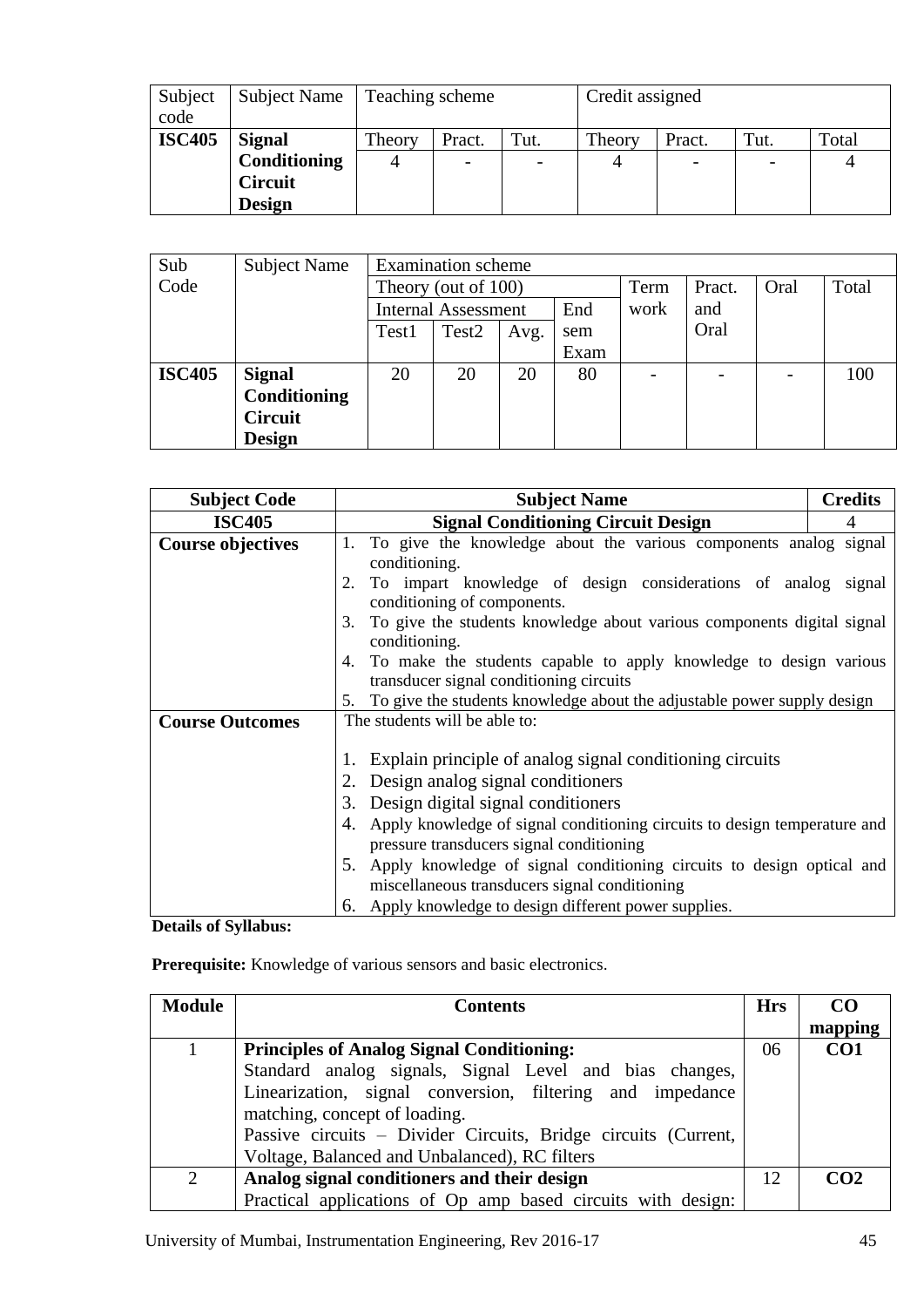|   | Differentiators, Integrator, Instrumentation amplifier using 3 op<br>amps<br>Half wave, full wave milivolt rectification, absolute value circuit,<br>Log and antilog amplifier with temperature compensation, active<br>filters, threshold detector, zero crossing detector, window<br>detector, Phase locked loops (PLL), Voltage to Current converter<br>and Current to Voltage Converter, 555 Timer: modes of operation<br>with applications.<br>Guidelines for analog signal conditioning design and design<br>based problems |    |                 |
|---|-----------------------------------------------------------------------------------------------------------------------------------------------------------------------------------------------------------------------------------------------------------------------------------------------------------------------------------------------------------------------------------------------------------------------------------------------------------------------------------------------------------------------------------|----|-----------------|
| 3 | <b>Components of Digital Signal Conditioning:</b><br>Block diagram of Digital signal conditioning, Characteristics of<br>digital data: digitized value, sampled data system<br>and<br>linearization, sample and hold circuit, peak detector, ADC<br>(Successive Approximation, Flash, Ramp, dual slope) and DAC<br>(R/2R, Weighted resistors) their types and specifications, V to F<br>and F to V converters.                                                                                                                    | 10 | CO <sub>3</sub> |
| 4 | Thermal and Pressure Transducers Signal Conditioning<br>Design:<br>Thermal sensor signal conditioning, design considerations and<br>application for RTD, Thermistor, thermocouple and solid state<br>temperature sensor.<br>Pressure<br>Transducer<br>signal conditioning Design:<br>design<br>considerations and applications for various pressure sensors.                                                                                                                                                                      | 8  | CO <sub>4</sub> |
| 5 | <b>Optical and Other Transducer Signal Conditioning Design:</b><br>Optical Sensor signal conditioning - photo-diode with photo-<br>conducting and photovoltaic modes, photo-transistor<br>and<br>photomultiplier tube.<br>Optical encoder signal conditioning for linear displacement,<br>velocity and angular displacement applications.<br>Other sensor signal conditioning: Potentiometer, LVDT, strain<br>gauges, piezoelectric and capacitive transducers                                                                    | 6  | CO <sub>5</sub> |
| 6 | <b>Power Supply Design:</b><br>Power supply design using 78xx series, 79xx series and<br>adjustable voltage IC regulators like 723 and LM317.<br>Switched Mode Power Supply (SMPS): Block diagram with<br>advantages and disadvantages over conventional power supply.                                                                                                                                                                                                                                                            | 6  | CO6             |

**Internal Assessment:** 

Internal Assessment consists of two tests out of which, one should be compulsory class test (on minimum 02 Modules) and the other is either a class test or assignment on live problems or course project.

## **Theory Examination:**

1. Question paper will comprise of 6 questions, each carrying 20 Marks.

2. Total 4 questions need to be solved.

- 3. Question No. 1 will be compulsory and based on entire syllabus wherein sub questions of 4 to
- 5 marks will be asked.
- 4. Remaining questions will be mixed in nature.

5. In question paper weightage of each module will be proportional to number of respective lecture hours as mentioned in the syllabus.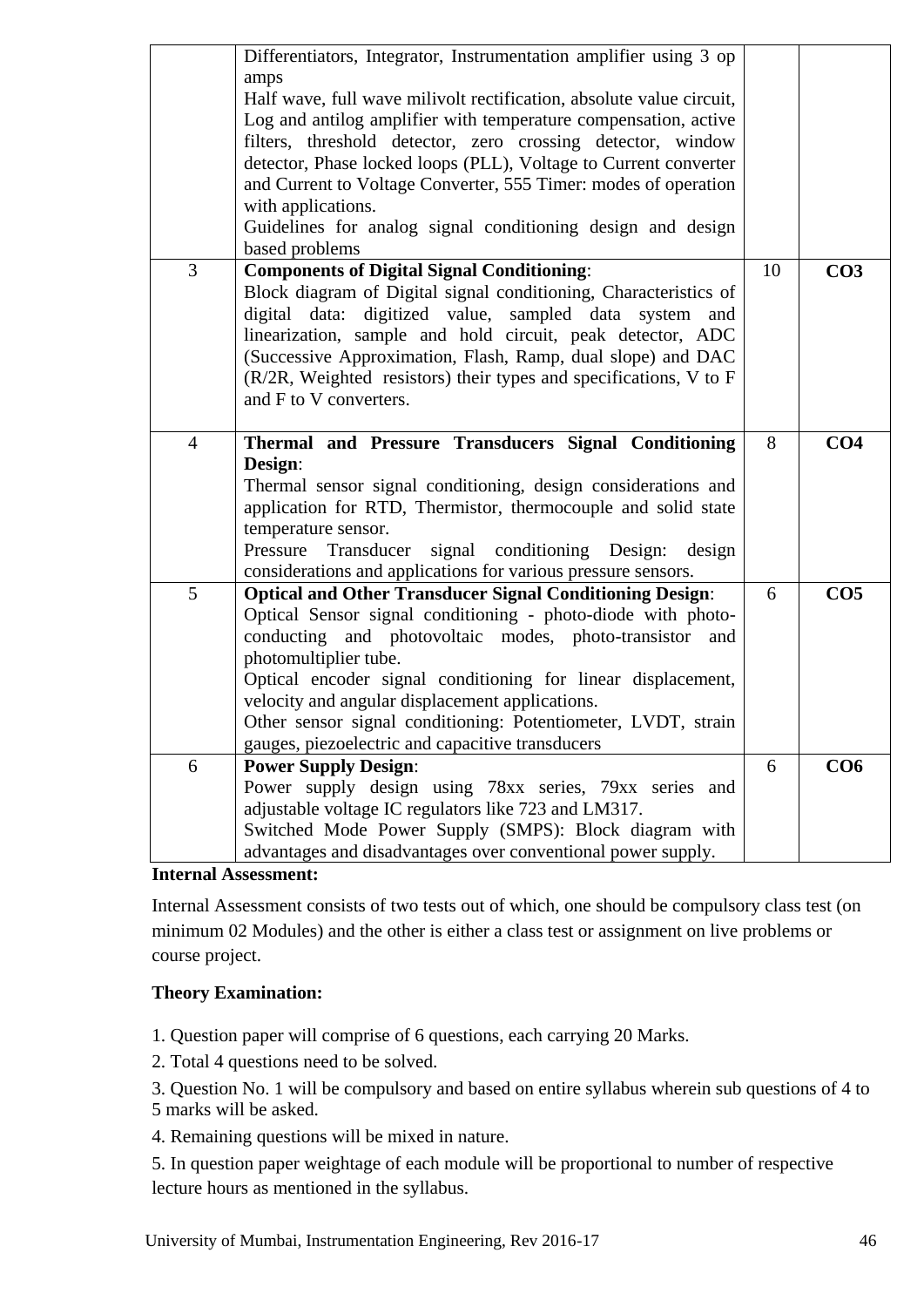## **Text Books:**

- 1. Ramakant Gayakwad "Op-amp and Linear Integrated Circuits", PHI Pearson Education.
- 2. C. D. Johnson, "Process Control Instrumentation Technology (VIII Edition)"

## **Reference Books:**

- 1. Roy Choudhary, "Linear Integrated Circuits", Wiley Eastern, 1991.
- 2. Coughlin & Driscoll, "Op-amp and Linear ICs" 6 th Edition, PHI 2002.
- 3. C. D. Johnson, "Microprocessor Based Process Control", PHI
- 4. Sergio Franco, "Design with op-amp analog ICs" McGraw Hill, 1988.
- 5. Robert G. Seippel, "Transducer Interfacing Signal Conditioning for Process Control", Prentice Hill.
- 6. D. E. Pippenger and E. J. Tobanen, "Linear and Interface Circuits Applications", McGraw Hill, 1988.
- 7. Burr-Brown, "General Catalog", Tucson, Ariz:Burr-Brown, 1979.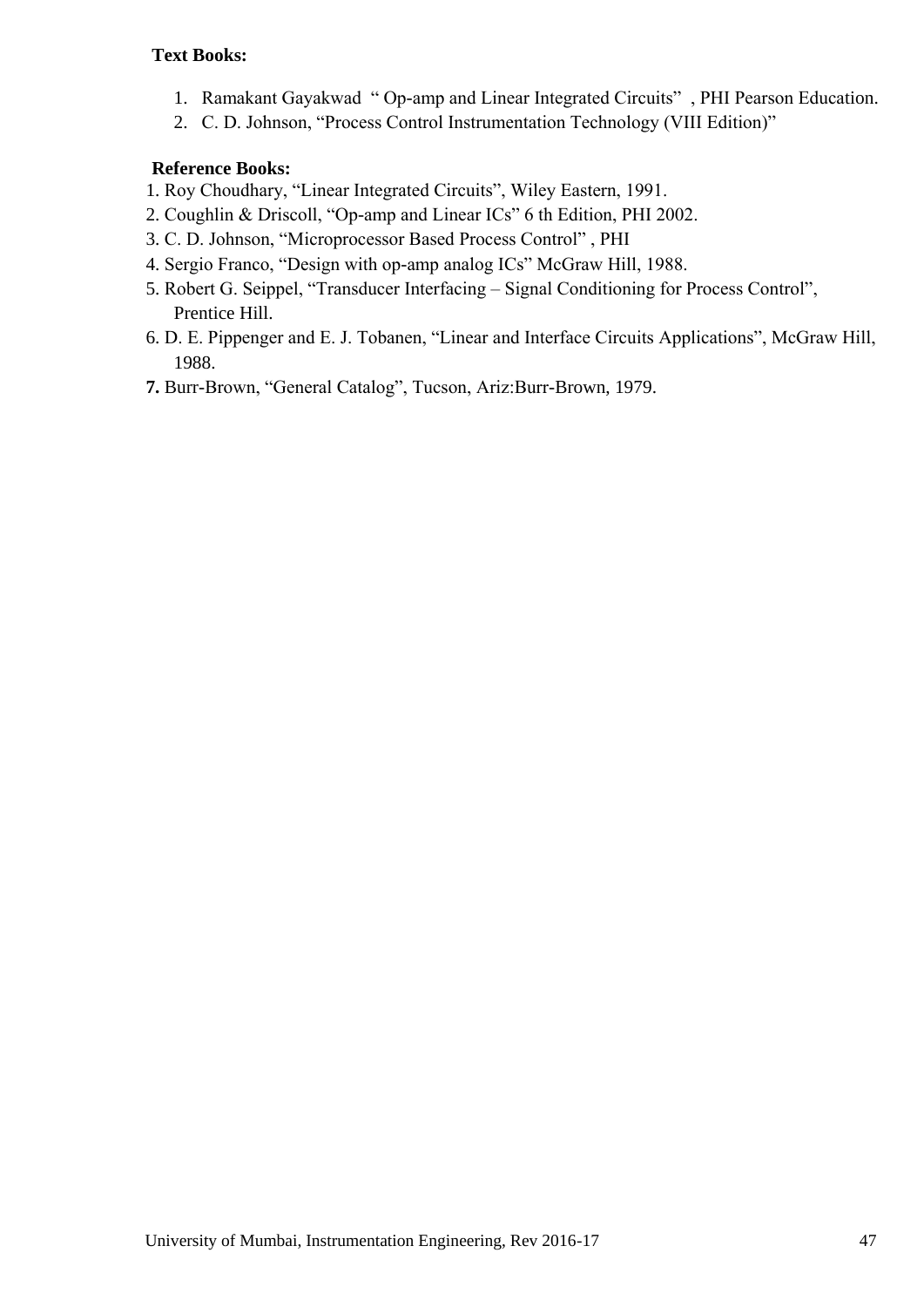| Subject       |                    | Subject Name   Teaching scheme |        |      | Credit assigned |        |      |       |
|---------------|--------------------|--------------------------------|--------|------|-----------------|--------|------|-------|
| code          |                    |                                |        |      |                 |        |      |       |
| <b>ISL401</b> | <b>Application</b> | Theory                         | Pract. | Tut. | Theory          | Pract. | Tut. | Total |
|               | <b>Software</b>    |                                | $4*$   |      |                 |        |      |       |
|               | <b>Practice</b>    |                                |        |      |                 |        |      |       |

\* Out of 4 hours 2 hours theory shall be taught to entire class followed by 2hours practical in batches

| Sub           | Subject            |                              | <b>Examination</b> scheme |      |      |      |        |                              |       |
|---------------|--------------------|------------------------------|---------------------------|------|------|------|--------|------------------------------|-------|
| Code          | Name               |                              |                           |      |      | Term | Pract. | Oral                         | Total |
|               |                    | <b>Internal Assessment</b>   |                           |      | End  | work | and    |                              |       |
|               |                    | Test1                        | Test <sub>2</sub>         | Avg. | Sem  |      | Oral   |                              |       |
|               |                    |                              |                           |      | Exam |      |        |                              |       |
| <b>ISL401</b> | <b>Application</b> | $\qquad \qquad \blacksquare$ |                           |      |      | 50   | 25     | $\qquad \qquad \blacksquare$ | 75    |
|               | <b>Software</b>    |                              |                           |      |      |      |        |                              |       |
|               | <b>Practice</b>    |                              |                           |      |      |      |        |                              |       |

| <b>Subject Code</b>      | <b>Subject Name</b>                                                                                                                                                                                                                                                                                                                                                                                                                                                                         | <b>Credits</b> |  |  |  |  |  |
|--------------------------|---------------------------------------------------------------------------------------------------------------------------------------------------------------------------------------------------------------------------------------------------------------------------------------------------------------------------------------------------------------------------------------------------------------------------------------------------------------------------------------------|----------------|--|--|--|--|--|
| <b>ISL401</b>            | <b>Application Software Practice</b>                                                                                                                                                                                                                                                                                                                                                                                                                                                        |                |  |  |  |  |  |
| <b>Course objectives</b> | To study graphical programming language for creating simulation                                                                                                                                                                                                                                                                                                                                                                                                                             |                |  |  |  |  |  |
|                          | and custom applications that interact with real-world data or signals                                                                                                                                                                                                                                                                                                                                                                                                                       |                |  |  |  |  |  |
|                          | in fields of science and engineering.                                                                                                                                                                                                                                                                                                                                                                                                                                                       |                |  |  |  |  |  |
| <b>Course Outcomes</b>   | Students will be able to<br>1. Design logical operations, using Graphical programming<br>language<br>2. Develop customized virtual instruments and represent them in<br>required format with user friendly graphical programming<br>software for LOOPS like FOR LOOP, WHILE LOOP etc.<br>3. Discuss Global variable, sequence structure etc.<br>Explain Visa programming<br>4.<br>5. Discuss concepts of hardware used<br>6. Use the data acquisition card or simulated software module and |                |  |  |  |  |  |
|                          | make user interface in the field of engineering.                                                                                                                                                                                                                                                                                                                                                                                                                                            |                |  |  |  |  |  |

## **Details of Syllabus:**

**Prerequisite:** Knowledge of Mathematics and conversion, LOOPs, switch CASE of any other software like C program, simple concept of proportional process.

| <b>Module</b>  | <b>Contents</b>                                                                                                                                                                            | <b>Hrs</b> | $\mathbf{C}\mathbf{O}$<br>mapping |
|----------------|--------------------------------------------------------------------------------------------------------------------------------------------------------------------------------------------|------------|-----------------------------------|
|                | Graphical Programming Software basics: Components of virtual<br>instrument, creating virtual files and sub-files, data types,<br>debugging techniques.                                     | 03         | CO <sub>1</sub>                   |
| $\mathcal{D}$  | Structures- FOR, WHILE, Case structure, Timing, formula nodes<br>and math script, loops- shift registers Auto-indexing concept,<br>feedback nodes. Arrays and clusters, Strings, File I/O. | 07         | CO <sub>2</sub>                   |
| $\mathcal{R}$  | Sequence structure -Local and global variables, Express virtual files                                                                                                                      | 02         | CO <sub>3</sub>                   |
| $\overline{4}$ | VISA programming, Understanding simple concepts of control<br>using PID block, Plotting data -- graphs and charts,                                                                         | 06         | CO <sub>4</sub>                   |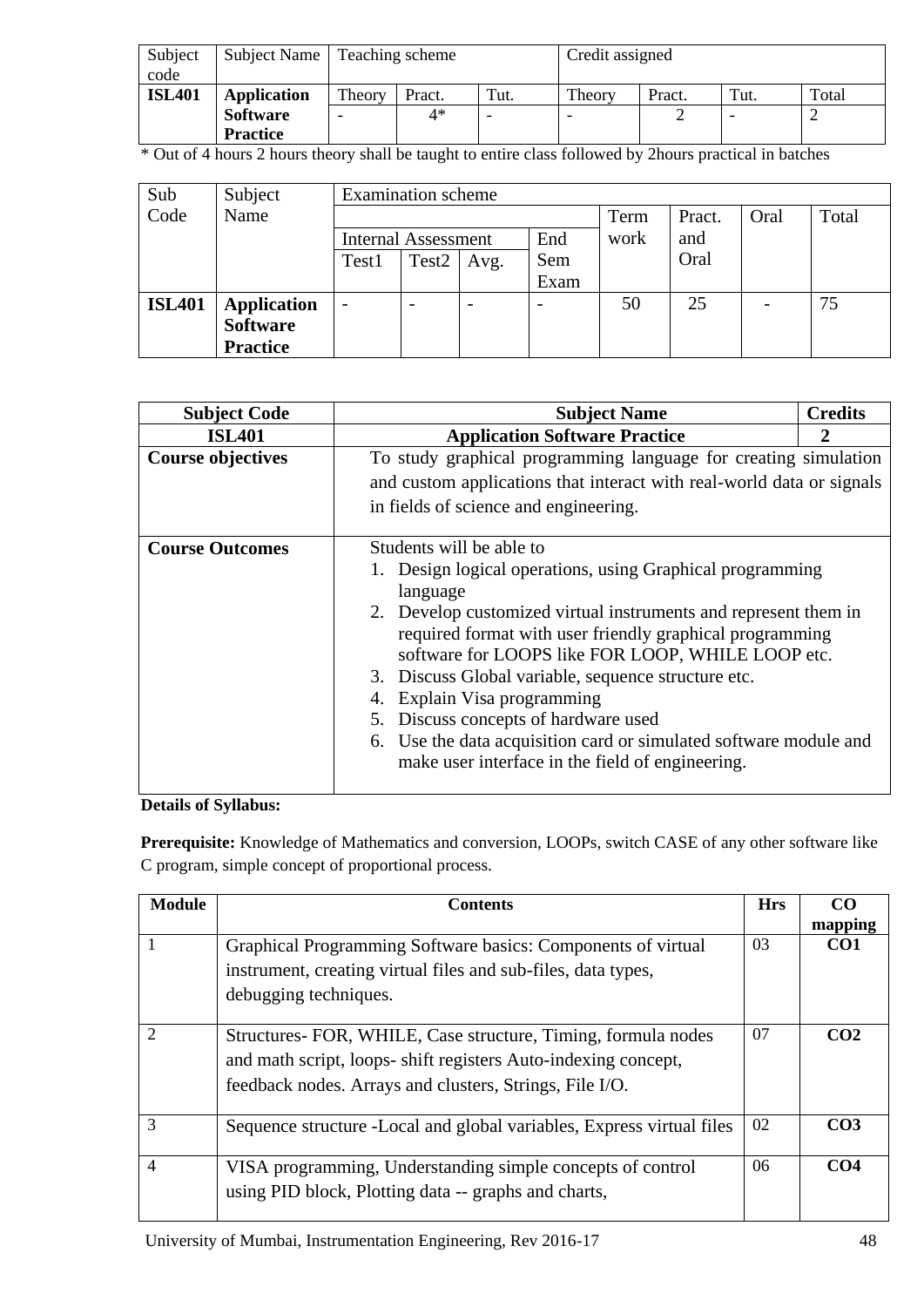| Introduction to terms: Measurement system, sampling, calibration,<br>measurement hardware-configuration.                                    | 02 | CO <sub>5</sub> |
|---------------------------------------------------------------------------------------------------------------------------------------------|----|-----------------|
| Data Acquisition cards, Graphical Programming Software modules<br>and tool sets, general applications of Graphical Programming<br>Software. | 04 | CO6             |

# **List of Laboratory Experiments:**

| Sr. No.        | <b>Detailed Contents</b>                                                                                                                                                     | CO              |
|----------------|------------------------------------------------------------------------------------------------------------------------------------------------------------------------------|-----------------|
|                |                                                                                                                                                                              | mapping         |
| $\mathbf{1}$   | To develop a VI to calculate speed, convert degree celcius to<br>Fahrenheit                                                                                                  | CO1             |
| $\overline{2}$ | To develop a Sub VI to Perform Half adder and implement Full                                                                                                                 | CO1             |
|                | <b>ADDER</b> using Sub-VI                                                                                                                                                    |                 |
| 3              | To develop VI using FOR and WHILE loop to add 10 numbers,<br>calculate Factorial of a given number                                                                           | CO <sub>2</sub> |
| $\overline{4}$ | To create VI to find roots of quadratic equation, user defined unit<br>conversions etc using case structure.                                                                 | CO <sub>2</sub> |
| 5              | To create VI student database using String control and Array and<br>cluster functions.                                                                                       | CO <sub>2</sub> |
| 6              | To develop a VI for storing all the points of simulated signal using<br>File I/Os                                                                                            | CO <sub>1</sub> |
| $\overline{7}$ | To create VI to simulate traffic light control, stirred tank heater etc.<br>using Sequence structure                                                                         | CO <sub>3</sub> |
| 8              | To create VI to simulate bottle filling plant using Sequence<br>structure.                                                                                                   | CO <sub>3</sub> |
| 9              | Build a VI to plot circle in XY graph, generate and plot random<br>numbers on chart, different colors in an intensity graph etc with<br>graph, chart properties and options. | CO <sub>4</sub> |
| 10             | Applications of Graphical Programming Software in digital<br>electronics—binary to decimal conversion etc.                                                                   | <b>CO1, CO2</b> |
| 11             | Applications of Graphical Programming Software in control -<br>simulate first and second order system response, effect of damping<br>factor etc.                             | CO <sub>4</sub> |
| 12             | Applications of Graphical Programming Software in process -tank<br>level/temperature control, alarm annunciator, batch process control<br>etc.                               | CO <sub>5</sub> |
| 13             | Measurement of AC/DC voltage and current using DAQ cards.                                                                                                                    | CO6             |
| 14             | Any one Mini project based on the above syllabus                                                                                                                             | <b>CO1-CO6</b>  |

## **Note:**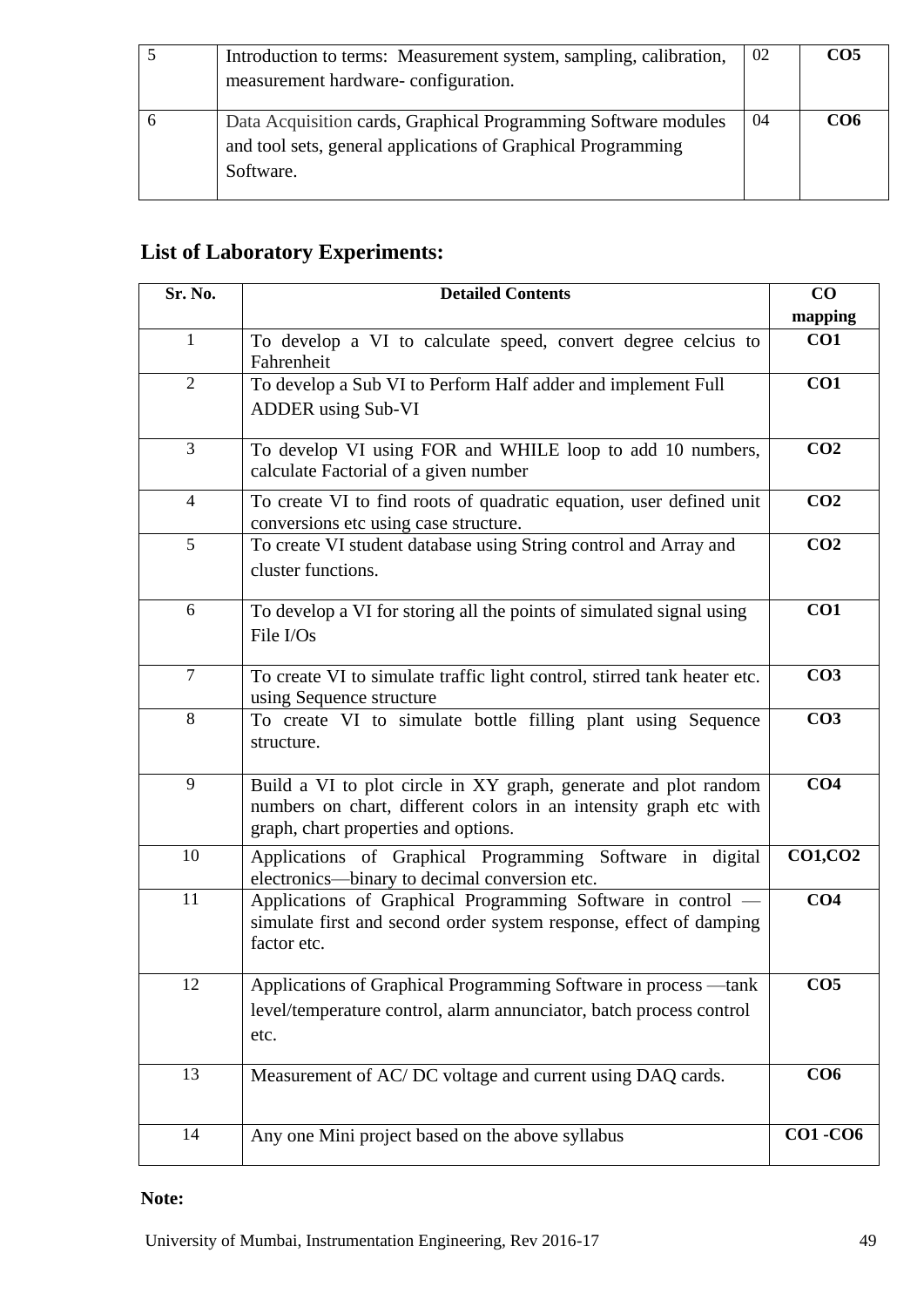Any other experiments based on syllabus which will help students to understand topic/concept can also be included.

For this course use Graphical Programming Software like Lab View or Open Source Software

#### **Term Work:**

Term work shall consist of minimum 10 programs from the list of suggested programs and one Mini-project of your choice or from the list given above.

| The distribution of marks for term work shall be as follows: |                      |
|--------------------------------------------------------------|----------------------|
| Laboratory work (Performing Experiments)                     | $: 20$ Marks         |
| Laboratory work (programs/journal)                           | $: 10$ Marks         |
| Mini Project                                                 | $: 15$ Marks         |
| <b>Marks Attendance</b>                                      | $\therefore$ 5 Marks |

The final certification and acceptance of term work ensures the satisfactory performance of laboratory work and minimum passing in the term work.

#### **Practical /oral Examination**:

Practical/Oral examination will be based on entire syllabus.

#### **Reference Books:**

- **1.** Robert Bishop, "Learning with LabVIEW <sup>TM</sup> 7 express", Pearson Education, 2005.
- 2. Jovitha Jerome, "Virtual Instrumentation", PHI, 2010.
- **3.** Gupta S, "Virtual Instrumentation Using LabVIEW", Tata McGraw Hill Publishing Company Limited.
- **4.** LabVIEW users manual.
- **5.** National instruments Product catalog.

**Website**: www.ni.com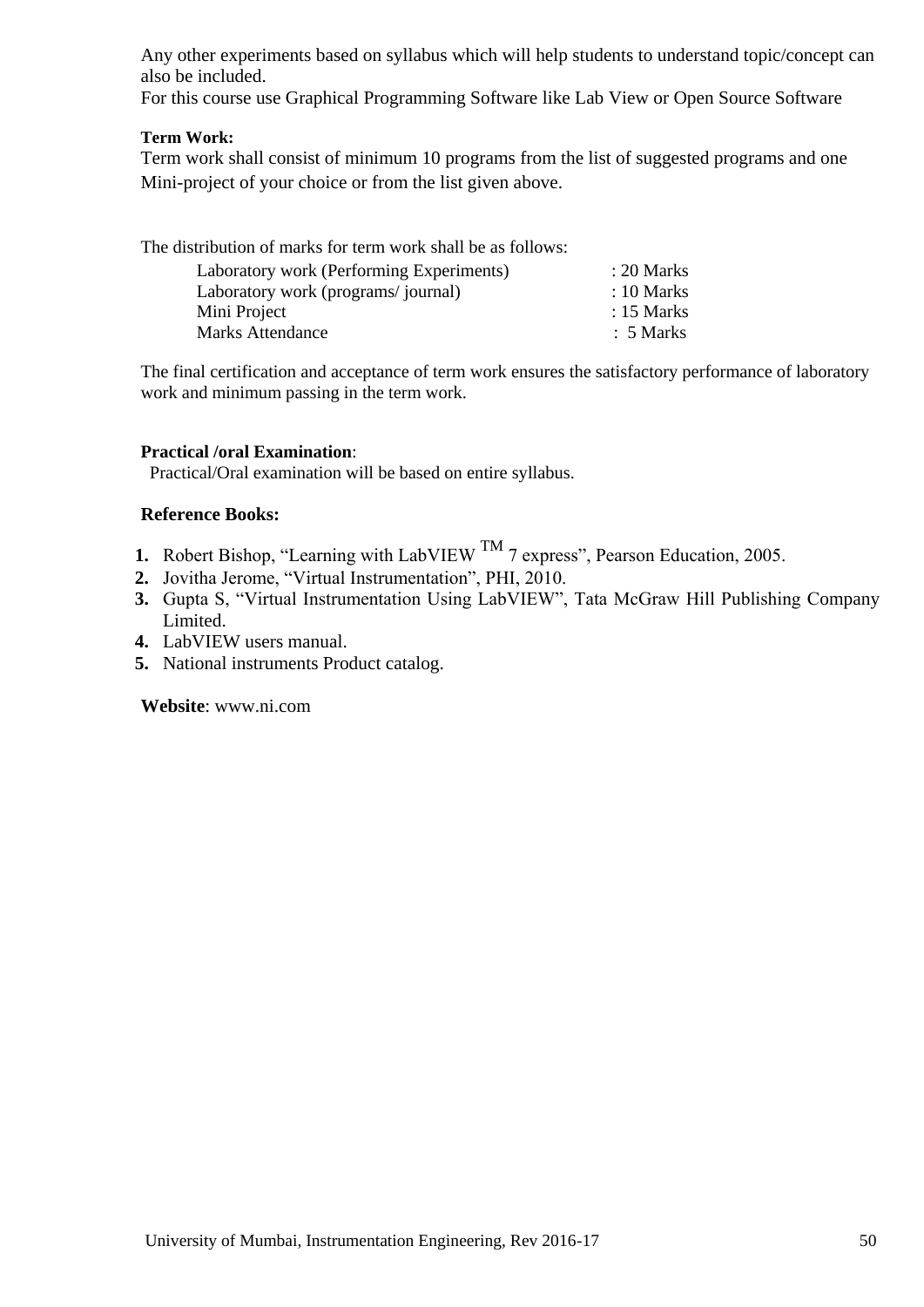| Subject       | Subject         | Teaching scheme            |                       |      |      | Credit assigned |        |        |      |      |       |
|---------------|-----------------|----------------------------|-----------------------|------|------|-----------------|--------|--------|------|------|-------|
| code          | Name            |                            |                       |      |      |                 |        |        |      |      |       |
| <b>ISL402</b> | Transducer -    | Theory                     | Pract                 | Tut. |      | Theory          | Pract. |        | Tut. |      | Total |
|               | II Lab          |                            | ٠                     |      |      |                 |        |        |      |      |       |
|               | <b>Practice</b> |                            | $\mathcal{D}_{\cdot}$ |      |      |                 |        |        |      | -    |       |
| Sub           | Subject         | <b>Examination</b> scheme  |                       |      |      |                 |        |        |      |      |       |
| Code          | Name            |                            |                       |      |      | Term            |        | Pract. |      | Oral | Total |
|               |                 | <b>Internal Assessment</b> |                       |      | End  |                 | work   | and    |      |      |       |
|               |                 | Test1                      | Test <sub>2</sub>     | Avg. | Sem  |                 |        | Oral   |      |      |       |
|               |                 |                            |                       |      | exam |                 |        |        |      |      |       |
| <b>ISL402</b> | Transducer -    |                            |                       |      |      |                 | 25     | 25     |      |      | 50    |
|               | II Lab          |                            |                       |      |      |                 |        |        |      |      |       |
|               | <b>Practice</b> |                            |                       |      |      |                 |        |        |      |      |       |

| <b>Subject Code</b>      | <b>Subject Name</b>                                                                                                                                                      | credits |  |  |  |  |
|--------------------------|--------------------------------------------------------------------------------------------------------------------------------------------------------------------------|---------|--|--|--|--|
| <b>ISL402</b>            | <b>Transducer II Lab Practice</b>                                                                                                                                        |         |  |  |  |  |
| <b>Course Objectives</b> | 1. To make students understand the construction, working<br>principle and application of various transducers used for flow<br>measurement, strain measurement, pressure. |         |  |  |  |  |
|                          | 2. To study electro-chemical sensors and transducers used for<br>density and viscosity measurement                                                                       |         |  |  |  |  |
|                          | 3. To experimentally verify the principle and characteristics of<br>various transducers                                                                                  |         |  |  |  |  |
| <b>Course Outcomes</b>   | Students will be able to -                                                                                                                                               |         |  |  |  |  |
|                          | Explain working principle of transducers used for strain<br>measurement.                                                                                                 |         |  |  |  |  |
|                          | 2. Explain working principle of transducers used pressure<br>measurement.                                                                                                |         |  |  |  |  |
|                          | 3. Identify constant head type flow sensors such as orifice,<br>venturi, tube, nozzle and pitot tube and study the applications.                                         |         |  |  |  |  |
|                          | 4. Identify variable area and electromagnetic flow meters                                                                                                                |         |  |  |  |  |
|                          | 5. Demonstrate the performance characteristics of various<br>electrochemical sensors                                                                                     |         |  |  |  |  |
|                          | 6. Use miscellaneous sensors for density and viscosity<br>measurement.                                                                                                   |         |  |  |  |  |

Syllabus same as that of subject ISC402 Transducers-II

## **List of Laboratory Experiments:**

| Sr.<br>No. | <b>Detailed Contents</b>                                                            | CO<br>mapping   |
|------------|-------------------------------------------------------------------------------------|-----------------|
| 1.         | Strain gauge characteristics and weight measurement                                 | CO <sub>1</sub> |
| 2.         | Study use of semiconductor strain gauges for pressure measurement                   | CO <sub>2</sub> |
| 3.         | Study measurement of pressure using bellows, diaphragm, bourdon tube,<br>manometer. | CO <sub>2</sub> |
| 4.         | Test and calibration of pressure gauges using dead weight tester.                   | CO <sub>2</sub> |
| 5.         | Measurement of flow using orifice/venturi tube/nozzle/pitot tube.                   | CO <sub>3</sub> |
| 6.         | Measurement of flow using rotameter.                                                | CO <sub>4</sub> |

University of Mumbai, Instrumentation Engineering, Rev 2016-17 51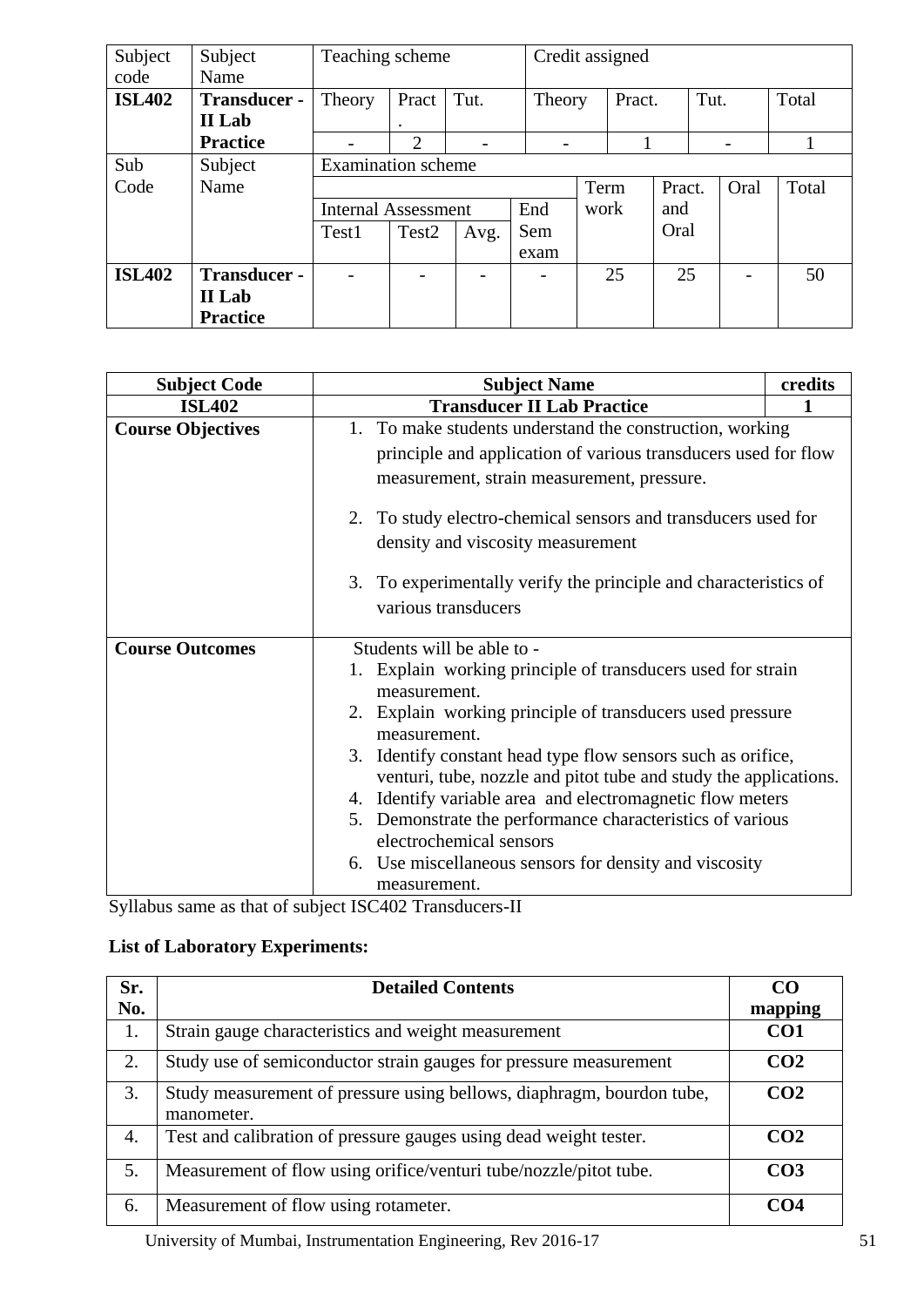|     | Measurement of flow using electromagnetic flow meter. | CO <sub>4</sub> |
|-----|-------------------------------------------------------|-----------------|
| 8.  | Study and characterization of pH meter.               | CO <sub>5</sub> |
| 9.  | Study and characterization of conductivity meter.     | CO <sub>5</sub> |
| 10. | Measurement of Density                                | CO <sub>6</sub> |
|     | Viscosity measurement                                 | CO6             |

Any other experiments based on syllabus which will help students to understand topic/concept.

## **Term Work:**

Term work shall consist of minimum eight experiments.

| The distribution of marks for term work shall be as follows: |                       |  |  |  |  |
|--------------------------------------------------------------|-----------------------|--|--|--|--|
| Laboratory work (Experiments)                                | $\therefore$ 10 Marks |  |  |  |  |
| Laboratory work (programs/journal)                           | $\div 10$             |  |  |  |  |
| <b>Marks Attendance</b>                                      | $\therefore$ 5 Marks  |  |  |  |  |

The final certification and acceptance of term work ensures the satisfactory performance of laboratory work and minimum passing in the term work.

#### **Practical /oral Examination**:

Practical/Oral examination will be based on entire syllabus.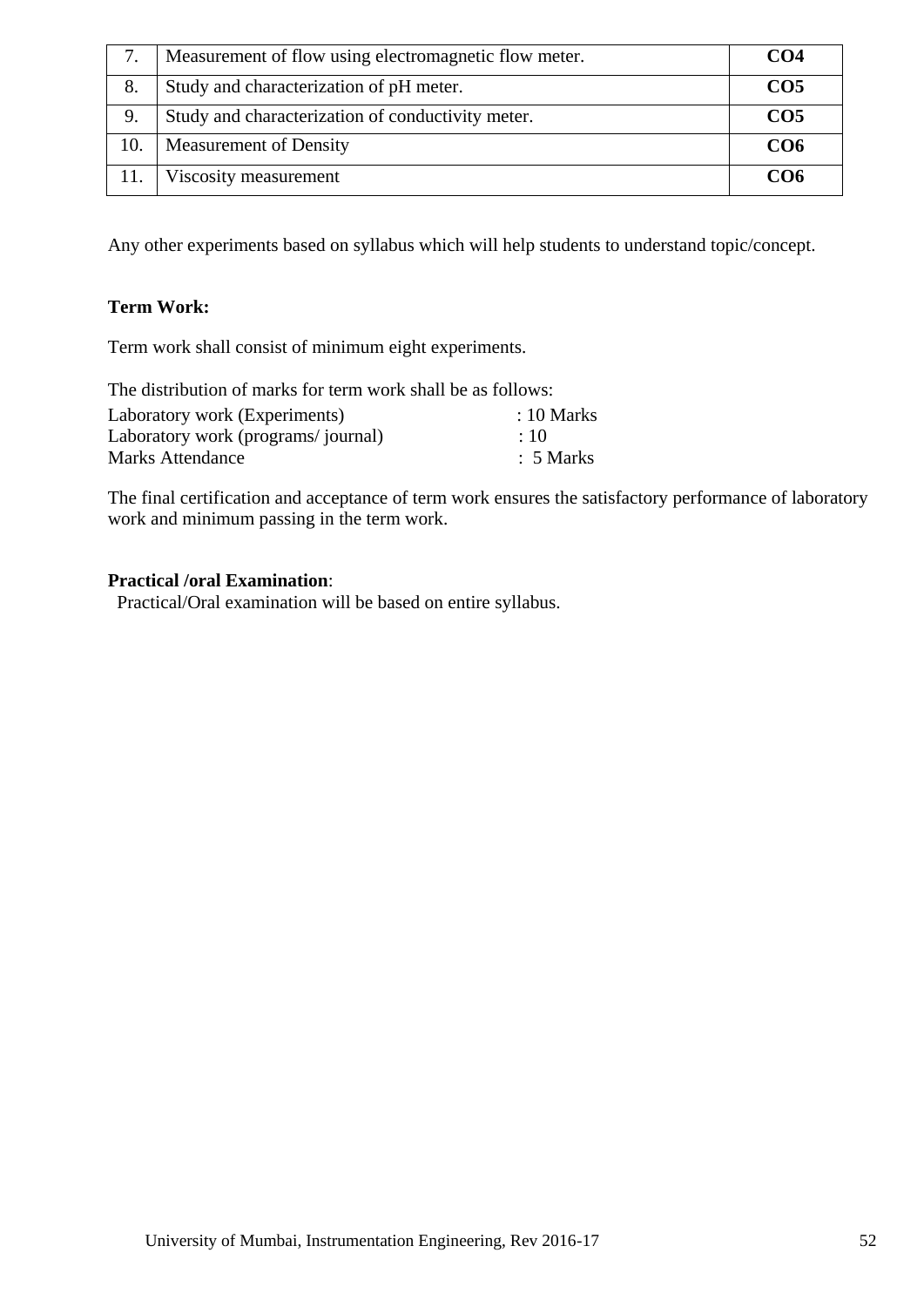| <b>Subject</b> | <b>Subject Name</b>    | <b>Teaching scheme</b> |        |      | <b>Credit assigned</b>   |        |         |       |  |  |
|----------------|------------------------|------------------------|--------|------|--------------------------|--------|---------|-------|--|--|
| code           |                        |                        |        |      |                          |        |         |       |  |  |
| <b>ISL403</b>  | <b>Feedback</b>        | Theory                 | Pract. | Tut. | Theory                   | Pract. | $T$ ut. | Total |  |  |
|                | <b>Control Systems</b> | $\overline{a}$         | ∸      |      | $\overline{\phantom{a}}$ |        |         |       |  |  |
|                | <b>Lab Practice</b>    |                        |        |      |                          |        |         |       |  |  |

| Sub           | Subject Name                                                     |                            | <b>Examination</b> scheme |                 |              |                       |      |       |    |
|---------------|------------------------------------------------------------------|----------------------------|---------------------------|-----------------|--------------|-----------------------|------|-------|----|
| Code          |                                                                  | <b>Internal Assessment</b> |                           | End Sem<br>Exam | Term<br>work | Pract.<br>and<br>Oral | Oral | Total |    |
|               |                                                                  | Test1                      | Test2                     | Avg.            |              |                       |      |       |    |
| <b>ISL403</b> | <b>Feedback</b><br><b>Control Systems</b><br><b>Lab Practice</b> |                            |                           |                 |              | 25                    |      | 25    | 50 |

| <b>Subject Code</b>      | <b>Subject Name</b>                                                                                                                                          | credits |  |  |  |  |  |
|--------------------------|--------------------------------------------------------------------------------------------------------------------------------------------------------------|---------|--|--|--|--|--|
| <b>ISL403</b>            | <b>Feedback Control Systems Lab Practice</b>                                                                                                                 |         |  |  |  |  |  |
| <b>Course objectives</b> | The students should be able to examine steady-state and frequency<br>1.                                                                                      |         |  |  |  |  |  |
|                          | response of the Type 0, 1, and 2 systems.                                                                                                                    |         |  |  |  |  |  |
|                          | The students should be able to examine steady-state and frequency                                                                                            |         |  |  |  |  |  |
|                          | response of first and second order electrical systems.                                                                                                       |         |  |  |  |  |  |
|                          | 3. The students should able to examine time response analysis of first and                                                                                   |         |  |  |  |  |  |
|                          | second order systems.                                                                                                                                        |         |  |  |  |  |  |
|                          | 4. Students can be able to inspect stability analysis of system using Root                                                                                   |         |  |  |  |  |  |
|                          | locus, Bode plot, polar plot.                                                                                                                                |         |  |  |  |  |  |
| <b>Course Outcomes</b>   | Students will be able to -                                                                                                                                   |         |  |  |  |  |  |
|                          | 1. Plot frequency response of first-order electrical system.                                                                                                 |         |  |  |  |  |  |
|                          | Plot time response of second-order electrical system and calculate the<br>steady-state error.                                                                |         |  |  |  |  |  |
|                          | 3. Demonstrate their knowledge to obtain the transfer function and transient<br>and steady-state response to test signals such as step, ramp, and parabolic. |         |  |  |  |  |  |
|                          | Understand the effect of damping factor on system response.<br>4.                                                                                            |         |  |  |  |  |  |
|                          | Inspect the time response specifications of systems by using root-locus.                                                                                     |         |  |  |  |  |  |
|                          | Inspect the frequency response specifications of systems by using bode-<br>6.                                                                                |         |  |  |  |  |  |
|                          | plot, Polar plot, Nyquist-plot techniques, and comment on the stability of                                                                                   |         |  |  |  |  |  |
|                          | system                                                                                                                                                       |         |  |  |  |  |  |

Syllabus same as that of subject ISC403 Feedback Control systems

## **List of Laboratory Experiments:**

| Sr.<br>No.     | <b>Detailed Contents</b>                                                             | CO.<br>mapping  |
|----------------|--------------------------------------------------------------------------------------|-----------------|
|                | To plot the effect of time constant on first $-$ order systems response.             | CO <sub>1</sub> |
| $\overline{2}$ | To plot the frequency response of first-order system                                 | CO <sub>1</sub> |
| 3              | To plot the time response of second – order systems.                                 | CO <sub>2</sub> |
| $\overline{4}$ | To examine steady state errors for Type $0, 1, 2$ systems                            | CO <sub>3</sub> |
| 5              | To study the block diagram reduction technique by using simulation software.         | CO <sub>3</sub> |
| 6              | To interpret the effect of damping factor on the performance of second order system. | CO <sub>4</sub> |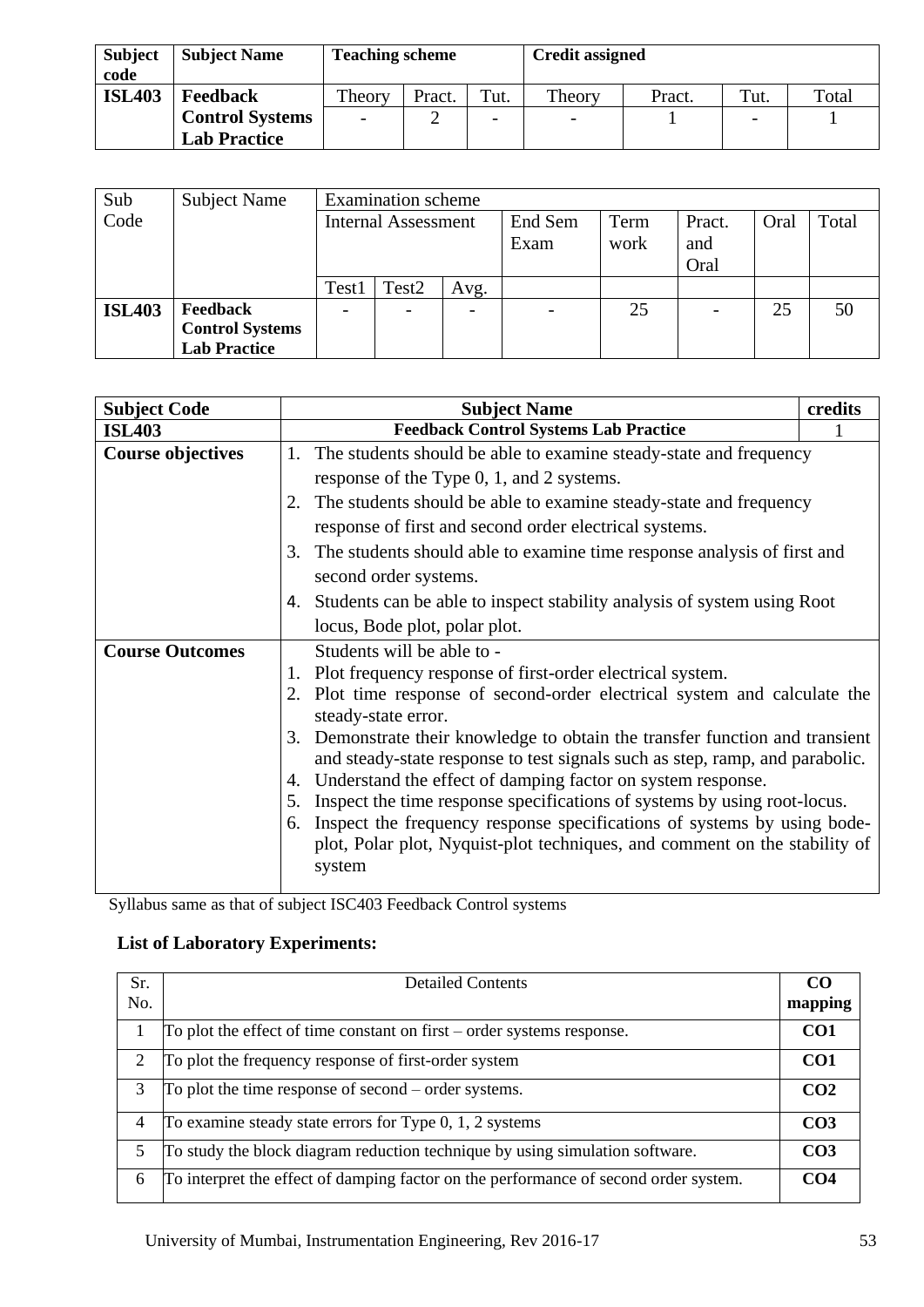|    | To inspect the relative stability of systems by Root-Locus using Simulation Software | CO <sub>5</sub> |
|----|--------------------------------------------------------------------------------------|-----------------|
|    | To inspect the stability of systems by Bode plot using Simulation Software           | CO <sub>6</sub> |
|    | To determine the frequency response specifications from Polar plot of system         | CO <sub>6</sub> |
| 10 | To inspect the stability of systems by Nyquist plot using Simulation Software        | CO <sub>6</sub> |

Any other experiments based on syllabus which will help students to understand topic/concept.

Note: Sr. 1 to 4 experiments should be performed using practical kit /bread-board and Sr. 5 to 10 by using simulation software like MATH CAD/MATLAB/SCILAB/OCTAVE or equivalent. **Term Work:**

Term work shall consist of Eight experiments. The distribution of marks for term work shall be as follows:

| Laboratory work (Experiments)                    | $: 10$ Marks |  |
|--------------------------------------------------|--------------|--|
| Laboratory work (programs /journal)              | $: 10$ Marks |  |
| Attendance                                       | $: 5$ Marks  |  |
| $\sim$ $\sim$ $\sim$ $\sim$ $\sim$ $\sim$ $\sim$ |              |  |

The final certification and acceptance of term work ensures the satisfactory performance of laboratory work and minimum passing in the term work.

#### **Oral Examination:**

Oral examination will be based on entire syllabus.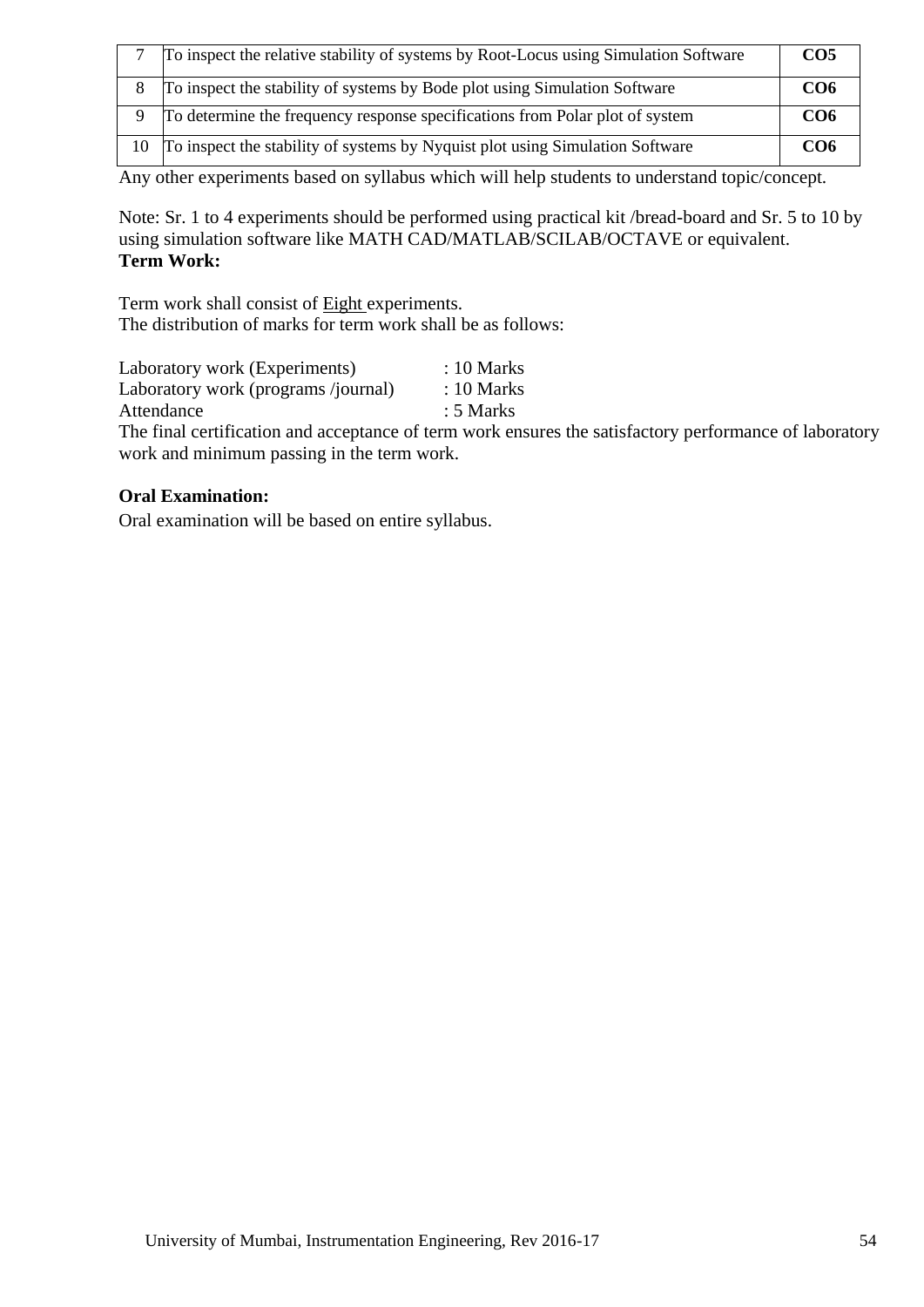| Subject<br><b>Subject Name</b> |                                                                    | Teaching Scheme (Hrs.)   | Credits Assigned |                          |                |        |      |              |
|--------------------------------|--------------------------------------------------------------------|--------------------------|------------------|--------------------------|----------------|--------|------|--------------|
| Code                           |                                                                    | Theory                   | Pract            | Tut.                     | Theory         | Pract. | Tut. | <b>Total</b> |
| <b>ISL404</b>                  | <b>Analytical</b><br><b>Instrumentation</b><br><b>Lab Practice</b> | $\overline{\phantom{a}}$ |                  | $\overline{\phantom{a}}$ | $\overline{a}$ |        |      |              |

|               |                                                                    | <b>Examination Scheme</b>  |                          |                          |                          |      |              |         |    |  |
|---------------|--------------------------------------------------------------------|----------------------------|--------------------------|--------------------------|--------------------------|------|--------------|---------|----|--|
| Subject       | <b>Subject Name</b>                                                |                            | Theory                   | Term<br>Work             | Pract.<br>and<br>Oral    | Oral | <b>Total</b> |         |    |  |
| Code          |                                                                    | <b>Internal Assessment</b> |                          |                          |                          |      |              | End sem |    |  |
|               |                                                                    | Test 1                     | Test 2                   | Avg                      | Exam                     |      |              |         |    |  |
| <b>ISL404</b> | <b>Analytical</b><br><b>Instrumentation</b><br><b>Lab Practice</b> |                            | $\overline{\phantom{0}}$ | $\overline{\phantom{0}}$ | $\overline{\phantom{a}}$ | 25   | -            | 25      | 50 |  |

| <b>Subject Code</b>      | <b>Subject Name</b>                                                                                                                                                                                                                                                                                                                                                                                                                                                                                                                                                              | <b>Credits</b> |
|--------------------------|----------------------------------------------------------------------------------------------------------------------------------------------------------------------------------------------------------------------------------------------------------------------------------------------------------------------------------------------------------------------------------------------------------------------------------------------------------------------------------------------------------------------------------------------------------------------------------|----------------|
| <b>ISL404</b>            | <b>Analytical Instrumentation Lab Practice</b>                                                                                                                                                                                                                                                                                                                                                                                                                                                                                                                                   | 1              |
| <b>Course Objectives</b> | 1.<br>To make students perform experiments to understand concept and<br>working of various Analytical Instruments.<br>To develop skills in analyzing the sample using various spectroscopic<br>2.<br>techniques.                                                                                                                                                                                                                                                                                                                                                                 |                |
| <b>Course Outcomes</b>   | The students will be able to:<br>Illustrate the concept and working of various spectrometers using<br>1)<br>different samples.<br>Analyze the given sample in qualitative and quantitative manner, using<br>2)<br>spectral techniques.<br>Use specific techniques employed for monitoring different pollutants in air<br>3)<br>and water.<br>Demonstrate the working of various radiation detectors.<br>4)<br>Experiment the working of instruments used for clinical analysis, and<br>5)<br>pharmaceutical laboratories.<br>Illustrate the concept of separation science.<br>6) |                |

**Syllabus:** Same as that of Subject ISC404 Analytical Instrumentation.

## **List of Laboratory Experiments / Assignments:**

| Sr. | <b>Detailed Content</b>                                                           | CO.             |
|-----|-----------------------------------------------------------------------------------|-----------------|
| No. |                                                                                   | <b>Mapping</b>  |
|     | To calculate the refractive index of a given sample using Refractometer.          | CO1             |
|     | To examine the optical density of a given sample using Photoelectric Colorimeter. | CO <sub>2</sub> |

University of Mumbai, Instrumentation Engineering, Rev 2016-17 55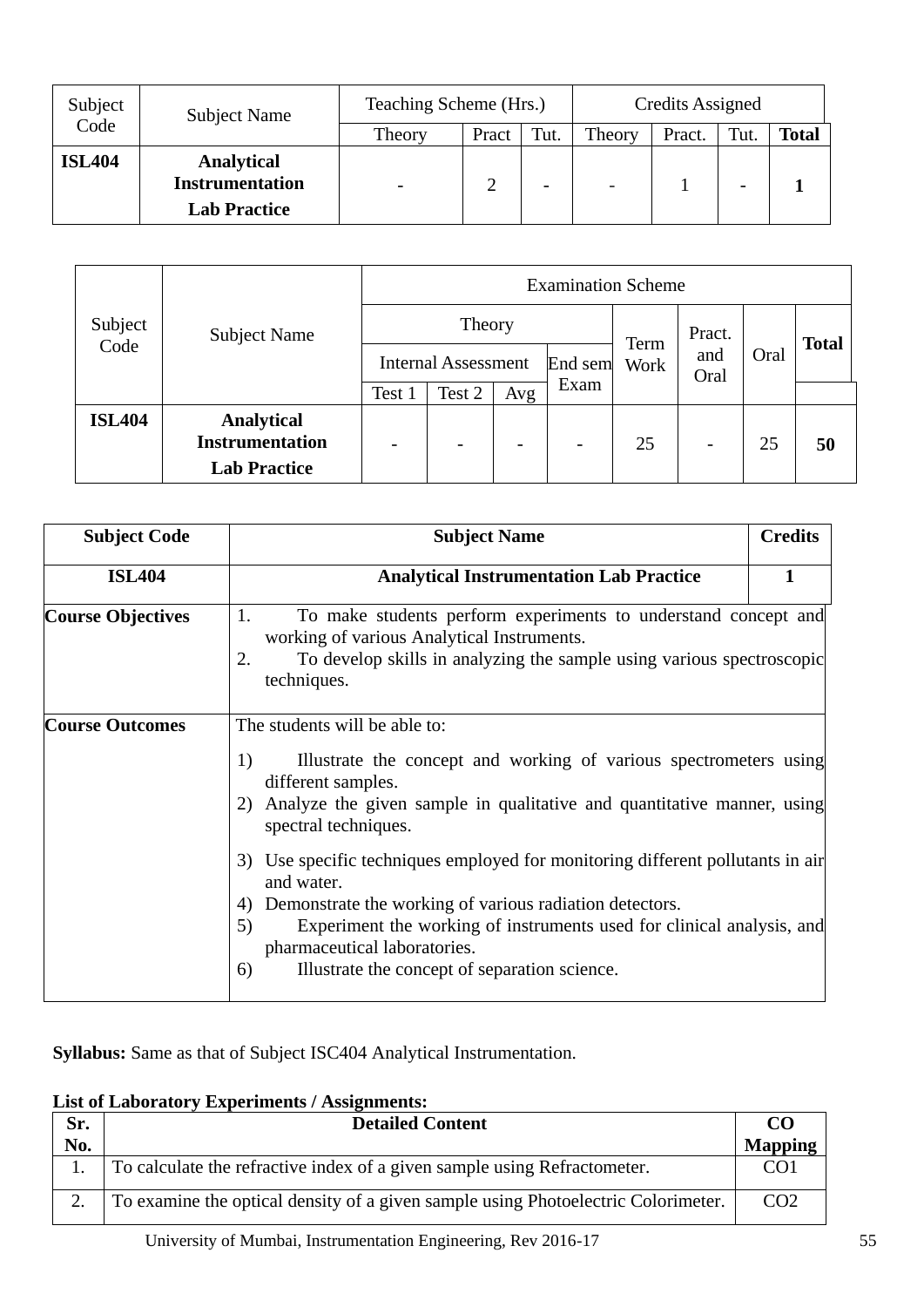| 3.  | To identify the optical density of a given sample using Balance cell Colorimeter.                                 | CO <sub>2</sub> |
|-----|-------------------------------------------------------------------------------------------------------------------|-----------------|
| 4.  | To determine the absorbance and transmittances of a given sample using<br>Single/double beam UV/VIS spectrometer. | CO <sub>2</sub> |
| 5.  | To examine the optical density of given electrophoresis strip using Densitometer.                                 | CO <sub>1</sub> |
| 6.  | To identify the turbidity of given sample using Nephalo-turbidity meter.                                          | CO <sub>3</sub> |
| 7.  | To determine the pH of a given solution using pH meter.                                                           | CO <sub>5</sub> |
| 8.  | To determine the conductivity of a given sample using conductivity meter.                                         | CO <sub>5</sub> |
| 9.  | To determine the Na and K concentration in a given sample using Flame<br>Photometer                               | CO <sub>1</sub> |
| 10. | To examine the fluorescence phenomenon using Photo-fluorimeter.                                                   | CO <sub>1</sub> |
| 11. | To demonstrate the radioactive radiations using Geiger Muller counter and<br>Scintillation counter.               | CO <sub>4</sub> |
| 12. | To demonstrate the working of Gas chromatograph.                                                                  | CO <sub>6</sub> |

Any other experiment based on syllabus which will help students to understand topic/concept.

## **Note:**

- **1.** Minimum of eight experiments and two assignments can be performed during the semester for term work and oral examination.
- **2.** Industry visit is advised to understand the concept of Analytical Instrumentation subject.

## **Practical/Oral Examination:**

Oral examination will be based on entire syllabus.

#### **Term work:**

Term work shall consist of minimum 08 experiments from the above given list and 02 assignments on the entire syllabus.

The distribution of marks for term work shall be as follows:

| Laboratory work (Experiments)          | $: 10$ Marks |
|----------------------------------------|--------------|
| Two Assignments and viva on practicals | $: 10$ Marks |
| Attendance                             | $: 5$ Marks  |

The final certification and acceptance of term work ensures the satisfactory performance of laboratory work and minimum passing in the term work.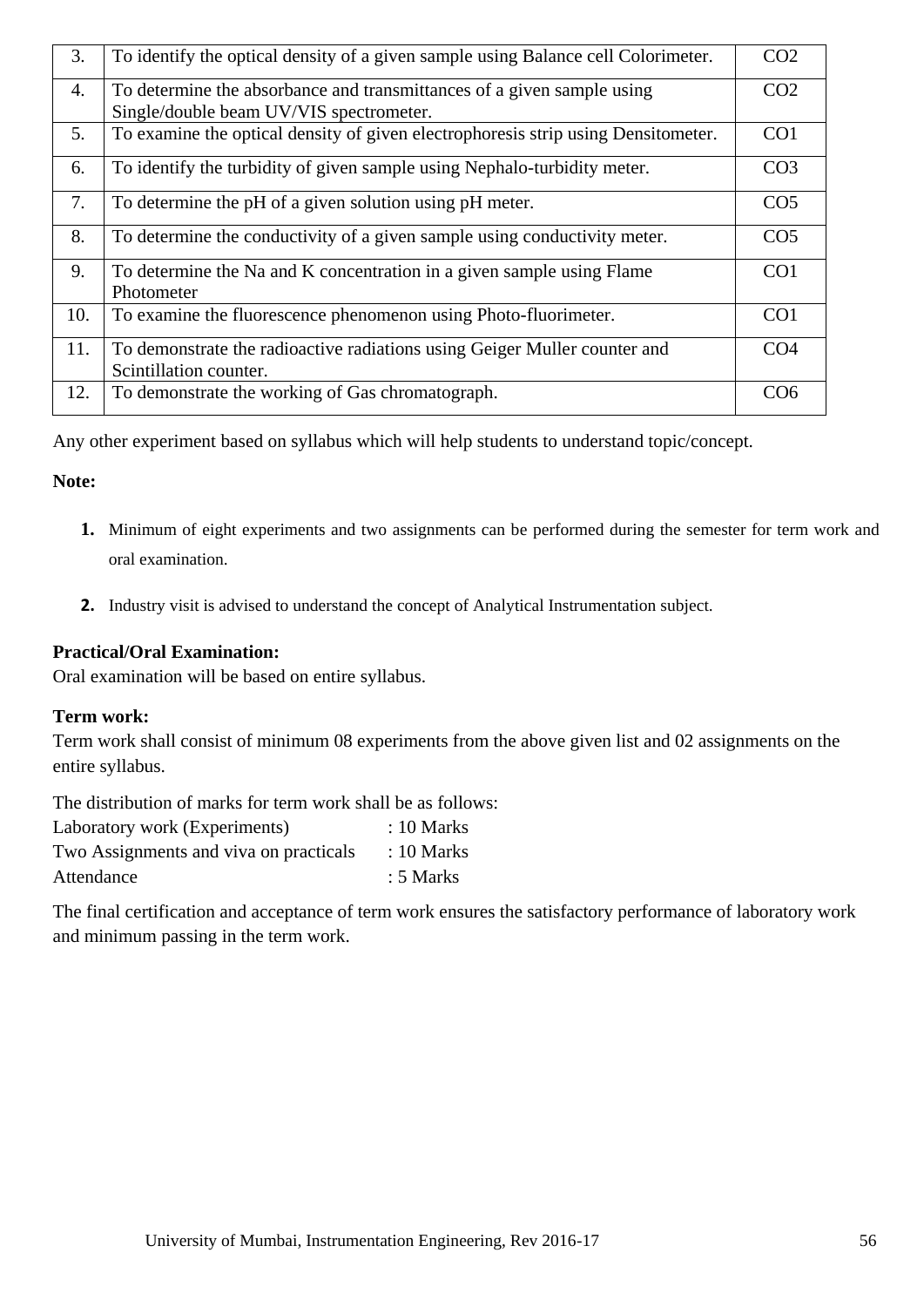| <b>Subject</b><br>code | <b>Subject Name</b>   | <b>Teaching scheme</b> |        |      | <b>Credit assigned</b>   |        |      |       |
|------------------------|-----------------------|------------------------|--------|------|--------------------------|--------|------|-------|
| <b>ISL405</b>          | <b>Signal</b>         | Theory                 | Pract. | Tut. | Theory                   | Pract. | Tut. | Total |
|                        | Conditioning          |                        |        |      | $\overline{\phantom{a}}$ |        |      |       |
|                        | <b>Circuit Design</b> |                        |        |      |                          |        |      |       |
|                        | <b>Lab Practice</b>   |                        |        |      |                          |        |      |       |

| Sub           | <b>Subject Name</b> |      | <b>Examination</b> scheme  |      |       |      |        |      |       |  |
|---------------|---------------------|------|----------------------------|------|-------|------|--------|------|-------|--|
| Code          |                     |      | <b>Internal Assessment</b> |      |       | Term | Pract. | Oral | Total |  |
|               |                     |      |                            |      | End   | work | and    |      |       |  |
|               |                     | Test | Test <sub>2</sub>          | Avg. | semEx |      | Oral   |      |       |  |
|               |                     |      |                            |      | am    |      |        |      |       |  |
| <b>ISL405</b> | <b>Signal</b>       |      |                            |      |       | 25   | 25     |      | 50    |  |
|               | Conditioning        |      |                            |      |       |      |        |      |       |  |
|               | <b>Circuit</b>      |      |                            |      |       |      |        |      |       |  |
|               | <b>Design Lab</b>   |      |                            |      |       |      |        |      |       |  |
|               | <b>Practice</b>     |      |                            |      |       |      |        |      |       |  |

| <b>Subject Code</b>      | <b>Subject Name</b>                                                                                                       | credits |
|--------------------------|---------------------------------------------------------------------------------------------------------------------------|---------|
| <b>ISL405</b>            | <b>Signal Conditioning Circuit Design Lab Practice</b>                                                                    |         |
| <b>Course objectives</b> | 1. To give the knowledge about the various components analog signal                                                       |         |
|                          | conditioning.                                                                                                             |         |
|                          | 2. To impart knowledge of design considerations of analog signal<br>conditioning of components.                           |         |
|                          | 3. To give the students knowledge about various components digital<br>signal conditioning.                                |         |
|                          | 4. To make the students capable to apply knowledge to design various<br>transducer signal conditioning circuits           |         |
|                          | 5. To give the students knowledge about the adjustable power supply                                                       |         |
|                          | design                                                                                                                    |         |
| <b>Course Outcomes</b>   | The students will be able to                                                                                              |         |
|                          | 1. Explain working principle of signal conditioning circuits                                                              |         |
|                          | 2. Discuss the design considerations of analog signal conditioners                                                        |         |
|                          | used in transducer signal conditioning.                                                                                   |         |
|                          | 3. Discuss the design considerations of various digital signal                                                            |         |
|                          | conditioners used in transducer signal conditioning.                                                                      |         |
|                          | 4. Apply knowledge of signal conditioning circuits to design temperature                                                  |         |
|                          | and pressure transducers signal conditioning                                                                              |         |
|                          | 5. Apply knowledge of signal conditioning circuits to design optical and<br>miscellaneous transducers signal conditioning |         |
|                          | 6. Apply knowledge to design different power supply.                                                                      |         |

Syllabus:same as that of subject ISC405 Signal Conditioning Circuit Design

## **List of Laboratory Experiments:**

| Sr.<br>No. | <b>Detailed Content</b>                            | CO.<br><b>Mapping</b> |
|------------|----------------------------------------------------|-----------------------|
|            | Demonstrate non-inverting buffer amplifier circuit | CO1                   |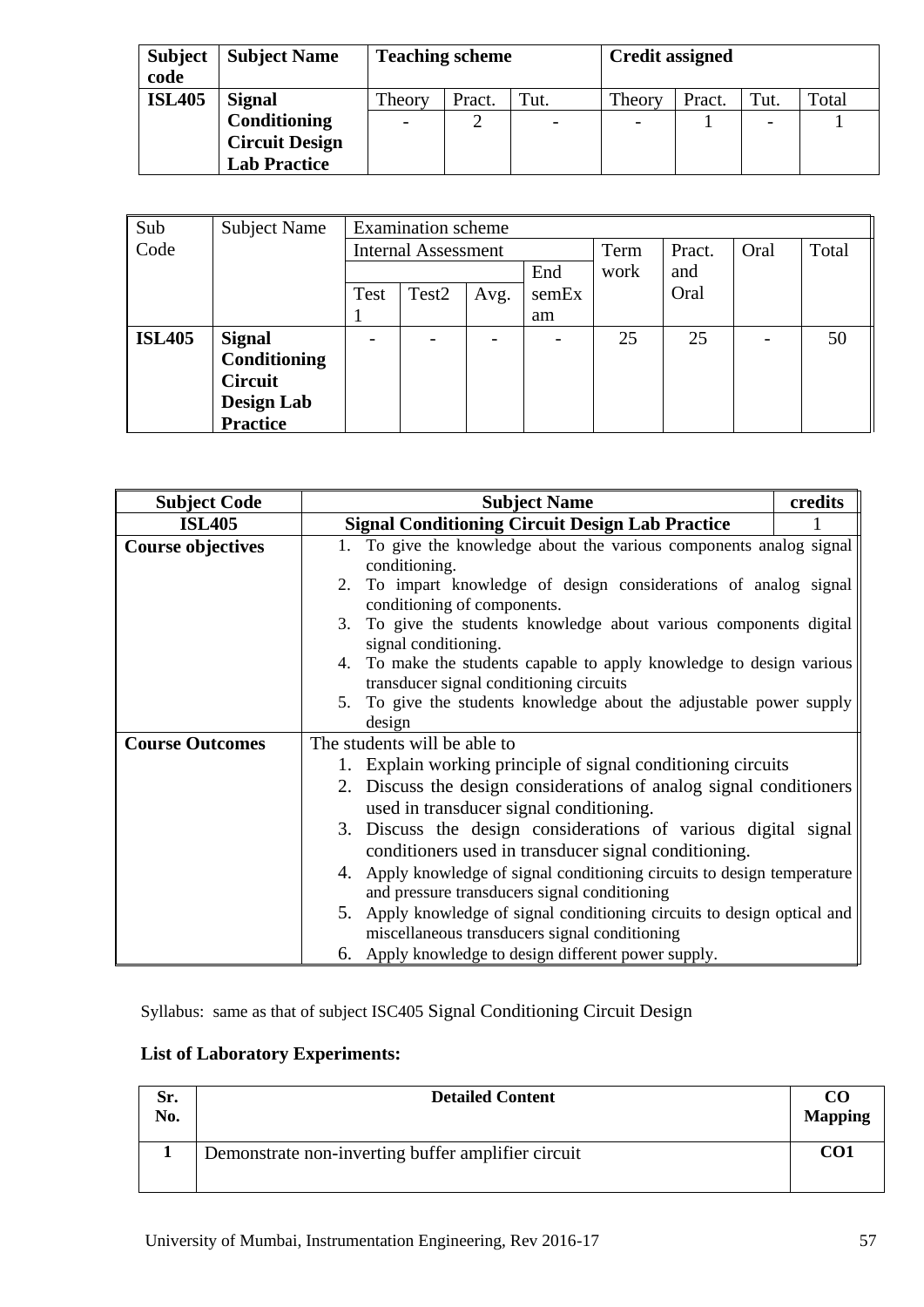| $\overline{2}$          | Design and demonstrate general signal conditioning circuit to convert sensor | CO <sub>2</sub> |
|-------------------------|------------------------------------------------------------------------------|-----------------|
|                         | output to 0-5 V                                                              |                 |
| $\overline{\mathbf{3}}$ | Design and demonstrate general signal conditioning circuit to convert sensor | CO <sub>2</sub> |
|                         | output to 4-20 mA                                                            |                 |
| $\overline{\mathbf{4}}$ | Design and demonstrate signal conditioning circuit for low level signals in  | <b>CO2, CO4</b> |
|                         | micro-volts' region                                                          |                 |
| 5                       | Design and demonstrate absolute value circuit for an application             | CO <sub>2</sub> |
|                         |                                                                              |                 |
| 6                       | Design and demonstrate signal conditioning circuit for weight measuring      | CO <sub>5</sub> |
|                         | system using strain gauge                                                    |                 |
| $\overline{7}$          | Design and demonstrate signal conditioning circuit for capacitive transducer | CO <sub>5</sub> |
|                         |                                                                              |                 |
| 8                       | Design and demonstrate second order LPF and HPF for any application          | CO <sub>2</sub> |
|                         |                                                                              |                 |
| 9                       | Design signal conditioning circuit for RTD                                   | <b>CO4, CO2</b> |
| 10                      | Design signal conditioning circuit for optical sensor.                       | <b>CO2, CO5</b> |
|                         |                                                                              |                 |
| 11                      | Design and demonstrate digital to Analog converter circuit                   | CO <sub>3</sub> |
|                         |                                                                              |                 |
| 12                      | Design and demonstrate I to V and V to I converter circuit                   | CO <sub>2</sub> |
| 13                      | Design and implement Astable and Monostable Multivibrator using IC 555.      | CO <sub>3</sub> |
|                         |                                                                              |                 |
| 14                      | Design adjustable voltage regulators using IC723/LM317                       | CO6             |
|                         |                                                                              |                 |

Any other experiments based on syllabus which will help students to understand topic/ concept.

#### **Term Work:**

Term work shall consist of minimum eight experiments. The distribution of marks for term work shall be as follows:

| hsuibuubii ol marks for ichiif work shah bc as follows. |              |
|---------------------------------------------------------|--------------|
| Laboratory work (Experiments)                           | $: 10$ Marks |
| Laboratory work (programs / journal)                    | $: 10$ Marks |

|            | $\mu$ $\mu$ $\sigma$ $\mu$ $\sigma$ $\mu$ $\sigma$ $\mu$ $\mu$ $\sigma$ $\mu$ $\mu$ $\sigma$ $\mu$ $\mu$ | 101111    |
|------------|----------------------------------------------------------------------------------------------------------|-----------|
| Attendance |                                                                                                          | : 5 Marks |

The final certification and acceptance of term work ensures the satisfactory performance of Laboratory work and minimum passing in the term work.

### **Practical/Oral Examination:**

Practical/Oral examination will be based on entire syllabus.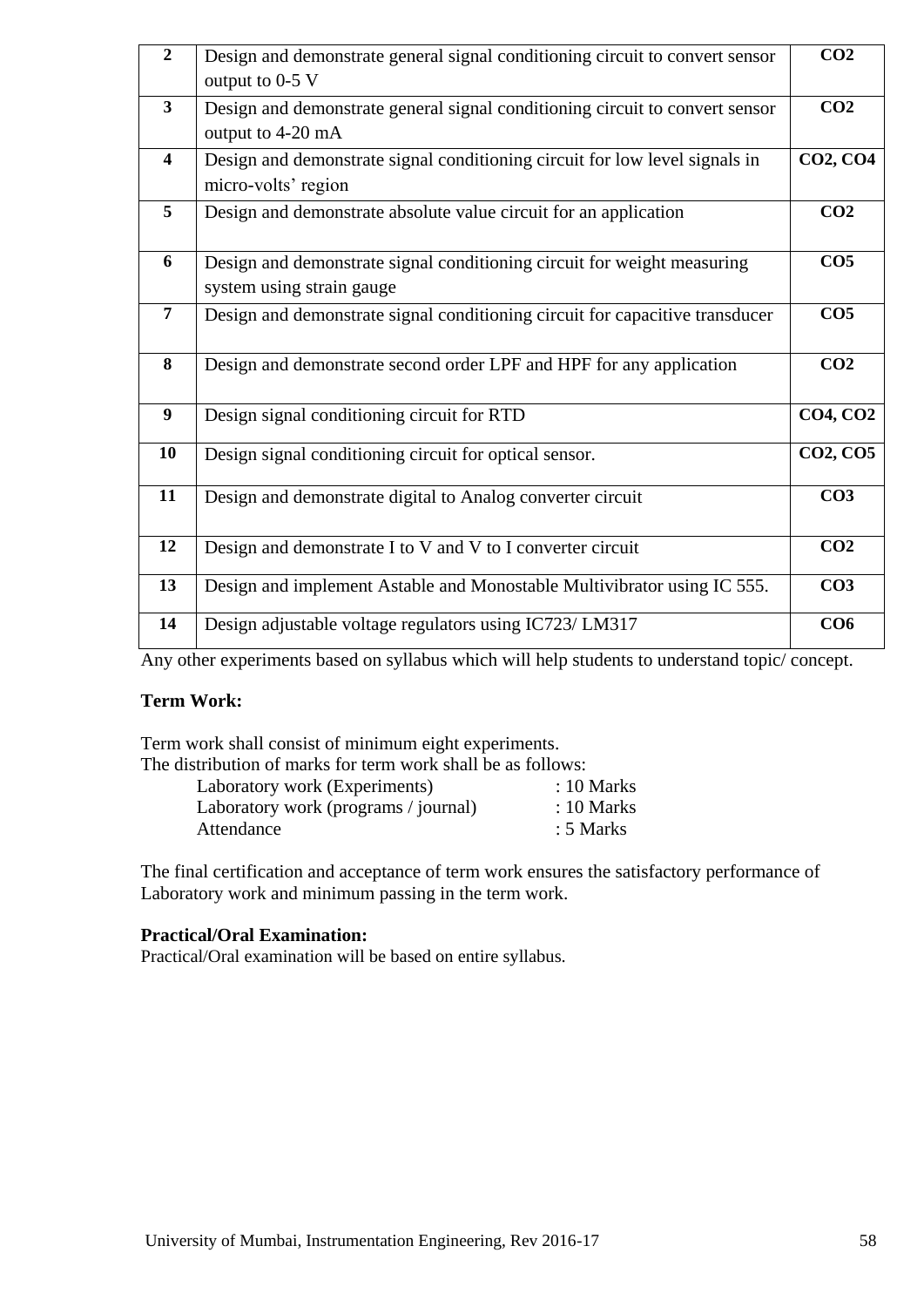#### **Program Structure for TE Instrumentation Engineering University of Mumbai (With Effect from 2018-19)**

#### **Scheme for Semester V**

| <b>Course</b> | <b>Course Name</b>                                      |                   | <b>Teaching Scheme</b><br>(Contact Hours) |                     |                |                | <b>Credits Assigned</b> |                |  |
|---------------|---------------------------------------------------------|-------------------|-------------------------------------------|---------------------|----------------|----------------|-------------------------|----------------|--|
| Code          |                                                         | <b>Theo</b><br>ry | <b>Practic</b><br>al                      | <b>Tutori</b><br>al | <b>Theory</b>  | Practi<br>cal  | <b>Tutoria</b><br>1     | <b>Total</b>   |  |
| <b>ISC501</b> | Signals and Systems                                     | $\overline{4}$    | L.                                        |                     | $\overline{4}$ |                |                         | $\overline{4}$ |  |
| <b>ISC502</b> | Applications of<br>Microcontroller                      | $\overline{4}$    |                                           |                     | $\overline{4}$ |                |                         | $\overline{4}$ |  |
| <b>ISC503</b> | <b>Control System Design</b>                            | $\overline{4}$    | $\blacksquare$                            |                     | $\overline{4}$ | $\blacksquare$ | $\blacksquare$          | $\overline{4}$ |  |
| <b>ISC504</b> | Control System<br>Components                            | 4                 |                                           |                     | $\overline{4}$ |                |                         | $\overline{4}$ |  |
| ISDLO50<br>1X | Department Level<br><b>Optional Course I</b>            | 3                 |                                           |                     | 3              |                |                         | 3              |  |
| <b>ISL501</b> | <b>Business Communication</b><br>and Ethics             | $\overline{a}$    | 4#                                        |                     |                | 2              |                         | $\overline{2}$ |  |
| <b>ISL502</b> | Applications of<br>Microcontroller - Lab<br>Practice    |                   | $\overline{2}$                            |                     |                | 1              |                         | $\mathbf{1}$   |  |
| <b>ISL503</b> | <b>Control System Design</b><br><b>Lab Practice</b>     |                   | $\overline{2}$                            |                     |                | 1              | ۰                       | 1              |  |
| <b>ISL504</b> | Control System<br>Components - Lab<br>Practice          |                   | $\overline{2}$                            |                     |                | $\mathbf{1}$   |                         | $\mathbf{1}$   |  |
| <b>ISL505</b> | Department Level<br>Optional Course I - Lab<br>Practice |                   | $\overline{2}$                            |                     |                | 1              |                         | $\mathbf{1}$   |  |
| <b>ISL506</b> | Mini-project $-I$                                       | $\overline{a}$    | $\overline{2}$                            | $\blacksquare$      | $\blacksquare$ | $\mathbf{1}$   | $\blacksquare$          | $\mathbf{1}$   |  |
| <b>Total</b>  |                                                         | 19                | 14                                        |                     | 19             | 07             |                         | 26             |  |

# Out of four hours, 2 hours theory shall be taught to entire class and 2 hours practical in batches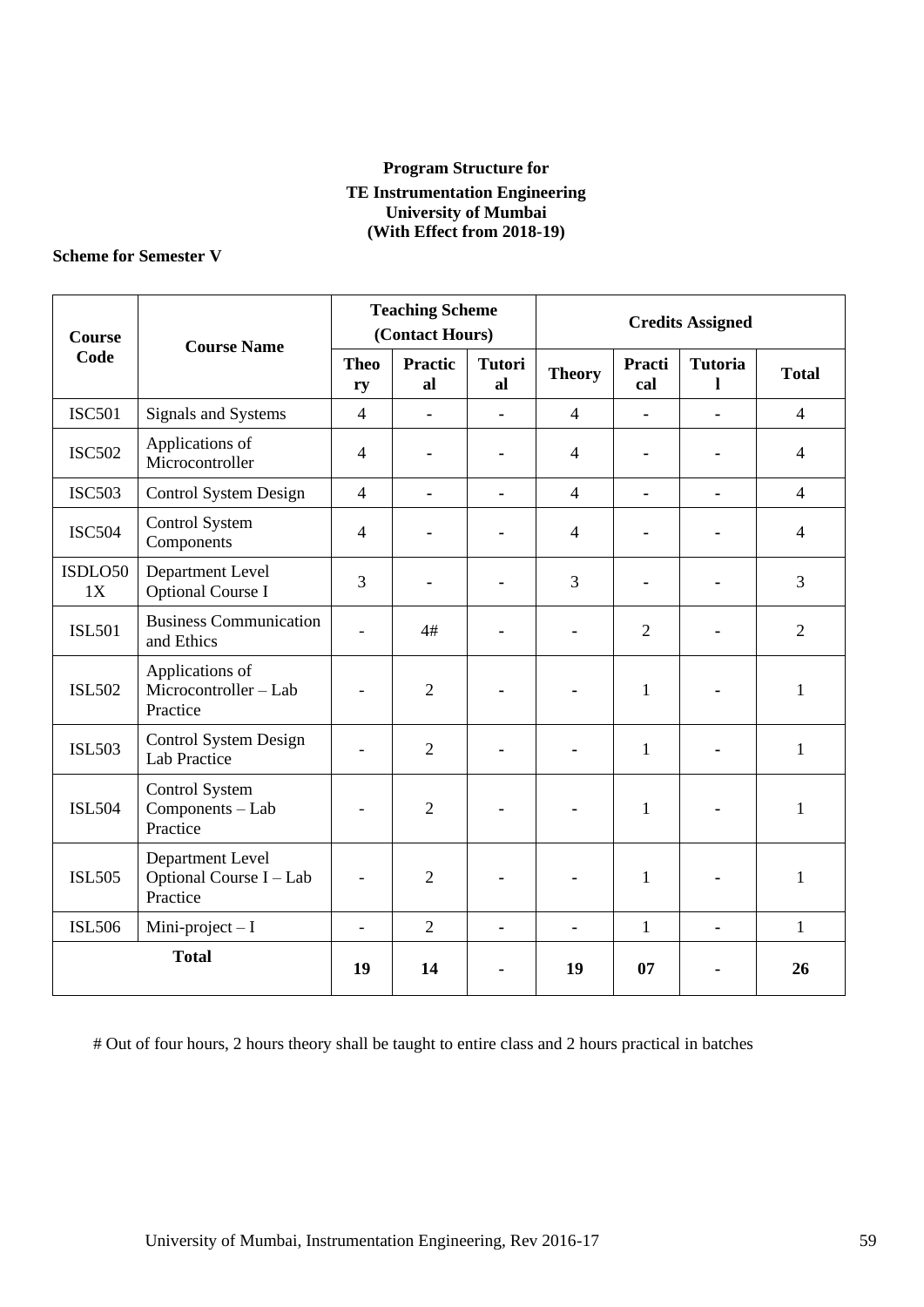|                |                                                         | <b>Examination Scheme</b> |                          |                          |                          |                          |                       |  |
|----------------|---------------------------------------------------------|---------------------------|--------------------------|--------------------------|--------------------------|--------------------------|-----------------------|--|
|                |                                                         | Theory                    |                          |                          |                          |                          |                       |  |
|                | <b>Course Name</b>                                      | End Sem<br>Exam           | Internal<br>Assessment   | Term Work                | Oral                     | Pract. & Oral            |                       |  |
| Course<br>Code |                                                         | $($ ESE $)$               | (IA)                     |                          |                          |                          | Total<br><b>Marks</b> |  |
|                |                                                         | Max                       | Max                      | Max                      | Max                      | Max                      |                       |  |
|                |                                                         | Marks                     | Marks                    | Marks                    | Marks                    | Marks                    |                       |  |
| <b>ISC501</b>  | Signals and Systems                                     | 80                        | 20                       | $\overline{\phantom{a}}$ | $\overline{\phantom{a}}$ | $\overline{\phantom{a}}$ | 100                   |  |
| <b>ISC502</b>  | Applications of<br>Microcontroller                      | 80                        | 20                       | ٠                        | $\overline{a}$           | ÷.                       | 100                   |  |
| <b>ISC503</b>  | Control System<br>Design                                | 80                        | 20                       | $\overline{a}$           |                          | $\overline{\phantom{a}}$ | 100                   |  |
| <b>ISC504</b>  | Control System<br>Components                            | 80                        | 20                       |                          |                          |                          | 100                   |  |
| ISDLO50<br>1X  | Department Level<br><b>Optional Course I</b>            | 80                        | 20                       | $\overline{\phantom{a}}$ |                          | $\overline{\phantom{a}}$ | 100                   |  |
| <b>ISL501</b>  | <b>Business</b><br>Communication and<br>Ethics          |                           |                          | 50                       | $\blacksquare$           |                          | 50                    |  |
| <b>ISL502</b>  | Applications of<br>Microcontroller - Lab<br>Practice    |                           |                          | 25                       |                          | 25                       | 50                    |  |
| <b>ISL503</b>  | Control System<br>Design Lab Practice                   | $\blacksquare$            | $\overline{\phantom{a}}$ | 25                       | $25\,$                   | $\blacksquare$           | 50                    |  |
| <b>ISL504</b>  | Control System<br>Components - Lab<br>Practice          | $\overline{\phantom{a}}$  | $\blacksquare$           | 25                       | $\overline{\phantom{a}}$ | 25                       | 50                    |  |
| <b>ISL505</b>  | Department Level<br>Optional Course I -<br>Lab Practice |                           | ÷,                       | 25                       | 25                       | ÷,                       | 50                    |  |
| <b>ISL506</b>  | Mini-project $-I$                                       | $\overline{\phantom{a}}$  | $\overline{\phantom{a}}$ | 25                       | 25                       | $\blacksquare$           | 50                    |  |
| Total          |                                                         | 400                       | 100                      | 175                      | 75                       | 50                       | 800                   |  |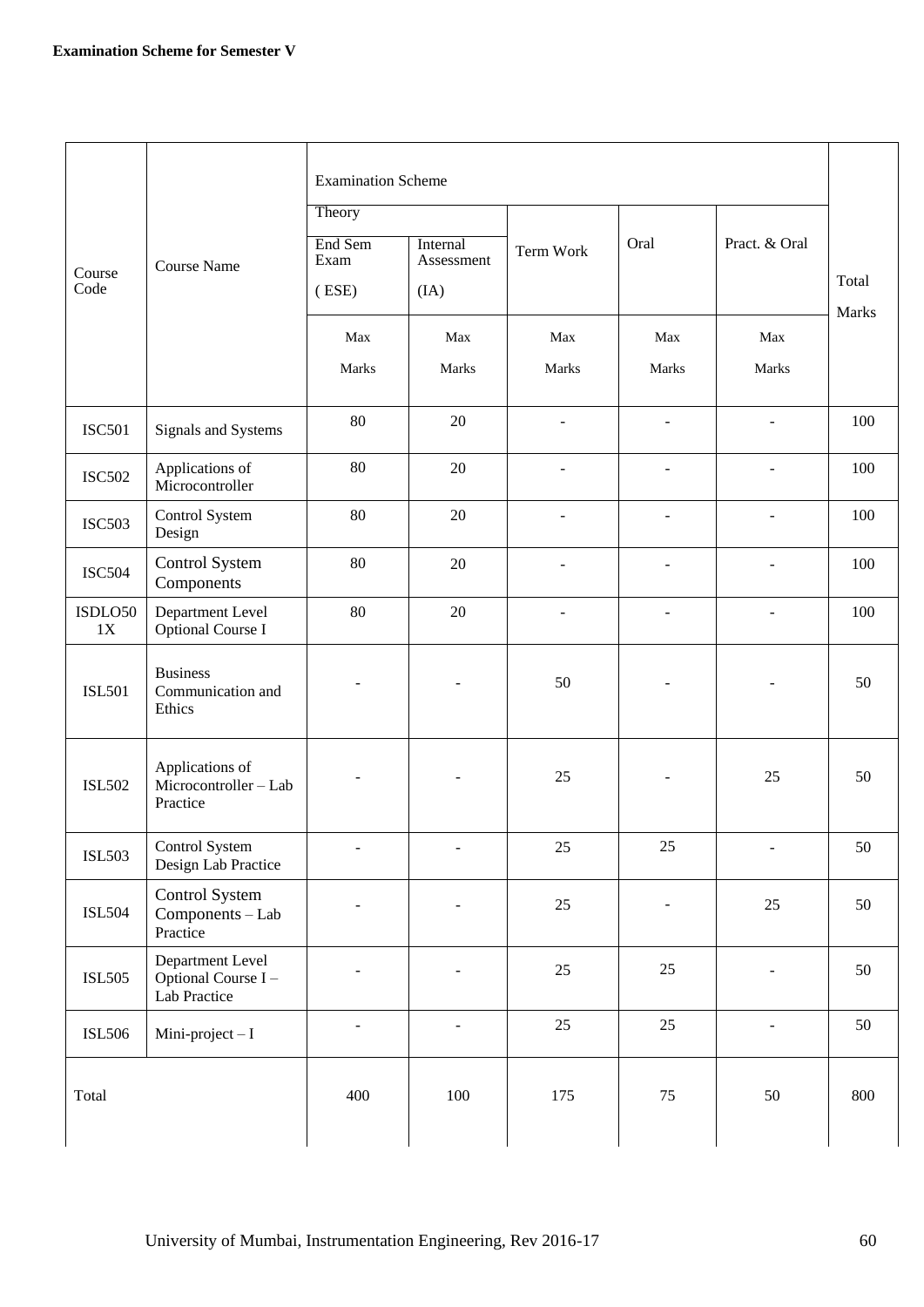#### **Program Structure for TE Instrumentation Engineering University of Mumbai (With Effect from 2018-19)**

## **Scheme for Semester VI**

| <b>Course</b><br><b>Course Name</b> |                                                           | <b>Teaching Scheme</b><br>(Contact Hours) |                      |                     | <b>Credits Assigned</b> |                      |                     |                |
|-------------------------------------|-----------------------------------------------------------|-------------------------------------------|----------------------|---------------------|-------------------------|----------------------|---------------------|----------------|
| Code                                |                                                           | <b>Theo</b><br>ry                         | <b>Practic</b><br>al | <b>Tutoria</b><br>1 | <b>Theory</b>           | <b>Practic</b><br>al | <b>Tutori</b><br>al | <b>Total</b>   |
| <b>ISC601</b>                       | Process Instrumentation<br>System                         | $\overline{4}$                            |                      |                     | $\overline{4}$          |                      |                     | $\overline{4}$ |
| <b>ISC602</b>                       | <b>Industrial Data</b><br>Communication                   | 3                                         |                      |                     | 3                       |                      |                     | 3              |
| <b>ISC603</b>                       | Electrical machines and<br>Drives                         | $\overline{4}$                            |                      |                     | $\overline{4}$          |                      |                     | $\overline{4}$ |
| <b>ISC604</b>                       | <b>Digital Signal Processing</b>                          | $\overline{4}$                            |                      |                     | $\overline{4}$          | ۰                    |                     | $\overline{4}$ |
| <b>ISC605</b>                       | <b>Advanced Control System</b>                            | 3                                         | ۰                    |                     | 3                       | $\blacksquare$       |                     | 3              |
| <b>ISDL0602</b><br>X                | Department Level Optional<br>Course II                    | $\overline{3}$                            |                      |                     | 3                       |                      |                     | 3              |
| <b>ISL601</b>                       | Process Instrumentation<br>System - Lab Practice          |                                           | $\overline{2}$       |                     |                         | $\mathbf{1}$         |                     | $\mathbf{1}$   |
| <b>ISL602</b>                       | <b>Industrial Data</b><br>Communication - Lab<br>Practice |                                           | $\overline{2}$       |                     |                         | 1                    |                     | 1              |
| <b>ISL603</b>                       | Electrical machines and<br>Drives - Lab Practice          |                                           | $\overline{2}$       |                     |                         | $\mathbf{1}$         |                     | $\mathbf{1}$   |
| <b>ISL604</b>                       | Digital Signal Processing -<br>Lab Practice               |                                           | $\overline{2}$       |                     |                         | 1                    |                     | 1              |
| <b>ISL605</b>                       | Advanced Control System -<br>Lab Practice                 |                                           | $\overline{2}$       |                     |                         | 1                    |                     | $\mathbf{1}$   |
| <b>ISL 606</b>                      | Mini-project - II                                         |                                           | $\overline{2}$       |                     |                         | 1                    |                     | 1              |
| <b>Total</b>                        |                                                           | 21                                        | 12                   |                     | 21                      | 06                   |                     | 27             |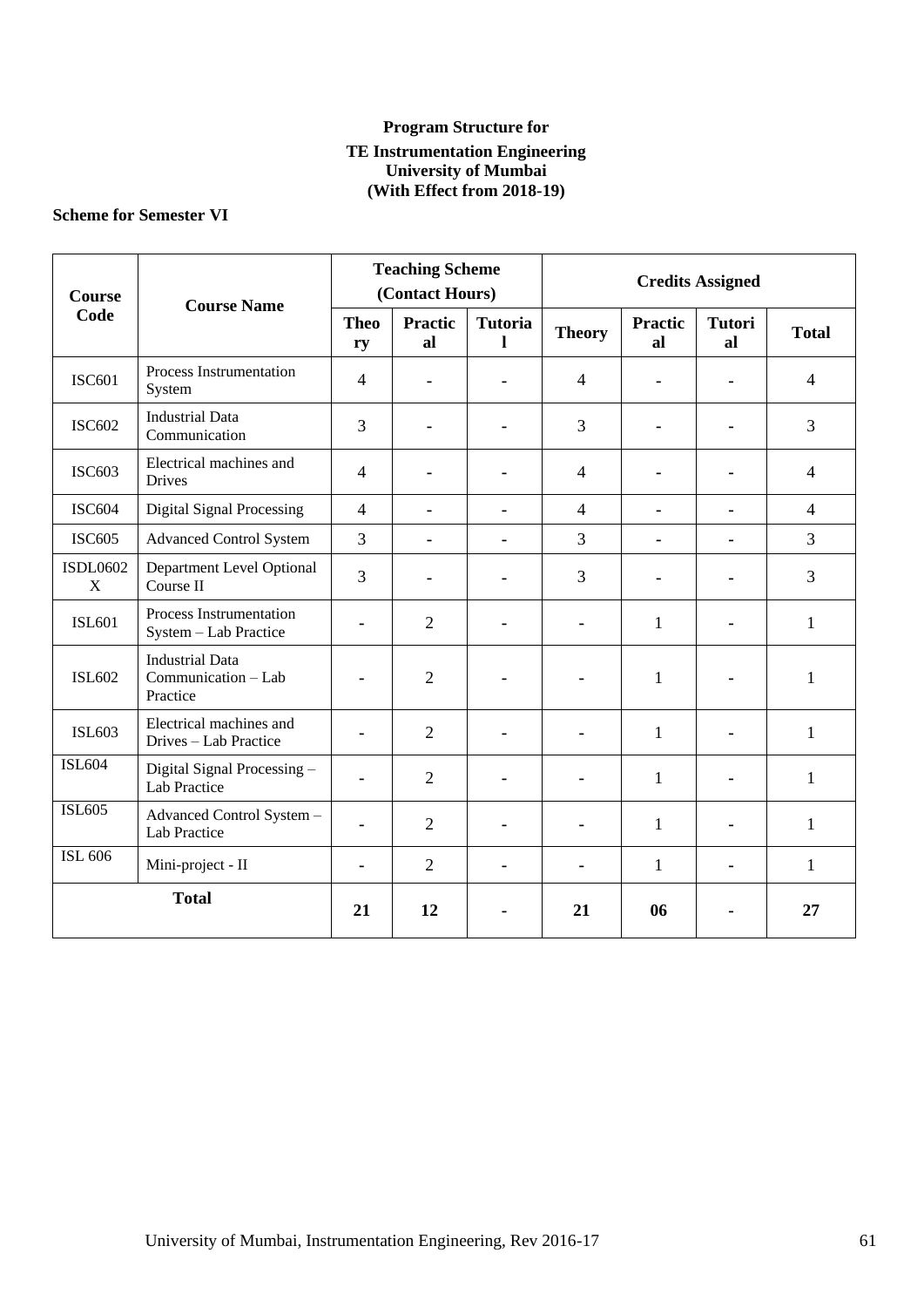|                      |                                                          | Theory                   |                          |                          |                          |                  |       |  |
|----------------------|----------------------------------------------------------|--------------------------|--------------------------|--------------------------|--------------------------|------------------|-------|--|
|                      | Course Name                                              | End Sem<br>Exam          | Internal<br>Assessment   | Term Work                | Oral                     | Pract. &<br>Oral |       |  |
| Course<br>Code       |                                                          | (ESE)                    | (IA)                     |                          |                          |                  | Total |  |
|                      |                                                          | Max                      | Max                      | Max                      | Max                      | Max              | Marks |  |
|                      |                                                          | Marks                    | Marks                    | Marks                    | Marks                    | Marks            |       |  |
| <b>ISC601</b>        | Process<br>Instrumentation<br>System                     | 80                       | 20                       |                          | $\overline{a}$           |                  | 100   |  |
| <b>ISC602</b>        | <b>Industrial Data</b><br>Communication                  | 80                       | 20                       | $\overline{\phantom{a}}$ | $\overline{a}$           |                  | 100   |  |
| <b>ISC603</b>        | Electrical<br>machines and<br>Drives                     | 80                       | 20                       |                          |                          |                  | 100   |  |
| <b>ISC604</b>        | Digital Signal<br>Processing                             | 80                       | 20                       | $\overline{a}$           | $\overline{a}$           |                  | 100   |  |
| <b>ISC605</b>        | <b>Advanced Control</b><br>System                        | 80                       | 20                       |                          |                          |                  | 100   |  |
| <b>ISDL060</b><br>2X | Department Level<br>Optional Course II                   | 80                       | 20                       | $\overline{\phantom{a}}$ | $\overline{\phantom{0}}$ |                  | 100   |  |
| <b>ISL601</b>        | Process<br>Instrumentation<br>System - Lab<br>Practice   |                          | $\qquad \qquad -$        | 25                       | 25                       |                  | 50    |  |
| <b>ISL602</b>        | <b>Industrial Data</b><br>Communication-<br>Lab Practice |                          | $\overline{\phantom{a}}$ | 25                       | $\overline{\phantom{a}}$ |                  | 25    |  |
| <b>ISL603</b>        | Electrical<br>machines and<br>Drives - Lab<br>Practice   |                          | $\overline{\phantom{a}}$ | 25                       | 25                       |                  | 50    |  |
| <b>ISL604</b>        | Digital Signal<br>Processing - Lab<br>Practice           |                          | $\overline{\phantom{a}}$ | 25                       | $\overline{\phantom{a}}$ | 25               | 50    |  |
| <b>ISL605</b>        | <b>Advanced Control</b><br>System - Lab<br>Practice      | $\overline{a}$           | ÷,                       | 25                       | $\overline{\phantom{a}}$ | 25               | 50    |  |
| ISL 606              | Mini-project - II                                        | $\overline{\phantom{a}}$ | $\frac{1}{2}$            | 25#                      | $\overline{\phantom{a}}$ | $\blacksquare$   | 25    |  |
| Total                |                                                          | 480                      | 120                      | 150                      | 50                       | 50               | 850   |  |

# Mini-project based on internal oral and project report.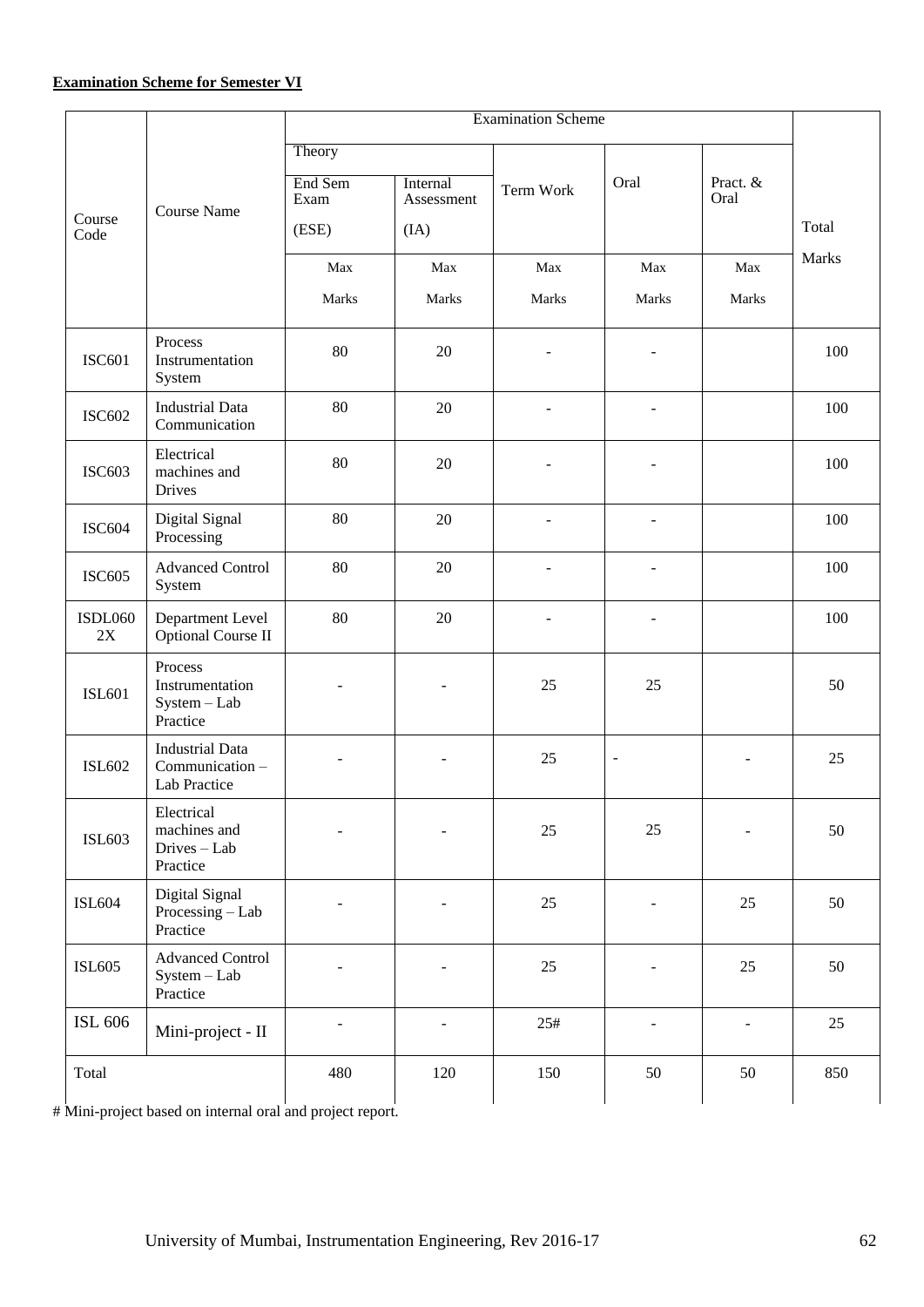## **Program Structure for BE Instrumentation Engineering University of Mumbai (With Effect from 2019-20)**

## **Scheme for Semester VII**

| <b>Course</b> | <b>Course Name</b>                                     | <b>Teaching Scheme</b><br>(Contact Hours) |                      |                     | <b>Credits Assigned</b> |                      |                     |                |
|---------------|--------------------------------------------------------|-------------------------------------------|----------------------|---------------------|-------------------------|----------------------|---------------------|----------------|
| Code          |                                                        | <b>Theo</b><br>ry                         | <b>Practic</b><br>al | <b>Tutoria</b><br>1 | <b>Theory</b>           | <b>Practic</b><br>al | <b>Tutori</b><br>al | <b>Total</b>   |
| <b>ISC701</b> | <b>Industrial Process Control</b>                      | $\overline{4}$                            |                      |                     | 4                       | ۰                    |                     | 4              |
| <b>ISC702</b> | <b>Biomedical Instrumentation</b>                      | $\overline{4}$                            |                      |                     | 4                       | Ξ.                   |                     | 4              |
| <b>ISC703</b> | <b>Industrial Automation</b>                           | $\overline{4}$                            |                      | ۰                   | 4                       | ۰                    |                     | 4              |
| ISDLO70<br>3X | Department Level Optional<br>Course III                | $\overline{4}$                            |                      |                     | 4                       |                      |                     | $\overline{4}$ |
| ILO701X       | <b>Institute Level Optional</b><br>Course I            | 3                                         |                      |                     | 3                       |                      |                     | 3              |
| <b>ISL701</b> | Industrial Process Control -<br>Lab Practice           |                                           | $\overline{2}$       |                     | $\blacksquare$          | $\mathbf{1}$         |                     | 1              |
| <b>ISL702</b> | <b>Biomedical Instrumentation</b><br>- Lab Practice    |                                           | 2                    |                     |                         | 1                    |                     | 1              |
| <b>ISL703</b> | Industrial Automation - Lab<br>Practice                |                                           | $\overline{2}$       |                     |                         | 1                    |                     | 1              |
| <b>ISL704</b> | Department Level Optional<br>Course III - Lab Practice |                                           | $\overline{2}$       |                     |                         | 1                    |                     | 1              |
| <b>ISL705</b> | Project I                                              |                                           | 6                    |                     |                         | 3                    |                     | $\overline{3}$ |
| <b>Total</b>  |                                                        | 19                                        | 14                   |                     | 19                      | 07                   |                     | 26             |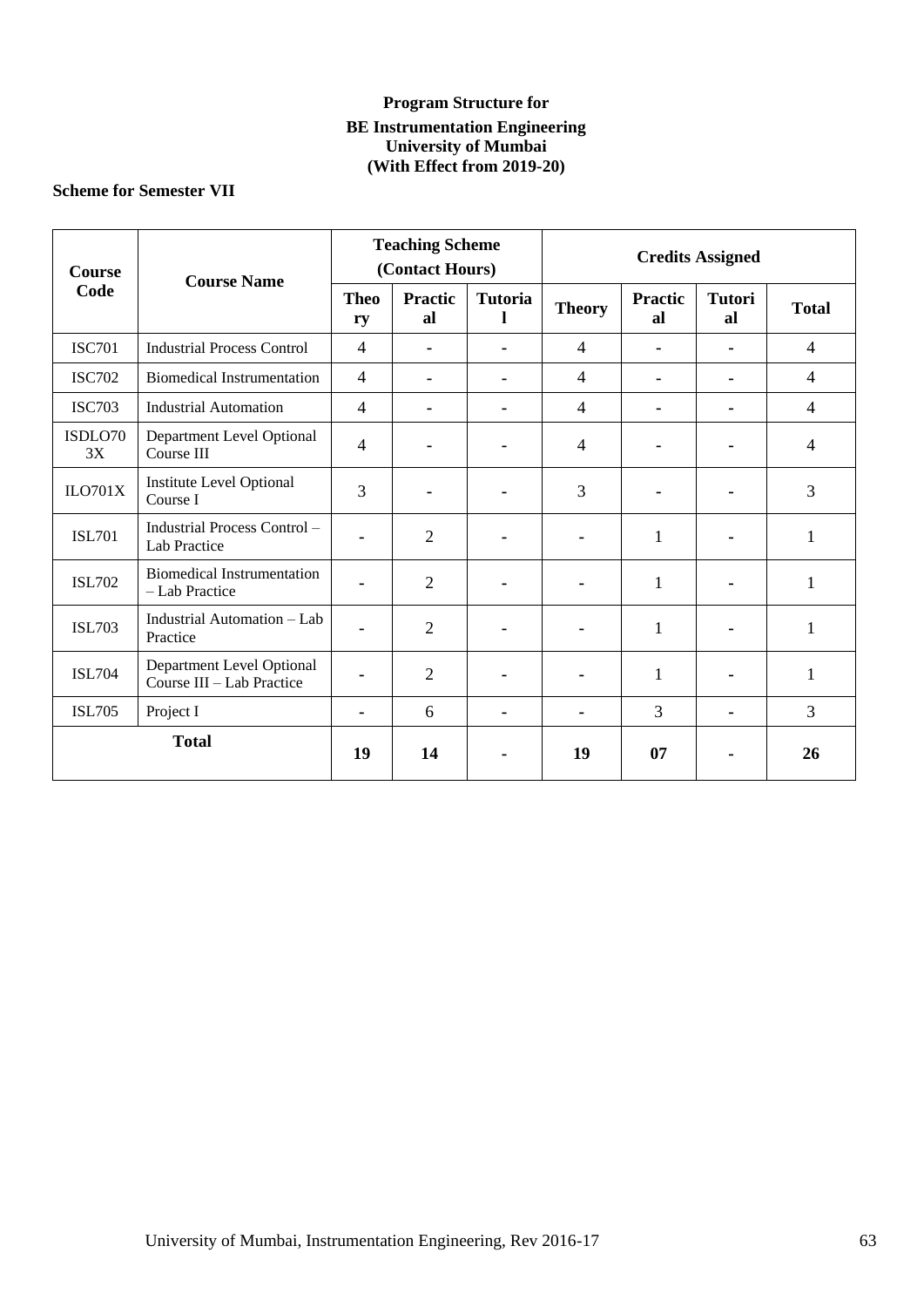|                       |                                                                  | <b>Examination Scheme</b><br>Theory |                                |                          |                          |                  |                       |
|-----------------------|------------------------------------------------------------------|-------------------------------------|--------------------------------|--------------------------|--------------------------|------------------|-----------------------|
| Course<br>Code        | <b>Course Name</b>                                               | End Sem Exam<br>(ESE)               | Internal<br>Assessment<br>(IA) | <b>Term Work</b>         | Oral                     | Pract. &<br>Oral | Total<br><b>Marks</b> |
|                       |                                                                  | Max<br>Marks                        | Max<br>Marks                   | Max<br>Marks             | Max<br>Marks             | Max<br>Marks     |                       |
| <b>ISC701</b>         | <b>Industrial Process</b><br>Control                             | 80                                  | 20                             | $\overline{\phantom{a}}$ |                          |                  | 100                   |
| <b>ISC702</b>         | Biomedical<br>Instrumentation                                    | 80                                  | $20\,$                         |                          |                          |                  | 100                   |
| <b>ISC703</b>         | Industrial<br>Automation                                         | 80                                  | 20                             | $\sim$                   | ٠                        |                  | 100                   |
| ISDLO7<br>03X         | Department Level<br><b>Optional Course</b><br>$\rm III$          | 80                                  | 20                             | $\overline{\phantom{a}}$ | $\overline{\phantom{a}}$ |                  | 100                   |
| ILO701<br>$\mathbf X$ | <b>Institute Level</b><br><b>Optional Course I</b>               | 80                                  | 20                             | $\overline{\phantom{0}}$ | $\overline{\phantom{a}}$ |                  | 100                   |
| <b>ISL701</b>         | <b>Industrial Process</b><br>Control - Lab<br>Practice           |                                     | $\overline{a}$                 | 25                       | 25                       |                  | 50                    |
| <b>ISL702</b>         | Biomedical<br>Instrumentation -<br>Lab Practice                  |                                     |                                | 25                       | 25                       |                  | 50                    |
| <b>ISL703</b>         | Industrial<br>Automation - Lab<br>Practice                       | $\overline{\phantom{a}}$            | ۰                              | $25\,$                   | $25\,$                   | $\blacksquare$   | $50\,$                |
| <b>ISL704</b>         | Department Level<br><b>Optional Course</b><br>III - Lab Practice |                                     |                                | $25\,$                   | $25\,$                   |                  | 50                    |
| <b>ISL705</b>         | Project I                                                        |                                     | $\overline{a}$                 | 50                       | 50                       |                  | 100                   |
| Total                 |                                                                  | 400                                 | $100\,$                        | 150                      | 150                      |                  | 800                   |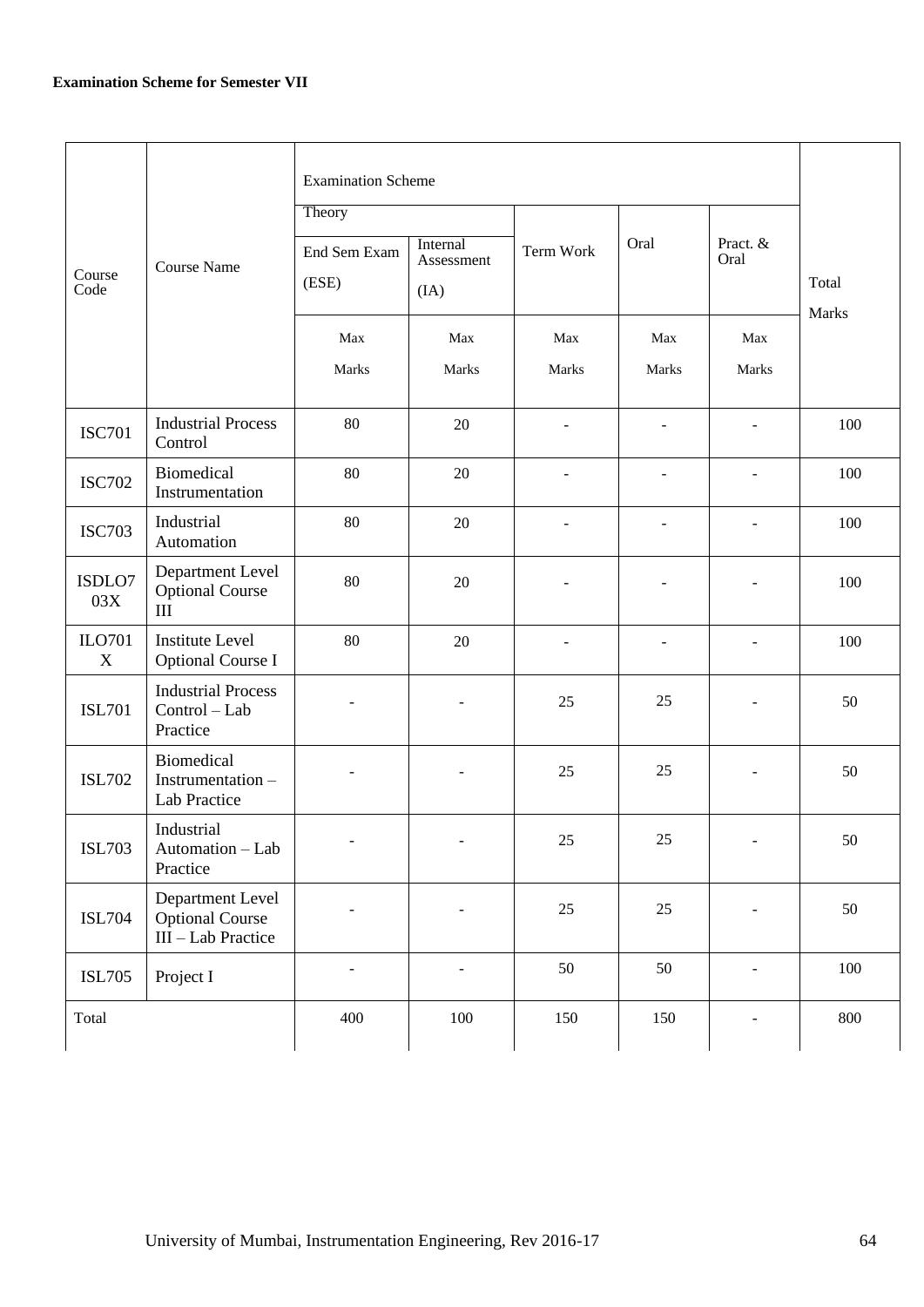## **Program Structure for BE Instrumentation Engineering University of Mumbai (With Effect from 2019-20)**

## **Scheme for Semester VIII**

| <b>Course</b>               | <b>Course Name</b>                                               | <b>Teaching Scheme</b><br>(Contact Hours) |                      |                     | <b>Credits Assigned</b> |                      |                     |                |
|-----------------------------|------------------------------------------------------------------|-------------------------------------------|----------------------|---------------------|-------------------------|----------------------|---------------------|----------------|
| Code                        |                                                                  | <b>Theo</b><br>ry                         | <b>Practic</b><br>al | <b>Tutoria</b><br>1 | <b>Theory</b>           | <b>Practic</b><br>al | <b>Tutori</b><br>al | <b>Total</b>   |
| <b>ISC801</b>               | <b>Instrumentation Project</b><br>Documentation and<br>Execution | $\overline{4}$                            |                      |                     | $\overline{4}$          |                      |                     | 4              |
| <b>ISC802</b>               | Instrument and System<br>design                                  | $\overline{4}$                            |                      |                     | $\overline{4}$          |                      |                     | $\overline{4}$ |
| ISDLO80<br>4X               | Department Level Optional<br>Course IV                           | $\overline{4}$                            |                      |                     | $\overline{4}$          |                      |                     | $\overline{4}$ |
| <b>ILO802X</b>              | <b>Institute Level Optional</b><br>Course II                     | 3                                         |                      |                     | 3                       |                      |                     | 3              |
| <b>ISL801</b>               | <b>Instrumentation Project</b><br>Documentation and<br>Execution |                                           | $\overline{2}$       |                     |                         | $\mathbf{1}$         |                     | 1              |
| <b>ISL802</b>               | Instrument and System<br>design                                  |                                           | $\overline{2}$       |                     |                         | $\mathbf{1}$         |                     | $\mathbf{1}$   |
| <b>ISL803</b>               | Department Level Optional<br>Course IV - Lab Practice            |                                           | $\overline{2}$       |                     |                         | $\mathbf{1}$         |                     | $\mathbf{1}$   |
| <b>ISL804</b><br>Project II |                                                                  |                                           | 12                   |                     |                         | 6                    |                     | 6              |
| <b>Total</b>                |                                                                  | 15                                        | 18                   |                     | 15                      | 09                   |                     | 24             |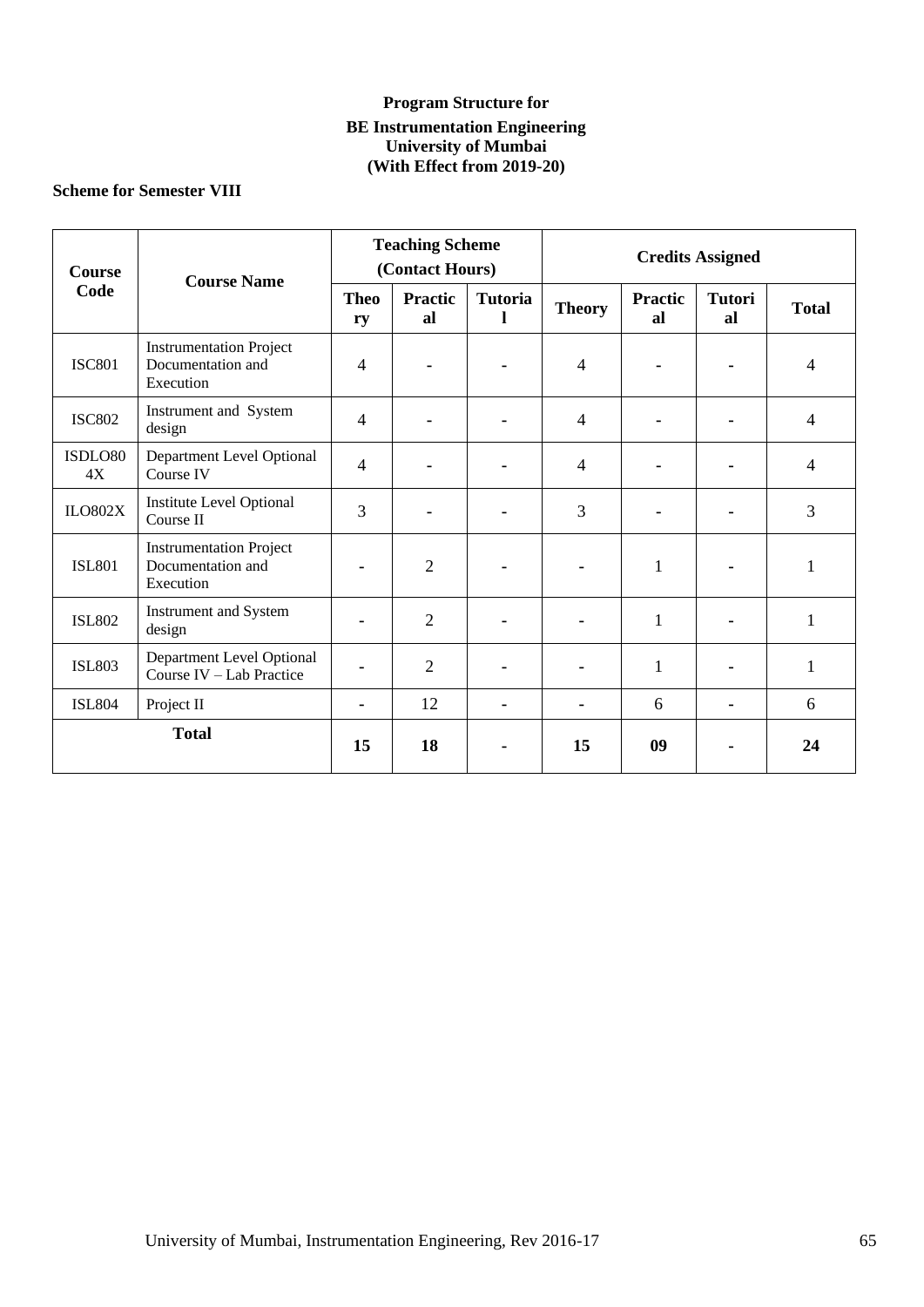#### **Examination Scheme for Semester VIII**

|                            |                                                                  |                          | Total                    |                |                          |                          |     |
|----------------------------|------------------------------------------------------------------|--------------------------|--------------------------|----------------|--------------------------|--------------------------|-----|
|                            |                                                                  |                          | <b>Marks</b>             |                |                          |                          |     |
|                            |                                                                  | Theory                   |                          |                |                          |                          |     |
| Course<br>Code             | Course Name                                                      | End Sem<br>Exam(ESE)     | Internal<br>Assessment   | Term Work      | Oral                     | Pract. &<br>Oral         |     |
|                            |                                                                  |                          | (IA)                     |                |                          |                          |     |
|                            |                                                                  | Max                      | Max                      | Max            | Max                      | Max                      |     |
|                            |                                                                  | Marks                    | Marks                    | Marks          | Marks                    | Marks                    |     |
| <b>ISC801</b>              | Instrumentation<br>Project<br>Documentation<br>and Execution     | 80                       | 20                       |                | $\overline{\phantom{a}}$ |                          | 100 |
| <b>ISC802</b>              | Instrument and<br>System design                                  | 80                       | 20                       | $\overline{a}$ | $\overline{\phantom{a}}$ | $\overline{\phantom{0}}$ | 100 |
| ISDLO80<br>4X              | Department<br>Level Optional<br>Course IV                        | 80                       | 20                       |                | $\overline{\phantom{0}}$ |                          | 100 |
| $_{\text{ILO}802\text{X}}$ | <b>Institute Level</b><br><b>Optional Course</b><br>$\mathbf{I}$ | 80                       | 20                       | $\overline{a}$ | $\overline{\phantom{a}}$ | $\overline{\phantom{0}}$ | 100 |
| <b>ISL801</b>              | Instrumentation<br>Project<br>Documentation<br>and Execution     | $\sim$                   | $\overline{\phantom{a}}$ | 25             | 25                       | ۳                        | 50  |
| <b>ISL802</b>              | Instrument and<br>System design                                  | $\blacksquare$           | $\blacksquare$           | 25             | 25                       | $\blacksquare$           | 50  |
| <b>ISL803</b>              | Department<br>Level Optional<br>Course IV-Lab<br>Practice        | $\overline{\phantom{a}}$ | $\overline{\phantom{a}}$ | $25\,$         | 25                       | $\overline{\phantom{a}}$ | 50  |
| <b>ISL804</b>              | Project II                                                       | ÷,                       | $\blacksquare$           | $100\,$        | $50\,$                   | $\overline{\phantom{a}}$ | 150 |
| Total                      |                                                                  | 320                      | $80\,$                   | 175            | 125                      | $\overline{\phantom{a}}$ | 700 |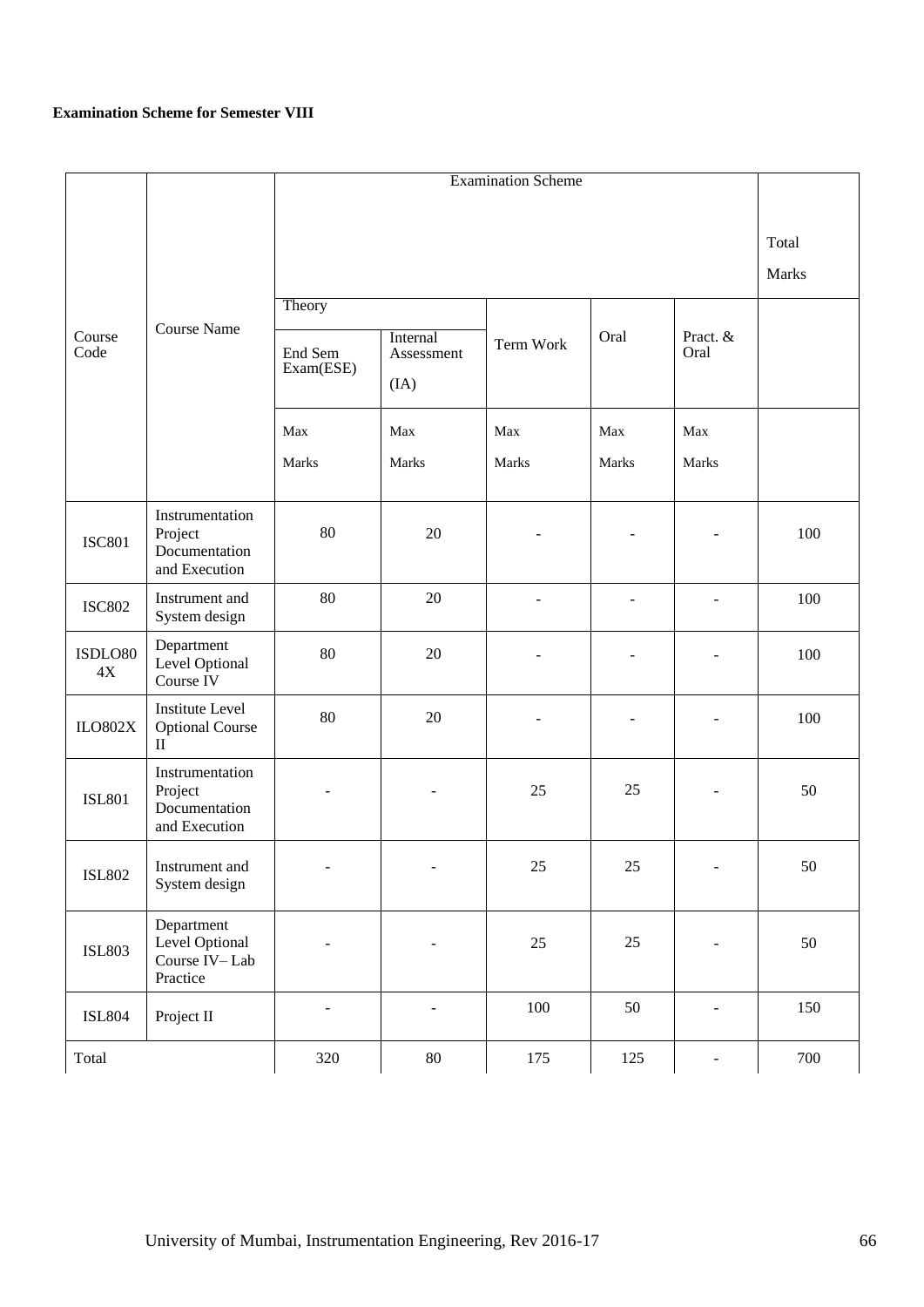# **Department Level Optional Courses:**

| <b>Subject Code</b> | <b>Subject Name</b>                |
|---------------------|------------------------------------|
| <b>ISDLO5011</b>    | <b>Advanced Sensors</b>            |
| <b>ISDLO5012</b>    | <b>Optimization Techniques</b>     |
| <b>ISDLO5013</b>    | <b>Database Management System</b>  |
| <b>ISDLO5014</b>    | <b>Fiber Optic Instrumentation</b> |

| <b>Subject Code</b> | <b>Subject Name</b>                           |
|---------------------|-----------------------------------------------|
| <b>ISDLO6021</b>    | <b>Material Science</b>                       |
| <b>ISDLO6022</b>    | <b>Computer Organization and Architecture</b> |
| <b>ISDLO6023</b>    | <b>Bio-sensors and Signal Processing</b>      |
| <b>ISDLO6024</b>    | <b>Nuclear Instrumentation</b>                |

| <b>Subject Code</b> | <b>Subject Name</b>                     |
|---------------------|-----------------------------------------|
| <b>ISDLO7031</b>    | <b>Image Processing</b>                 |
| <b>ISDLO7032</b>    | <b>Digital Control System</b>           |
| <b>ISDLO7033</b>    | <b>Advanced Microcontroller Systems</b> |
| <b>ISDLO7034</b>    | <b>Mechatronics</b>                     |
| <b>ISDLO7035</b>    | <b>Building Automation</b>              |

| <b>Subject Code</b> | <b>Subject Name</b>                |
|---------------------|------------------------------------|
| <b>ISDLO8041</b>    | <b>Expert System</b>               |
| <b>ISDLO8042</b>    | <b>Optimal Control System</b>      |
| <b>ISDLO8043</b>    | <b>Internet of Things(IOT)</b>     |
| <b>ISDLO8044</b>    | <b>Power Plant Instrumentation</b> |
| <b>ISDLO8045</b>    | <b>Functional Safety</b>           |